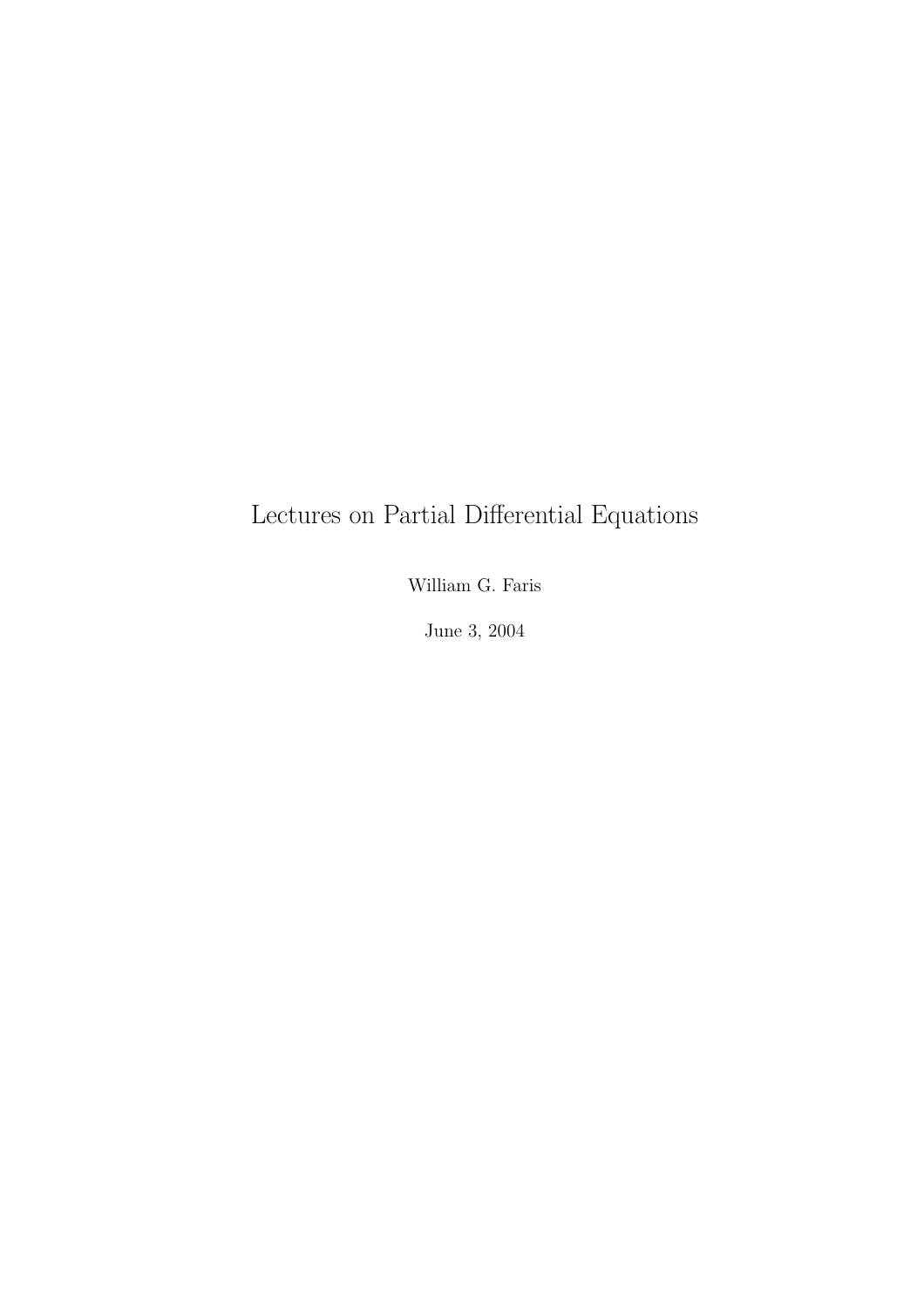# **Contents**

| $\mathbf{1}$ |     | The translation equation                                                     | $\bf{2}$       |
|--------------|-----|------------------------------------------------------------------------------|----------------|
|              | 1.1 | The constant coefficient translation equation $\ldots \ldots \ldots$         | $\overline{2}$ |
|              | 1.2 | The variable coefficient translation equation $\ldots \ldots \ldots \ldots$  | $\overline{2}$ |
|              | 1.3 | The nonlinear translation equation $\ldots \ldots \ldots \ldots \ldots$      | $\overline{4}$ |
|              | 1.4 | Problems                                                                     | 6              |
| $\bf{2}$     |     | The wave equation                                                            | $\overline{7}$ |
|              | 2.1 |                                                                              | $\overline{7}$ |
|              | 2.2 | The second order equation $\ldots \ldots \ldots \ldots \ldots \ldots \ldots$ | 9              |
|              | 2.3 |                                                                              | 10             |
|              | 2.4 | Conservation of mass and momentum $\ldots \ldots \ldots \ldots$              | 12             |
|              | 2.5 | Problems                                                                     | 14             |
| 3            |     | The diffusion equation                                                       | 15             |
|              | 3.1 | Random characteristics                                                       | 15             |
|              | 3.2 |                                                                              | 17             |
|              | 3.3 |                                                                              | 19             |
|              | 3.4 |                                                                              | 20             |
|              | 3.5 | The linear diffusion equation $\ldots \ldots \ldots \ldots \ldots \ldots$    | 23             |
|              | 3.6 |                                                                              | 24             |
|              | 3.7 |                                                                              | 27             |
|              | 3.8 |                                                                              | 29             |
|              | 3.9 | Problems                                                                     | 31             |
| 4            |     | The Laplace equation                                                         | 32             |
|              | 4.1 |                                                                              | 32             |
|              | 4.2 | The mean value property $\dots \dots \dots \dots \dots \dots \dots$          | 33             |
|              | 4.3 |                                                                              | 34             |
|              | 4.4 | Problems                                                                     | 36             |
| 5            |     | The Schrödinger equation                                                     | 37             |
|              | 5.1 |                                                                              | 37             |
|              | 5.2 | The Schrödinger equation for free motion $\ldots \ldots \ldots \ldots$       | 38             |
|              | 5.3 |                                                                              | 40             |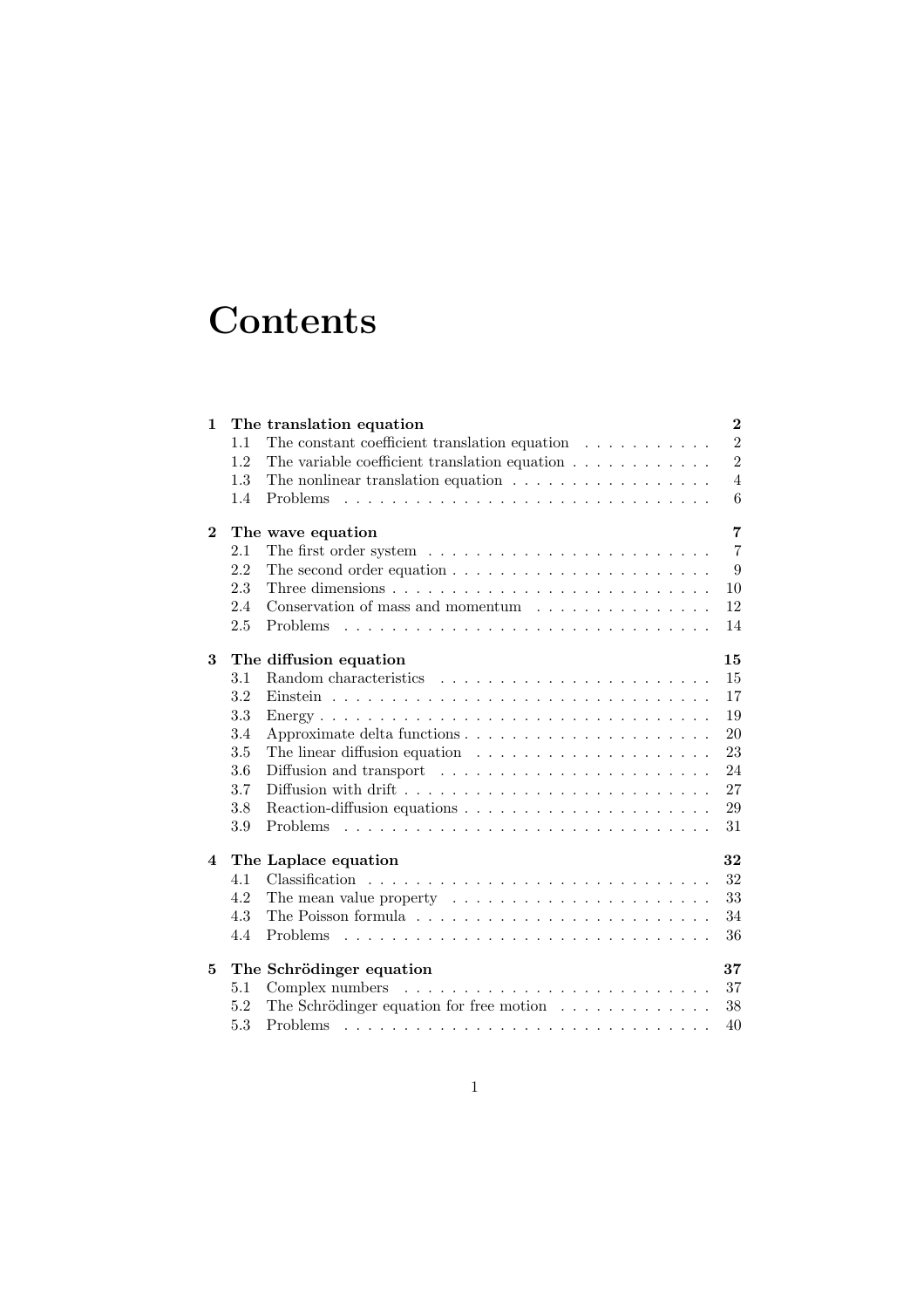| 6 |            | Diffusion and equilibrium<br>41                                                                                                   |
|---|------------|-----------------------------------------------------------------------------------------------------------------------------------|
|   | 6.1        | 41                                                                                                                                |
|   | 6.2        | 42                                                                                                                                |
|   | 6.3        | 43                                                                                                                                |
|   | 6.4        | 46                                                                                                                                |
|   | 6.5        | 47<br>Problems<br>the contract of the contract of the contract of the contract of the contract of the contract of the contract of |
| 7 |            | Fourier series<br>49                                                                                                              |
|   | 7.1        | Periodic functions<br>49                                                                                                          |
|   | 7.2        | The Laplace equation in a disk $\ldots \ldots \ldots \ldots \ldots \ldots$<br>52                                                  |
|   | 7.3        | 53                                                                                                                                |
|   | 7.4        | 54                                                                                                                                |
|   | 7.5        | 55<br>The wave equation $\ldots \ldots \ldots \ldots \ldots \ldots \ldots \ldots$                                                 |
|   | 7.6        | 56<br>The heat equation $\ldots \ldots \ldots \ldots \ldots \ldots \ldots \ldots$                                                 |
|   | 7.7        | 59                                                                                                                                |
| 8 |            | Fourier transforms<br>60                                                                                                          |
|   | 8.1        | 60                                                                                                                                |
|   | 8.2        | The Poisson summation formula $\ldots \ldots \ldots \ldots \ldots \ldots$<br>64                                                   |
|   | 8.3        | 65<br>The heat equation $\ldots \ldots \ldots \ldots \ldots \ldots \ldots \ldots$                                                 |
|   | 8.4        | 66<br>The wave equation $\ldots \ldots \ldots \ldots \ldots \ldots \ldots \ldots$                                                 |
|   | 8.5        | The Laplace transform $\ldots \ldots \ldots \ldots \ldots \ldots \ldots \ldots$<br>67                                             |
|   | 8.6        | 69                                                                                                                                |
| 9 |            | Gradient and divergence<br>70                                                                                                     |
|   | 9.1        | 70                                                                                                                                |
|   | 9.2        | 74                                                                                                                                |
|   | 9.3        | 76                                                                                                                                |
|   |            | 78<br>10 Spherical harmonics                                                                                                      |
|   |            | 78                                                                                                                                |
|   |            | 79                                                                                                                                |
|   |            | 80                                                                                                                                |
|   |            | 10.4 Expansions in spherical harmonics<br>82                                                                                      |
|   |            | 85                                                                                                                                |
|   | 11 Sources | 86                                                                                                                                |
|   |            | 11.1 Equilibrium Green's functions: one dimension<br>86                                                                           |
|   |            | 11.2 Equilibrium Green's functions: two dimensions<br>88                                                                          |
|   |            | 11.3 Equilibrium Green's functions: three dimensions<br>89                                                                        |
|   |            | 11.4 Causal Green's functions: diffusion<br>90                                                                                    |
|   |            | 11.5 Causal Green's functions: wave motion<br>93                                                                                  |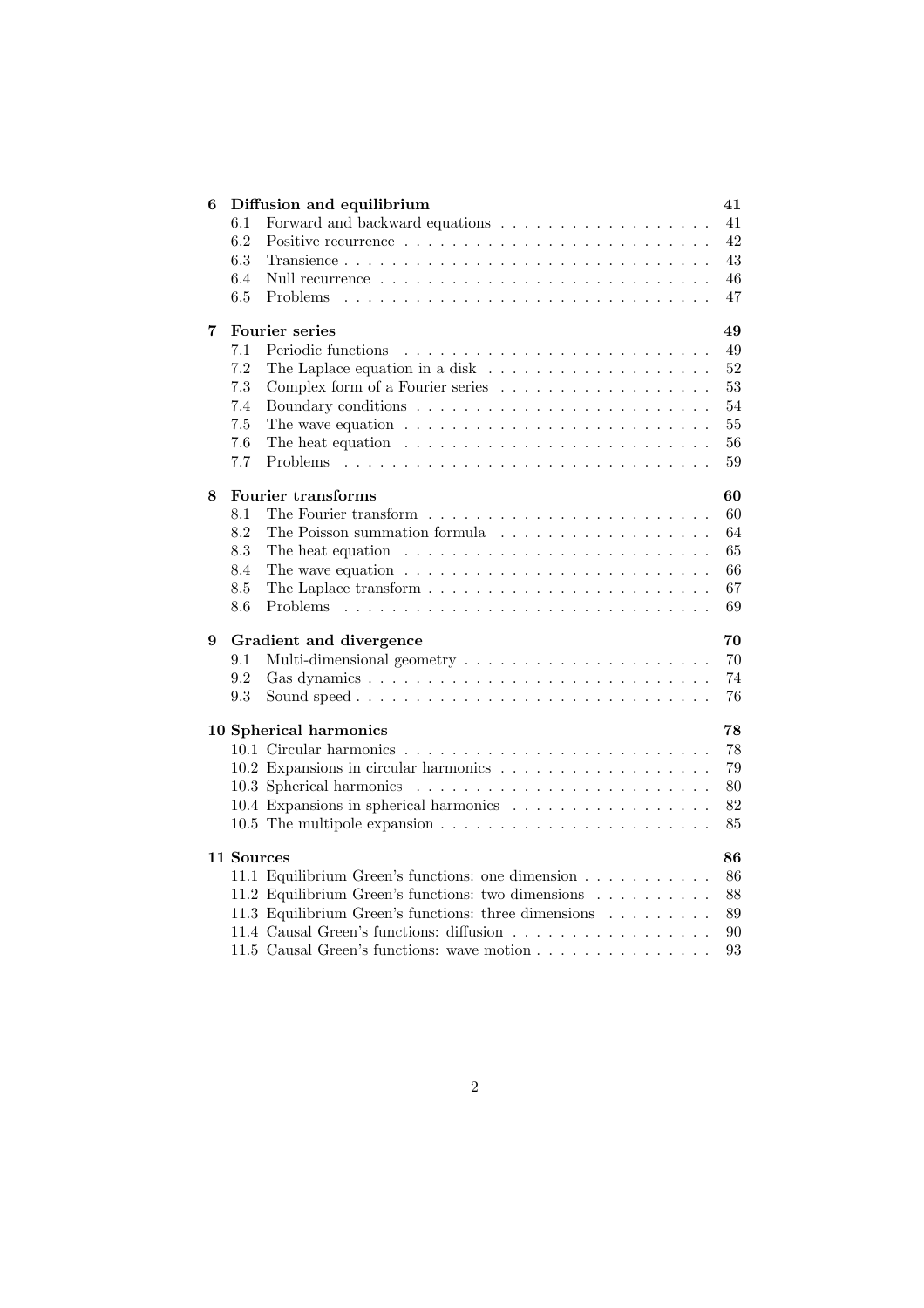|   | 12 Sources and Boundaries                                                                                | 96  |
|---|----------------------------------------------------------------------------------------------------------|-----|
|   |                                                                                                          | -96 |
|   |                                                                                                          |     |
|   |                                                                                                          |     |
|   |                                                                                                          |     |
|   | 12.5 The Dirichlet problem for the Laplace operator $\ldots \ldots \ldots 102$                           |     |
|   | 12.6 The Dirichlet problem for diffusion 103                                                             |     |
|   |                                                                                                          |     |
|   |                                                                                                          |     |
|   |                                                                                                          |     |
|   |                                                                                                          |     |
|   | A Partial Derivatives<br>111                                                                             |     |
|   |                                                                                                          |     |
|   | The chain rule $\ldots \ldots \ldots \ldots \ldots \ldots \ldots \ldots \ldots \ldots \ldots 112$<br>A.2 |     |
|   | A.3                                                                                                      |     |
|   | Matrix notation $\ldots \ldots \ldots \ldots \ldots \ldots \ldots \ldots \ldots \ldots$<br>A.4           |     |
| В | 116<br>Mean square convergence                                                                           |     |
|   |                                                                                                          |     |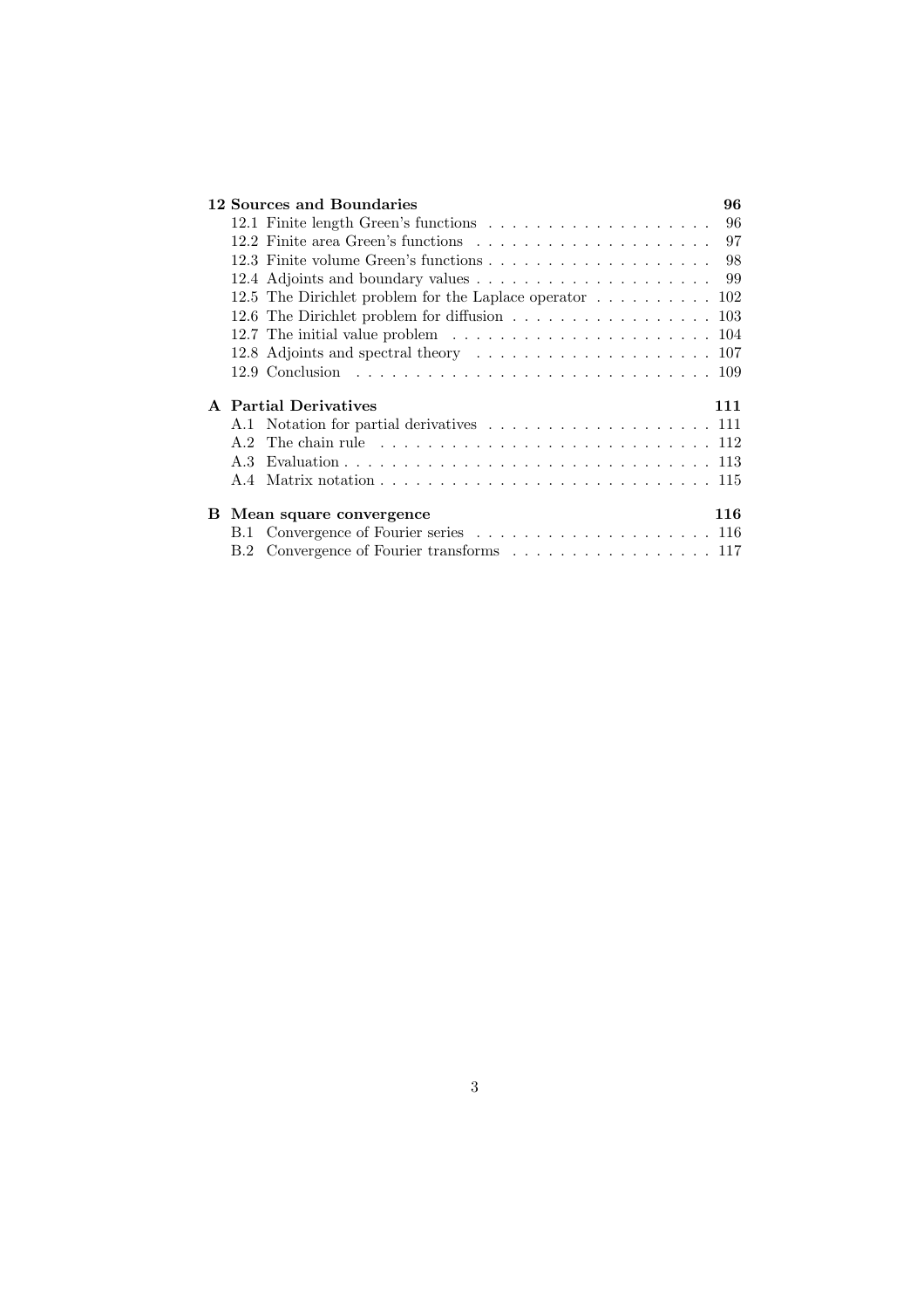# Chapter 1

# The translation equation

### 1.1 The constant coefficient translation equation

One of the simplest partial differential equations is

$$
\frac{\partial u}{\partial t} + a \frac{\partial u}{\partial x} = 0, \tag{1.1}
$$

where a is constant. Its solution is

$$
u(x,t) = f(x - at). \tag{1.2}
$$

Thus this equation describes the translation of a function at velocity given by a. This is a very simple example of a linear equation with constant coefficients. For a physical interpretation, think of  $u$  as the density of a substance being carried along in a fluid moving at constant velocity a.

The natural way of specifying a solution of this equation is by the initial value problem  $u(x, 0) = f(x)$ . Notice that while for an ordinary differential equation the solution is determined up to an unknown constant, for a partial differential equation the solution is determined up to an unknown function.

We can check directly that the equation is satisfied by computing

$$
f'(x-at)\frac{\partial(x-at)}{\partial t} + af'(x-at)\frac{\partial(x-at)}{\partial x} = -af'(x-at) + af'(x-at) = 0.
$$
\n(1.3)

### 1.2 The variable coefficient translation equation

More interesting variants arise when we consider linear equations with variable coefficients. In the following examples we will have a velocity  $a(x)$  that is a given function of position x.

For instance, there is the forward translation equation

$$
\frac{\partial u}{\partial t} + \frac{\partial a(x)u}{\partial x} = 0.
$$
\n(1.4)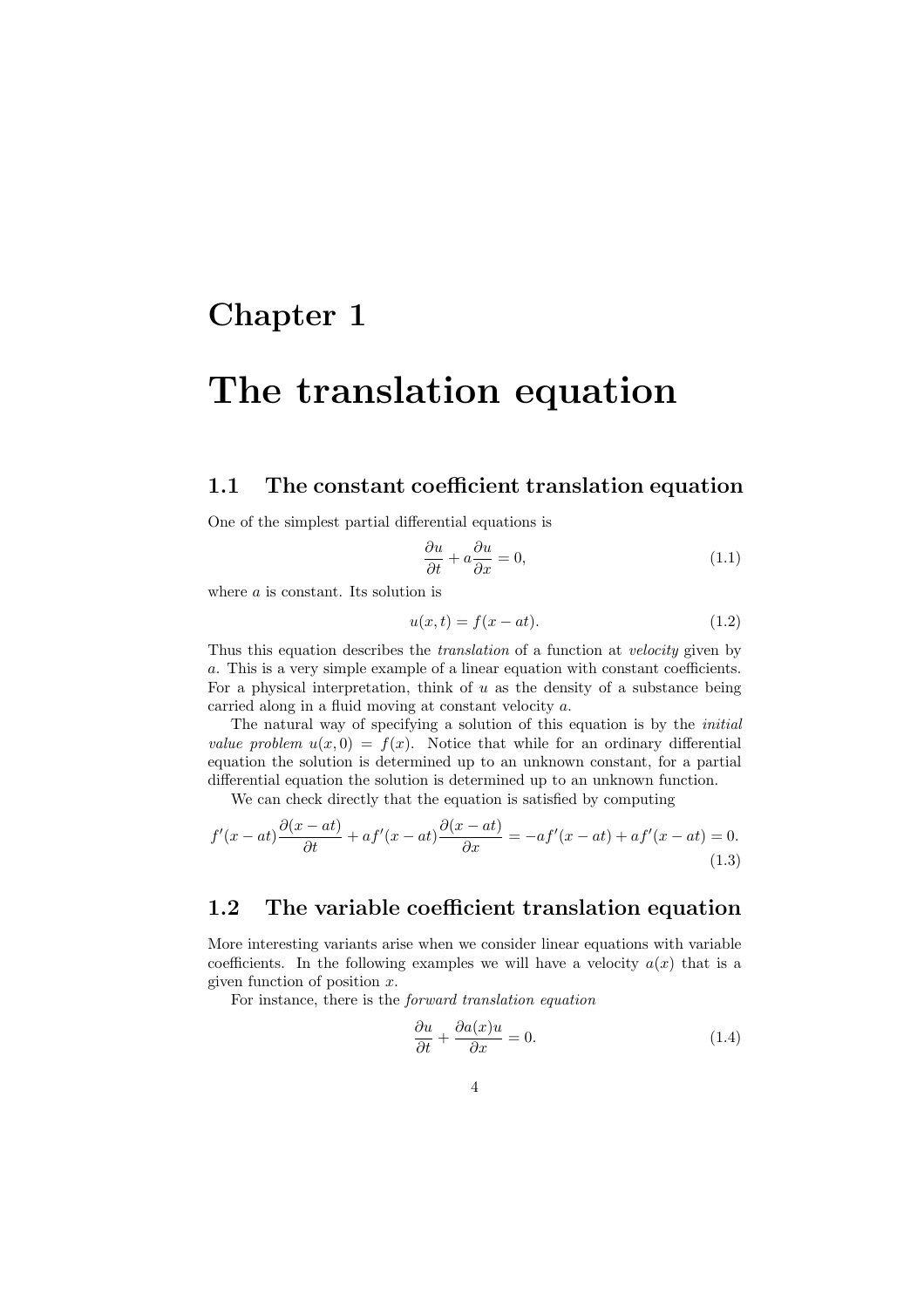An equation of this form with the derivative on the outside is also called a conservation law. For a physical interpretation, think of the u as the density of a substance being carried along in a fluid moving at a velocity  $v$  that varies as a function of position.

Another example is the backward translation equation

$$
\frac{\partial u}{\partial t} - a(x)\frac{\partial u}{\partial x} = 0.
$$
\n(1.5)

To solve the forward equation, consider the ordinary differential equation

$$
\frac{dx}{dt} = a(x) \tag{1.6}
$$

describing motion with the given velocity. Take the initial condition  $x = x_0$ when  $t = 0$ . The ordinary differential equation has solution  $x(t)$  with  $x(0) = x_0$ .

Now look at a solution  $u(x, t)$  of the forward equation. Evaluate this on the solution curve, the *characteristic curve*. This gives a function  $u = u(x(t), t)$  of time t. Its derivative is

$$
\frac{du}{dt} = \frac{\partial u}{\partial t}\frac{dt}{dt} + \frac{\partial u}{\partial x}\frac{dx(t)}{dt}.
$$
\n(1.7)

This follows from the chain rule for partial derivatives. However from the forward equation this is

$$
\frac{du}{dt} = \frac{\partial u}{\partial t} + a(x(t))\frac{\partial u}{\partial x} = -a'(x(t))u.
$$
\n(1.8)

This is an ordinary differential equation for u as a function of t that can be solved explicitly. The solution is

$$
u(t) = u(0) \exp(-\int_0^t a'(x(s)) ds).
$$
 (1.9)

For each x and t we can try to find the  $x_0$  such that the curve starting at  $x_0$  at time 0 reaches  $x$  at time  $t$ . We know how  $u$  changes along such a curve. From this, we get the solution of the equation

$$
u(x,t) = f(x_0) \exp(-\int_0^t a'(x(s)) ds).
$$
 (1.10)

Example: Consider the forward equation

$$
\frac{\partial u}{\partial t} + \frac{\partial x u}{\partial x} = 0.
$$
\n(1.11)

The characteristic curve solving  $dx/dt = x$  starting at  $x_0$  is  $x = x_0 e^t$ . Thus the solution of the equation is

$$
u(x,t) = f(xe^{-t})e^{-t}.
$$
\n(1.12)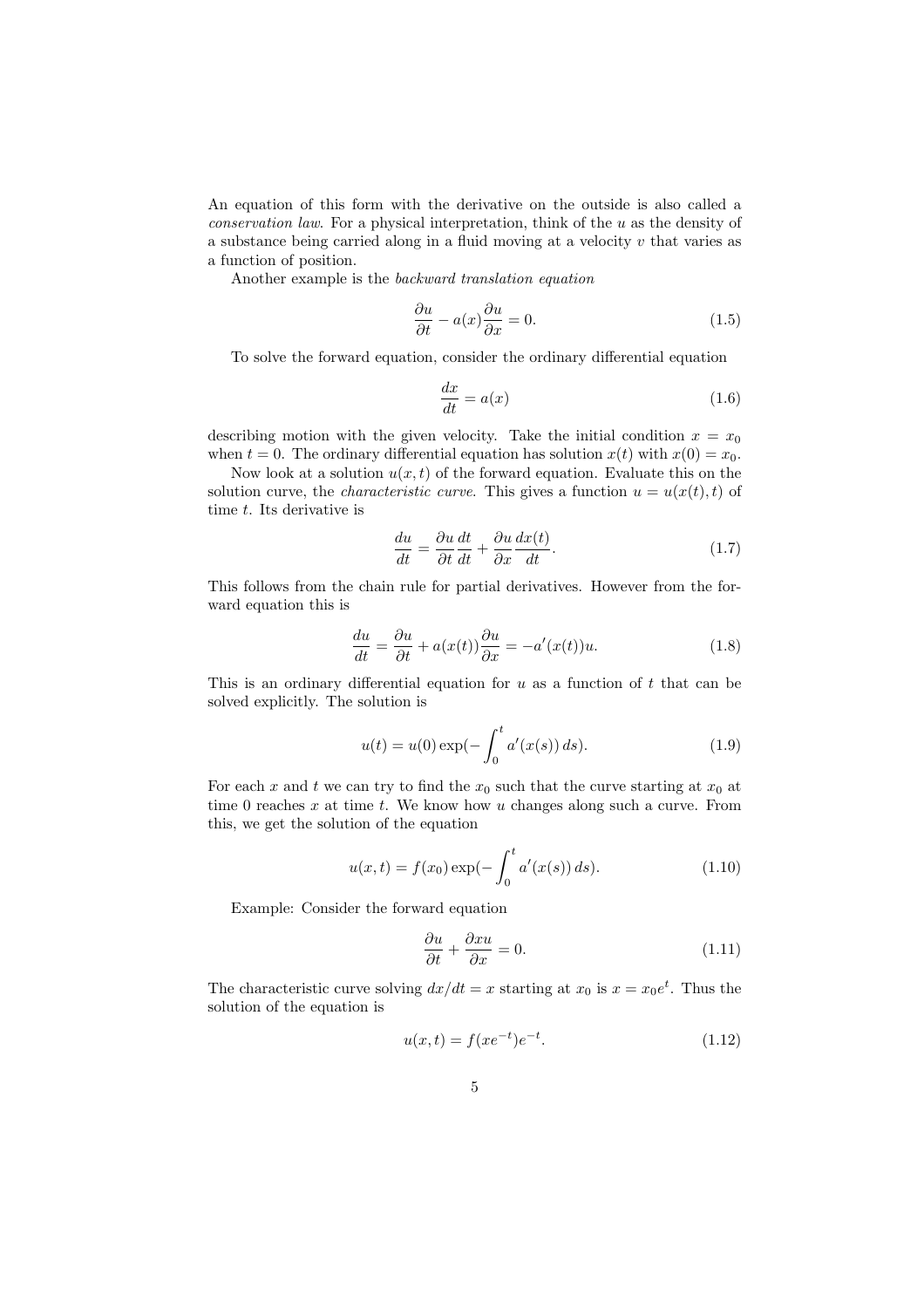Notice that the integral of  $u(x, t)$  over all x is independent of time. The fact that the integral of  $u(x, t)$  over all x is independent of time is a general fact about such conservation laws, and the factor in the solution is just what is needed to make this happen.

The backward equation may be solved in a similar way by integrating along the curves  $dx/dt = -a(x)$ . However in this case the calculation shows that the solutions are constant along these curves.

Example: Consider the backward equation

$$
\frac{\partial u}{\partial t} - x \frac{\partial u}{\partial x} = 0.
$$
\n(1.13)

The characteristic curve solving  $dx/dt = -x$  starting at  $x_0$  is  $x = x_0e^{-t}$ . Thus the solution of the equation is

$$
u(x,t) = f(xe^t). \tag{1.14}
$$

### 1.3 The nonlinear translation equation

Consider the nonlinear conservation law

$$
\frac{\partial u}{\partial t} + \frac{\partial g(u)}{\partial x} = 0.
$$
 (1.15)

This may also be written as

$$
\frac{\partial u}{\partial t} + a(u)\frac{\partial u}{\partial x} = 0,
$$
\n(1.16)

where  $a(u) = g'(u)$ . As a physical interpretation, think of a substance with density u being carried along at a velocity  $g(u)/u$  that depends on the density of the substance. Then the amount of the flow of the substance is  $g(u)$ .

The solution of this nonlinear equation is more subtle. Consider the characteristic curve satisfying

$$
\frac{dx}{dt} = a(u) \tag{1.17}
$$

with  $x = x_0$  when  $t = 0$ . The curve depends on the unknown solution. However, along any such curve

$$
\frac{du}{dt} = \frac{\partial u}{\partial t} + \frac{\partial u}{\partial x}\frac{dx}{dt} = 0.
$$
\n(1.18)

So for the nonlinear equation the solutions are constant along these characteristic curves.

The solution with initial function  $f$  can be obtained as follows. Since  $u$  at x, t is  $f(x_0)$ , and  $x = x_0 + a(u)t$ , we have the following formula for  $u = u(x, t)$ :

$$
u = f(x - a(u)t). \tag{1.19}
$$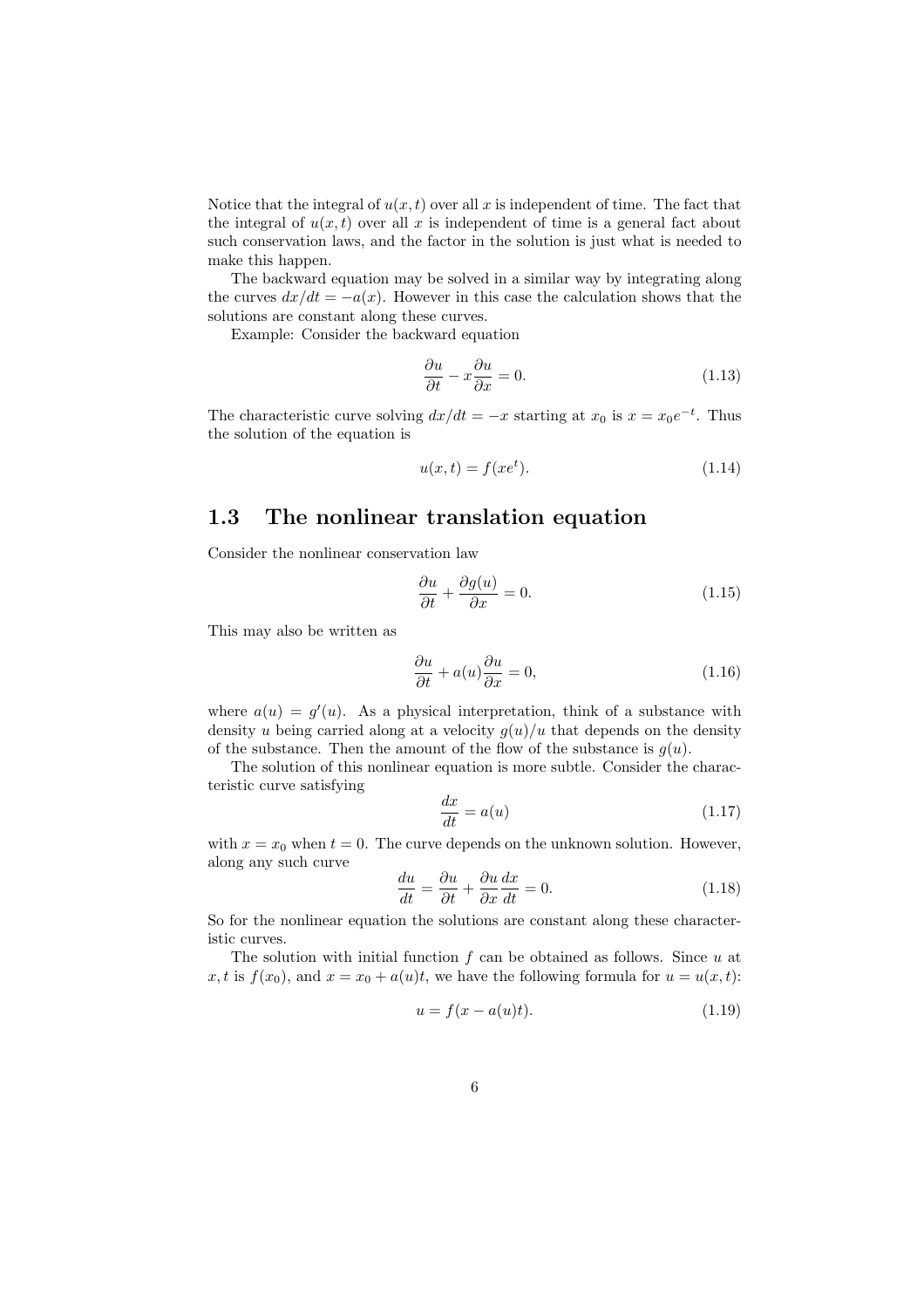We can try to solve this for u. We know that when  $t = 0$  the solution is  $u = f(x)$ . So we might hope that when  $t > 0$  we can solve this. When could this fail? To see when, compute

$$
\frac{\partial u}{\partial t} = \frac{-f'(x - a(u))a(u)}{1 + f'(x - a(u))a'(u)t}.
$$
\n(1.20)

From this we see that when  $f'(x_0)a'(f(x_0)) > 0$ , then  $1 + f'(x_0)a'(f(x_0)) \neq 0$ and there should be no problem. However, when this is negative, there can be big trouble.

The problem is that two characteristic curves with different  $x_0$  can meet at a common x and t. Thus  $x = x_0 + a(f(x_0))t$  has more than one solution  $x_0$ . There is an ambiguity in the definition of the solution. This is known as the formation of a *shock*. Again, the symptom of a problem is when  $\partial x_0/\partial x$  is singular, that is, when  $\partial x/\partial x_0 = 1 + a'(f(x_0))f'(x_0)t = 0.$ 

Example: One very special example is when  $a(u) = u$ . This has the following interpretation. Let  $u$  be the velocity of a gas of particles moving freely with no viscosity. Then the rate of change  $du/dt$  along the curve  $dx/dt = u$  describing the motion of a particle is zero. This says that

$$
\frac{\partial u}{\partial t} + u \frac{\partial u}{\partial x} = 0.
$$
\n(1.21)

In this case  $a'(u) = 1$ . As one might expect, faster particles move faster. Thus if the initial condition  $f(x)$  satisfies  $f'(x) < 0$ , then there will be faster particles to the left and slower particles to the right. The fast particles will eventually catch up with the slow particles. An easy example to compute is  $f(x) = -x$ . The characteristic curves are  $x = x_0(1-t)$ . The particles to the left of the origin are moving fast at velocity  $-x_0$ , and the particles at the origin are stationary. At  $t = 1$  they are all at the same place. The equation for the solution is  $u = tu - x$ which has solution

$$
u = -\frac{x}{1-t}.\tag{1.22}
$$

At time  $t = 1$  there is a bad singularity.

Example: Here is a model for traffic flow. There is a density  $u$  of cars on a highway. The velocity of the cars is  $c(1 - u)$  for u between 0 and maximum density 1. Here  $c > 0$  is the velocity at very low density. The flow of cars is thus  $c(1-u)u$ , since it is also proportional to the number of cars. The conservation law is

$$
\frac{\partial u}{\partial t} + \frac{\partial c(u - u^2)}{\partial x} = 0.
$$
 (1.23)

This can also be written as

$$
\frac{\partial u}{\partial t} + c(1 - 2u)\frac{\partial u}{\partial x} = 0.
$$
\n(1.24)

In this example  $a(u) = c(1 - 2u)$ . Notice that the characteristics can go backwards, even though the cars are going forward.

In the present example  $a'(u) = -2c$ . Since this is negative, we expect trouble when the initial condition  $f'(x) > 0$ . This says that there are more cars ahead than behind. In this case there will be a shock.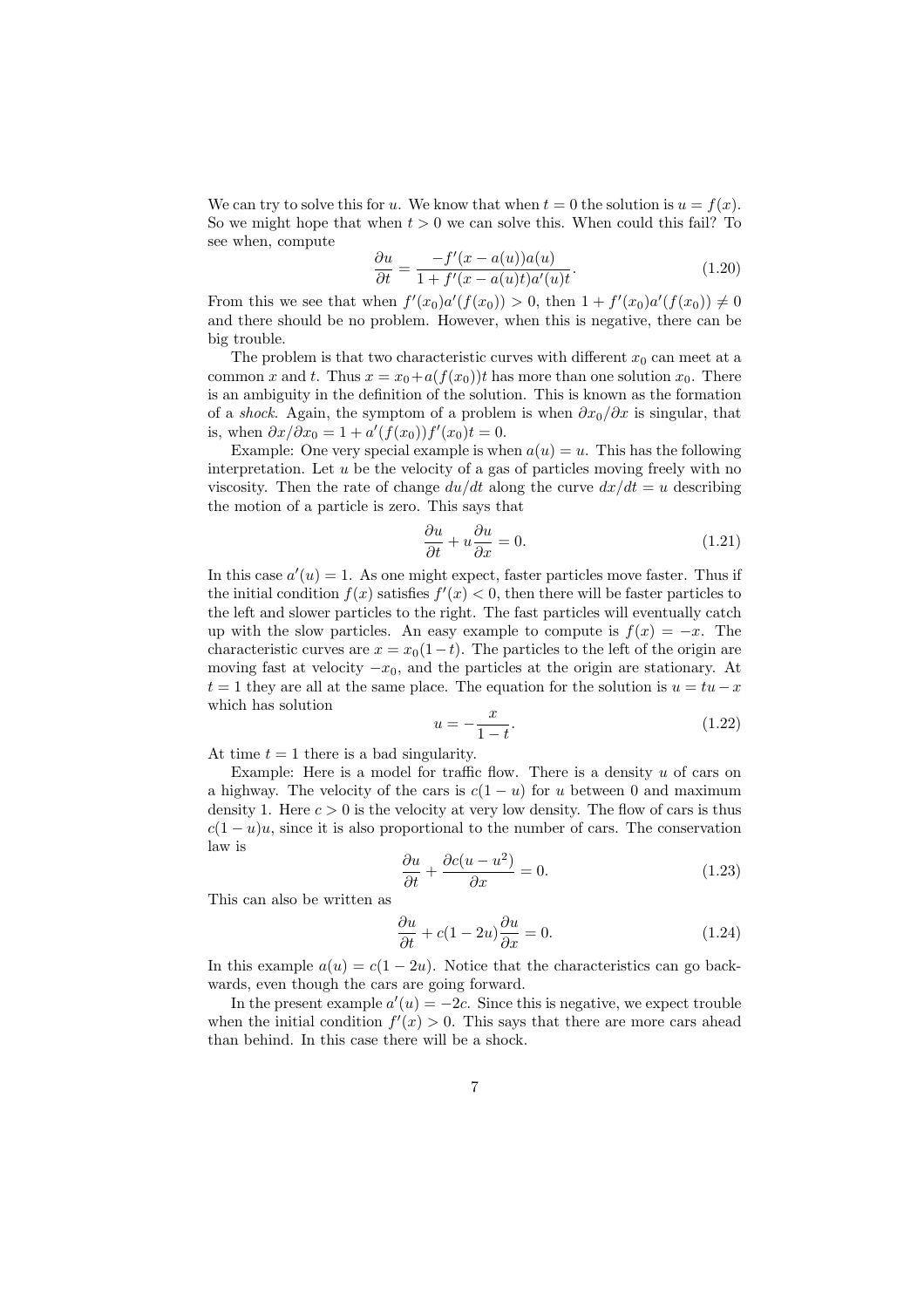### 1.4 Problems

1. An equation that is a sort of average of the backward and forward equations is  $\overline{\phantom{a}}$ 

$$
\frac{\partial u}{\partial t} + \frac{1}{2} \left( \frac{\partial a(x)u}{\partial x} + a(x) \frac{\partial u}{\partial x} \right) = 0.
$$
 (1.25)

Solve the initial value problem for this equation in the case when  $a(x) = x$ . Thus, solve

$$
\frac{\partial u}{\partial t} + x \frac{\partial u}{\partial x} + \frac{1}{2} u = 0 \tag{1.26}
$$

with  $u(x, 0) = f(x)$ . Show that the space integral of the square of the solution is constant in time.

2. Consider the equation

$$
\frac{\partial u}{\partial t} + u^2 \frac{\partial u}{\partial x} = 0 \tag{1.27}
$$

with initial condition  $u = x$  when  $t = 0$ . Find the solution. Be careful about the sign in front of the square root. Use the initial condition to reject solutions that blow up at zero. Also, find where this solution becomes singular at later times.

3. Consider the traffic flow equation with initial condition  $f(x) = x/L$  for  $0 \leq x \leq L$  and 0 to the left and 1 to the right. Solve the equation, and describe shock formation. Recall that a shock occurs at a place where two or more characteristics meet.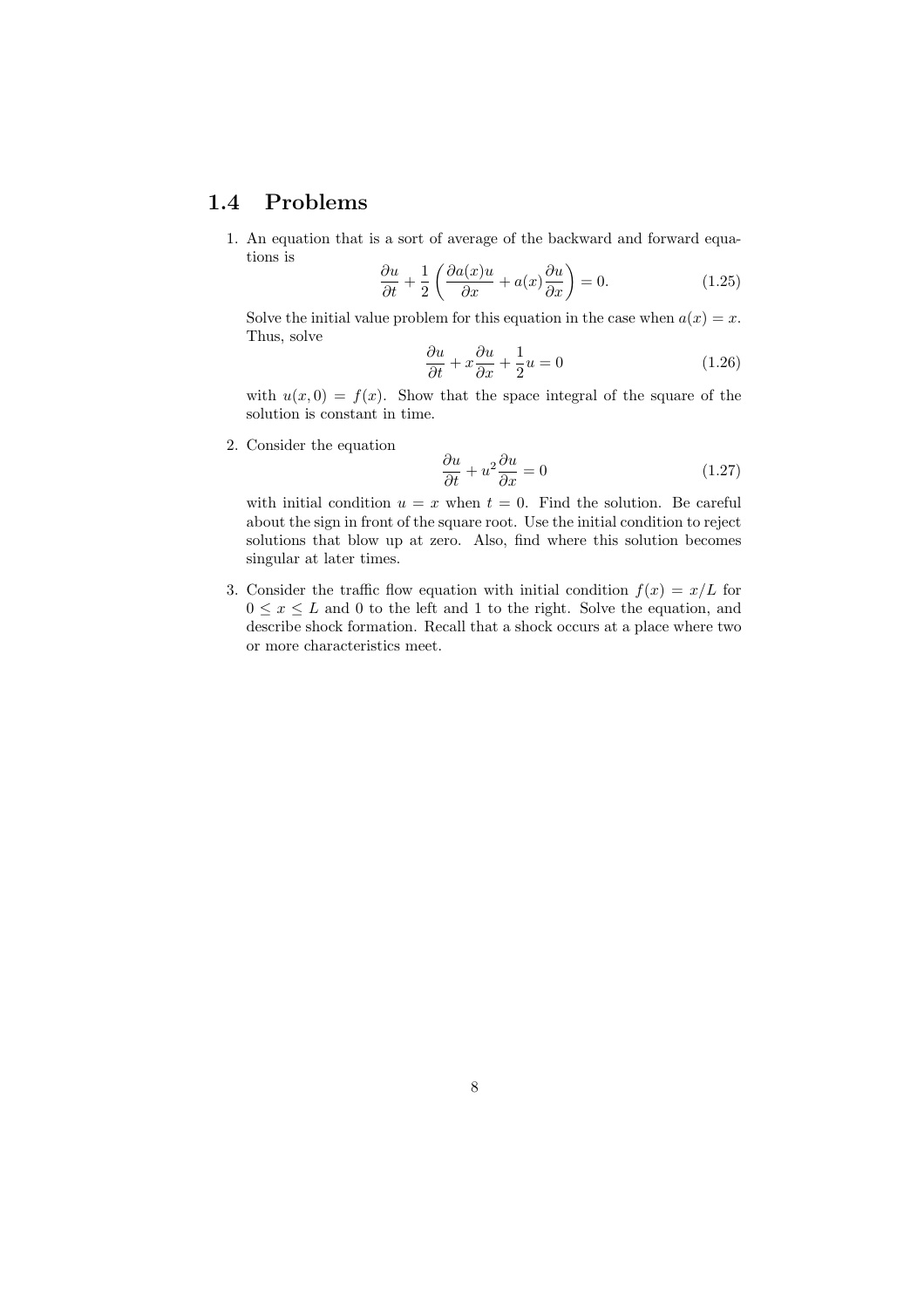# Chapter 2

# The wave equation

## 2.1 The first order system

Let  $c > 0$  be a constant. The wave system consists of the two equations

$$
\frac{\partial u}{\partial t} + \frac{\partial v}{\partial x} = 0\tag{2.1}
$$

and

$$
\frac{\partial v}{\partial t} + c^2 \frac{\partial u}{\partial x} = 0.
$$
\n(2.2)

These are the equations of wave propagation.

One physical interpretation is as an equation for sound waves in one dimension. Let  $\rho$  be the density and v be the velocity of the fluid. The equation of conservation of mass says that

$$
\frac{\partial \rho}{\partial t} + \frac{\partial \rho v}{\partial x} = 0.
$$
\n(2.3)

The equation of motion says that mass times acceleration is equal to force. This says that  $\overline{\phantom{a}}$ 

$$
\rho \left( \frac{\partial v}{\partial t} + v \frac{\partial v}{\partial x} \right) = -c(\rho)^2 \frac{\partial \rho}{\partial x}.
$$
\n(2.4)

Here the pressure gradient that produces the force is assumed to be proportional to the density gradient. If  $\rho$  is close to an average value  $\rho_0$  and if v is small, then these non-linear equation may be approximated by the linear equations

$$
\frac{\partial \rho}{\partial t} + \rho_0 \frac{\partial v}{\partial x} = 0 \tag{2.5}
$$

and

$$
\rho_0 \frac{\partial v}{\partial t} = -c(\rho_0)^2 \frac{\partial \rho}{\partial x}.\tag{2.6}
$$

Then if  $u = \rho/\rho_0$  we get the wave system as written above.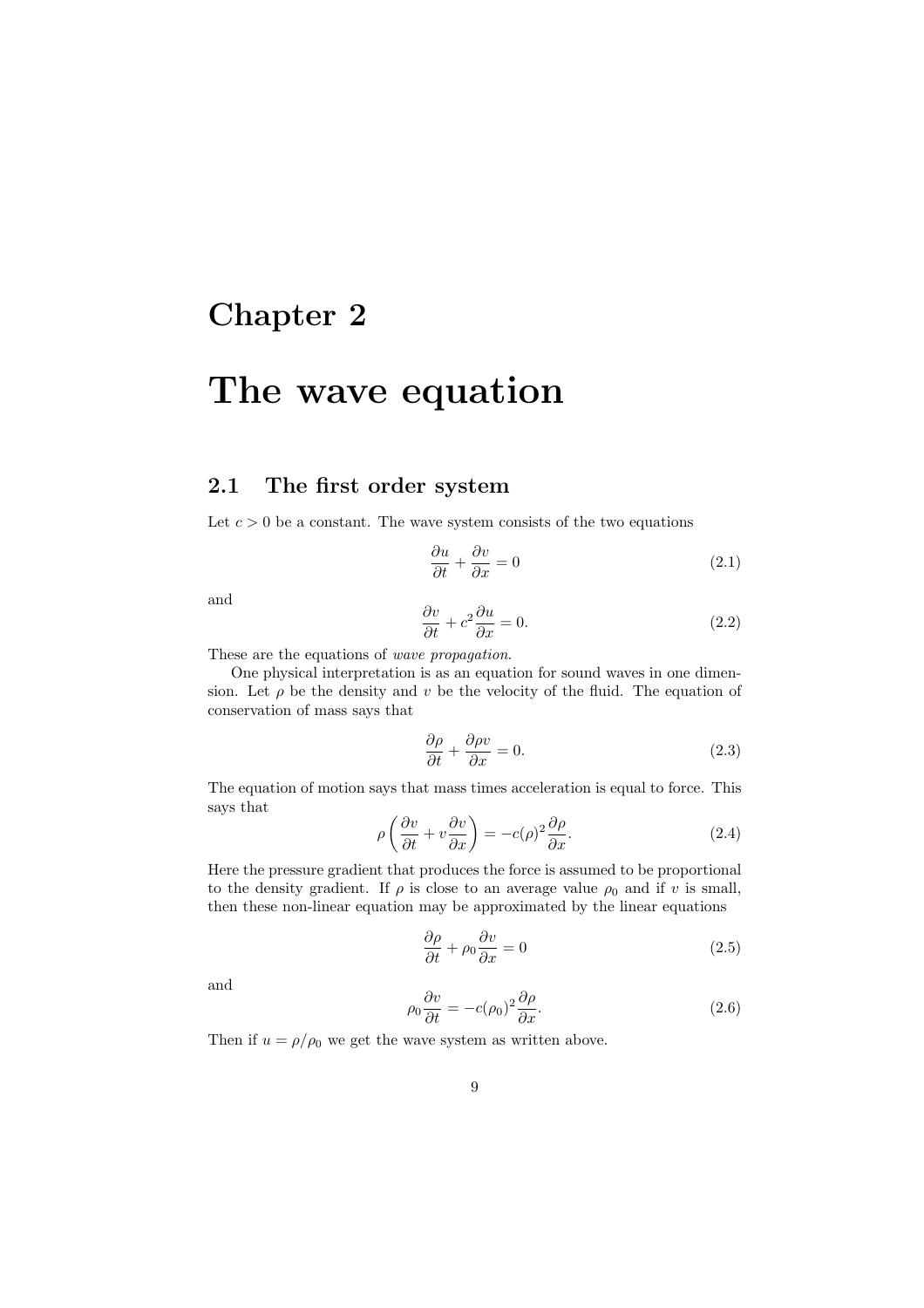Another physical interpretation of the wave equation is as an equation for a plane electromagnetic field. Consider a wave that travels in the  $x$  direction. It is polarized so that the electric field  $E$  is in the  $y$  direction and the magnetic field  $B$  is in the  $z$  direction. Then the equation is

$$
\frac{\partial B}{\partial t} + \frac{\partial E}{\partial x} = 0\tag{2.7}
$$

and

$$
\frac{\partial E}{\partial t} + c^2 \frac{\partial B}{\partial x} = 0.
$$
\n(2.8)

In any case, the wave system is one of the most important of all partial differential equations. There are now two families of characteristic curves, given by

$$
\frac{dx}{dt} = \pm c.\tag{2.9}
$$

This says that in this approximation the influence travels at the sound speed (in the gas interpretation) or at the speed of light (in the electromagnetic interpretation).

We notice that along these curves  $x = x_0 \pm ct$  we have

$$
\frac{d(cu \pm v)}{dt} = 0.\t(2.10)
$$

Thus

$$
cu(x,t) \pm v(x,t) = cu_0(x_0) \pm v_0(x_0) = cu_0(x \mp ct) + v_0(x \mp ct). \tag{2.11}
$$

Thus

$$
u(x,t) = \frac{1}{2}[u_0(x-ct) + u_0(x+ct)] + \frac{1}{2c}[v_0(x-ct) - v_0(x+ct)] \tag{2.12}
$$

and

$$
v(x,t) = \frac{c}{2}[u_0(x-ct) - u_0(x+ct)] + \frac{1}{2}[v_0(x-ct) + v_0(x+ct)].
$$
 (2.13)

There is another approach that gives the same result. We can solve these equations by trying a general solution of the form

$$
u = \frac{1}{2}[f(x - ct) + g(x + ct)].
$$
\n(2.14)

This represents a wave travelling toward the right plus a wave travelling toward the left. In order to match with the equation for  $v$  we need

$$
v = \frac{1}{2}c[f(x - ct) - g(x + ct)].
$$
\n(2.15)

Notice that the velocity of the wave travelling toward the left enters with a minus sign. Say that we want to solve the wave equation with given initial values  $u_0$ and  $v_0$  at  $t = 0$ . Then we simply solve the equations  $u_0 = (1/2)[f(x) + g(x)]$  and  $v_0 = (1/2)c[(f(x) - g(x))]$  for  $f(x)$  and  $g(x)$ . Then we have the solution given above. This represents waves that travel at velocities  $\pm c$  in both directions.

Notice that both  $u$  and  $v$  satisfy the wave equation described in the next section.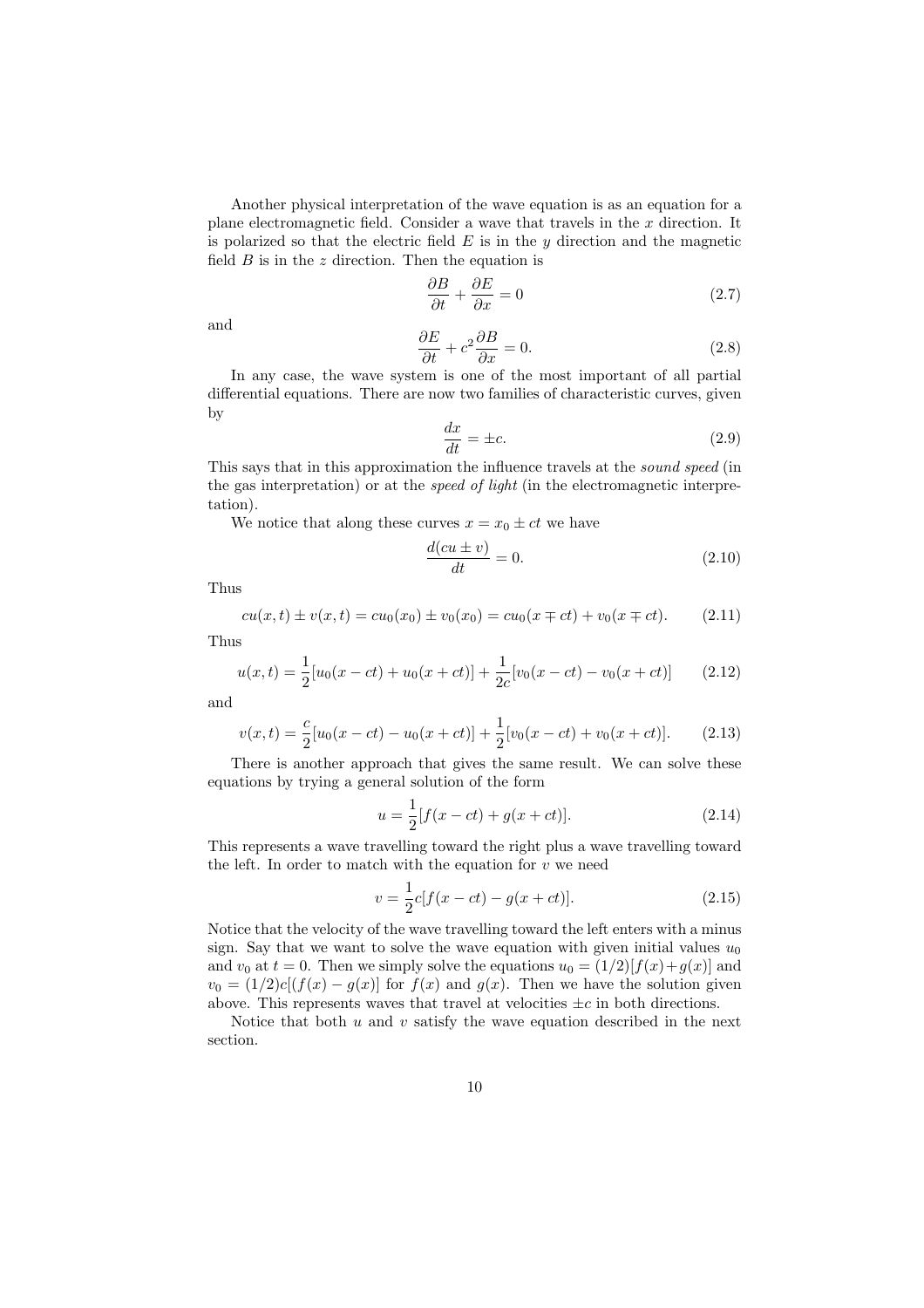### 2.2 The second order equation

The wave equation is a second order equation that describes motion in two directions. Let  $c > 0$  be the speed of propagation. The wave equation is

$$
(\frac{\partial}{\partial t} + c \frac{\partial}{\partial x})(\frac{\partial}{\partial t} - c \frac{\partial}{\partial x})u = 0.
$$
 (2.16)

Thus we expect waves moving at velocities  $\pm c$ . This equation may be written also as

$$
\frac{\partial^2 u}{\partial t^2} - c^2 \frac{\partial^2 u}{\partial x^2} = 0.
$$
\n(2.17)

This equation is also sometimes thought of as the equation for the motion of a stretched string. The second derivative with respect to time is the acceleration. The force is proportional to the second derivative with respect to space.

When the wave equation describes motion in an infinite interval there is a fairly simple solution, the d'Alembert solution. The general solution is

$$
u(x,t) = f(x - ct) + g(x + ct).
$$
 (2.18)

Say that we want the solution that satisfies the initial conditions  $u = \phi(x)$  and  $\partial u/\partial t = \psi(x)$  when  $t = 0$ . We obtain

$$
f(x) + g(x) = \phi(x) \tag{2.19}
$$

and

$$
-cf'(x) + cg'(x) = \psi(x).
$$
 (2.20)

Integration of the second equation gives

$$
f(x) - g(x) = -\frac{1}{c} \int_{\alpha}^{x} \psi(y) \, dy. \tag{2.21}
$$

Theorem 2.1 The d'Alembert solution of the initial value problem for the wave equation on an infinite space interval is

$$
u(x,t) = \frac{1}{2} [\phi(x-ct) + \phi(x+ct)] + \frac{1}{2c} \int_{x-ct}^{x+ct} \psi(y) \, dy. \tag{2.22}
$$

If we let  $M_{x,ct}(f)$  be the average over the interval of length 2ct centered at x, then this solution may also be written

$$
u(x,t) = \frac{\partial}{\partial t}(tM_{x,ct}(\phi)) + tM_{x,ct}(\psi). \tag{2.23}
$$

We now look at the case of a finite length space interval  $a \leq x \leq b$ . In the case it turns out that it is desirable to solve the problem with initial conditions at  $t = 0$  and with boundary conditions at  $x = a$  and  $x = b$ . The initial conditions are  $u(x, 0) = \phi(x)$  and  $\frac{\partial u}{\partial t}(x, 0) = \psi(x)$  as before. The boundary conditions are  $u(a,t) = \alpha(t)$  and  $u(b,t) = \beta(t)$ . The solution in this case is fairly complicated. The following lemma is helpful.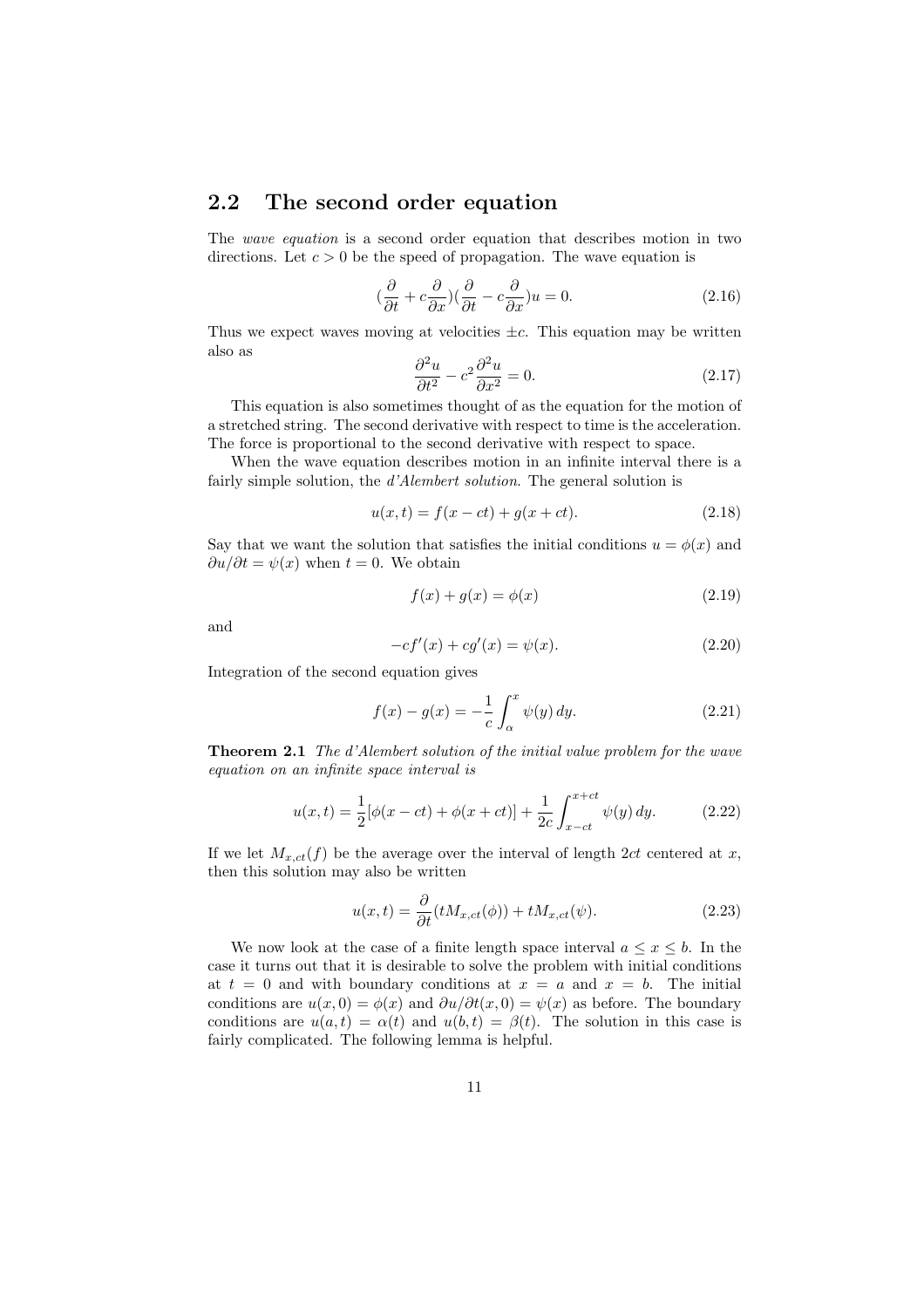**Lemma 2.1** For each  $h, k > 0$  the solution of the wave equation satisfies the parallelogram identity

$$
u(x,t) = u(x - ch, t - h) + u(x + ck, t - k) - u(x - ch + ck, t - h - k). \tag{2.24}
$$

This lemma can be checked easily for the solutions  $f(x - ct)$  and for the solutions  $g(x + ct)$  separately.

**Theorem 2.2** The solution of the initial-boundary problem for the wave equation is determined by the d'Alembert equation together with the parallelogram identity.

Proof: Consider the triangular region where the d'Alembert solution determines the solution. The solution is determined outside of this region by the parallelogram identity. The parallelogram either has two point in the interior and one on the boundary, or it has all three points in the interior.

### 2.3 Three dimensions

The d'Alembert solution is all the more important because there is a closely related result for the three dimensional wave equation

$$
\frac{\partial^2 u}{\partial t^2} = \nabla_{\mathbf{x}}^2 u. \tag{2.25}
$$

Here  $\mathbf{x} = (x, y, z)$  and

$$
\nabla_{\mathbf{x}}^2 = \nabla_{\mathbf{x}} \cdot \nabla_{\mathbf{x}} = \frac{\partial^2}{\partial x^2} + \frac{\partial^2}{\partial y^2} + \frac{\partial^2}{\partial z^2}
$$
 (2.26)

is the Laplace operator.

One physical interpretation of the three-dimensional wave equation is in terms of sound propagation. Let  $u$  be the relative density. Let  $\bf{v}$  the velocity. The equations of wave propagation in the linear approximation are

$$
\frac{\partial u}{\partial t} + \nabla \cdot \mathbf{v} = 0 \tag{2.27}
$$

and

$$
\frac{\partial \mathbf{v}}{\partial t} + c^2 \nabla u = 0. \tag{2.28}
$$

These equations represent conservation of mass and momentum. They lead immediately to the wave equation.

This operator may be written in spherical polar coordinates in the form

$$
\nabla_{\mathbf{x}}^2 = \frac{1}{r^2} \frac{\partial}{\partial r} r^2 \frac{\partial}{\partial r} + \frac{1}{r^2} L,\tag{2.29}
$$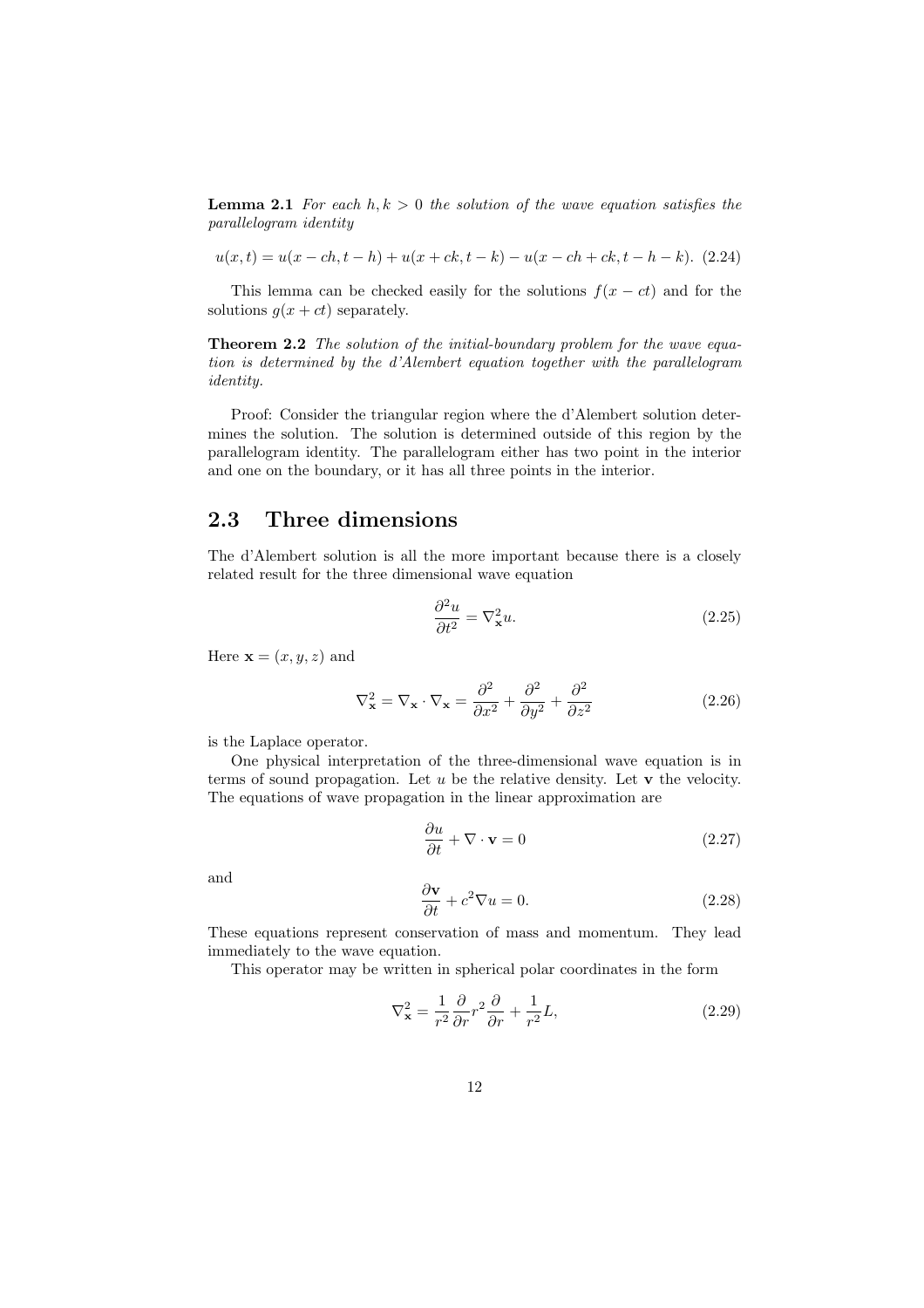where  $L$  involves only angular differentiations. Explicitly,

$$
L = \frac{1}{\sin \theta} \frac{\partial}{\partial \theta} \sin \theta \frac{\partial}{\partial \theta} + \frac{1}{\sin^2 \theta} \frac{\partial^2}{\partial \phi},
$$
 (2.30)

where  $\theta$  is the co-latitude and  $\phi$  the longitude.

It is worth remarking that if we make the change of variable  $w = ru$ , then the equation in spherical polar coordinates becomes

$$
r\nabla_{\mathbf{x}}^2 \frac{w}{r} = \left(\frac{\partial^2}{\partial r^2} + \frac{1}{r^2}L\right)w.\tag{2.31}
$$

In other words, the radial part looks like the corresponding one-dimensional operator. This suggests that the solution in three dimensions should bear a kinship to the solution in one dimension. In fact, given a solution  $w(r)$  of the one-dimensional wave equation, the solution  $u(r) = w(r)/r$  is a spherically symmetric solution of the three-dimensional wave equation.

The way to get the general relation between three dimensions and one dimensions is to average over spheres. Consider a function  $f(\mathbf{x} + \mathbf{x}')$ . Then it is clear that

$$
\nabla_{\mathbf{x}}^2 f(\mathbf{x} + \mathbf{x}') = \nabla_{\mathbf{x}'}^2 f(\mathbf{x} + \mathbf{x}'). \tag{2.32}
$$

Now take an average of this equation as  $x'$  varies over a sphere centered at 0. Thus let  $M_{\mathbf{x},r}(f)$  be the average of f over the spherical surface centered at x with radius r. Temporarily take spherical polar coordinates centered at x. Average over the angles with respect to the angular measure  $\sin \theta \, d\theta \, d\phi/(4\pi)$ . An integration by parts shows that the contribution from the angular part of the Laplacian is zero. Thus we have the following remarkable identity.

$$
\nabla_{\mathbf{x}}^2 M_{\mathbf{x},r}(f) = \frac{1}{r^2} \frac{\partial}{\partial r} r^2 \frac{\partial}{\partial r} M_{\mathbf{x},r}(f). \tag{2.33}
$$

If we replace  $M_{\mathbf{x},r}$  by  $rM_{\mathbf{x},r}$ , then we get

$$
\nabla_{\mathbf{x}}^2 r M_{\mathbf{x},ct}(f) = \frac{\partial^2}{\partial r^2} r M_{\mathbf{x},r}(f). \tag{2.34}
$$

Thus  $\langle tM_{\mathbf{x},ct}(f) \rangle$  satisfies the three-dimensional wave equation. This kind of solution may be used to obtain the following Kirchoff solution of the initial value problem.

Theorem 2.3 The solution of the initial value problem for the three-dimensional wave equation in infinite space is

$$
u(\mathbf{x},t) = \frac{\partial}{\partial t}(tM_{\mathbf{x},ct}(\phi)) + tM_{\mathbf{x},ct}(\psi),
$$
\n(2.35)

where in the three-dimensional case  $M_{\mathbf{x},ct}(f)$  is the average of f over the spherical surface centered at x with radius ct.

Note that if instead of taking the average over the sphere, we take the integral  $I_{\mathbf{x},ct}$  over the sphere, then the solution is

$$
u(\mathbf{x},t) = \frac{\partial}{\partial t} \left( \frac{1}{4\pi c^2 t} I_{\mathbf{x},ct}(\phi) \right) + \frac{1}{4\pi c^2 t} I_{\mathbf{x},ct}(\psi).
$$
 (2.36)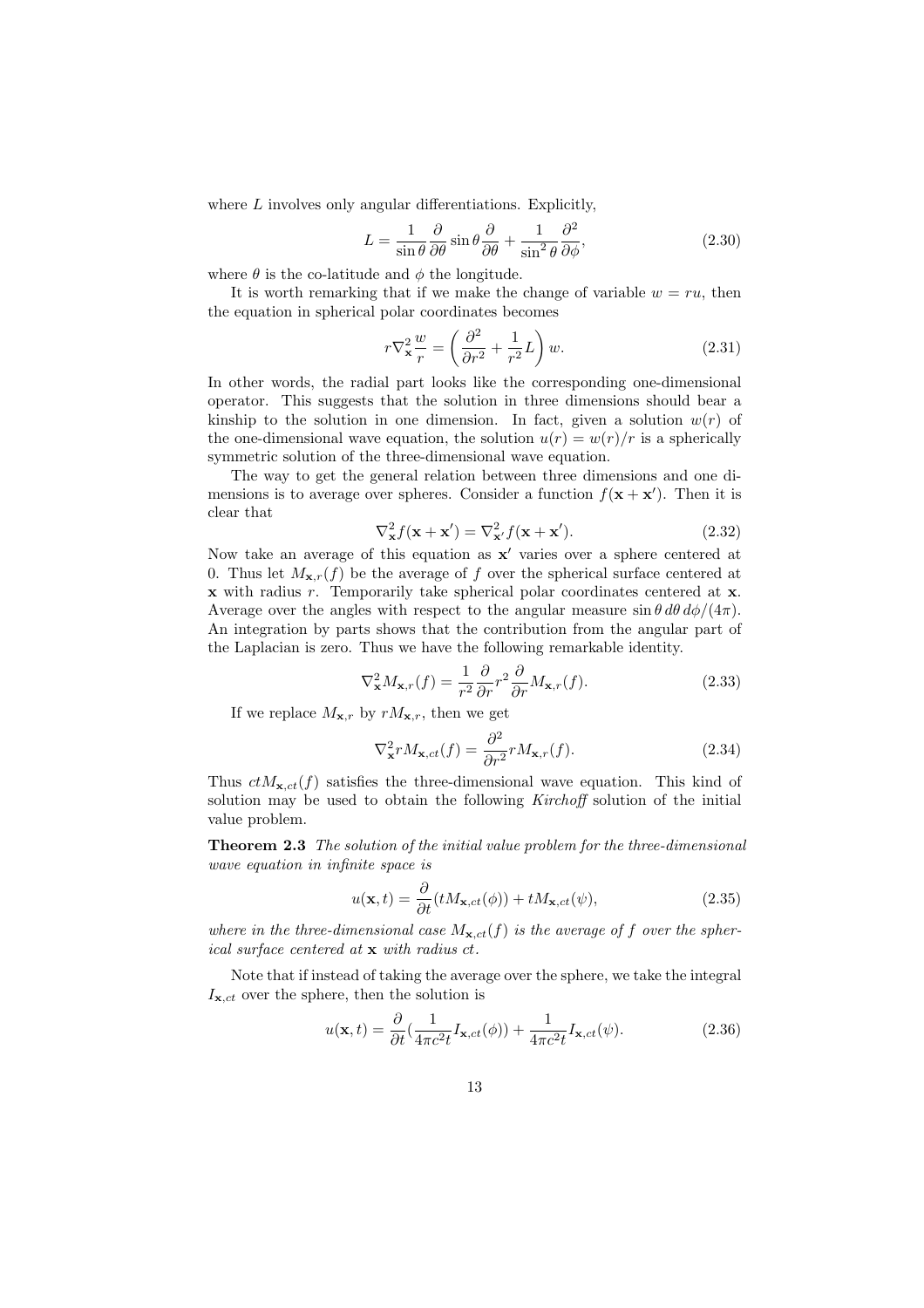### 2.4 Conservation of mass and momentum

In this section we look at the physics of conservation laws. The most important ones, of course, are conservation of mass, of momentum, and of energy.

A conservation law is an equation of the form

$$
\frac{\partial u}{\partial t} + \frac{\partial J}{\partial x} = 0.
$$
\n(2.37)

When the *current*  $J$  is specified, this gives an equation for  $u$ .

The interpretation of this equation is most easily seen in its integrated form. This is

$$
\frac{d}{dt} \int_{a}^{b} u \, dx + J|_{x=b} - J|_{x=a} = 0. \tag{2.38}
$$

This says that the change in the quantity is given by the amount of current flowing in at the left minus the amount of current flowing out at the right.

The simplest example is the equation of conservation of mass. In this case the dependent variable  $\rho$  is the *density*. The current is  $J = v\rho$ , where v is the velocity. This says that the transport of mass across a fixed point depends on how much is there and how fast it is moving. Thus the equation is

$$
\frac{\partial \rho}{\partial t} + \frac{\partial v \rho}{\partial x} = 0.
$$
\n(2.39)

The velocity might be a given function of time  $t$  and displacement  $x$ . The task is then to solve for the density as a function of  $x$  and  $t$ . Or the velocity may result from solving another equation. Then we would have to solve a system.

A much more complicated example is the equation of conservation of momentum. Here the quantity of interest is the momentum density  $\nu \rho$ . The convective current is then  $\nu \rho \nu$ , which says that momentum  $\nu \rho$  is being swept along at velocity  $v$ . There is also a term due to the force arising from change in pressure p. (We assume for simplicity that there are no viscous forces.) The equation is

$$
\frac{\partial \rho v}{\partial t} + \frac{\partial v \rho v}{\partial x} + \frac{\partial p}{\partial x} = 0.
$$
 (2.40)

We can use the equation of conservation of mass to write this in a somewhat different form:

$$
\rho[\frac{\partial v}{\partial t} + v \frac{\partial v}{\partial x}] = -\frac{\partial p}{\partial x} = -c^2 \frac{\partial \rho}{\partial x}.
$$
\n(2.41)

Here we have defined

$$
c^2 = \frac{\partial p}{\partial \rho}.\tag{2.42}
$$

It will turn out that c is the speed of sound.

In general the pressure is a function of the density and the temperature. However suppose for the moment that it can be taken to be a function of the density alone. Then the mass and momentum equations together give a rather complicated system, the equations of gas dynamics. However they take a simple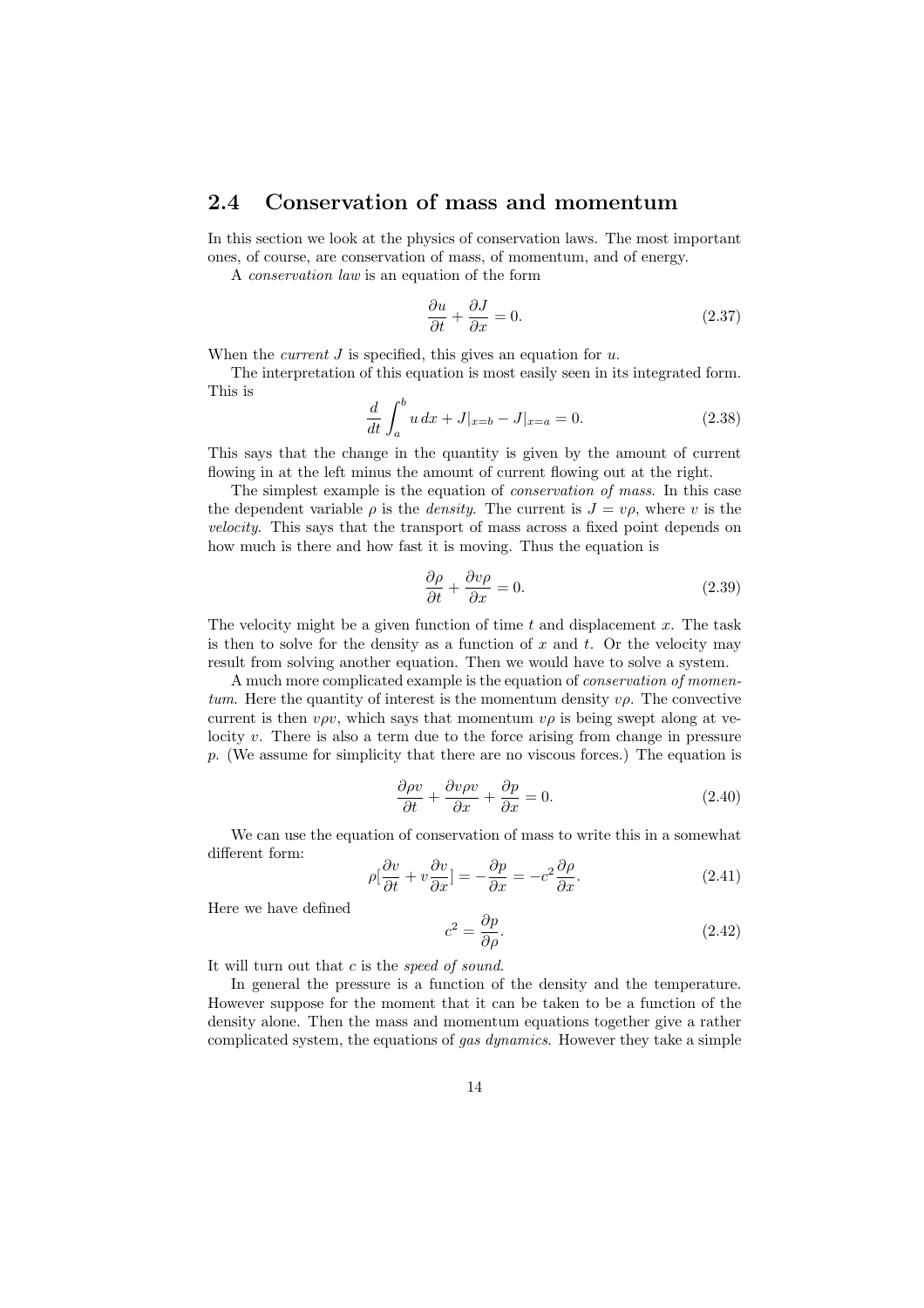form in the *linear approximation*. This is when we assume that  $v$  is small and  $\rho$  is close to a constant  $\rho_0$ . Then we can write the equation of conservation of mass in the approximate form

$$
\frac{\partial \rho}{\partial t} + \rho_0 \frac{\partial v}{\partial x} = 0 \tag{2.43}
$$

and the equation of conservation of momentum in the approximate form

$$
\rho_0 \frac{\partial v}{\partial t} + c^2 \frac{\partial \rho}{\partial x} = 0.
$$
\n(2.44)

Make the change of variables  $u = \rho/\rho_0$ . Then the two equations have the simple form

$$
\frac{\partial u}{\partial t} + \frac{\partial v}{\partial x} = 0 \tag{2.45}
$$

and

$$
\frac{\partial v}{\partial t} + c^2 \frac{\partial u}{\partial x} = 0.
$$
\n(2.46)

These are the equations of *linear wave propagation*. We have seen that these may be solved by the method of characteristics.

It is possible to do a similar analysis with the non-linear system consisting of

$$
\frac{\partial \rho}{\partial t} + \frac{\partial v \rho}{\partial x} = 0 \tag{2.47}
$$

and

$$
\rho[\frac{\partial v}{\partial t} + v \frac{\partial v}{\partial x}] + c^2 \frac{\partial \rho}{\partial x} = 0.
$$
\n(2.48)

Here c is a function of  $\rho$ .

We can write these equations in an equivalent form as

$$
\frac{\partial \rho}{\partial t} + v \frac{\partial \rho}{\partial x} + \rho \frac{\partial v}{\partial x} = 0.
$$
 (2.49)

and

$$
\frac{\partial v}{\partial t} + v \frac{\partial v}{\partial x} + \frac{c^2}{\rho} \frac{\partial \rho}{\partial x} = 0.
$$
 (2.50)

The characteristic curves are  $dx/dt = v \pm c$ . For the non-linear equation the characteristic velocity is the sum of the fluid velocity plus or minus the sound speed. We can evaluate the change of  $\rho$  and v along these curves. We get

$$
\frac{d\rho}{dt} = \pm c \frac{\partial \rho}{\partial x} - \rho \frac{\partial v}{\partial x},\tag{2.51}
$$

and

$$
\frac{dv}{dt} = -\frac{c^2}{\rho} \frac{\partial \rho}{\partial x} \pm c \frac{\partial v}{\partial x}.
$$
\n(2.52)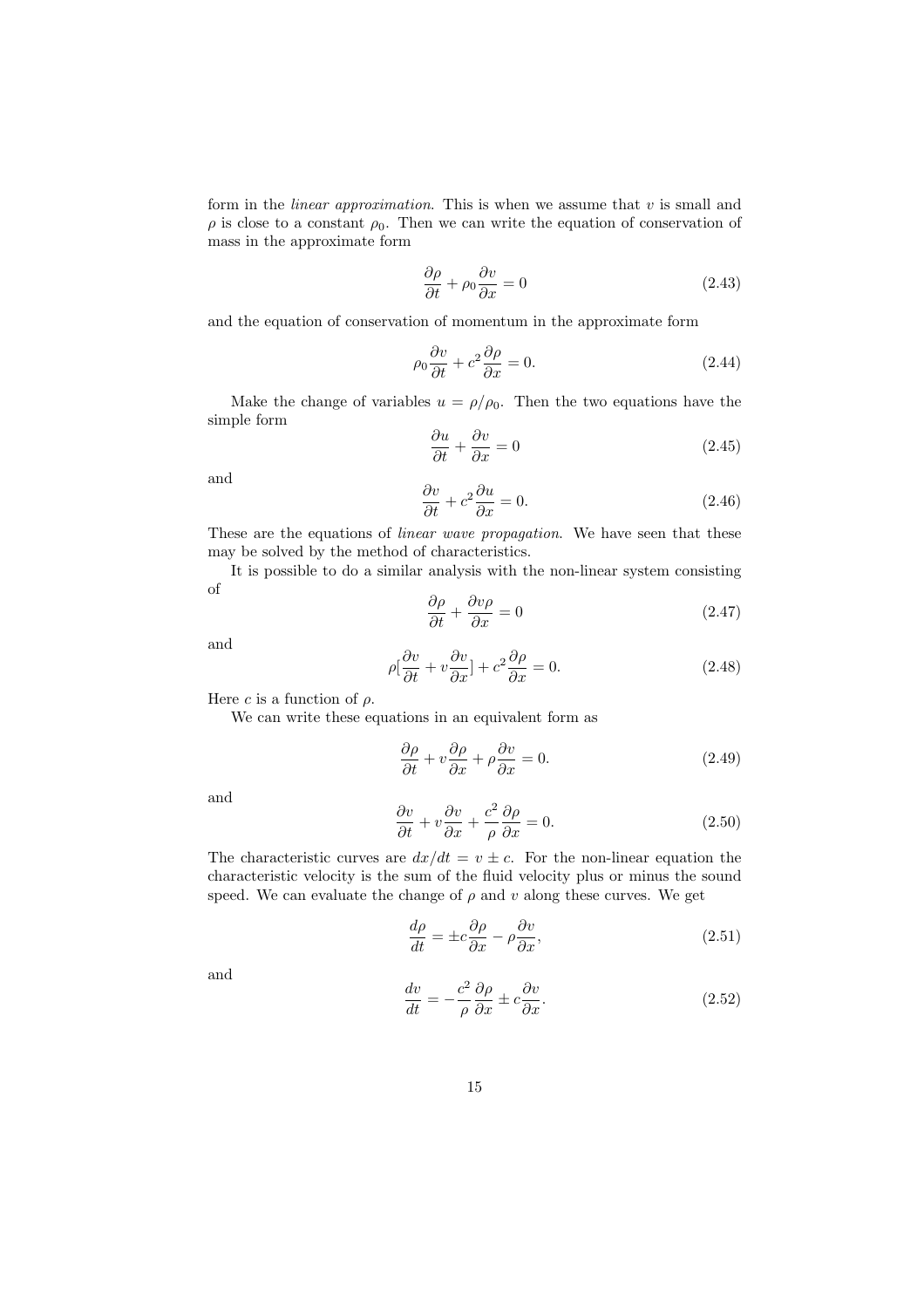In order to make these match up, we multiply the first equation by  $c/\rho$ . If we let  $\ell$  be a function with  $\rho d\ell/d\rho = c$ , then we get

$$
\frac{d\ell}{dt} = \pm \frac{c^2}{\rho} \frac{\partial \rho}{\partial x} - c \frac{\partial v}{\partial x}.
$$
\n(2.53)

From this we see that

$$
\frac{d(\ell \pm v)}{dt} = 0.\t(2.54)
$$

Thus we have quantities that are constant along the two characteristic curves. Since the curves themselves depend on the solutions, this does not immediately solve the problem. However it gives at least a starting point for an analysis of these equations.

#### 2.5 Problems

- 1. Let  $u_0$  and  $v_0$  be functions that vanish outside of a bounded interval of space. Consider the solution of the wave system for the density  $u$  and velocity  $v$  with these initial conditions. Find the behavior of the solution  $u(x, t)$  for fixed x and t large.
- 2. Let  $\phi$  and  $\psi$  be positive functions that each vanish outside of a bounded interval. Consider the wave equation with the initial conditions  $u = \phi$  and  $\partial u/\partial t = \psi$  at  $t = 0$ . Find the behavior of the solution  $u(x, t)$  for fixed x and t large.
- 3. Show that if  $u$  is a solution of the wave equation, then  $u$  satisfies the identity

 $u(x+ch, t+k)+u(x-ch, t-k) = u(x+ck, t+h)+u(x-ck, t-h)$ . (2.55)

Hint: The general solution is the sum of  $f(x - ct)$  and  $g(x + ct)$ .

- 4. Show that if u satisfies the identity in the last problem, then u must be a solution of the wave equation. Hint: Let  $k = 0$ .
- 5. Show that the Kirchoff solution of the three-dimensional wave equation satisfies the appropriate initial conditions.
- 6. Let  $\phi$  and  $\psi$  be positive functions that each vanish outside of a bounded region. Consider the three-dimensional wave equation with the initial conditions  $u = \phi$  and  $\frac{\partial u}{\partial t} = \psi$  at  $t = 0$ . Find the behavior of the solution  $u(\mathbf{x}, t)$  for fixed **x** and t large.
- 7. Show that the two forms (2.40) and (2.41) of the law of conservation of momentum are equivalent.
- 8. We expect that for fixed temperature, an increase in density is accompanied by an increase in pressure. What would go wrong mathematically with the linear wave system for sound propagation if  $\partial p/\partial \rho$  were negative?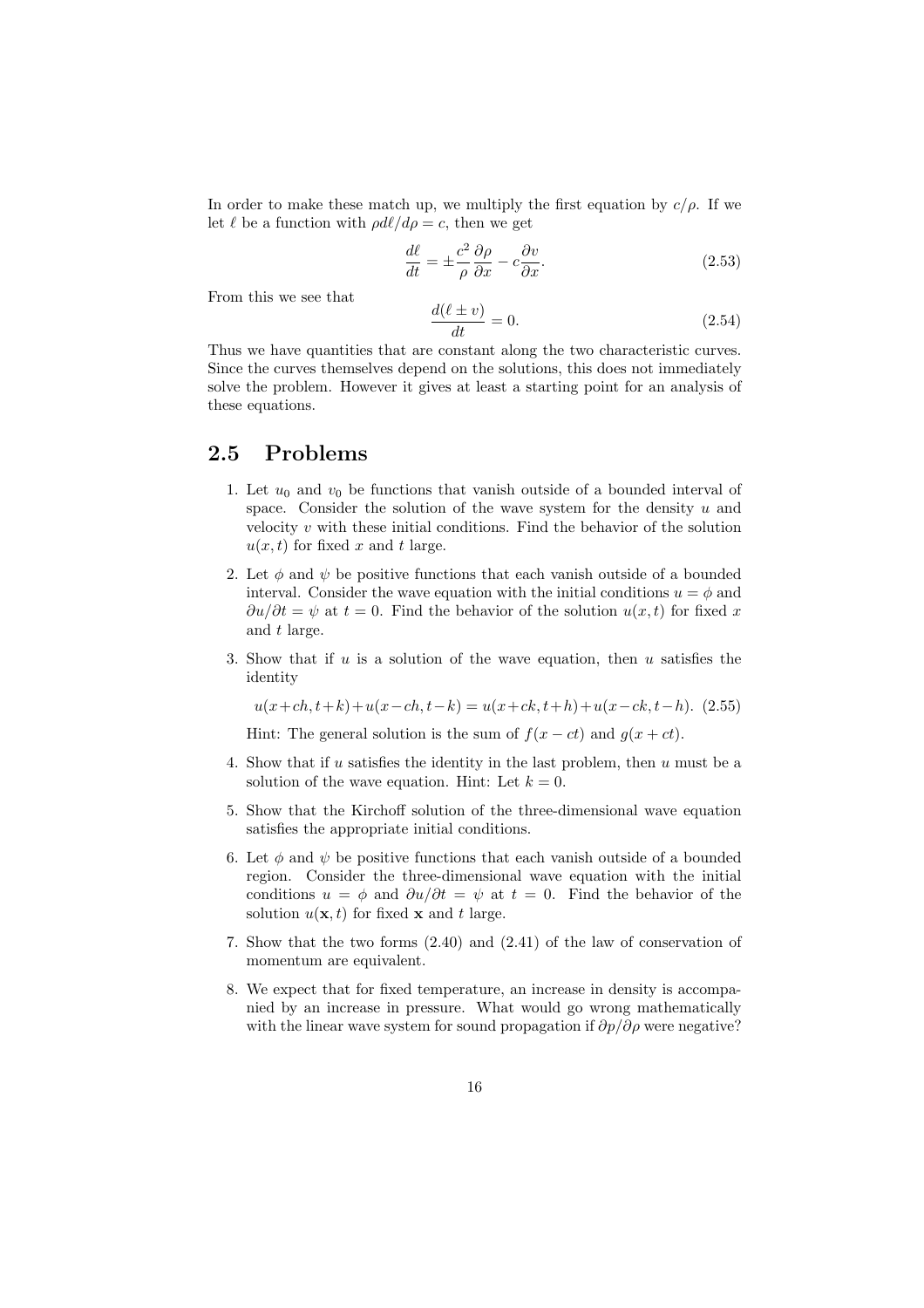# Chapter 3

# The diffusion equation

### 3.1 Random characteristics

The next equation to be considered is called the *diffusion equation* or the heat equation. In the diffusion form it arises as a conservation law as follows. We assume that there is some conserved substance that is a kind of impurity. Random thermal motion makes it diffuse. The diffusion current is given by Fick's law:

$$
J = -\frac{\sigma^2}{2} \frac{\partial \rho}{\partial x}.
$$
\n(3.1)

The conservation law

$$
\frac{\partial \rho}{\partial t} + \frac{\partial J}{\partial x} = 0 \tag{3.2}
$$

gives rise to the diffusion equation

$$
\frac{\partial \rho}{\partial t} = \frac{\sigma^2}{2} \frac{\partial^2 \rho}{\partial x^2}.
$$
\n(3.3)

One can think of the solution as describing the probability that a single particle has diffused to the vicinity of a given point after a certain time. Or one can think many impurity particles, in which case one can think of the solution as describing the density of the particles as a function of time.

This equation can be also be solved by characteristics, but they are random. Let  $\Delta t > 0$  and  $\Delta x > 0$  and let  $t = 2n\Delta t$ . (We take the number of steps to be even only for convenience.) Then the random characteristic is defined by

$$
x = \sum_{i=1}^{2n} \pm \Delta x \tag{3.4}
$$

where

$$
\Delta x = \sigma \sqrt{\Delta t}.\tag{3.5}
$$

The plus and minus signs are determined by  $2n$  coin tosses. Thus this is an inefficient way of moving. However when  $\Delta t$  and  $\Delta x$  are small, the  $\Delta x$  is much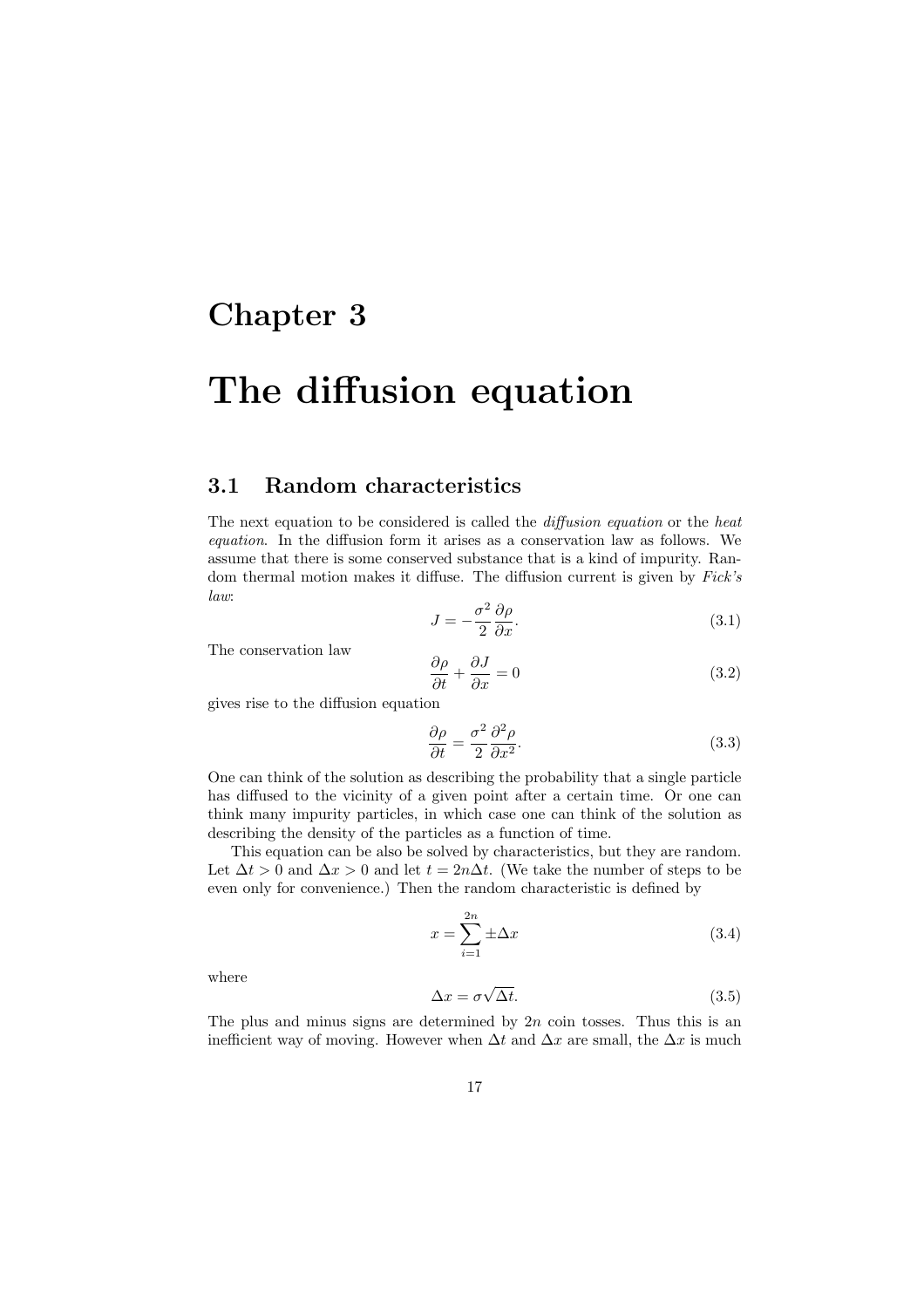larger than the  $\Delta t$ . So this is a very irregular motion, but it is effective in moving the particle. This model with discrete steps is called the random walk model of diffusion.

It is possible to give a detailed analysis of the probability that the diffusing particle arrives at a given point. The only mathematical fact that we need is particle arrives at a given point. The only mathematical fact that we need is<br>an identity for binomial coefficients. Recall that  $\binom{n}{r}$  is the number of subsets of an  $n$  element set that have exactly  $r$  elements. The identity is

$$
\binom{n}{r}r = \binom{n}{r-1}(n-r+1). \tag{3.6}
$$

The reason this is true is because for each way of choosing an  $r$  element subset and then an element of the subset there is a corresponding way of choosing an  $r-1$  element subset and then an element in its complement.

The probability that the particle gets to  $x = 2k\Delta x$  in time  $t = 2n\Delta t$  is the probability that the number of plus signs minus the number of minus signs is 2k. Thus it is necessary to get  $(n + k)$  plus signs and  $n - k$  minus signs.

Each pattern of 2n plus signs and minus signs has probability  $1/2^{2n}$ . The number of patterns that give  $n + k$  plus signs is given by the number of ways of choosing  $n + k$  time intervals out of the total  $2n$ . This is of course a binomial coefficient. So the probability of being at  $x$  at time  $t$  is

$$
\rho(x,t) 2\Delta x = \binom{2n}{n+k} \frac{1}{2^{2n}}.
$$
\n(3.7)

Now we can use the identity

$$
\binom{2n}{n+k} = \binom{2n}{n+k-1} \frac{n-k+1}{n+k} = \binom{2n}{n+k-1} \frac{1 - \frac{k-1}{n}}{1 + \frac{k}{n}}.
$$
 (3.8)

If we use the approximation  $\exp(z) \approx 1 + z$  valid for small z, this gives

$$
\binom{2n}{n+k} \approx \binom{2n}{n+k-1} \exp(-\frac{2k-1}{n}).
$$
\n(3.9)

If we use this repeatedly, we get

$$
\binom{2n}{n+k} \approx \binom{2n}{n} \exp\left(-\frac{1+3+5+\dots+2k-1}{n}\right). \tag{3.10}
$$

One of the pleasures of mathematics is evaluating such a sum. The result is

$$
\binom{2n}{n+k} \approx \binom{2n}{n} \exp(-\frac{k^2}{n}).\tag{3.11}
$$

Let

$$
c(n) = \binom{2n}{n} \frac{1}{2^{2n}}.\tag{3.12}
$$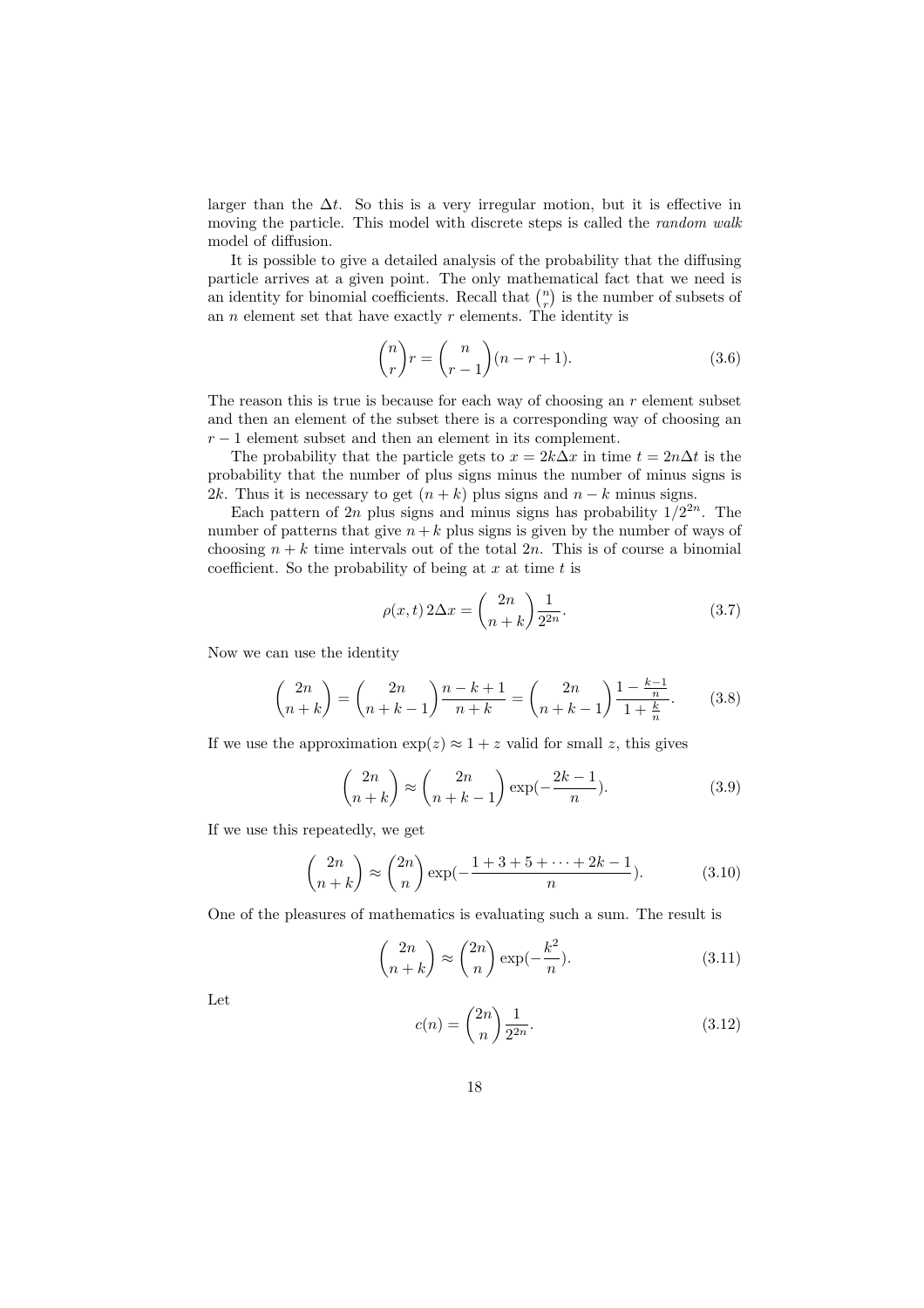Then

$$
\rho(x,t) 2\Delta x \approx c(n) \exp(-\frac{k^2}{n}).
$$
\n(3.13)

If we convert back into  $x$  and  $t$ , we get that the probability of being at  $x$  at time  $t$  is given by the *Gaussian* law of probability

$$
\rho(x,t) 2\Delta x \approx c\left(\frac{\sigma^2 t}{2(\Delta x)^2}\right) \exp\left(-\frac{x^2}{2\sigma^2 t}\right). \tag{3.14}
$$

**Theorem 3.1** In the limit of  $\Delta t \to 0$ , the probability that the random walk with step  $\pm\Delta x = \pm\sigma\sqrt{\Delta t}$  in time interval  $\Delta t$  is in an interval  $a < x \leq b$  at time t is

$$
\int_{a}^{b} \rho(x, t) dx = \frac{1}{\sqrt{2\pi\sigma^2 t}} \int_{a}^{b} \exp(-\frac{x^2}{2\sigma^2 t}) dx.
$$
 (3.15)

This limit of the random walk model as  $\Delta t$  and  $\Delta x$  approach zero with  $\Delta x = \sigma \sqrt{\Delta t}$  is called the *Wiener process* model of diffusion. As noted in the theorem, this gives the exact Gaussian solution of the diffusion equation. This limit is also sometimes called the limit of Brownian motion, but this terminology runs the risk of confusing the mathematical description with the physical effect.

The factor  $1/\sqrt{2\pi\sigma^2t}$  in front is precisely the factor that is needed to make the total probability equal to one. By using this and working backward, it is not difficult to see that  $c(n) \approx 1/\sqrt{\pi n}$ .

#### 3.2 Einstein

The ultimate mechanism for diffusion is random molecular motion, and the amount of such motion depends on temperature. The possible states of a system in equilibrium may be considered as random. The probability distribution depends on the temperature. The fundamental principle of thermal equilibrium says that this probability is given by the *Boltzmann factor*. This is

$$
prob \sim \exp(-\frac{\text{energy}}{kT}).
$$
\n(3.16)

Here  $T$  is the *absolute temperature* and  $k$  is the Boltzmann constant. The product kT represents the energy equivalent of the temperature T.

Albert Einstein found a remarkable formula for the diffusion coefficient. The formula says that

$$
\frac{1}{2}\sigma^2 = \frac{kT}{\gamma}.\tag{3.17}
$$

The parameter  $\gamma > 0$  is the *friction coefficient*. This formula says that diffusion is encouraged by high temperature and small friction.

This formula is amazing because formulas in physics usually involve the notion of acceleration. However the paths of the diffusing particles do not even have well-defined velocities. This is because  $\Delta x = \pm \sigma \sqrt{\Delta t}$  implies  $\Delta x/\Delta t =$ have well-defined velocities. This is because<br> $\pm \sigma/\sqrt{\Delta t}$ . In the limit of  $\Delta t = 0$  this is  $\pm \infty$ .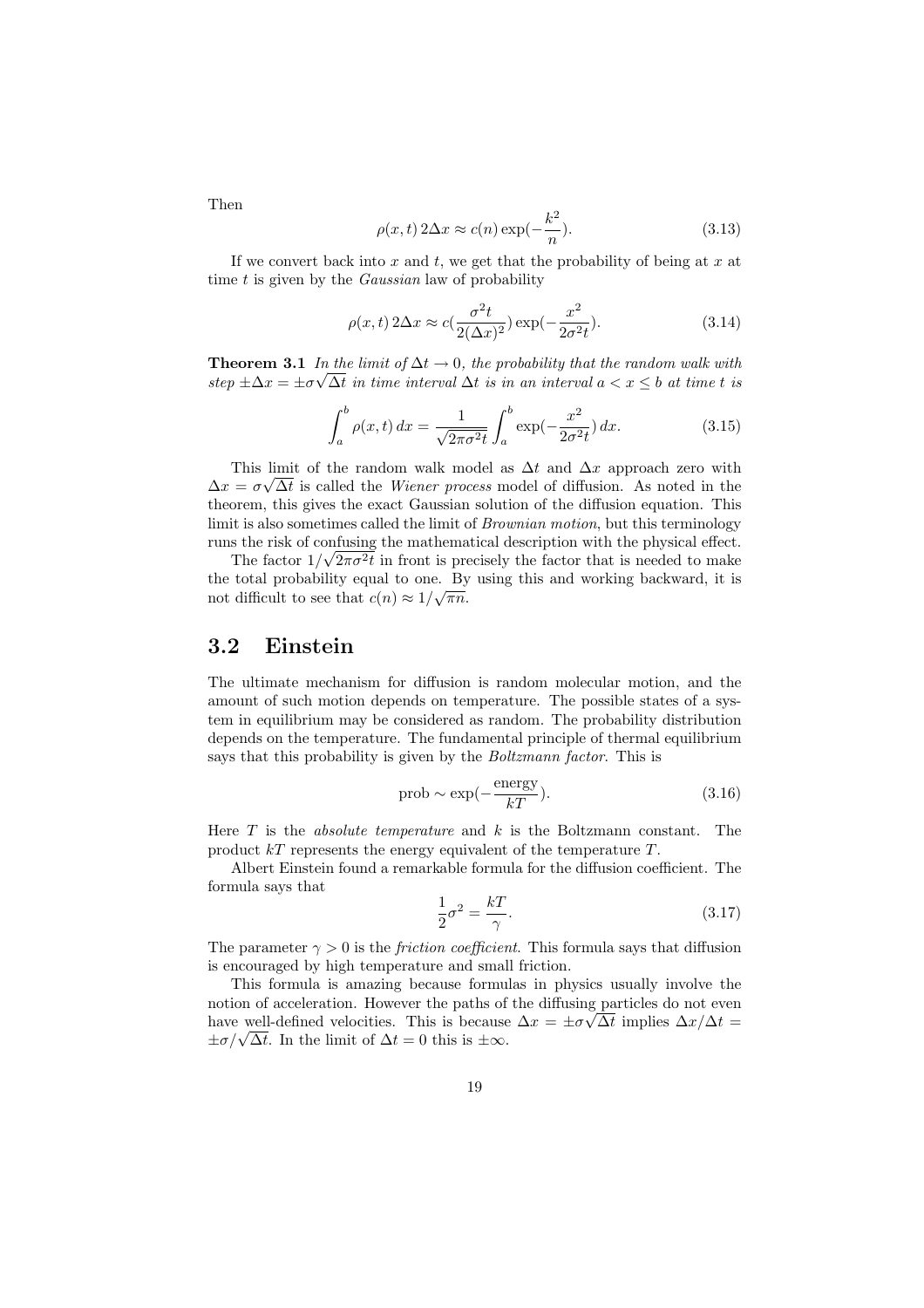One way to deal with this problem would be to try a more complicated and realistic model of motion in which the particles do have velocities. But Einstein was much more clever than this. His idea was to imagine that in addition to diffusion there is a constant *force*  $f$  acting on the particles. For example, one could think of the force  $f$  as being the force of gravity. (If we measure x upward, then  $f$  is negative.) It is known that the density of particles in such a force field is an exponential function of the height. This is because the energy is  $-fx$ . So the expression for the probability density as a function of height is given by the Boltzmann factor

$$
\rho(x) = C \exp(\frac{fx}{kT}).\tag{3.18}
$$

This says that the chance of finding a particle at a particular height is less as one moves higher. This chance depends on the ratio of the potential energy  $-fx$  of a particle to its thermal energy  $kT$ .

The next task was to correlate this with the diffusive motion. Consider a particle with velocity v moving in a fluid with friction force  $-\gamma v$  and with external force  $f$ . The equation of motion is

$$
m\frac{dv}{dt} = -\gamma v + f + \text{noise} \tag{3.19}
$$

If the average acceleration is zero, then the particle has reached an average terminal velocity a given by  $\gamma a = f$ . This suggests that the proper equation should be

$$
\frac{\partial \rho}{\partial t} + \frac{\partial a \rho}{\partial x} = \frac{\sigma^2}{2} \frac{\partial^2 \rho}{\partial x^2}.
$$
 (3.20)

This equation describes the combined effect of translational motion at the terminal velocity and diffusion.

Einstein noted that if  $a\rho = (\sigma^2/2)\partial \rho/\partial x$ , then  $\rho$  is an equilibrium solution of the equation. This says that

$$
\rho(x) = C \exp(\frac{2ax}{\sigma^2}).\tag{3.21}
$$

If we match the two exponential factors, we get  $\sigma^2/(2a) = kT/f$ . This in turn gives  $\gamma \sigma^2/(2f) = kT/f$ . Since  $f \neq 0$ , we can cancel the  $1/f$  factors and get the Einstein relation  $\gamma \sigma^2/2 = kT$ . The value of f is not important, all that matters is that it is not zero.

Ornstein and Uhlenbeck gave another derivation of the Einstein formula for the diffusion coefficient. The idea is that the particles do have a velocity, but it is random. In equilibrium the velocity distribution for a component of velocity is given by the Boltzmann factor

$$
\rho(v) = \frac{1}{\sqrt{2\pi kT/m}} \exp(-\frac{mv^2}{2kT}).
$$
\n(3.22)

Then the expected energy of this component is

$$
\frac{1}{2}m(\Delta v)^2 = \int_{-\infty}^{\infty} \frac{1}{2}mv^2 \rho(v) dv = \frac{1}{2}kT.
$$
 (3.23)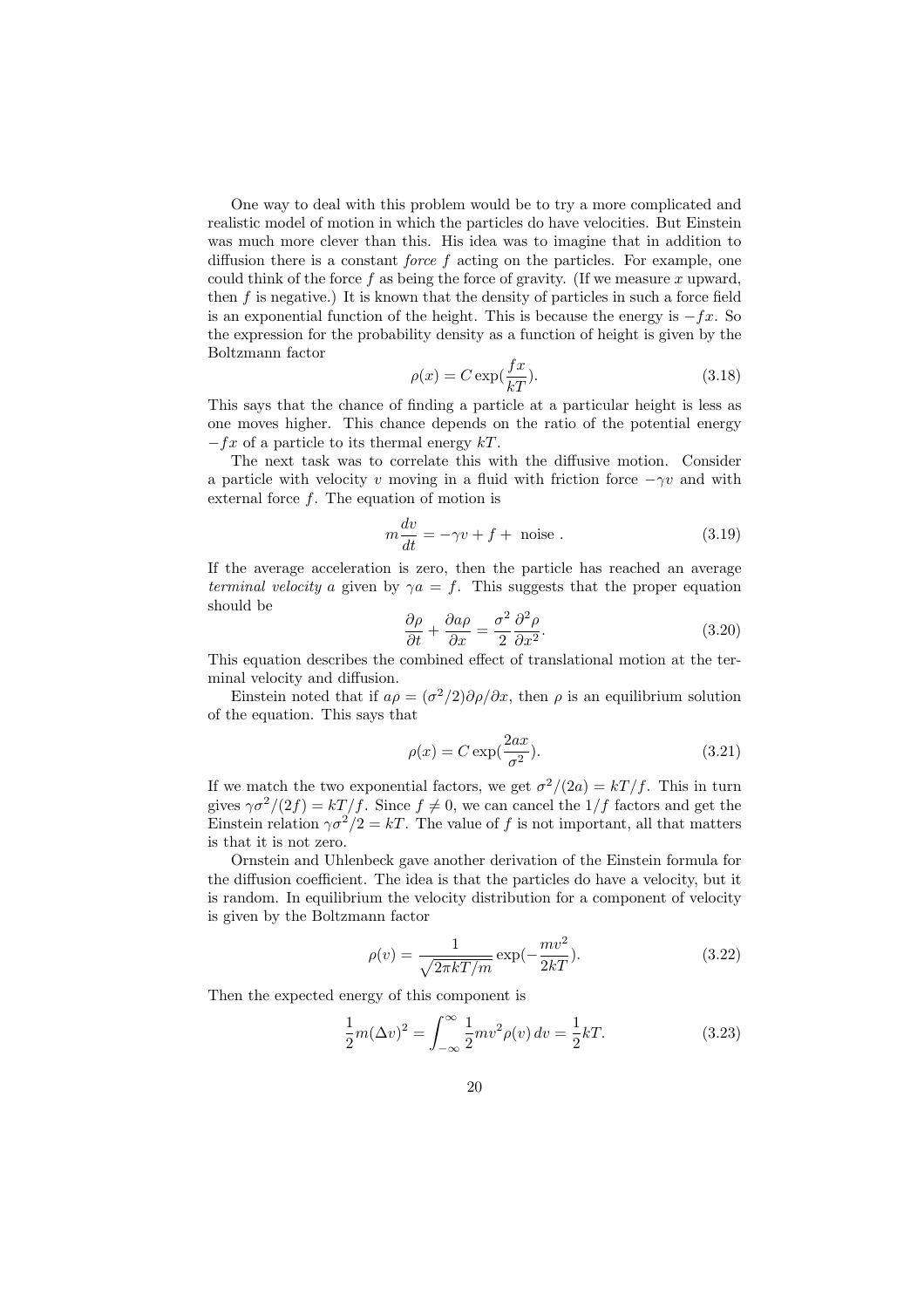Here  $kT$  is the energy corresponding to absolute temperature T. So for a particle of small mass these velocities satisfy  $(\Delta v)^2 = kT/m$ . On the average they are very large, but finite.

The second idea is that the velocity maintains itself only for a short time, the *relaxation time*  $\Delta t$ . This comes from the supposition that the velocity satisfies the equation

$$
m\frac{dv}{dt} = -\gamma v + \text{noise} \tag{3.24}
$$

From this we see that the relaxation rate is  $\gamma/m$  and so the relaxation time is

$$
\Delta t = 2m/\gamma. \tag{3.25}
$$

The factor of two turns out to give a more accurate description of the time scale on which motion persists. In any case, for a particle of small mass  $m$  this is a very small number.

Ornstein and Uhlenbeck gave a sophisticated treatment of how the velocity varies with time, and this is considered later in this chapter. However a crude derivation of the diffusion coefficient results by using these values of  $\Delta v$  and  $\Delta t$  in the random walk model of diffusion. Then the distance  $\pm \Delta x$  traveled in each interval of length  $\Delta t$  is given by  $\pm \Delta x = \pm \Delta v \Delta t$ . This is explicitly  $(\Delta x)^2 = (kT/m)(2m/\gamma)^2 = 4mkT/\gamma^2$ . That is,

$$
(\Delta x)^2 = (2kT/\gamma)\Delta t. \tag{3.26}
$$

Again the diffusion coefficient is given by the Einstein relation. Since the Ornstein-Uhlenbeck process explicitly involves the mass and the random velocity, it gives a more detailed physical picture of diffusion than the description given by Einstein. The clever thing about Einstein's derivation is that it work in the limit of zero mass and infinite random velocity.

#### 3.3 Energy

Now we turn to another interpretation for the same equation. This time the solution will represent temperature. The relevant conservation law is the law of conservation of energy. The energy density of a fluid is a sum of a kinetic energy part and an internal energy part. It is  $\rho e = (1/2)\rho v^2 + \rho u$ . Here e is the energy per mass. The  $u$  is the internal energy per mass, a function of the density and temperature. The current J has three parts. The first is just  $\rho ev$ . which describes how the energy density is transported at velocity  $v$ . The second is  $pv$ , which describes the work on the system. Finally the third is the heat flow  $J_q$ . This is given by

$$
J_q = -\lambda \frac{\partial T}{\partial x},\tag{3.27}
$$

a quantity proportional to the temperature gradient. The fact that a temperature gradient produces heat flow in this way is called Fourier's law. Again we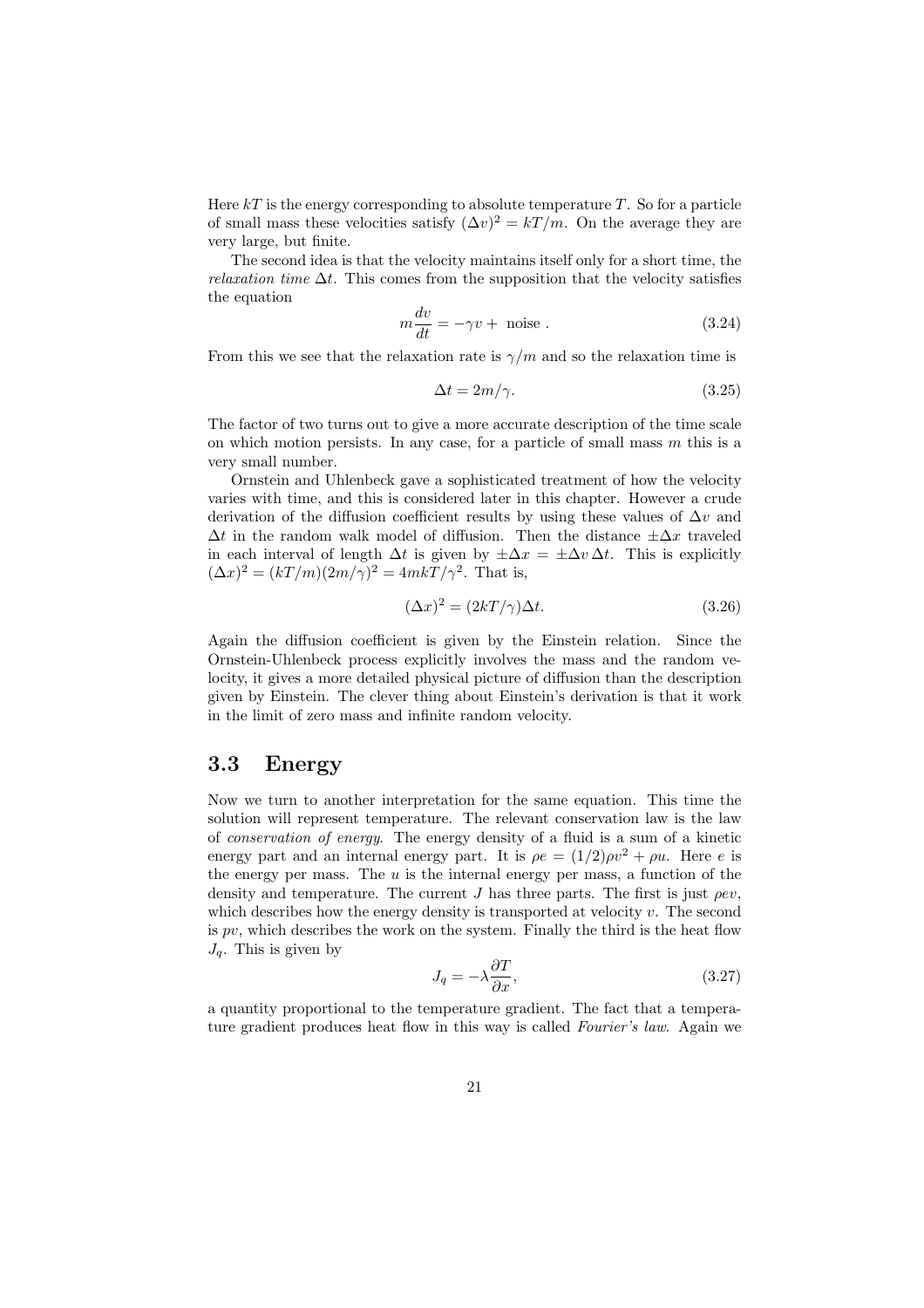neglect effects of viscosity. The conservation law takes the form

$$
\frac{\partial \rho e}{\partial t} + \frac{\partial v \rho e}{\partial x} + \frac{\partial J_q}{\partial x} + \frac{\partial pv}{\partial x} = 0.
$$
 (3.28)

By using the laws of conservation of mass and momentum, this can be written in the alternate form

$$
\rho \left[ \frac{\partial u}{\partial t} + v \frac{\partial u}{\partial x} \right] + \frac{\partial J_q}{\partial x} + p \frac{\partial v}{\partial x} = 0. \tag{3.29}
$$

This is a complicated equation. However in the case when  $v = 0$  it takes the simple form

$$
\rho \frac{\partial u}{\partial t} + \frac{\partial J_q}{\partial x} = 0.
$$
\n(3.30)

Furthermore, we may write

$$
\frac{\partial u}{\partial t} = \frac{\partial u}{\partial \rho} \frac{\partial \rho}{\partial t} + \frac{\partial u}{\partial T} \frac{\partial T}{\partial t}.
$$
\n(3.31)

If the velocity is zero, then the first term on the right is zero. Let  $c = \partial u / \partial T$ . Then the equation for zero velocity becomes the heat equation

$$
\rho c \frac{\partial T}{\partial t} + \frac{\partial J_q}{\partial x} = 0,
$$
\n(3.32)

where  $J_q$  is given by Fourier's law. It says that in a motionless fluid the change in internal energy is given entirely by the heat flow.

### 3.4 Approximate delta functions

In the following we shall need the concept of approximate delta functions. This refers to functions  $\delta_t$  depending on a parameter  $t > 0$ . The functions become more and more peaked near zero as t tends to zero. The standard example is the Gaussian  $1/\sqrt{2\pi t} \exp(-x^2/(2\pi t)).$ 

Here are the properties that we require:

1. Positivity: For each  $t > 0$  the function is positive:

$$
\delta_t(x) \ge 0. \tag{3.33}
$$

2. Integral: For each  $t > 0$  the integral

$$
\int_{-\infty}^{\infty} \delta_t(x) dx = 1.
$$
 (3.34)

3. Concentration: For each  $c > 0$  the limit

$$
\lim_{t \to 0} \int_{|x| \ge c} \delta_t(x) dx = 0.
$$
\n(3.35)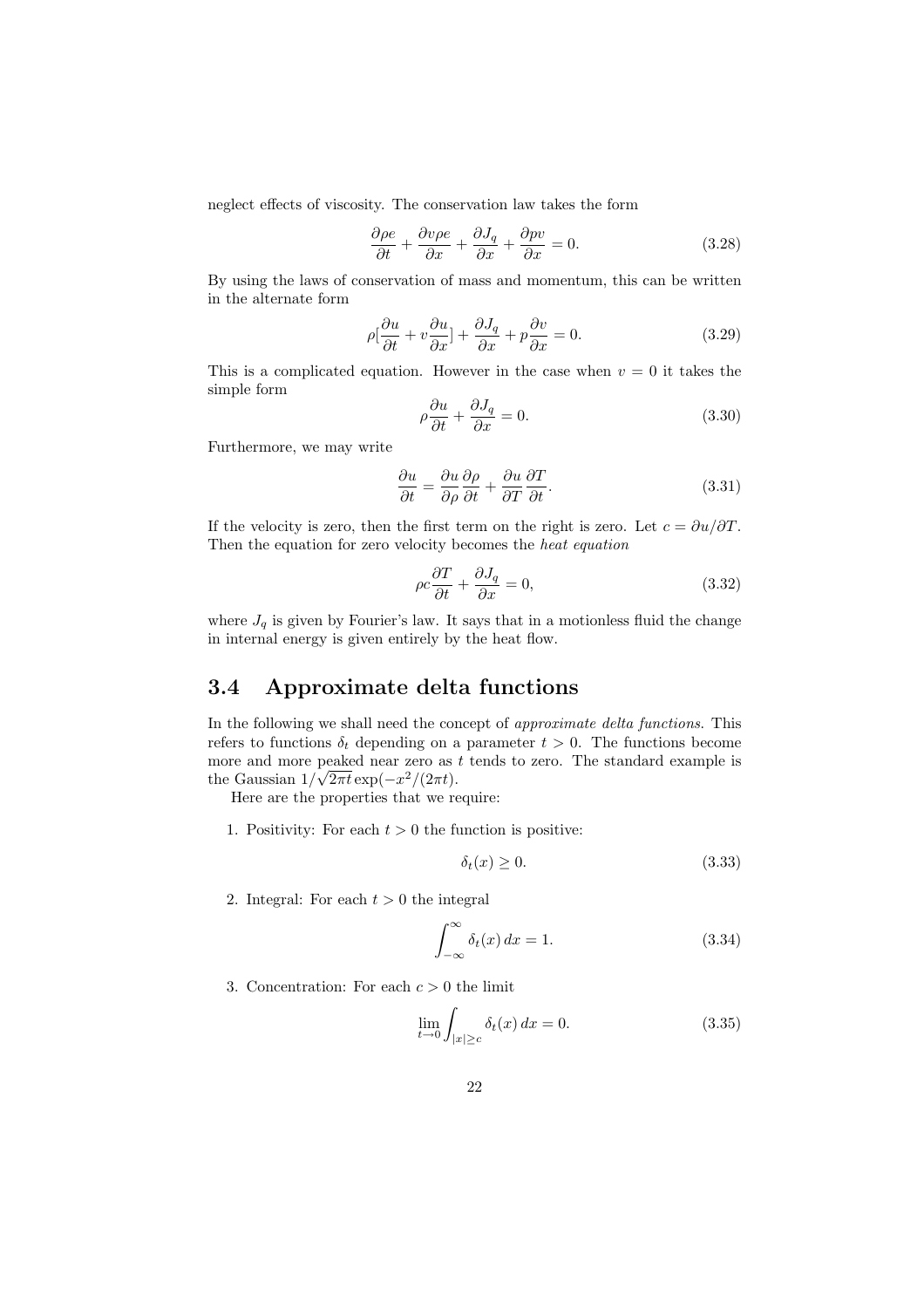The main theorem is the following.

**Theorem 3.2** Consider a family of approximate delta functions  $\delta_t$  for  $t > 0$ . Let  $\phi$  be a continuous bounded function. Then

$$
\lim_{t \to 0} \int_{-\infty}^{\infty} \delta_t(x - a) \phi(x) dx = \phi(a).
$$
 (3.36)

Proof: Let

$$
u(a,t) = \int_{-\infty}^{\infty} \delta_t(x-a)\phi(x) dx.
$$
 (3.37)

Use the Integral property to write

$$
u(a,t) - \phi(a) = \int_{-\infty}^{\infty} \delta_t(x-a)[\phi(x) - \phi(a)] dx.
$$
 (3.38)

Let  $\epsilon > 0$ . Since  $\phi$  is continuous at a, there is a  $c > 0$  such that for all x,  $|x - a| < c$  implies  $|\phi(x) - \phi(a)| < \epsilon$ . Use the Positivity property to write

$$
|u(a,t) - \phi(a)| \le \int_{-\infty}^{\infty} \delta_t(x-a)|\phi(x) - \phi(a)|\,dx,\tag{3.39}
$$

and break up the integration into the parts where  $|x-a| < c$  and where  $|x-a| \ge$ c. By the Integral property the contribution from the first part is less than  $\epsilon$ . However since  $\phi$  is bounded the contribution from the second part tends to zero as t tends to zero. Thus if we take t sufficiently small, then this is less than  $\epsilon$ . This argument shows that for every  $\epsilon > 0$  there is a t' such that  $0 < t < t'$ implies  $|u(a, t) - \phi(a)| < 2\epsilon$ . This shows that  $u(a, t) \to \phi(a)$  as  $t \to 0$ .

In the following we shall make use of many approximate delta functions. Here are some of the most useful.

Step The step function is the easiest case to understand geometrically.

$$
\delta_t(x) = \frac{1}{2t} \text{ for } |x| \le t \tag{3.40}
$$

and is zero elsewhere.

Triangle The triangle function has the advantage that it is continuous.

$$
\delta_t(x) = \frac{1}{t} (1 - \frac{|x|}{t}) \text{ for } |x| \le t \tag{3.41}
$$

and is zero elsewhere.

Gaussian The Gaussian is the natural function to use in the context of probability.

$$
\delta_t(x) = \frac{1}{\sqrt{2\pi t^2}} \exp(-\frac{x^2}{2t^2}).
$$
\n(3.42)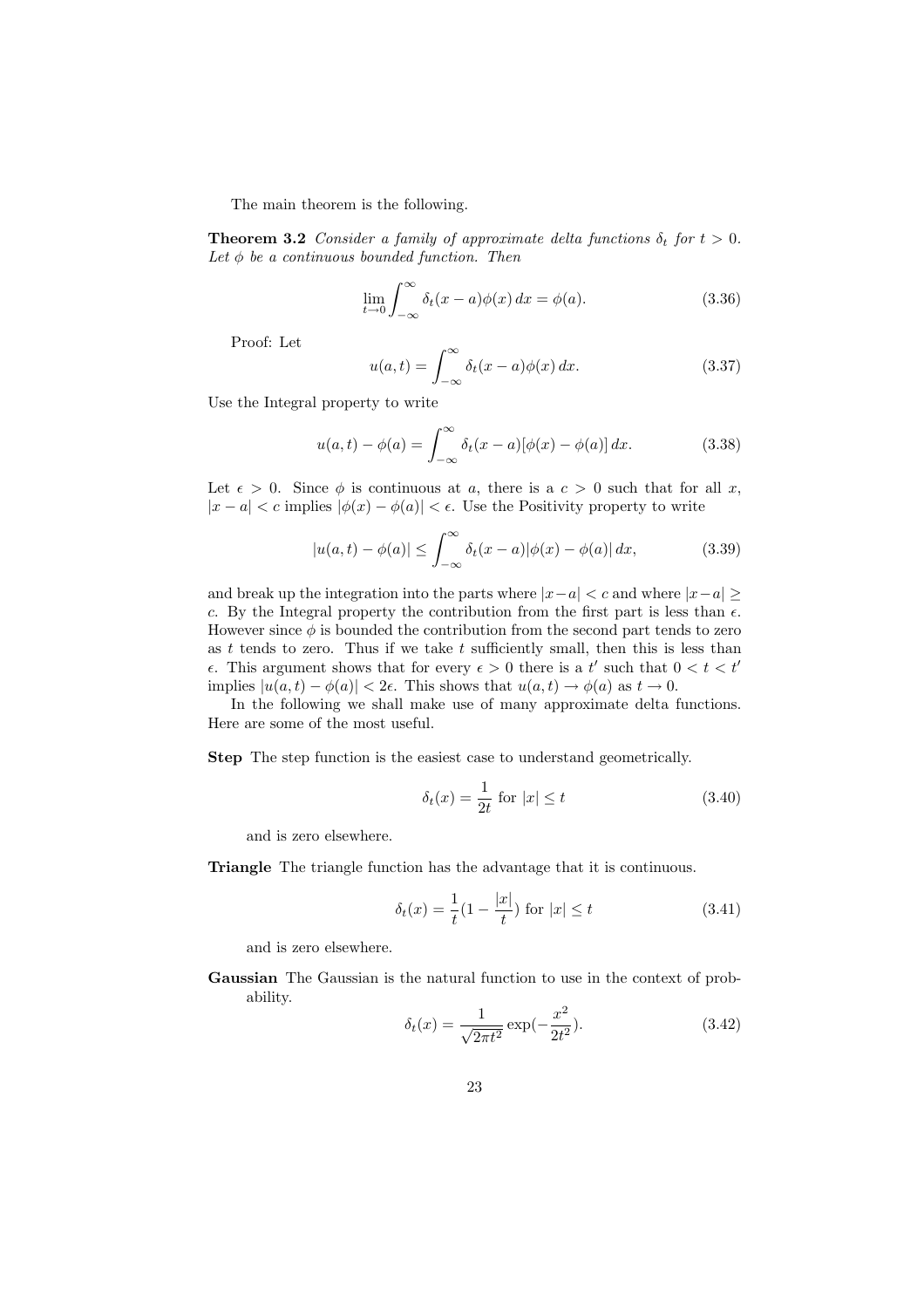Exponential The exponential function is another convenient choice.

$$
\delta_t(x) = \frac{1}{2t} \exp(-|x|/t).
$$
 (3.43)

Cauchy The Cauchy function has the advantage of being a rational function.

$$
\delta_t(x) = \frac{1}{\pi} \frac{t}{t^2 + x^2}.
$$
\n(3.44)

In all these examples except for the Gaussian it is easy to prove the Integral property. The concentration property takes a bit more thought. Here is a lemma that can help. In particular, it applies to all the above examples.

**Lemma 3.1** Suppose that  $\delta_t$  satisfies the Positivity and Integral properties and the scaling property  $\delta_t(x) = (1/t)\delta_1(x/t) \geq 0$ . Then  $\delta_t$  satisfies the Concentration property and hence is an approximate delta function.

Proof: This follows from the fact that

$$
\int_{|x|\geq c} \delta_t(x) dx = \int_{|x|\geq c} \delta_1(x/t) dx/t = \int_{|z|\geq c/t} \delta_1(z) dz \to 0 \tag{3.45}
$$

as  $t \to \infty$ .

It is the custom to write the limit of an integral involving an approximate delta function as if it were an integral of a function. Thus one defines, for each continuous function f that vanishes outside of a bounded interval,

$$
\int_{-\infty}^{\infty} \delta(x-a) f(x) dx = f(a).
$$
 (3.46)

The  $\delta(x-a)$  is supposed to be a positive function that is zero when  $x \neq a$ , infinite at a, with total integral one. There is no such function. However working with such expressions is convenient, since it reminds one of various useful properties. In the end, the expression on the left hand side is just a convenient abbreviation for the expression on the right hand side.

Here is an example. Let  $H(x)$  be the Heaviside function defines by  $H(x) = 1$ for  $x > 0$  and  $H(x) = 0$  for  $x < 0$ . (The value of  $H(0)$  is not important for present purposes.) This function is not differentiable. Nevertheless, we want to define integrals involving the derivative of this function, and we do this by assuming that we can do integration by parts. Thus we write

$$
\int_{-\infty}^{\infty} H'(x-a)f(x) \, dx = -\int_{-\infty}^{\infty} H(x-a)f'(x) \, dx. \tag{3.47}
$$

The left hand side is defined by the right hand side. From this it is not hard to see that  $\overline{r}^{\infty}$  $\overline{r}^{\infty}$ 

$$
\int_{-\infty}^{\infty} H'(x-a)f(x) dx = -\int_{a}^{\infty} f'(x) dx = f(a).
$$
 (3.48)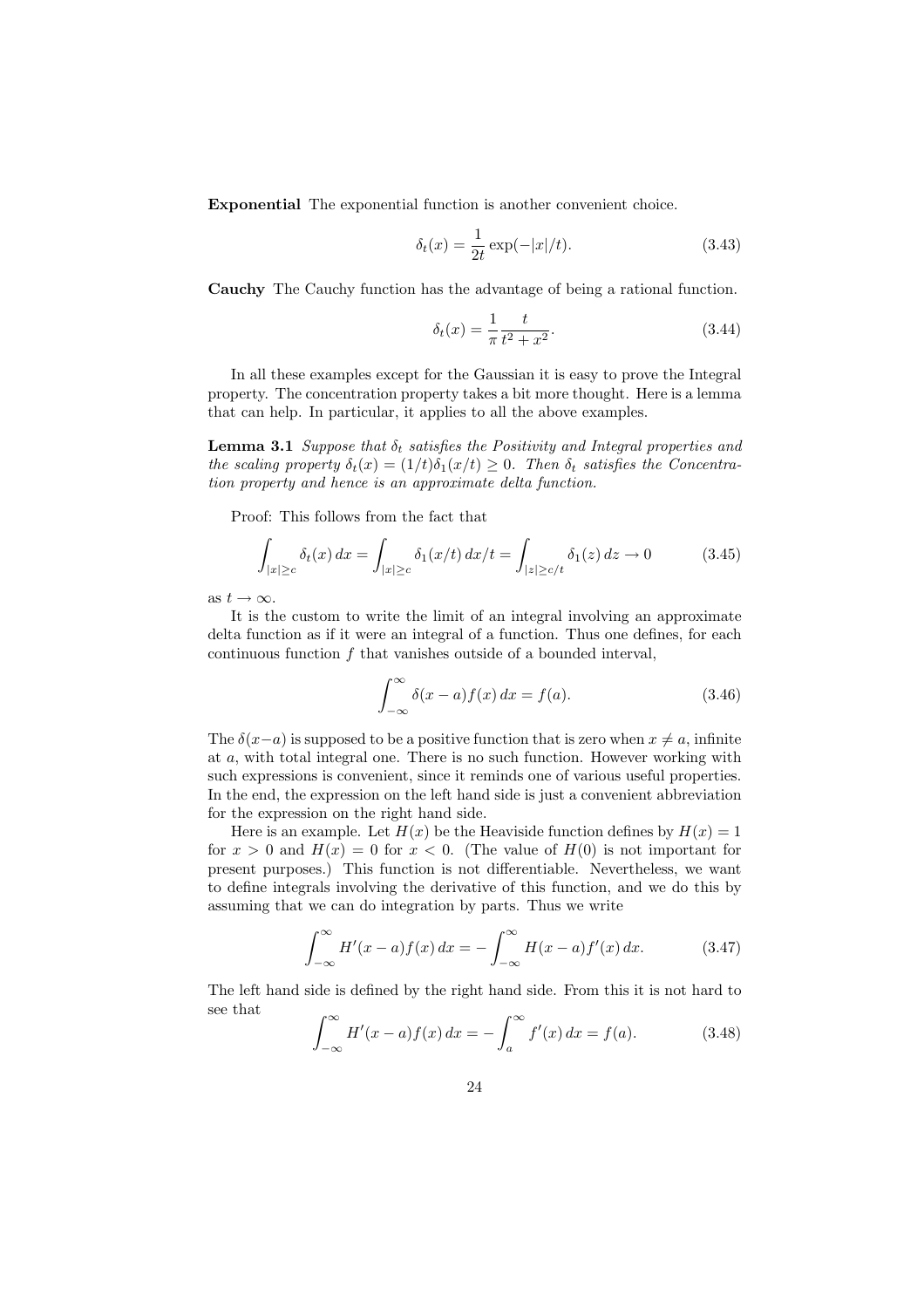This says that  $H'(x - a) = \delta(x - a)$ , in the sense that they give the same result in an integral.

In order to understand this, one can take approximate delta functions  $\delta_t(x)$ in order to understand this, one can take approximate delta functions  $\theta_t(x)$ <br>and define approximate Heaviside functions  $H_t(x) = \int_{-\infty}^x \delta_t(y) dy$ . Then the entire calculation makes sense as a calculation involving functions. However when only the result as  $t \to 0$  is of interest, then it is convenient to use above abbreviations.

## 3.5 The linear diffusion equation

Now we can return to the mathematics of the diffusion or heat equation. This equation is different because it describes random motion rather than steady motion. The equation has the form

$$
\frac{\partial u}{\partial t} = \frac{1}{2}\sigma^2 \frac{\partial^2 u}{\partial x^2}.
$$
\n(3.49)

The natural problem is to specify the initial condition  $u(x, 0) = \phi(x)$  and try to find the solution for  $t > 0$ .

This equation can be thought of as the equation for the random diffusion of particles. The rate of diffusion is proportional to the second derivative of the concentration with respect to the space variable. It can also be thought of as an equation for temperature.

Since this equation describes random motion, it seems plausible that its solution would involve the Gaussian distribution. Furthermore, the distribution should get more spread out as time goes on. Thus it is natural to look at a Gaussian distribution with variance parameter proportional to time. If the mean is zero and the variance is  $\sigma^2 t$  for  $t > 0$ , then the Gaussian curve

$$
g_t(x) = \frac{1}{\sqrt{2\pi\sigma^2 t}} e^{-\frac{x^2}{2\sigma^2 t}}.
$$
\n(3.50)

The properties of this are

$$
\int_{-\infty}^{\infty} g_t(x) dx = 1
$$
\n(3.51)

and

$$
\int_{-\infty}^{\infty} x g_t(x) dx = 0 \tag{3.52}
$$

and

$$
\int_{-\infty}^{\infty} x^2 g_t(x) dx = \sigma^2 t.
$$
 (3.53)

It is not difficult to check that the function  $g_t(x)$  satisfies the heat equation. We consider the initial value problem where the initial condition  $\phi$  is bounded and continuous.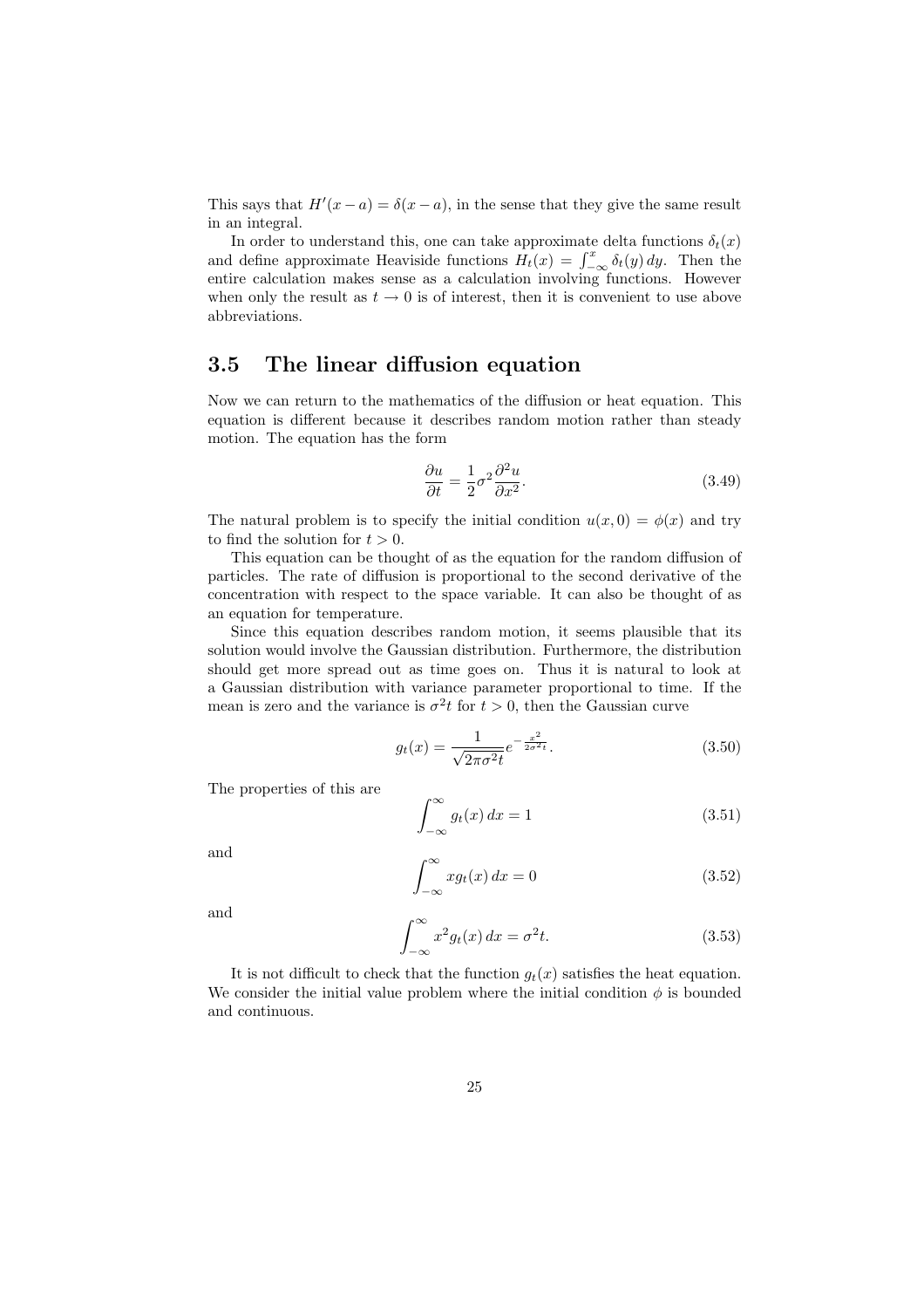**Theorem 3.3** The solution for  $t > 0$  of the heat equation on an infinite interval with bounded continuous initial condition  $u(x, 0) = \phi(x)$  is

$$
u(x,t) = \int_{-\infty}^{\infty} g_t(x-y)\phi(y) \, dy. \tag{3.54}
$$

Proof: It is easy to see that this is a solution of the heat equation by differentiating under the integral sign. The initial condition is satisfied since  $g_t(x)$  is an approximate delta function.

It is not difficult to extend this result to the situation when there is also constant drift. For instance, consider the problem of finding the distribution  $\rho(y, t)$  of a substance that is subject to both diffusion and a steady drift at velocity  $a$ . The equation is

$$
\frac{\partial \rho}{\partial t} + \frac{\partial a\rho}{\partial y} = \frac{1}{2}\sigma^2 \frac{\partial^2 \rho}{\partial y^2}.
$$
 (3.55)

The solution is

$$
\rho(y,t) = \int_{-\infty}^{\infty} g_t(y - at - x)\rho_0(x) dx.
$$
\n(3.56)

The nice thing about this is that it is a simple combination of the solutions for steady translational motion and symmetric diffusion. Of course the situation is much more complicated when the diffusion coefficient  $\sigma^2/2$  and drift coefficient  $a$  depend on the space variable  $y$ . The discussion of this topic will follow later in this chapter.

### 3.6 Diffusion and transport

There is a remarkable connection between the heat equation and one of the non-linear transport equations. This is known as the Cole-Hopf transformation. This can be seen by writing the solution of the heat equation in the form

$$
u = \exp(-W/\sigma^2). \tag{3.57}
$$

Then the heat equation is equivalent to

$$
\frac{\partial W}{\partial t} + \frac{1}{2} \left( \frac{\partial W}{\partial x} \right)^2 = \frac{1}{2} \sigma^2 \frac{\partial^2 W}{\partial x^2}.
$$
 (3.58)

If we let

$$
w = \frac{\partial W}{\partial x},\tag{3.59}
$$

then this gives

$$
\frac{\partial w}{\partial t} + w \frac{\partial w}{\partial x} = \frac{1}{2} \sigma^2 \frac{\partial^2 w}{\partial x^2}.
$$
\n(3.60)

This is the equation for the velocity of a gas moving freely except for the influence of viscosity. It is called the Burgers equation.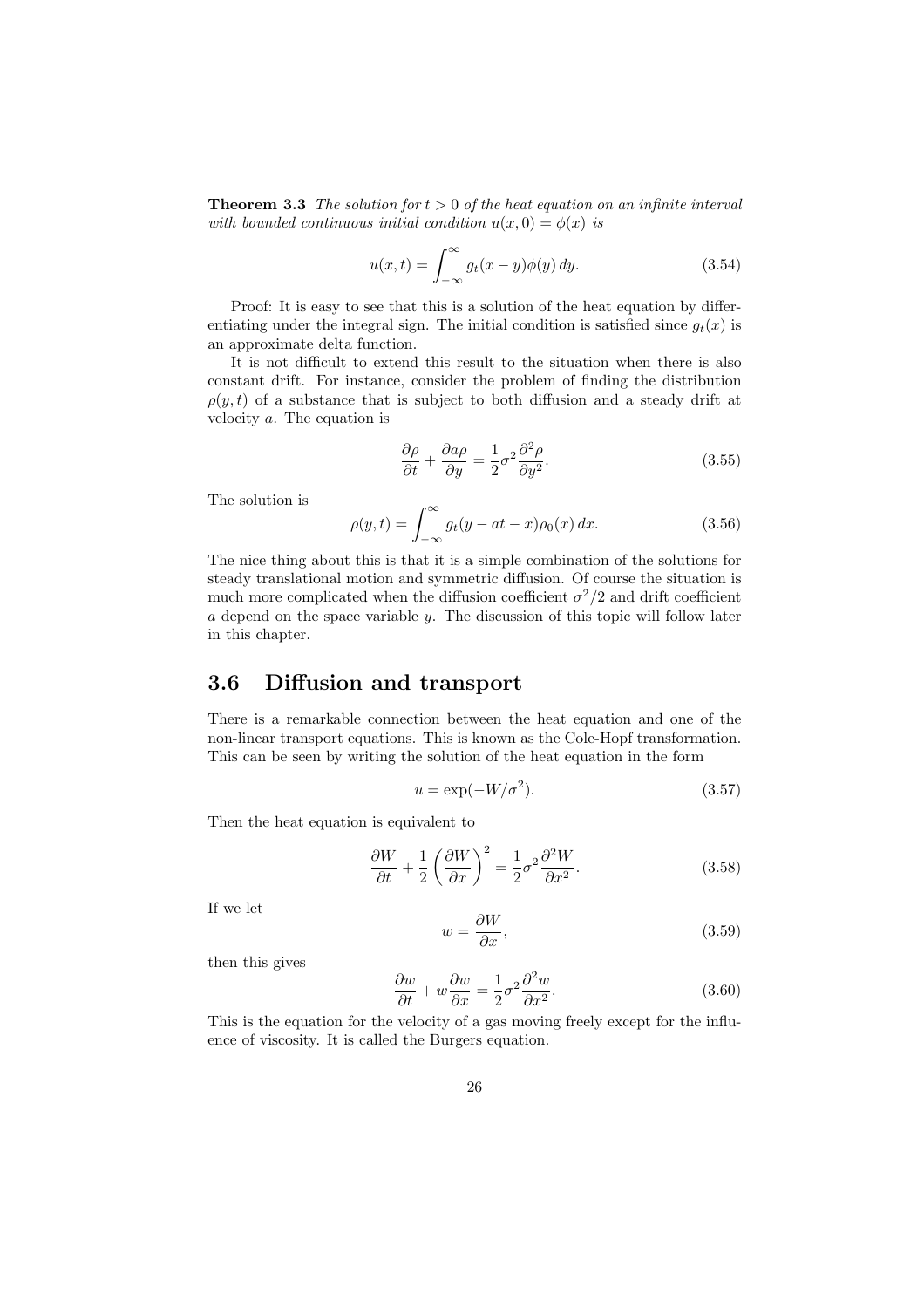Say that we want to solve this equation with the initial condition  $w(x, 0) =$  $h(x)$ . Let H be the integral of h. Then this is the same as solving the heat equation with  $u(x, 0) = \exp(-H(x)/\sigma^2)$ . This we can do without any problem. Then we can get the corresponding solution for  $w(x, t)$  by using

$$
w = -\sigma^2 \frac{1}{u} \frac{\partial u}{\partial x}.
$$
\n(3.61)

Explicitly, this is

$$
w(x,t) = \frac{1}{Z_{x,t}(\sigma^2)} \int_{-\infty}^{\infty} \frac{x-y}{t} \exp(-\frac{1}{\sigma^2} [\frac{(x-y)^2}{2t} + H(y)]) \, dy,\tag{3.62}
$$

where

$$
Z_{x,t}(\sigma^2) = \int_{-\infty}^{\infty} \exp(-\frac{1}{\sigma^2} \left[\frac{(x-y)^2}{2t} + H(y)\right]) dy.
$$
 (3.63)

The remarkable thing about this solution is that it has a solution in the limit  $\sigma^2 \to 0$  of zero viscosity.

Theorem 3.4 The equation for the velocity of a gas moving with no viscous forces is

$$
\frac{\partial w}{\partial t} + w \frac{\partial w}{\partial x} = 0.
$$
\n(3.64)

Consider the initial value problem with  $w = h(x)$  when  $t = 0$ . Let  $H'(x) = h(x)$ and let

$$
E_{x,t}(y) = \frac{(y-x)^2}{2t} + H(y).
$$
\n(3.65)

Then the solution obtained by taking the zero viscosity limit is  $w = h(y)$ , where y is the point at which the absolute minimum of  $H(y)$  is assumed.

Proof: At every point y where the derivative of  $E_{x,t}(y)$  is equal to zero we have the characteristic equation

$$
x = y + h(y)t.
$$
\n
$$
(3.66)
$$

The theorem gives the solution only at the points  $x, t$  for which there is a unique y where the function  $E_{x,t}(y)$  assumes its absolute minimum. For most x and t there will be a single such y. In this case, for small  $\sigma^2$  the function

$$
\delta_{\sigma^2}(y) = \frac{1}{Z_{x,t}(\sigma^2)} \exp(-\frac{1}{\sigma^2} E_{x,t}(y))
$$
\n(3.67)

is an approximate delta function concentrated at the point  $y$  where the absolute minimum is assumed. The other critical points will give a negligible contribution. So the value of the solution in the limit  $\sigma^2 \to 0$  is the value of the integrand at this point, namely

$$
w = \frac{x - y}{t}.\tag{3.68}
$$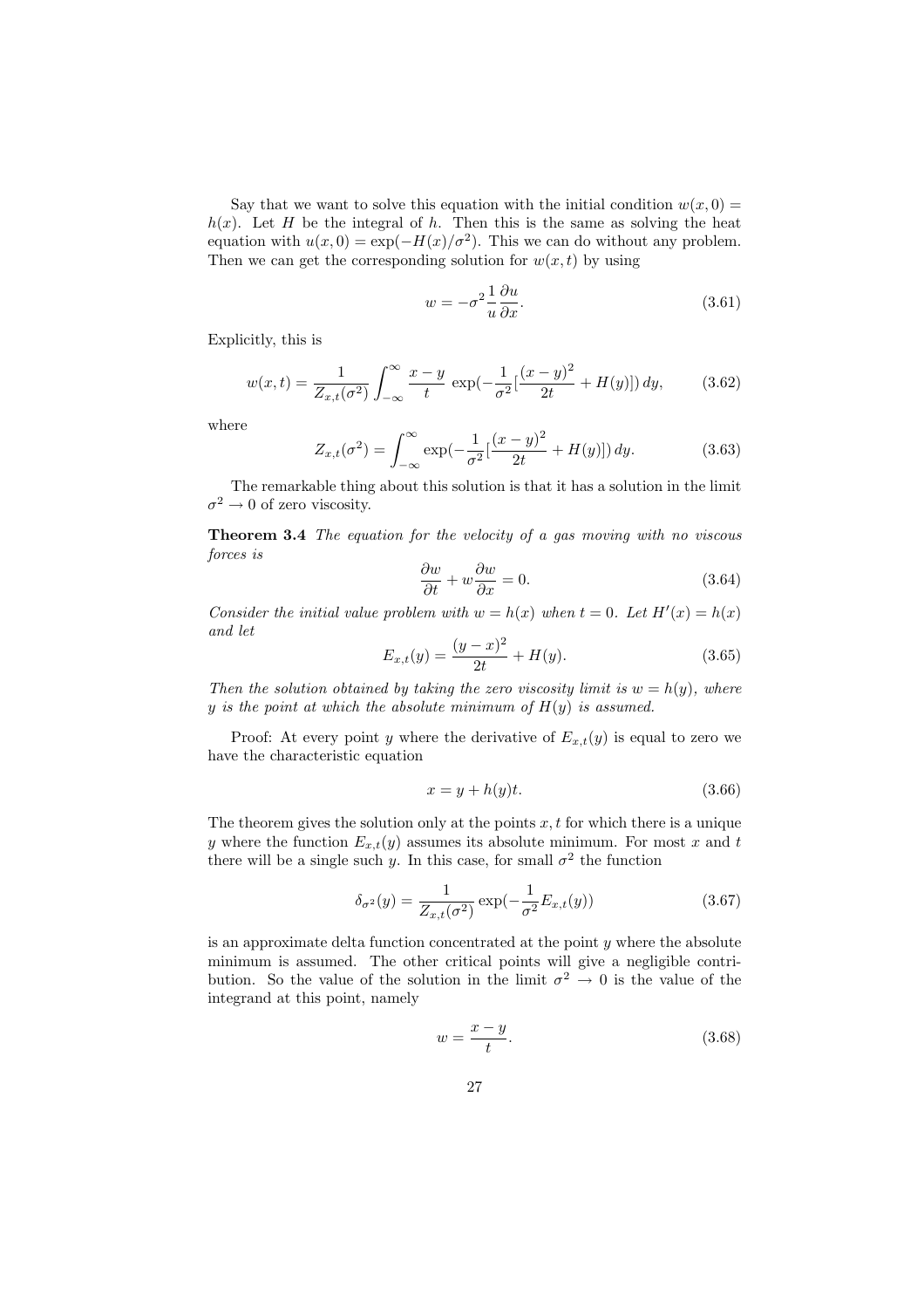Since y satisfies the characteristic equation we have  $w = h(y)$ .

In the case when  $h'(y) > 0$ , the equation  $x = y + h(y)t$  has a unique solution for all  $x$  and  $t > 0$ . This is when the slow particles are behind the fast particles. This is reflected in the present picture by the fact that  $E_{x,t}(y)$  is concave up and so has a unique local minimum. However in the case when  $h'(y) < 0$  at some point the equation  $x = y + h(y)t$  can have several solutions, and the function  $E_{x,t}(y)$  can have several local minima. This is when the fast particles are behind the slow particles. They catch up and form a shock. For most  $x$  and  $t$  there will be a unique global minimum, and this determines the solution. However as x varies for fixed t, the critical point that gives the global minimum can jump, and the solution has a shock discontinuity.

Here is a very simple example. Consider fast particles travelling at velocity  $v_0$ that have just caught up with stationary particles. Take the initial condition to be  $h(y) = v_0$  for  $y < 0$  and  $h(y) = 0$  for  $y > 0$ . The characteristics are  $x = y+v_0t$ for  $y < 0$  and  $x = y$  for  $y > 0$ . There is a shock ambiguity immediately in the region where  $0 < x < v_0t$ . However this is resolved by taking the zero viscosity limit. The function  $H(y)$  satisfies  $H(y) = v_0y$  for  $y < 0$  and  $H(y) = 0$  for  $y > 0$ . The function  $E_{x,t}(y) = (x - y)^2/(2t) + H(y)$ . For  $y < 0$  the minimum value is  $v_0(v_0t/2 + y)$ . For  $y > 0$  the minimum value is 0. Thus the  $y < 0$  characteristic is preferred when  $y < -v_0t/2$ , that is, when  $x < v_0t/2$ . The shock front thus moves at velocity  $v_0/2$ , with fast particles moving at velocity  $v_0$  piling up in back and with unsuspecting stationary particles sitting in front.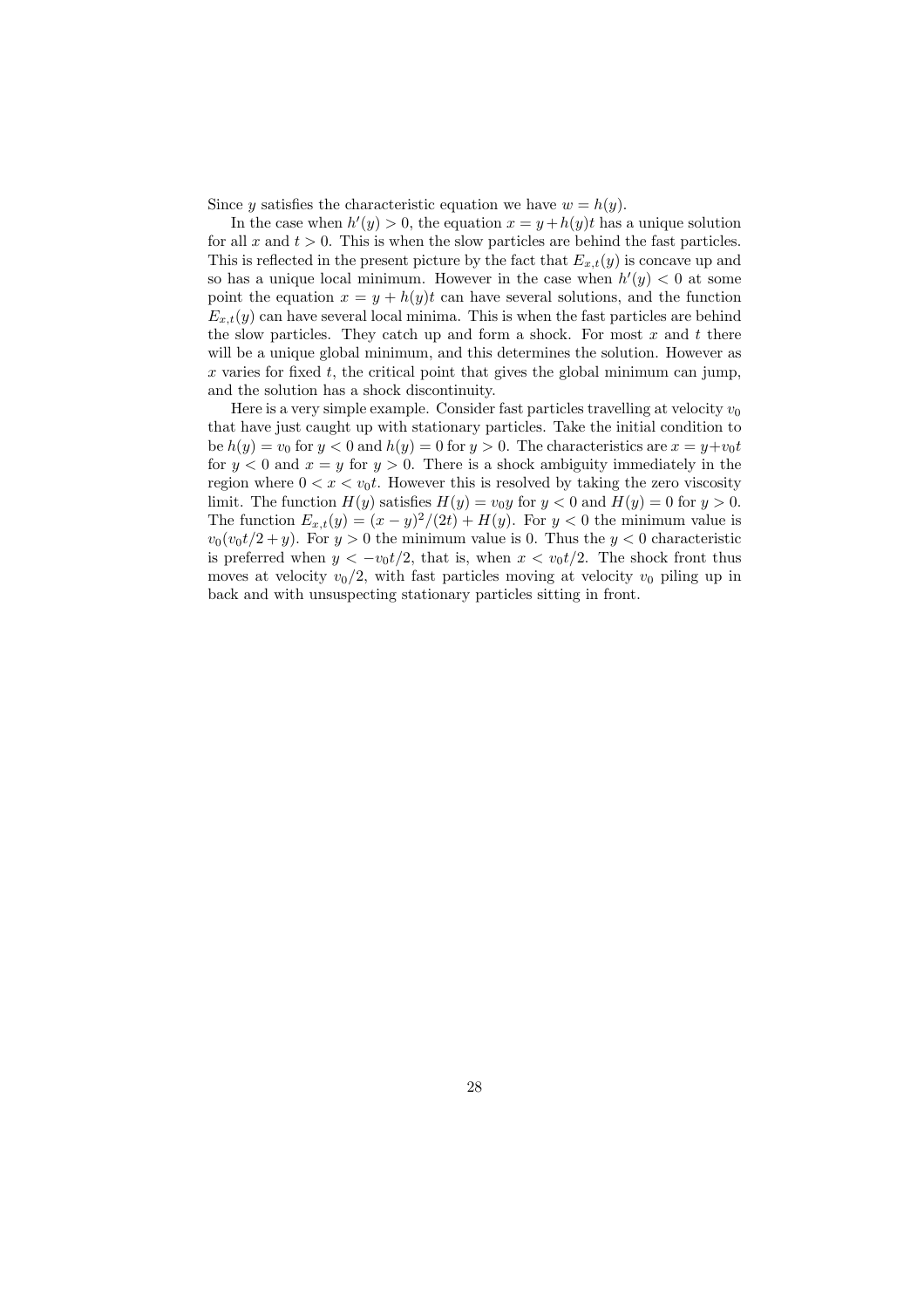## 3.7 Diffusion with drift

We can look more generally at linear diffusion equations with variable coefficients. Consider, for instance, the backward equation

$$
\frac{\partial u}{\partial t} = Lu = \frac{1}{2}\sigma(x)^2 \frac{\partial^2 u}{\partial x^2} + a(x)\frac{\partial u}{\partial x}.
$$
 (3.69)

There is a corresponding forward equation

$$
\frac{\partial \rho}{\partial t} = L^{\dagger} \rho = \frac{1}{2} \frac{\partial^2 \sigma(y)^2 \rho}{\partial y^2} - \frac{\partial a(y) \rho}{\partial y}.
$$
 (3.70)

In physics the forward equation is also known as the Fokker-Planck equation.

Both these equations describe the probability density  $p(x, y, t)$  for a particle to diffuse from  $x$  to near  $y$  in time  $t$ . The backward equation is the equation satisfied as a function of the initial position. Its solution is of the form

$$
u(x,t) = \int_{-\infty}^{\infty} p(x,y,t) f(y) dy
$$
 (3.71)

Here  $f$  is a function of the final position, and the solution represents the expected value of  $f$  as a function of the initial position.

The forward equation is an equation for a density. It is in the form of a conservation law. We shall see that the solution of the forward equation is

$$
\rho(y,t) = \int_{-\infty}^{\infty} p(x,y,t)\rho_0(x) dx
$$
\n(3.72)

Here  $\rho_0$  is the initial density, and the solution represents the density as a function of the final position. Note that the solutions are given by the same transition probabilities, but with the roles of the initial and final position reversed.

Here is how to establish this connection between the backward equation and the forward equation. We can solve the backward equation starting with the solution  $u(z, t - s)$  at time  $t - s$ . This gives

$$
u(x,t) = \int_{-\infty}^{\infty} p(x,y,s)u(y,t-s) dz.
$$
 (3.73)

Thus

$$
\frac{\partial u(x,t)}{\partial t} = \int_{-\infty}^{\infty} p(x,y,s) L u(y,t-s) \, dy. \tag{3.74}
$$

Let  $s$  approach  $t$ . This gives

$$
\frac{\partial u(x,t)}{\partial t} = \int_{-\infty}^{\infty} p(x,y,t) L f(y) \, dy. \tag{3.75}
$$

This implies that

$$
\int_{-\infty}^{\infty} \frac{\partial \rho(y, t)}{\partial t} f(y) dy = \int_{-\infty}^{\infty} \rho(y, t) L f(y) dy = \int_{-\infty}^{\infty} L^{\dagger} \rho(y, t) f(y) dy.
$$
 (3.76)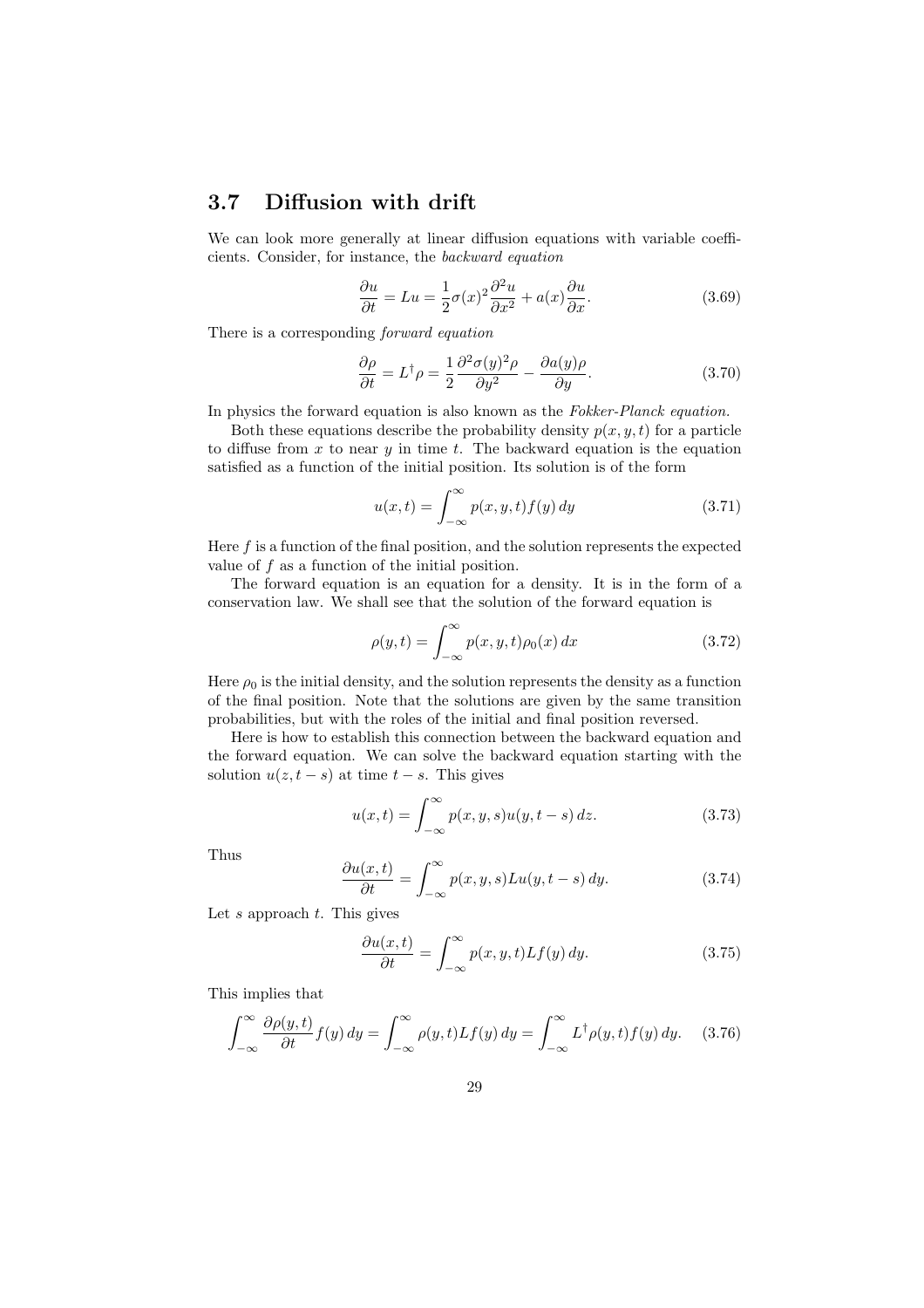The last equation comes from integrating by parts. We thus see that  $\rho(y, t)$  as defined by the integral is indeed a solution of the forward equation.

In general such diffusion equations are difficult to solve. However it is not so difficult to find a *stationary* or *equilibrium* solution of the forward equation. If the current

$$
J = a(y)\rho - \frac{1}{2}\frac{\partial \sigma(y)^2 \rho}{\partial y} = 0,
$$
\n(3.77)

then  $\rho$  is a steady state solution. This situation is called *detailed balance*, since it says that the drift current is exactly balanced by the diffusion current at each point. This equation can be solved with just one integration.

There is a special case when it is possible to find an explicit solution of the time-dependent equation. This is for  $a(y) = -\lambda y$ , where  $\lambda > 0$  is a constant relaxation rate. This represents a diffusion that likes to stay near the origin in space. If it strays too far from the origin, then the drift  $-\lambda y$  brings it back. This can be seen by solving the characteristic equation for case of zero diffusion. The equation is  $dy/dt = -\lambda y$  with  $y = x$  when  $t = 0$ . It has solution  $y = xe^{-\lambda t}$ . With diffusion constant  $\sigma_1^2$  the backward equation is

$$
\frac{\partial u}{\partial t} = \frac{\sigma_1^2}{2} \frac{\partial^2 u}{\partial x^2} - \lambda x \frac{\partial u}{\partial x}
$$
 (3.78)

and the corresponding forward equation is

$$
\frac{\partial \rho}{\partial t} = \frac{\sigma_1^2}{2} \frac{\partial^2 \rho}{\partial y^2} + \frac{\partial \lambda y \rho}{\partial y}
$$
(3.79)

The way to solve this is to establish a relation with the usual diffusion equation. To examine this, consider the function  $u(x,t) = w(h(t)x, g(t))$ . If w satisfies the diffusion equation  $\partial w/\partial \tau = (\sigma_1^2/2)\partial^2 w/\partial z^2$ , then u satisfies the equation

$$
\frac{\partial u}{\partial t} = \frac{g'(t)}{h(t)^2} \frac{\sigma_1^2}{2} \frac{\partial^2 u}{\partial x^2} + \frac{h'(t)}{h(t)} x \frac{\partial u}{\partial x}.
$$
\n(3.80)

It would be nice to get rid of the time dependence. Take  $h'(t)/h(t) = -\lambda$ . Then  $h(t) = e^{-\lambda t}$ . Take  $g'(t) = h(t)^2 = e^{-2\lambda t}$ . Then  $g(t) = (1 - e^{-2\lambda t})/(2\lambda)$ . The constants of integration have been chosen so that when t is small  $h(t)$  is close to one and  $q(t)$  is close to t. Thus this is a solution of the backward equation that is close to the solution of the heat equation when  $t$  is small. The explicit formula  $u(x, t)$  for the solution of the backward equation is determined by the transition probababilities

$$
p(x, y, t) = \frac{1}{\sqrt{2\pi\sigma_1^2 g(t)}} \exp(-\frac{(y - h(t)x)^2}{2\sigma_1^2 g(t)}).
$$
 (3.81)

The explicit formula for the solution  $\rho(y, t)$  of the forward equation is determined by the same transition probabilities, reversing the roles of the variables.

It is now easy to determine the long time behavior of the solution of the forward equation. The particle is started off with initial distribution  $\rho_0(x)$ . It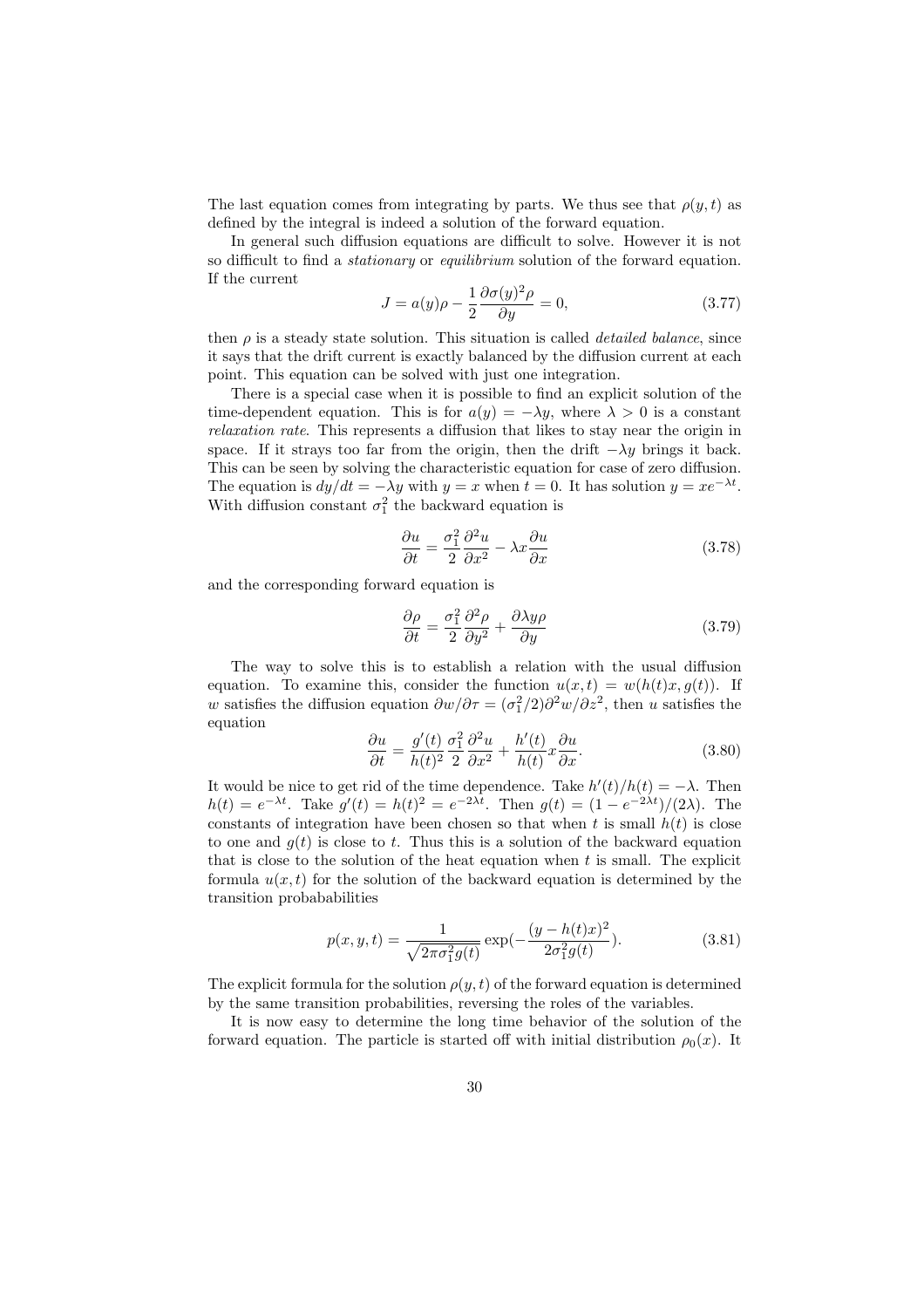diffuses, but it also drifts toward the origin with an average velocity  $-\lambda y$ . Since  $h(t) = e^{-\lambda t}$  approaches zero, the solution loses memory of its initial condition. The time to lose memory is a multiple of  $1/\lambda$ . Eventually the random diffusion is balanced on the average by the drift. Since  $g(t) = (1 - e^{-2\lambda t})/(2\lambda)$  approaches  $1/(2\lambda)$ , the solution approaches an equilibrium given explicitly by

$$
\rho(y) = \frac{1}{\sqrt{\pi \sigma_1^2/\lambda}} \exp(-\frac{\lambda y^2}{\sigma_1^2}).
$$
\n(3.82)

This is a Gaussian with variance  $\sigma_1^2/(2\lambda)$ . As one might expect, as the restoring drift proportional to  $\lambda$  becomes larger, the variance becomes smaller.

One interpretation of this forward equation is as a velocity distribution of a particle. This model is called the Ornstein-Uhlenbeck process. The motion of the particle is influenced by a friction force proportional to the velocity and by thermal diffusion. The motion of the particle in time is given by

$$
m\frac{dv}{dt} = -\gamma v + \text{ thermal noise.} \tag{3.83}
$$

The relation between the relaxation rate  $\lambda$  and the friction coefficient  $\gamma$  is  $\lambda =$  $\gamma/m$ . Therefore the relaxation time is  $\Delta t = 2/\lambda = 2m/\gamma$ , a very small but non-zero quantity. In equilibrium the velocity of the particle is random with the above Gaussian distribution at each fixed time. The variance  $(\Delta v)^2$  =  $\sigma_1^2/(2\lambda) = m\sigma_1^2/(2\gamma)$  of the Gaussian velocity distribution is determined by requiring that the average kinetic energy is determined by the temperature. This says that  $(1/2)m(\Delta v)^2 = (1/2)kT$ , where kT is the energy corresponding to absolute temperature  $T$ . So the original velocity diffusion parameter in the Ornstein-Uhlenbeck process must have been  $\sigma_1^2 = 2\lambda kT/m = 2\gamma kT/m^2$ .

If we take the distance travelled in a relaxation time to be given by  $(\Delta x)^2 =$  $(\Delta v \Delta t)^2 = (kT/m)(2m/\gamma)\Delta t = (2kT/\gamma)\Delta t$ , then we get the Einstein formula  $\sigma^2 = 2kT/\gamma$ . The relation between the diffusion coefficients for position and for velocity is thus  $\sigma^2 = \sigma_1^2 (\Delta t/2)^2$ .

### 3.8 Reaction-diffusion equations

Nonlinear diffusion equations produce new phenomena, such as solutions with a determined propagation speed. A typical example of a reaction diffusion equation is

$$
\frac{\partial u}{\partial t} = \mu \frac{\partial^2 u}{\partial x^2} + f(u). \tag{3.84}
$$

The first term on the right is the diffusion term, and the second term on the right is the reaction term. The physical interpretation is that  $u$  is the concentration of some chemical. The chemical diffuses with diffusion constant  $\mu > 0$ , but it also is produced by a reaction that itself depends on the amount of the chemical that is present. This is a non-linear equation.

A classic example is Fisher's equation, when  $f(u) = k(u - u^2)$ . The state  $u =$ 0 represents no concentration of the chemical, while the state  $u = 1$  represents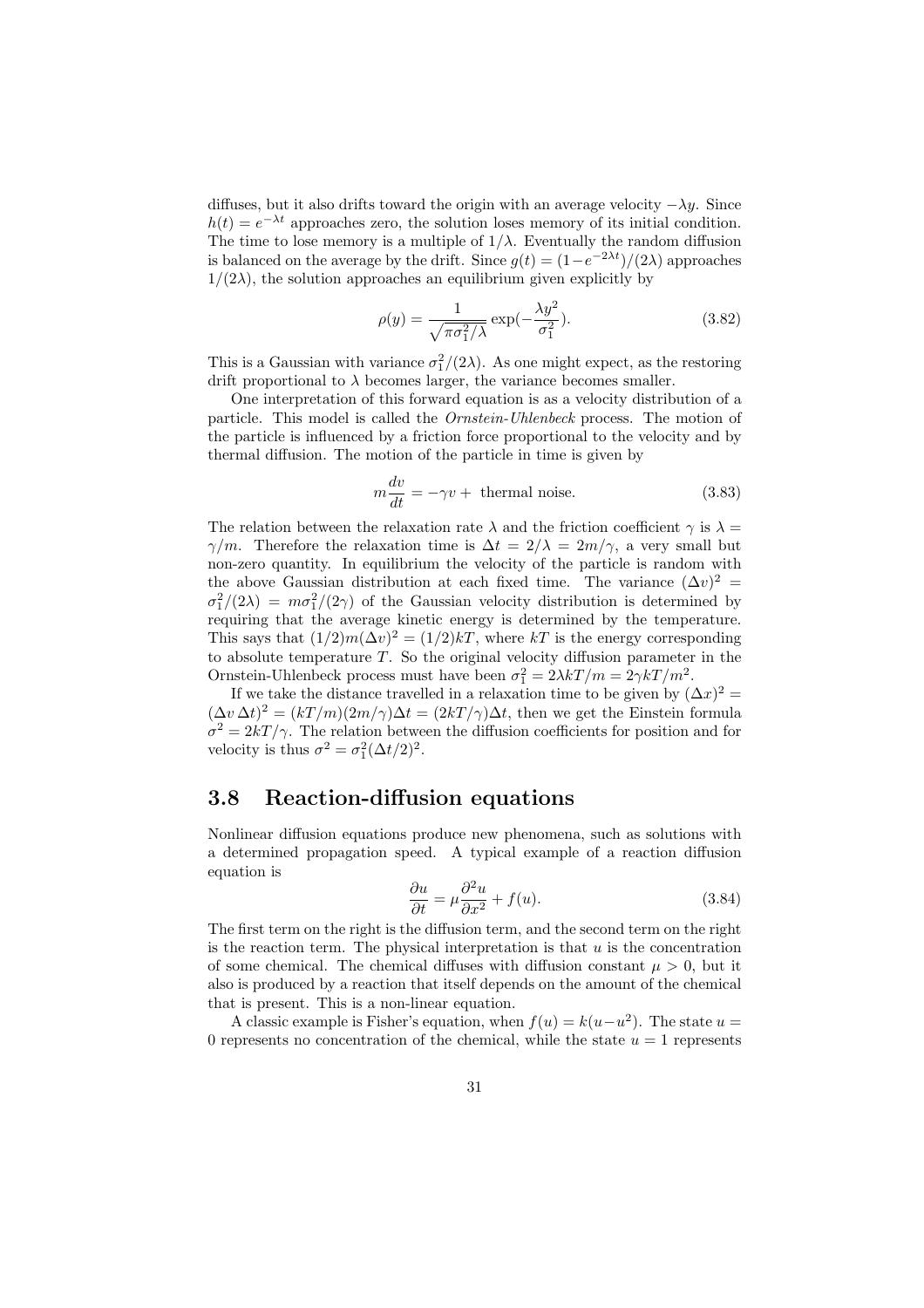a state when the reaction is completed. The constant  $k > 0$  is the reaction rate. When  $u$  is between 0 and 1 the reaction is taking place, and the concentration in increasing. Fisher's equation also has similar interpretations in ecology, where it models the spatial spreading of some trait.

Let us look for a solution that represents a burning front that moves from left to right. Thus the solution should be near 1 for large negative  $x$  and near 0 for large positive  $x$ . The interface should be moving to the right as the reaction takes place with some velocity  $c > 0$ . We can try a solution of the form

$$
u(x,t) = g(x - ct). \tag{3.85}
$$

This represents a wave travelling at velocity c. The equation for  $y = g(z)$  is seen to be

$$
\mu \frac{d^2 y}{dz^2} = -c \frac{dy}{dz} - f(y).
$$
 (3.86)

The question is whether there is a velocity  $c$  for which the solution  $y$  stays between 0 and 1 and tends to 1 at  $-\infty$  and to 0 at  $\infty$ .

This can be thought of as a problem of the motion of a particle under the influence of a force. In this interpretation  $z$  is the time parameter. The dependent variable y is the position of the particle. Its velocity is  $v = dy/dz$ . The frictional force is  $-cv$ . The position dependent force is  $-f(y) = -ky(1 - y)$ . Near  $y = 1$  the position dependent force looks like a  $k(y - 1)$ , while near  $y = 0$ it looks like  $-ky$ . We start with a solution with  $y < 1$  and  $v < 0$  such that y approaches 1 and  $v$  approaches zero as  $z$  approaches minus infinity. We need to make the friction  $c$  strong enough so that we can be sure that the solution remains with  $y > 0$  and does not overshoot. We shall see that the condition for this to happen is that  $c \geq 2\sqrt{\mu k}$ .

The argument uses the equations  $dy/dz = v$  and  $\mu dv/dz = -cv - f(y)$ . From the second equation we see that  $\mu dv/dz > -cv - ky$ . This is a linear expression that is easier to analyze. We want to argue that there is an  $a < 0$  such that the velocity v always satisfies  $0 > v > ay$ . In this case the velocity v will approach zero as y approaches zero, and the solution will not overshoot.

It will turn out that it is sufficient to take a to be a solution of  $\mu a^2 + c a + k = 0$ . Such an  $a < 0$  always exists if c satisfies the condition.

We need to show that it impossible that the solution ever reaches the boundary  $v = ay$ . If it were so, then it would exit through this boundary. Consider the exit point. From  $dy/dz = ay$  and  $\mu dv/dz > -cay - ky$  we would have  $dv/dz > (1/\mu)(-cay - ky) = a^2y = ady/dz$ . This would imply that the solution instead would enter through this boundary, which is a contradiction.

The conclusion for the original reaction diffusion equations is that they have traveling wave solutions, but only with velocities  $c \geq 2\sqrt{\mu k}$ . If the non-linear front is to exist at all, it has to move rather rapidly. However it has been shown that for an initial function with values between 0 and 1 on some bounded interval, equal to 1 on the left of the interval and to 0 on the right of the interval, the front moves at the minimum possible velocity  $c = 2\sqrt{\mu k}$ .

The lesson is that a combination of reaction and diffusion can produce a wave that travels at a constant speed. The speed depends both on the diffusion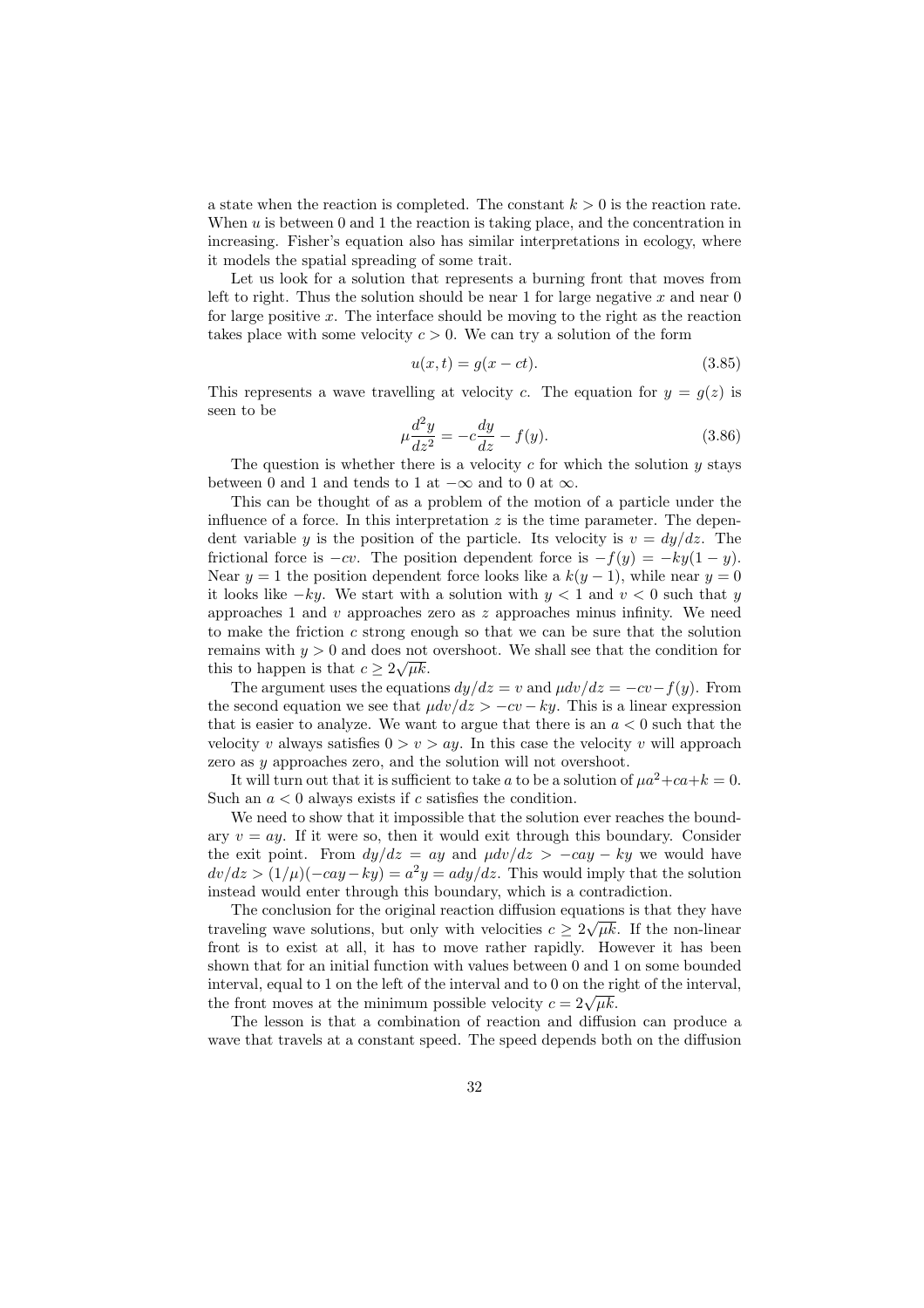constant  $\mu$  and on the reaction rate k, so this shows that progress of the wave is due to the two effects acting together.

When  $c$  is very large, one can find an explicit formula for the traveling wave. Let  $z = cw$  and write the equation as

$$
\frac{\mu}{c^2} \frac{d^2 y}{dw^2} = -\frac{dy}{dw} - ky(1-y).
$$
\n(3.87)

Take the limit as c goes to infinity. The resulting equation is a first order differential equation that may be solved explicitly. There is a solution that satisfies the boundary conditions for large positive and negative  $w$ . This solution is defined up to a shift in  $w$ . This solution may be used to construct the traveling wave in a rather explicit form.

## 3.9 Problems

- 1. Check that the Gaussian 1/ √  $\sqrt{2\pi\sigma^2t} \exp(-x^2/(2\sigma^2t))$  is a solution of the diffusion equation for  $t > 0$ . Fix t. What is the integral of this solution from  $-\infty$  to  $\infty$  with respect to x?
- 2. Show the equivalence of the two alternate forms for the law of conservation of energy.
- 3. We expect that for fixed density, an increase in temperature is accompanied by an increase in internal energy. What would go wrong with the heat equation if  $\partial u/\partial T$  were negative?
- 4. Show that  $1/(\pi t)$ sech $(x/t)$  is an approximate delta function.
- 5. Let  $\phi$  be an initial condition for the heat equation. Say that it is a positive function that vanishes outside a bounded interval. Show that the solution  $u(x, t)$  for fixed x and large t behaves asymptotically like a function of t that approaches zero as  $t$  gets large. Find this function explicitly.
- 6. Use the detailed balance formula to find the stationary solution of the general forward diffusion equation. Show that it can be taken positive. Say that the diffusion coefficient satisfies  $0 < c_1 < \sigma(y)^2 < c_2$  and that the drift  $a(y)$  satisfies  $a(y) \leq -\epsilon < 0$  for large positive y and  $a(y) \geq \epsilon > 0$ for large negative y. Show that the stationary solution has finite integral.
- 7. Use the detailed balance formula to find the equilibrium in the special case of the Ornstein-Uhlenbeck forward equation. Check that this coincides with the result obtained in the text.
- 8. Find the explicit form of the traveling wave solution  $u(x,t) = g(x-ct)$  of Fisher's equation in the limit of large c. Take the solution with  $q(0) = 1/2$ . The solution will depend on the parameters  $k$  and  $c$ .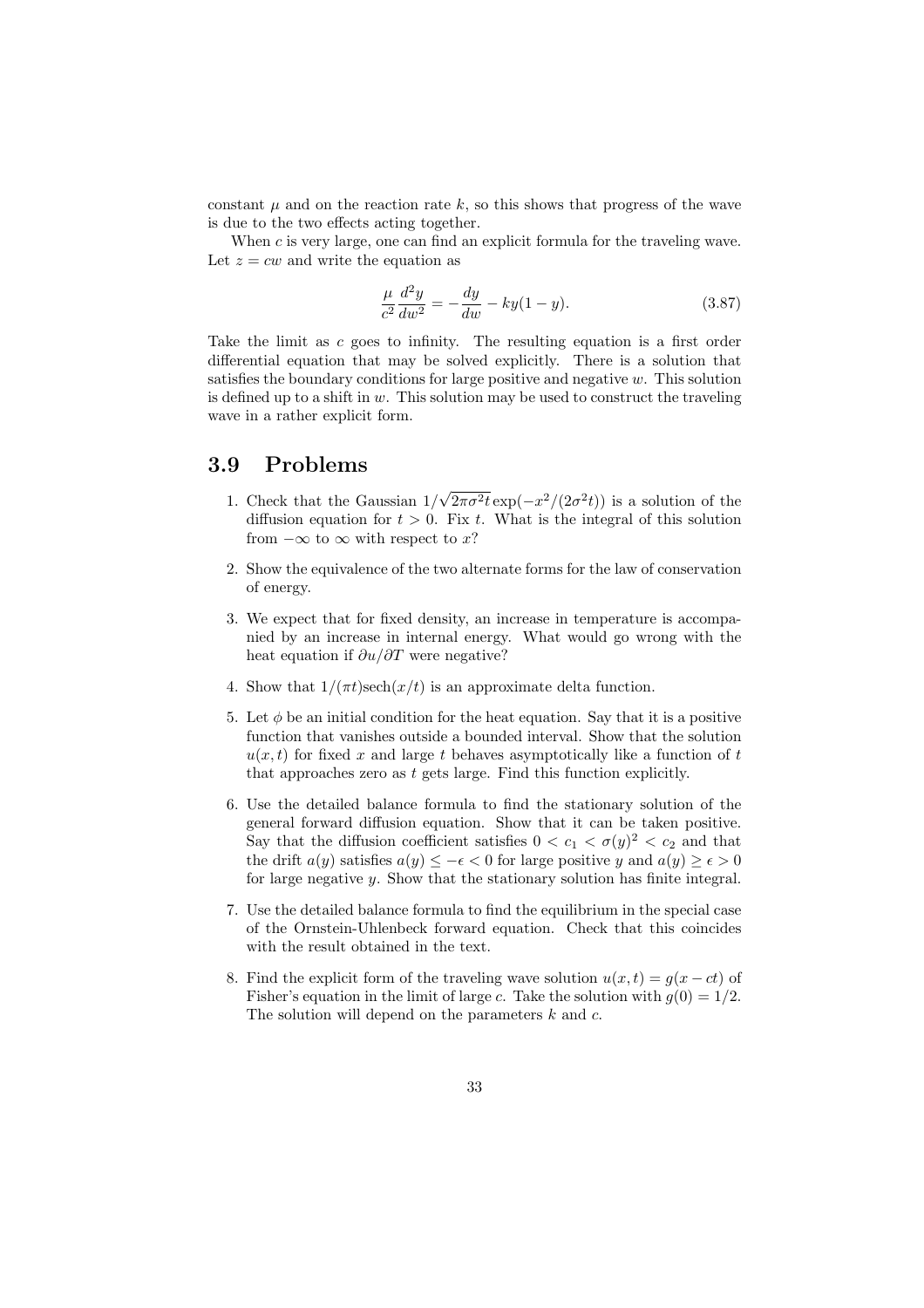# Chapter 4

# The Laplace equation

### 4.1 Classification

The traditional classification of partial differential equations is into three types: hyperbolic, parabolic, and elliptic. In two dimensions the linear second order real constant coefficient partial differential equations fall into one of these three types.

The standard example of a hyperbolic equation is the wave equation

$$
\frac{\partial^2 u}{\partial t^2} = c^2 \frac{\partial^2 u}{\partial x^2}.
$$
\n(4.1)

The typical property of a hyperbolic equation is an upper bound on the speed of propagation. In the case of the wave equation this bound is the speed  $c$ . The typical problem for a hyperbolic equation is an initial value problem or an initial value-boundary value problem. Note that solutions need not be smooth. If an initial condition is not smooth, then as it moves along it will typically continue not to be smooth.

The standard example of a parabolic equation is the heat equation

$$
\frac{\partial u}{\partial t} = \frac{\sigma^2}{2} \frac{\partial^2 u}{\partial x^2}.
$$
\n(4.2)

The typical problem for a parabolic equation is the initial value problem or an initial value-boundary value problem. However this problem will have nice properties only in one direction of time. In general the solutions of a parabolic equation will be smooth, since the solutions represent a sort of dissipation in the course of time. Note that the propagation speed will not be bounded above, though on the average the solution will spread out rather slowly (as the square root of time).

The standard example of an *elliptic* equation is the Laplace equation

$$
\frac{\partial^2 u}{\partial x^2} + \frac{\partial^2 u}{\partial y^2} = 0.
$$
\n(4.3)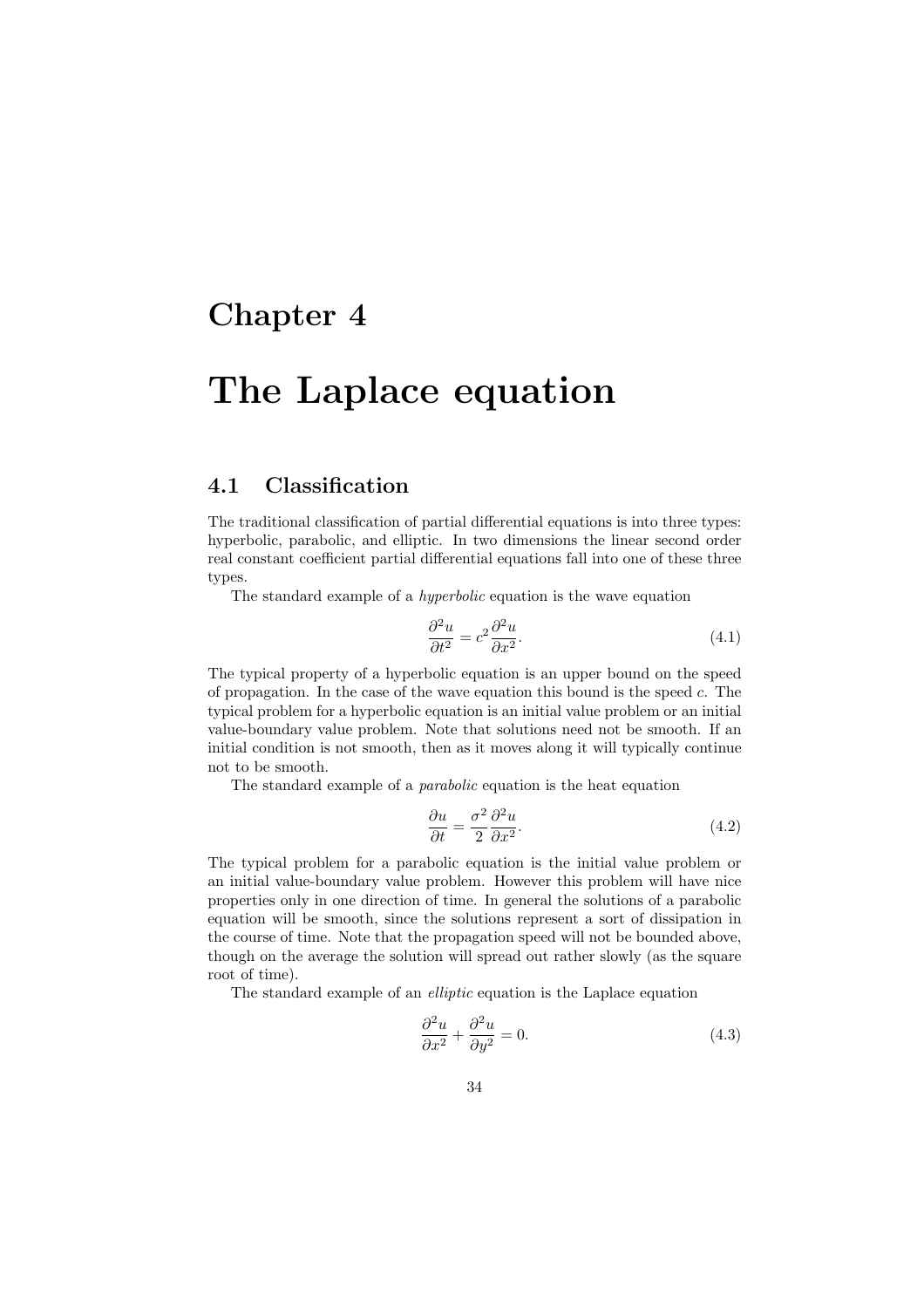The typical problem for an elliptic equation is a boundary value problem. In general the solutions of an elliptic equation will be smooth, even analytic. This chapter is a brief introduction to the Laplace equation.

It is important to note that not all important partial differential equations fit into this classification. For example, the Schrödinger equation of quantum mechanics is not real. The equation is

$$
\frac{\partial u}{\partial t} = i \frac{\sigma^2}{2} \frac{\partial^2 u}{\partial x^2},\tag{4.4}
$$

which is like the heat equation, but with imaginary time. In this case the diffusion coefficient is  $\sigma^2 = \hbar/m$ , where  $\hbar$  is Planck's constant and m is a mass. The properties of the Schrödinger equation are very different from those of the heat equation. There is no preferred direction of time in which the solution gets smoothed. The solutions behave more like waves. However there is no maximum propagation speed; instead there is an entire infinite range of possible propagation velocities. This kind of equation is called dispersive.

## 4.2 The mean value property

Perhaps the most famous partial differential equation is the Laplace equation. Often it is written

$$
\nabla_{\mathbf{x}}^2 u = 0,\tag{4.5}
$$

where  $\mathbf{x} = (x, y)$ . In polar coordinates the Laplace operator takes the form

$$
\nabla_{\mathbf{x}}^2 = \frac{\partial^2}{\partial x^2} + \frac{\partial^2}{\partial y^2} = \frac{1}{r} \frac{\partial}{\partial r} r \frac{\partial}{\partial r} + \frac{1}{r^2} \frac{\partial^2}{\partial \theta^2}.
$$
 (4.6)

There are many interpretations of the Laplace equation, usually as determining some sort of equilibrium. A common interpretation is as the equation for a steady state distribution of temperature. Another interpretation is as an equation for electric potential.

It is easy to find solutions of the Laplace equation, which are also called harmonic functions. Some standard examples are  $e^x \cos y$ ,  $\ln(x^2 + y^2)$ , and  $\tan^{-1}(y/x)$ . However only the first is defined at every point in the plane.

Let  $\mathbf{x} = (x, y)$  be a point in the plane, and let  $M_{\mathbf{x},r}(f)$  be the mean value of f on the circle of radius r centered at **x**. Then  $M_{\mathbf{x},r}(u)$  satisfies the equation

$$
\nabla_{\mathbf{x}}^2 M_{\mathbf{x},r}(r) = \frac{1}{r} \frac{\partial}{\partial r} r \frac{\partial}{\partial r} M_{\mathbf{x},r}.
$$
 (4.7)

The proof of this identity is left as an exercise.

It follows from this identity that if we take  $u$  to be a solution of the Laplace equation, then

$$
\frac{1}{r}\frac{\partial}{\partial r}r\frac{\partial}{\partial r}M_{\mathbf{x},r}(u) = 0.
$$
\n(4.8)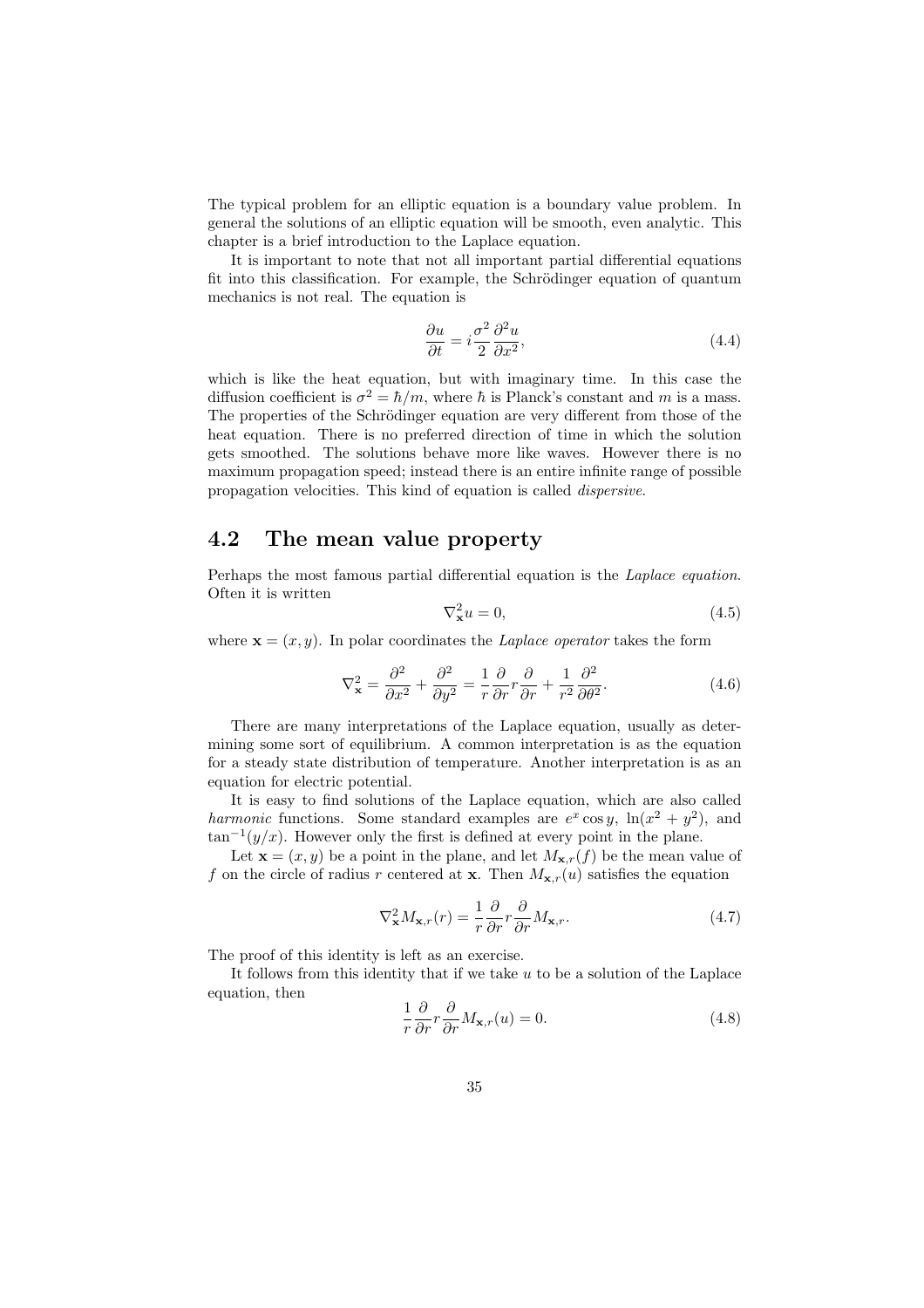It is easy to solve this ordinary differential equation Thus  $r \partial M_{\mathbf{x},r}(u)/\partial r = C(\mathbf{x})$ and  $M_{\mathbf{x},r}(u) = A(\mathbf{x}) + C(\mathbf{x}) \ln r$ . If we assume that u is continuous at x with value  $u(\mathbf{x})$ , then also  $M_{\mathbf{x},r}(u)$  is continuous at **x** with the same value. So this means that  $M_{\mathbf{x},r}(u) = A(\mathbf{x}) = u(\mathbf{x})$ . This proves the following mean value property.

Theorem 4.1 Let u be a solution of the Laplace equation in the plane. Let  $r > 0$  and  $M_{\mathbf{x},r}(u)$  be the average of u over the circle of radius r centered at  $\mathbf{x}$ . Then

$$
u(\mathbf{x}) = M_{\mathbf{x},r}(u) \tag{4.9}
$$

Corollary 4.1 Let u be a solution of the Laplace equation in some region. Then u cannot assume a maximum value (or a minimum value) at a single interior point.

The theorem and corollary make sense in the physical interpretation of the solution as a distribution of temperature. It seems reasonable that there could not be a hot spot at an interior point, since then heat would flow away and there would not be an equilibrium.

### 4.3 The Poisson formula

Here we look at the solution of the equation in a disk of radius one. We shall see that the appropriate formulation is as a boundary value problem. One interpretation of the Laplace equation is the steady state distribution of temperature in a region when the boundary of the region is held at specified temperature.

Another differential operator, the Euler operator, will be useful. This is

$$
E = x\frac{\partial}{\partial x} + y\frac{\partial}{\partial y} = r\frac{\partial}{\partial r}.
$$
\n(4.10)

A nice exercise is to show that the Euler operator and Laplace operator acting on an arbitrary function  $f$  are related by

$$
\nabla_{\mathbf{x}}^2 Ef = E \nabla_{\mathbf{x}}^2 f + 2 \nabla_{\mathbf{x}}^2 f. \tag{4.11}
$$

The reader should be comfortable doing this exercise in either Cartesian or polar coordinates. This leads to a nice lemma.

**Lemma 4.1** Let u be a solution of the Laplace equation. Then the result Eu of applying the Euler operator is also a solution of the Laplace equation.

In order to solve the boundary value problem for the unit disk, we look for a solution that is singular at a point on the unit circle, for instance, at this point  $(x, y) = (a, b)$ , where  $a^2 + b^2 = 1$ . An appropriate solution is obtained from the solution  $\log(x^2 + y^2) = \log r^2 = 2 \log r$  by translation. This solution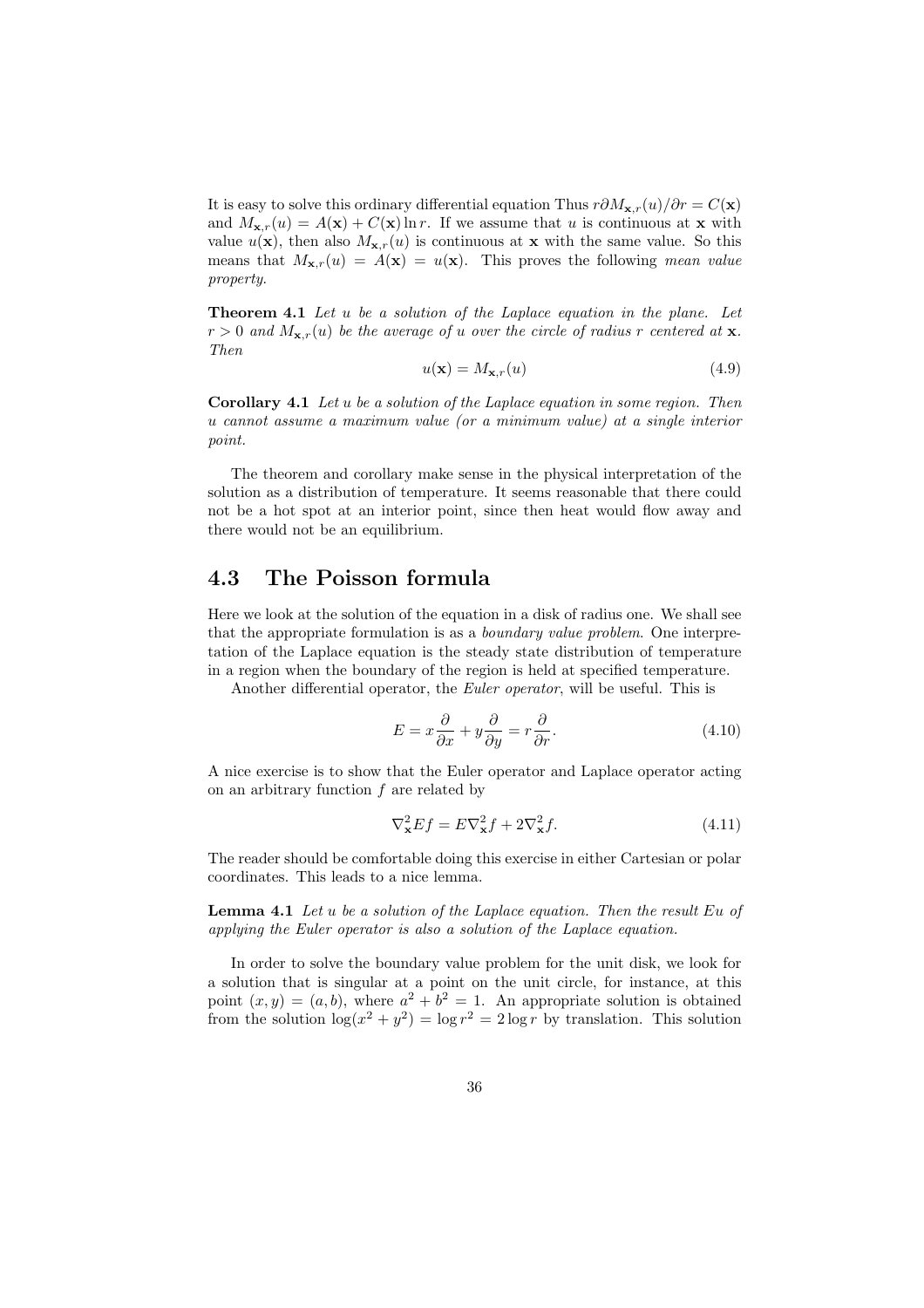is  $\log((x-a)^2 + (y-b)^2)$ . Now we apply the Euler operator and obtain the solution

$$
\frac{2x(x-a)+2y(y-b)}{(x-a)^2+(y-b)^2} = \frac{x^2+y^2+(x-a)^2+(y-a)^2-1}{(x-a)^2+(y-b)^2}.
$$
 (4.12)

If we subtract 1, change the sign, and divide by  $2\pi$ , we obtain the *Poisson kernel* 

$$
p(x, y, a, b) = \frac{1}{2\pi} \frac{1 - (x^2 + y^2)}{(x - a)^2 + (y - b)^2}.
$$
\n(4.13)

This has the property that it is a solution of the Laplace equation that is singular at  $(a, b)$  but is equal to zero at all other points of the circle  $x^2 + y^2 = 1$ .

Let  $a = \cos(\phi)$  and  $b = \sin(\phi)$ . The Poisson kernel may be expressed in polar coordinates  $x = r \cos(\theta)$  and  $y = r \sin(\theta)$ . This is accomplished as follows. The square of the length of the vector  $(a, b) - (x, y)$  is  $(x - a)^2 + (y - b)^2$ . On the other hand, it is also the scalar product of the vector with itself, which by the distributive law is

$$
(a,b)\cdot (a,b) - 2(a,b)\cdot (x,y) + (x,y)\cdot (x,y) = 1 - 2r\cos(\theta - \phi) + r^2. \tag{4.14}
$$

This shows that the Poisson kernel is

$$
p(r, \theta - \phi) = \frac{1}{2\pi} \frac{1 - r^2}{1 - 2r\cos(\theta - \phi) + r^2}.
$$
\n(4.15)

For each  $r < 1$  the Poisson kernel

$$
p(r,\theta) = \frac{1}{2\pi} \frac{1 - r^2}{1 - 2r\cos(\theta) + r^2}.
$$
\n(4.16)

is is a nice function of  $\theta$ . We want to show that it is an approximate  $\delta$  function as r tends to one.

First note that the Poisson kernel is always positive. Furthermore, when  $\cos \theta$  is not equal to one, the kernel satisfies the bound

$$
p(r,\theta) \le \frac{1}{2\pi} \frac{1 - r^2}{1 - \cos^2 \theta}.
$$
 (4.17)

Thus it approaches zero as r tends to one except at the place where  $\cos \theta = 1$ . Of course at this place it approaches infinity as  $r$  tends to one.

The final observation is that the integral of the Poisson kernel around the circle from zero to  $2\pi$  is one. This follows from a calculation using the standard device for finding the integral of a rational function of  $\cos \theta$ . It follows that the Poisson kernel acts as an approximate delta function as  $r \to 1$ .

Theorem 4.2 The solution of the Laplace equation in the unit disk with boundary value f on the unit circle is given in Cartesian coordinates by

$$
u(x,y) = \int_0^{2\pi} p(x,y,\cos\phi,\sin\phi) f(\cos\phi,\sin\phi) d\phi.
$$
 (4.18)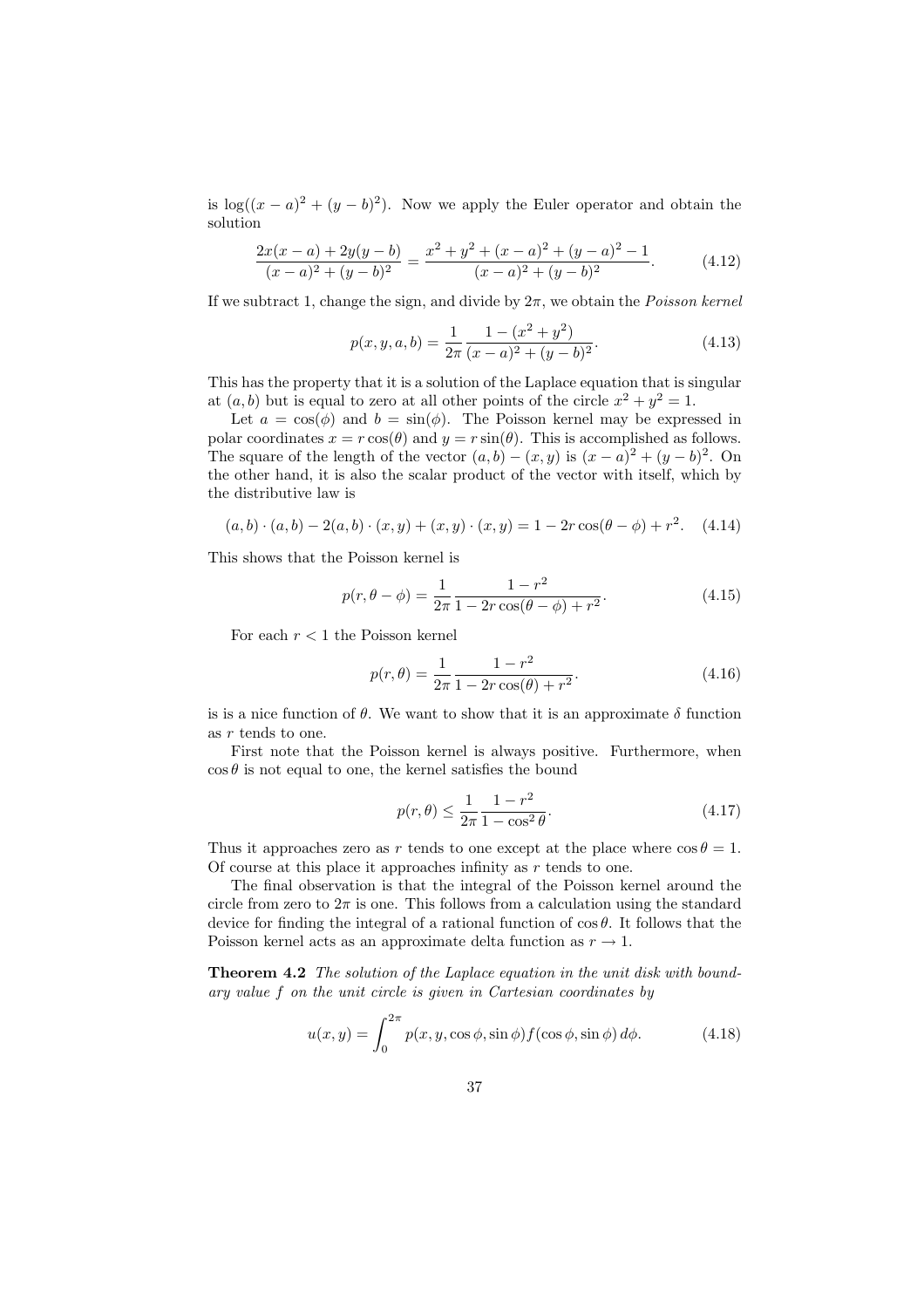It is given in polar coordinates by

$$
u(r,\theta) = \int_0^{2\pi} p(r,\theta - \phi) f(\phi) d\phi.
$$
 (4.19)

## 4.4 Problems

1. Let

$$
M_{(x,y),r}(f) = \frac{1}{2\pi} \int_0^{2\pi} f(x + r\cos\theta, y + r\sin\theta) \, d\theta. \tag{4.20}
$$

Prove the identity

$$
\left(\frac{\partial^2}{\partial x^2} + \frac{\partial^2}{\partial y^2}\right) M_{(x,y),r}(f) = \frac{1}{r} \frac{\partial}{\partial r} r \frac{\partial}{\partial r} M_{(x,y),r}(f). \tag{4.21}
$$

used to show that the solution of the Laplace equation in two dimensions satisfies the mean value property.

2. Prove that a solution  $u$  of the Laplace equation in three dimensions satisfies the mean value property: for each point and each radius  $r$ , the value at the point is the average of the values on the sphere of radius  $r$  centered at the point. That is, prove that

$$
u(x, y, z) = M_{(x, y, z), r}(u)
$$
\n(4.22)

Hint: Use the identity

$$
\left(\frac{\partial^2}{\partial x^2} + \frac{\partial^2}{\partial y^2} + \frac{\partial^2}{\partial z^2}\right) M_{(x,y,z),r}(u) = \frac{1}{r^2} \frac{\partial}{\partial r} r^2 \frac{\partial}{\partial r} M_{(x,y,z),r}(u). \tag{4.23}
$$

- 3. Show that for each  $r < 1$  the integral of the Poisson kernel  $p(r, \theta)$  around the unit circle is equal to one. Hint: The standard trick for integrating a rational function of  $cos(\theta)$  is to make the substitution  $z = tan(\theta/2)$ .
- 4. Let

$$
p(x,y) = \frac{1}{\pi} \frac{y}{y^2 + x^2}
$$
\n(4.24)

be defined for  $y > 0$ . Let f be a bounded continuous function. Show that the bounded solution of the Laplace equation in the half-space  $y > 0$  with boundary value  $f$  at  $y = 0$  is given by

$$
u(x,y) = \int_{-\infty}^{\infty} p(x-z,y)f(z) dz.
$$
 (4.25)

Hint: There are two tasks. The first is to show that  $p(x, y)$  is harmonic. Then  $p(x - z, y)$  will be harmonic for each z, and so will  $u(x, y)$ . The second is to show that  $p(x, y)$  is an approximate delta function of x as y tends to zero.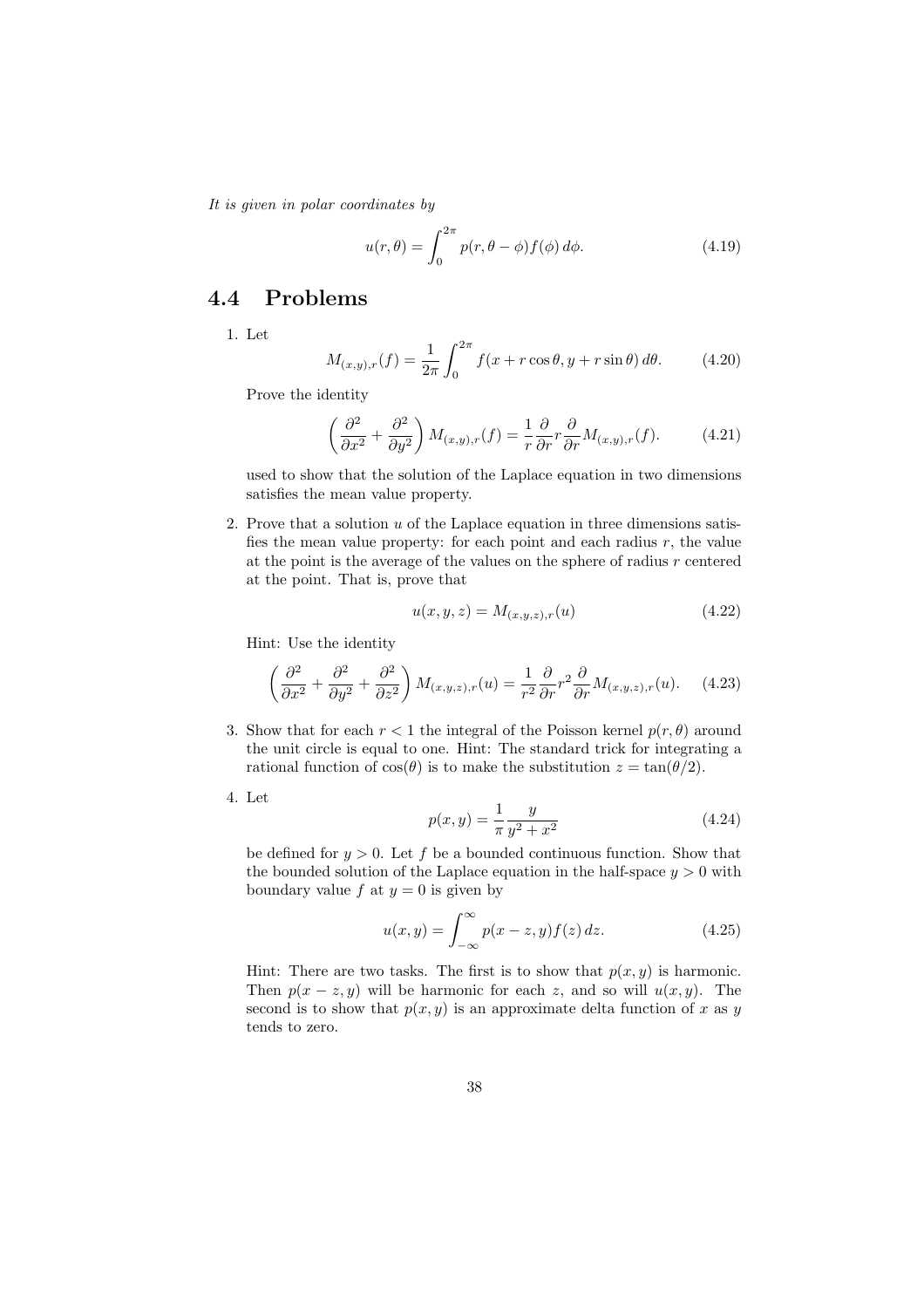## Chapter 5

# The Schrödinger equation

#### 5.1 Complex numbers

This chapter is not a full treatment of the Schrödinger equation. The main purpose is only to compare the Schrödinger equation with the heat equation. The strange thing about the Schrödinger equation is that it involves complex numbers.

A complex number is a number of the form  $x + iy$ , where i with  $i^2 = -1$  is a square root of minus one. One may regard complex numbers as vectors in the plane. Addition of complex numbers is ordinary vector addition. The absolute value of a complex number is the usual length of the vector. Multiplication is given by the formula  $(x + iy)(x' + iy') = (xx' - yy') + i(yx' + xy')$ . If we use polar coordinates in the plane to write  $x = r \cos(\theta)$  and  $y = r \sin(\theta)$ , then this becomes

$$
(x+iy)(x'+iy') = r[(\cos(\theta)x' - \sin(\theta)y') + i(\sin(\theta)x' + \cos(\theta)y')].
$$
 (5.1)

Multiplication by a complex number thus represents a planar rotation by angle  $\theta$  followed by a scale change resulting from multiplication by r.

Every complex number  $z = x + iy$  has a conjugate  $\overline{z} = x - iy$ . The conjugation operation has nice properties: the conjugate of a sum is the sum of the conjugates, and the conjugate of a product is the product of the conjugates. Furthermore, the conjugate is related to the absolute value by the relation  $\overline{z}z = |z|^2$ . In the polar representation the conjugate of  $z = x+iy = r[\cos(\theta) + i\sin(\theta)]$  is obtained by taking the negative of the angle, so  $\overline{z} = x - iy = r[\cos(-\theta) + i\sin(-\theta)].$ 

The notion of complex exponential is a central concept. This is introduced by the following theorem.

**Theorem 5.1** There is a unique definition of  $e^{i\theta}$  that has the property that

$$
\frac{de^{i\theta}}{d\theta} = ie^{i\theta} \tag{5.2}
$$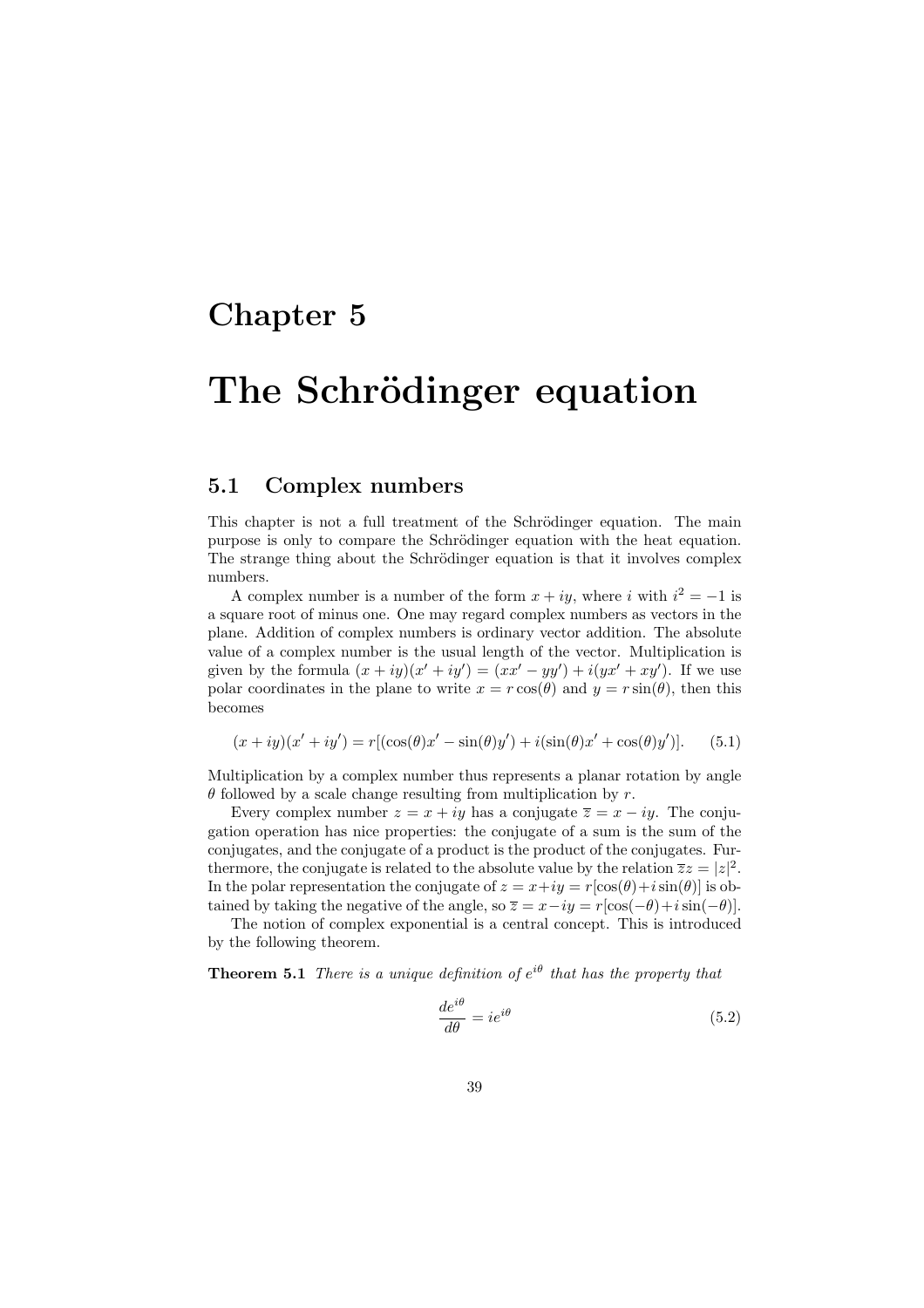with  $e^{i0} = 1$ . This definition is

$$
e^{i\theta} = \cos(\theta) + i\sin(\theta). \tag{5.3}
$$

The definition indicated in the theorem gives the definition of the exponential of a pure imaginary complex number. It is then natural to define the exponent of an arbitrary complex number  $z = x + iy$  by

$$
e^z = e^{x+iy} = e^x e^{iy}.\tag{5.4}
$$

#### 5.2 The Schrödinger equation for free motion

The Schrödinger equation for free motion is

$$
\frac{\partial u}{\partial t} = i \frac{\sigma^2}{2} \frac{\partial^2 u}{\partial x^2}.
$$
\n(5.5)

It is just the heat equation with the diffusion coefficient multiplied by  $i$ . In quantum mechanics the diffusion coefficient is  $\sigma^2 = \hbar/m$ , where m is a mass and  $\hbar$  is Planck's constant. Planck's constant is a small number that is the characteristic feature of equations from quantum mechanics. If  $m$  is the mass of the electron, then the corresponding diffusion coefficient  $\sigma^2$  is about one cm<sup>2</sup> per second.

How does one interpret an equation involving complex numbers? What is the interpretation of the "wave function" that solves the Schrödinger equation? The answer is not immediately obvious. However the absolute value squared of the wave function is real and in fact positive. The accepted interpretation of this is as a probability density. This is

$$
\rho = |u|^2. \tag{5.6}
$$

It satisfies the conservation law

$$
\frac{\partial \rho}{\partial t} + \frac{\partial J}{\partial x} = 0,\t\t(5.7)
$$

where

$$
J = \sigma^2 \frac{1}{2i} \left( \overline{u} \frac{\partial u}{\partial x} - \frac{\partial \overline{u}}{\partial x} u \right).
$$
 (5.8)

So one can think of  $\rho$  as describing a density with associated current J. The current may also be expressed as  $J = v\rho$ , where v is a velocity vector field given by  $\sigma^2$  times the imaginary part of the logarithmic derivative  $(1/u)\partial u/\partial x$ .

The initial value problem for the Schrödinger equation for free motion has an explicit solution. This can be taken over directly from the solution for the heat equation. It is thus

$$
u(x,t) = \frac{1}{\sqrt{2\pi i \sigma^2 t}} \int_{-\infty}^{\infty} \exp(\frac{i(x-y)^2}{2\sigma^2 t}) f(y) dy.
$$
 (5.9)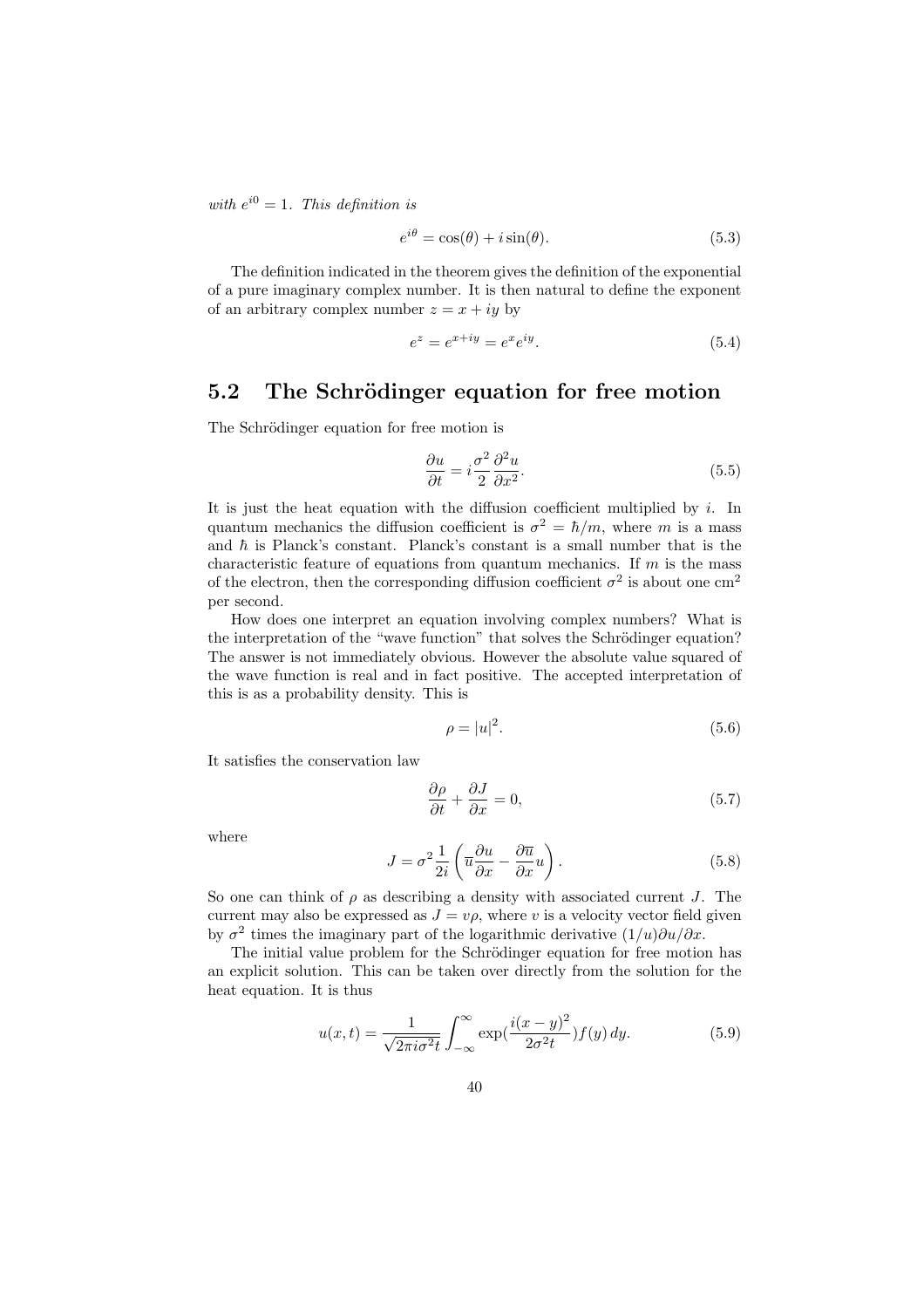Because of the factor of  $i$  in the exponent this is no longer a Gaussian, but rather some complicated expression involving sines and cosines.

This solution takes a simpler form for large t. We can write it as

$$
u(x,t) = \frac{1}{\sqrt{2\pi i \sigma^2 t}} \exp\left(\frac{ix^2}{2\sigma^2 t}\right) \int_{-\infty}^{\infty} \exp\left(\frac{-ixy}{\sigma^2 t}\right) \exp\left(\frac{iy^2}{2\sigma^2 t}\right) f(y) \, dy. \tag{5.10}
$$

Consider the situation when  $f(y)$  vanishes outside of a bounded region. Then the factor  $\exp(iy^2/(2\sigma^2 t))$  goes to one uniformly as t approaches infinity for the  $y$  in this region. Define the Fourier transform of  $f$  to be

$$
\hat{f}(k) = \int_{-\infty}^{\infty} e^{-iky} f(y) dy.
$$
\n(5.11)

Then for large  $t$  the solution is approximately

$$
u(x,t) = \frac{1}{\sqrt{2\pi i \sigma^2 t}} \exp(\frac{ix^2}{2\sigma^2 t}) \hat{f}(\frac{x}{\sigma^2 t}).
$$
\n(5.12)

Thus in the same approximation

$$
\rho(x,t) = \frac{1}{2\pi\sigma^2 t} |\hat{f}(\frac{x}{\sigma^2 t})|^2.
$$
\n(5.13)

This approximate solution for large  $t$  represents the result of an explosion in a relatively small bounded region at time zero. The density satisfies the equation

$$
\frac{\partial \rho}{\partial t} + \frac{\partial (v\rho)}{\partial x} = 0, \tag{5.14}
$$

where  $v = x/t$  is the velocity of the exploding particles. These particles are moving freely, as may be seen by the equation

$$
\frac{\partial v}{\partial t} + v \frac{\partial v}{\partial x} = 0 \tag{5.15}
$$

satisfied by the velocity.

The conclusion of this discussion is that the solution of the Schrödinger equation for free motion in the limit of long time is equivalent to the free motion of a gas of particles. The proportion of particles with a given velocity is given by the magnitude of the Fourier transform of the initial condition.

The Schrödinger equation for motion in a potential energy field is

$$
\frac{\partial u}{\partial t} = i \frac{\sigma^2}{2} \frac{\partial^2 u}{\partial x^2} - i \phi(x) u,\tag{5.16}
$$

where  $\phi(x)$  is the potential energy divided by  $\hbar$ . If  $\phi$  vanishes outside of a bounded region, then there are two qualitatively different kinds of solutions possible. A bound state solution has the property that for each bounded region the time average of the probability associated with that region converges to a constant. The wave is trapped by the attractive potential energy field. A scattering state solution, on the other hand, eventually leaves the bounded region and escapes the influence of the potential energy. Thus the scattering state solution eventually resembles the solution of the Schrödinger equation for free motion.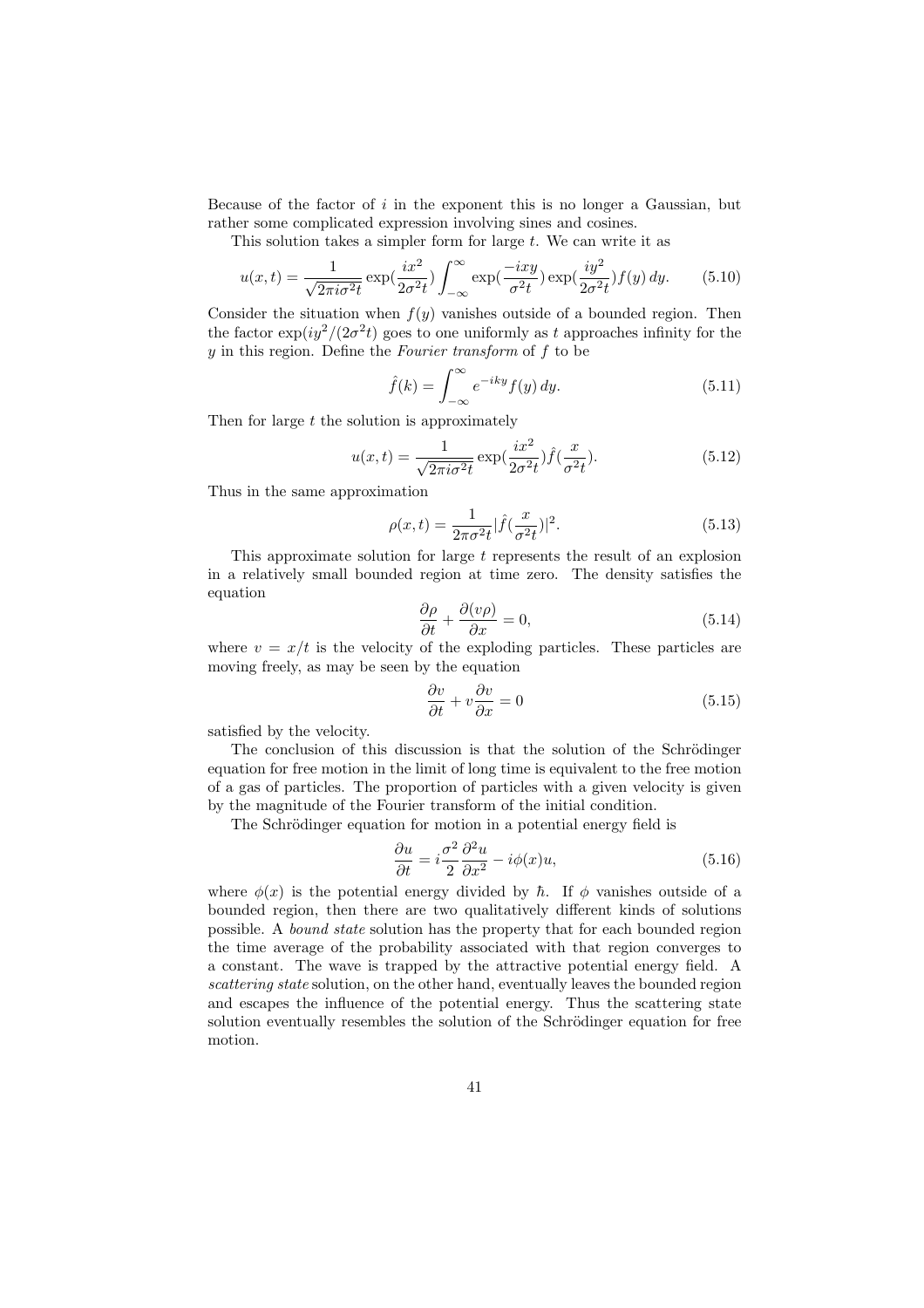## 5.3 Problems

- 1. Consider the Schrödinger equation for motion in a potential energy field. Prove the conservation law for  $\rho = |u|^2$  for this case. Hint: Write  $\rho = \overline{u}u$ .
- 2. Show that every function of the form  $\rho(x,t) = h(x/t)/t$  is a solution of the equation

$$
\frac{\partial \rho}{\partial t} + \frac{\partial ((x/t)\rho)}{\partial x} = 0.
$$
\n(5.17)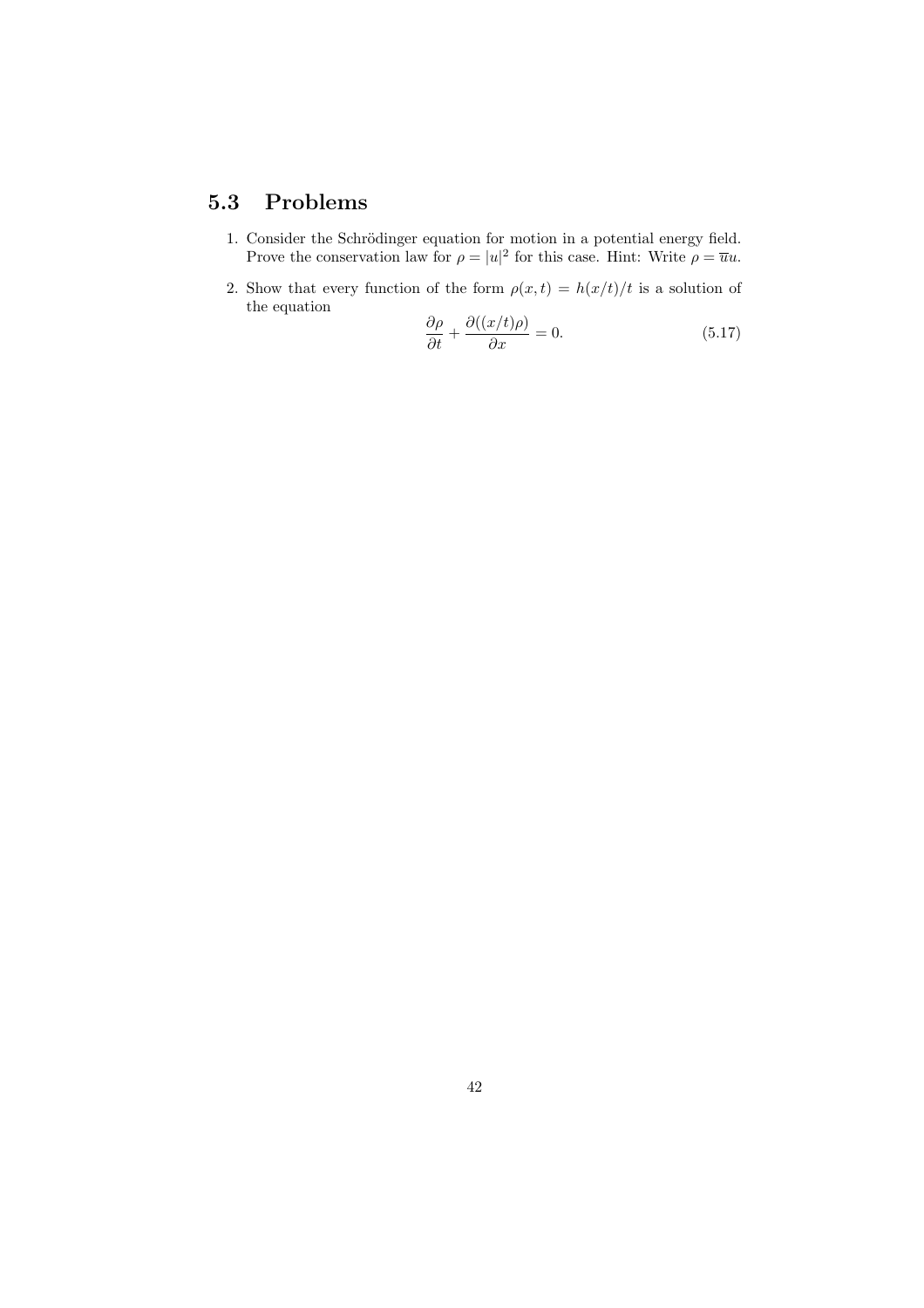## Chapter 6

# Diffusion and equilibrium

#### 6.1 Forward and backward equations

This chapter treats the diffusion equation in one space dimension, with special regard for the time independent problem. This reduces to an ordinary differential equation, so it is possible to give a rather complete analysis.

The context is diffusion where the diffusion  $\sigma(x)^2$  and the drift  $a(x)$  can depend on position  $x$  in space. We recall the basic facts. The backward equation is

$$
\frac{\partial u}{\partial t} = Lu = \frac{1}{2}\sigma(x)^2 \frac{\partial^2 u}{\partial x^2} + a(x)\frac{\partial u}{\partial x}.
$$
\n(6.1)

There is a corresponding forward equation

$$
\frac{\partial \rho}{\partial t} = L^{\dagger} \rho = \frac{1}{2} \frac{\partial^2 \sigma(y)^2 \rho}{\partial y^2} - \frac{\partial a(y) \rho}{\partial y}.
$$
 (6.2)

In physics the forward equation is also known as the Fokker-Planck equation.

Both these equations describe the probability density  $p(x, y, t)$  for a particle to diffuse from x to near y in time t. The backward equation is the equation satisfied as a function of the initial position. Its solution is of the form

$$
u(x,t) = \int_{-\infty}^{\infty} p(x,y,t) f(y) dy
$$
 (6.3)

Here  $f$  is a function of the final position, and the solution represents the expected value of  $f$  as a function of the initial position.

The forward equation is an equation for a density. It is in the form of a conservation law. The solution of the forward equation is

$$
\rho(y,t) = \int_{-\infty}^{\infty} p(x,y,t)\rho_0(x) dx
$$
\n(6.4)

Here  $\rho_0$  is the initial density, and the solution represents the density as a function of the final position. Note that the solutions are given by the same transition probabilities, but with the roles of the initial and final position reversed.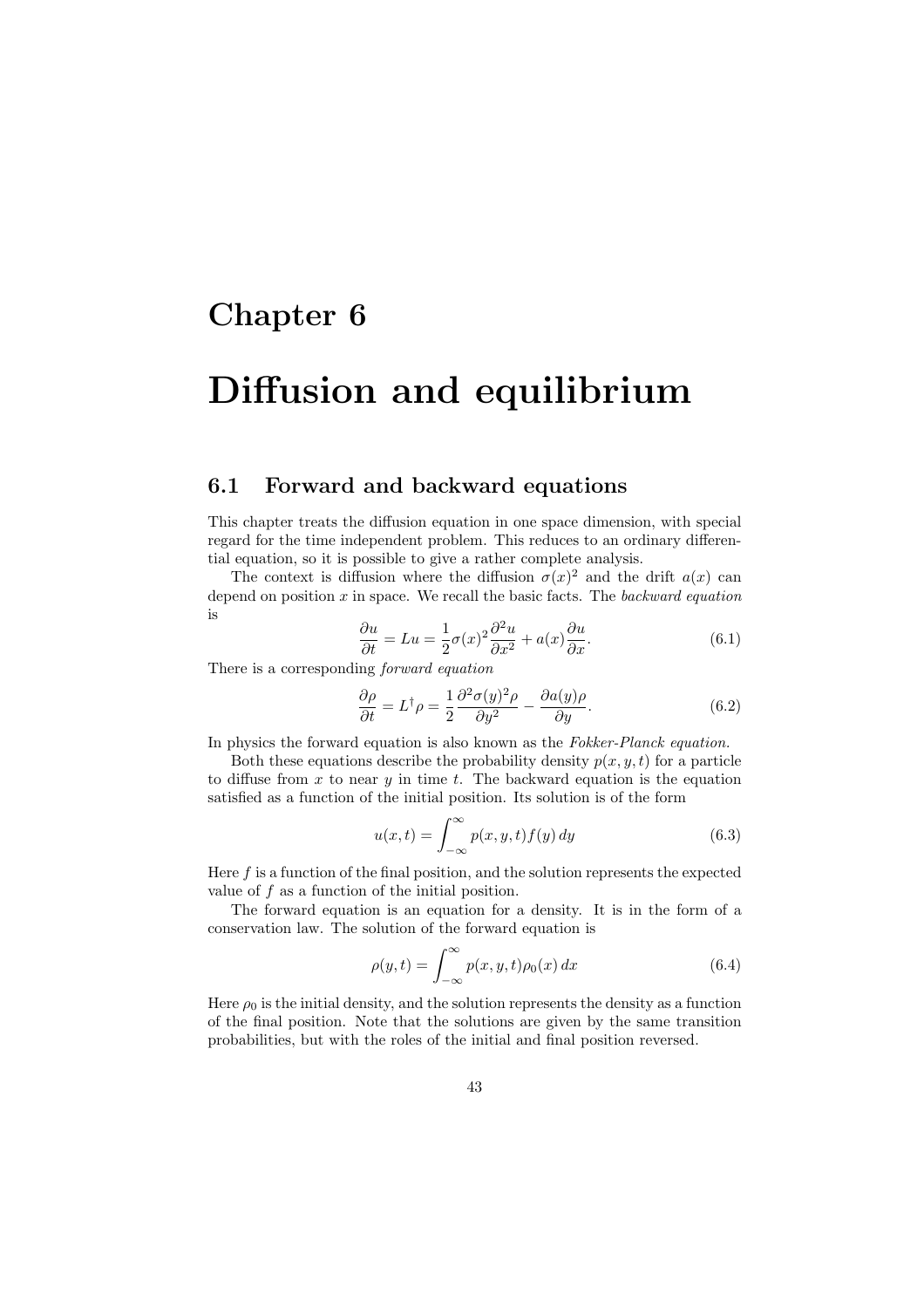In general such diffusion equations are difficult to solve. However it is not so difficult to find a *stationary* or *equilibrium* solution of the forward equation. If the current

$$
J = a(y)\rho - \frac{1}{2}\frac{\partial \sigma(y)^2 \rho}{\partial y} = 0,
$$
\n(6.5)

then  $\rho$  is a steady state solution. This situation is called *detailed balance*, since it says that the drift current is exactly balanced by the diffusion current at each point. This equation can be solved with just one integration. Fix a point  $y_0$ and let

$$
I(y) = \int_{y_0}^{y} \frac{2}{\sigma(z)^2} a(z) dz.
$$
 (6.6)

Then the solution is

$$
\rho(y) = C \frac{2}{\sigma(y)^2} \exp(I(y)).\tag{6.7}
$$

#### 6.2 Positive recurrence

The diffusion process is called *positive recurrent* if there is a probability density that is invariant under the time development. For the problem that we are considering, the condition for positive recurrence is that we can take  $C > 0$ with  $r^{\infty}$  $\overline{r}$ 

$$
\int_{-\infty}^{\infty} \rho(y) \, dy = C \int_{-\infty}^{\infty} \frac{2}{\sigma(y)^2} \exp(I(y)) \, dy < \infty. \tag{6.8}
$$

Then we can take C so that  $\rho(y)$  is a probability density. This condition is satisfied if  $I(y)$  approaches  $-\infty$  sufficiently rapidly as y approaches  $\pm \infty$ . This happens when  $a(y)$  is sufficiently negative for large positive y and is sufficiently positive for large negative  $y$ . This says that there is a drift toward the center that confines the particles and keeps them from wandering off too far too often. The standard example is the Ornstein-Uhlenbeck process.

It is interesting to constrast the solution of the homogeneous forward equation with that for the homogeneous backward equation. The forward equation always has the solution  $L\rho = 0$ , but only in the positive recurrent case can the  $\rho$  be interpreted as a probability density with total integral one. The backward equation always has constant solutions, for instance the constant 1. Thus  $L1 = 0$  is always true, but this gives no particularly useful information.

We can also look at diffusion in a bounded region  $a < x < b$ . Then we have to describe what happens to a diffusing particle when it reaches the boundary. With *Dirichlet* or *absorbing* boundary conditions, the particle is absorbed by the boundary and it never returns to the region. This boundary condition is described by setting  $p(x, y, t) = 0$  when x is on the boundary and y is in the interior. In terms of the differential equation this says that the solution  $u(x, t)$ of the backward equation satisfies  $u(x, t) = 0$  for x on the boundary. It turns out that it is also true that the solution  $\rho(y, t)$  of the forward satisfies  $\rho(y, t) = 0$ zero for y on the boundary.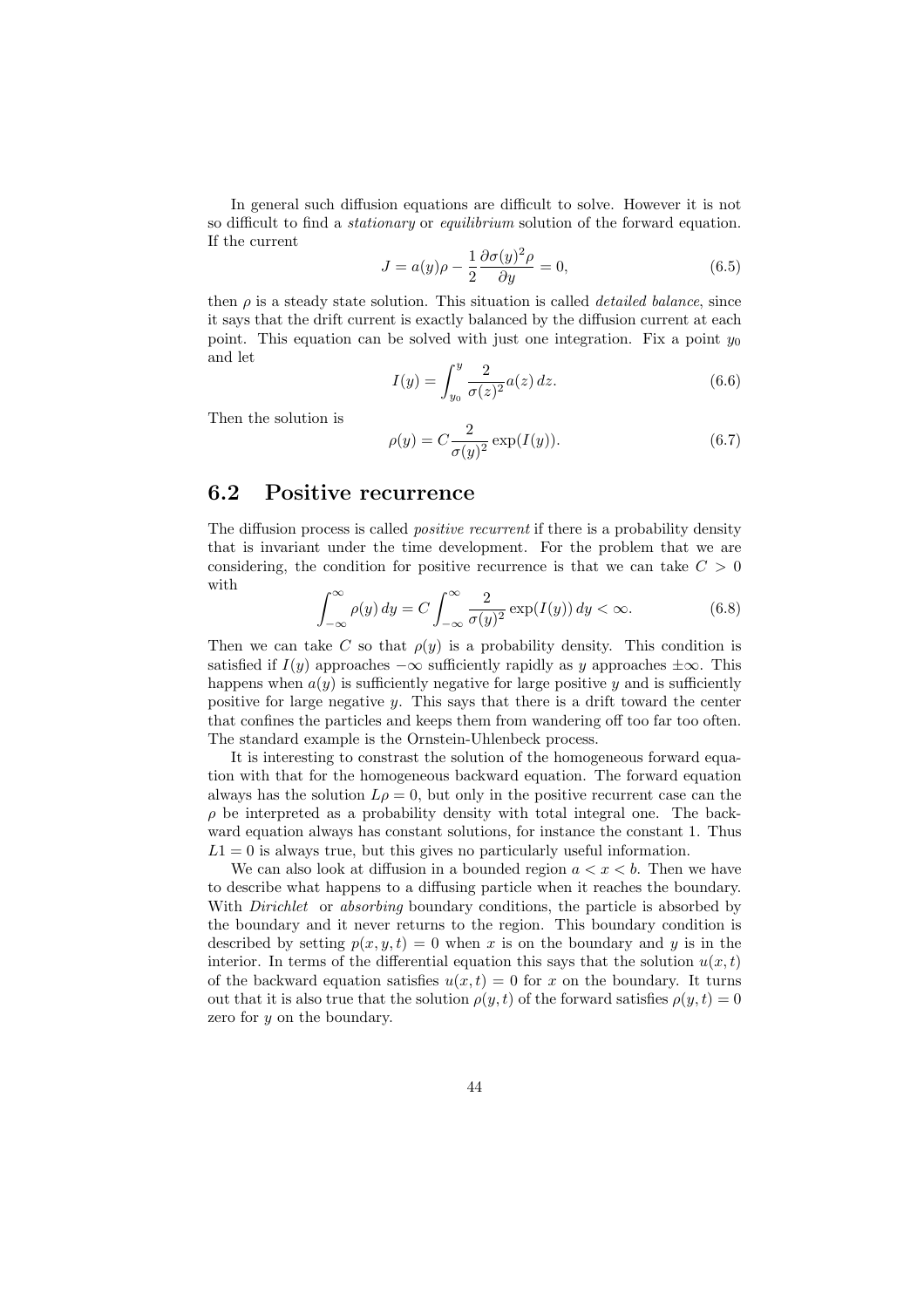For Dirichlet boundary conditions the equilibrium density  $\rho(y)$  vanishes for  $y$  on the boundary. Therefore it vanishes in the entire region. There is no invariant probability density in the interior of the region. This is physically intuitive, because the particles will eventually wander out of the region and never return.

With Neumann or reflecting or insulating boundary conditions the situation is different. A particle that reaches the boundary just bounces off and returns to the region. This boundary condition is described by setting the current  $a(y)\rho(y,t) - \partial(\sigma(y)^2/2\rho(y,t))/\partial y$  equal to 0 for y on the boundary. This says that there is no flow into or out from the region. (It may be shown that the corresponding condition on the forward equation is just  $\partial u(x, t)/\partial x = 0$ .)

For Neumann boundary conditions the equilibrium solution  $\rho(y)$  given above automatically has zero current. Furthermore, the integral defining the normalization constant will converge, since the integral is only over a bounded interval. Therefore the equilibrium density may be adjusted to define a probability density. This is physically reasonable, since the diffusing particles are trapped in the region, and it is plausible their probability distribution approaches equilibrium in the limit of large time. This is the case of positive recurrence, when the particles keep coming back to near the same place with a stable frequency. The simplest example is Brownian motion (constant diffusion, zero drift) on a bounded interval with reflecting boundary conditions. The invariant probability density is then constant. The next simplest example is Brownian motion with non-zero drift. Then the solution is an exponential.

#### 6.3 Transience

The other extreme of behavior of a diffusion is when it is transient. This is when the diffusing particles eventually leave each bounded region in the interior of the interval and never return. Thus on the average, they spend only a finite amount of time in each such region before escaping permanently.

The analysis of the transient case uses bounded solutions of the stationary backward equation. For generality we look at the case when the region is an interval  $a < x < b$ , considering that a or b may be infinite.

The equation is

$$
Lu(x) = \frac{\sigma(x)^2}{2} \frac{d^2}{dx^2} u(x) + a(x)u(x) = 0.
$$
 (6.9)

Let

$$
s(x) = \int_{x_0}^{x} \exp(-I(y)) \, dy. \tag{6.10}
$$

This is a solution of the homogeneous equation  $Lu = 0$ . Let

$$
h(x) = \frac{s(x) - s(a)}{s(b) - s(a)}.
$$
\n(6.11)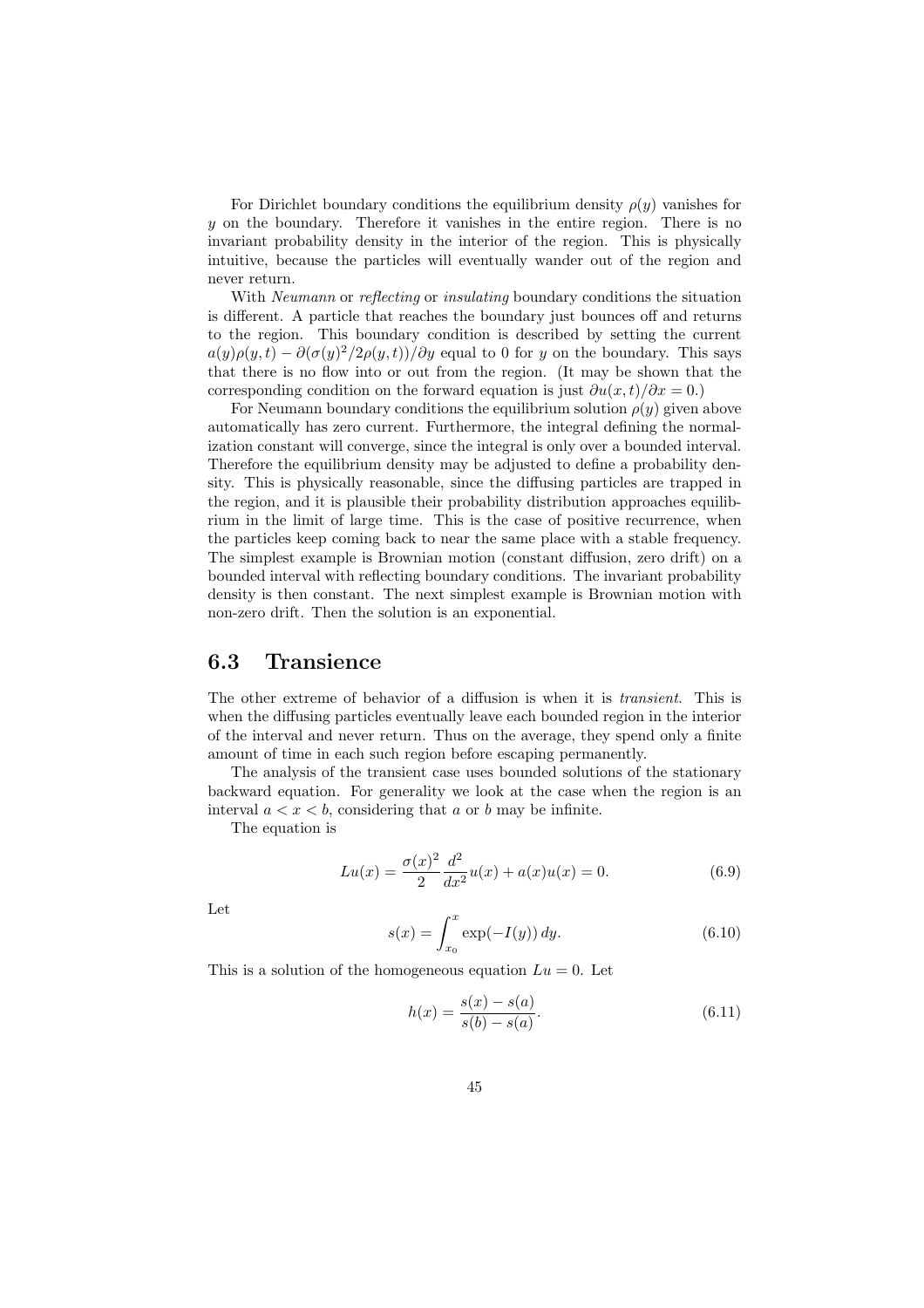This has the interpretation as the probability that the diffusing particle hits b before it hits a. This quantity is well-defined provided that  $-s(a) < \infty$  (the particle escapes to a) or  $s(b) < \infty$  (the particle escapes to b) or both (the particle escapes to a or b). If on the other hand both  $-s(a) = \infty$  and  $s(b) = \infty$ , then this is no longer the transient case, and this probability is not defined.

Note that  $-s(a) < \infty$  and  $s(b) = \infty$ , then  $h(x) = 0$ . This is the case when the particle is sure to escape to a. Similarly, if  $s(b) < \infty$  and  $-s(a) = \infty$ , then  $h(x) = 1$ . This is the case when the particle is sure to escape to b. In the case when both  $-s(a) < \infty$  and  $s(b) < \infty$  the function  $h(x)$  is a non-constant bounded solution of the homogeneous equation that is equal to zero when  $x = a$ and is equal to one when  $x = b$ . There is a non-zero chance for permanent escape in either direction, and so  $h(x)$  increases from 0 to 1 as x runs from a to b.

In the transient case we define the Green's function

$$
G(x,y) = \int_0^\infty p(x,y,t) dt
$$
\n(6.12)

It is a measure of the total amount of time that the particle starting at  $x$  spends near y, on the average. Let  $f(y)$  be a function of position, and let

$$
u(x) = \int_{-\infty}^{\infty} G(x, y) f(y) \, dy = \int_{0}^{\infty} u(x, t) \, dt. \tag{6.13}
$$

Here  $u(x, t)$  is the solution of the backward equation with  $u(x, 0) = f(x)$ . It follows that

$$
Lu(x) = \int_0^\infty Lu(x, t) dt = \int_0^\infty \frac{\partial u(x, t)}{\partial t} dt = -f(x). \tag{6.14}
$$

This shows that such a Green's function may be used to give a solution  $u$  of the equation  $Lu = -f$ . The function  $f(y)$  has the interpretation as the rate of reward when the diffusing particle is at y, and  $u(x)$  has the interpretation as the total reward in the future history when the particle starts at  $x$ .

Note that there is a mathematical ambiguity in solving the backward equations  $Lu = -f$ , since the backward equation  $Lu = 0$  has non-zero solutions. Therefore we want to insist that the solution vanish at in at least one direction, so as to have a chance of uniquely specifying the solution.

We want to calculate the Green's function. The ordinary differential equation is

$$
\frac{\sigma(x)^2}{2} \frac{d^2}{dx^2} u(x) + a(x)u(x) = -f(x). \tag{6.15}
$$

The general solution is

$$
u(x) = \int_{a}^{x} (s(y) - s(x)) \rho(y) f(y) dy + A(s(x) - s(a)) + B.
$$
 (6.16)

In this equation  $\rho(y) = 2/\sigma(y)^2 \exp(I(y))$  is the density without the normalization constant. If we want the solution to vanish at the boundary points, then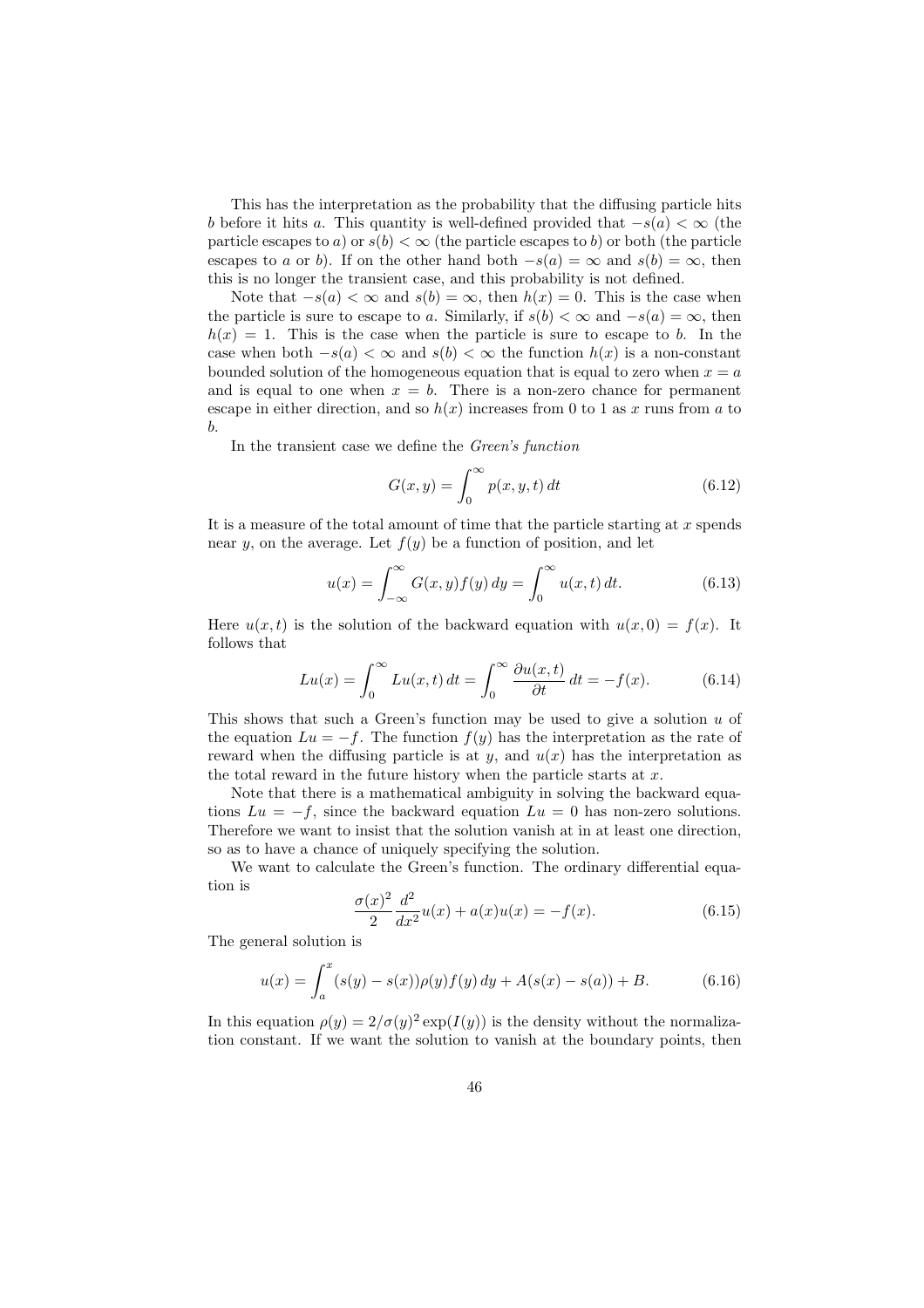we must have  $B = 0$  and A satisfying

$$
0 = \int_{a}^{b} (s(y) - s(b)) \rho(y) f(y) dy + A(s(b) - s(a)).
$$
 (6.17)

Thus

$$
u(x) = \int_{a}^{x} (s(y) - s(x)) \rho(y) f(y) dy + \frac{s(x) - s(a)}{s(b) - s(a)} \int_{a}^{b} (s(b) - s(y)) \rho(y) f(y) dy.
$$
\n(6.18)

This can be written in a more symmetric form as

$$
u(x) = \frac{s(b) - s(x)}{s(b) - s(a)} \int_a^x (s(y) - s(a)) \rho(y) f(y) dy + \frac{s(x) - s(a)}{s(b) - s(a)} \int_x^b (s(b) - s(y)) \rho(y) f(y) dy.
$$
\n(6.19)

This can also be written

$$
u(x) = (1 - h(x)) \int_{a}^{x} (s(y) - s(a)) \rho(y) f(y) dy + h(x) \int_{x}^{b} (s(b) - s(y)) \rho(y) f(y) dy.
$$
\n(6.20)

This gives the correct Green's function even when the escape to infinity is only in one direction. The requirement is that  $-s(a) < \infty$  or  $s(b) < \infty$  or both. If, for instance,  $-s(a) < \infty$  but  $s(b) = \infty$ , then the limit in the original formula for the Green's function gives

$$
u(x) = \int_{a}^{x} (s(y) - s(a)) \rho(y) f(y) dy + (s(x) - s(a)) \int_{x}^{b} \rho(y) f(y) dy.
$$
 (6.21)

This is the case of escape to a. Similarly, if  $s(b) < \infty$  but  $-s(a) = \infty$ , then

$$
u(x) = (s(b) - s(x)) \int_a^x \rho(y) f(y) dy + \int_x^b (s(b) - s(y)) \rho(y) f(y) dy.
$$
 (6.22)

This is the case of escape to b. If  $s(b) - s(a) < \infty$ , then escape is possible in either direction, and we can use the formula in the original form.

Thus for the case of diffusion on the line, the condition for transience is that either we have escape to plus infinity when

$$
\int_0^\infty \exp(-I(y)) \, dy < \infty,\tag{6.23}
$$

or escape to minus infinity when

$$
\int_{-\infty}^{0} \exp(-I(y)) dy < \infty,
$$
\n(6.24)

or both. This condition is satisfied if  $I(y)$  approach  $\infty$  sufficiently rapidly either as y approaches  $\infty$  or as y approaches  $-\infty$ . This happens when  $a(y)$  is sufficiently positive for large positive  $y$  or is sufficiently negative for large negative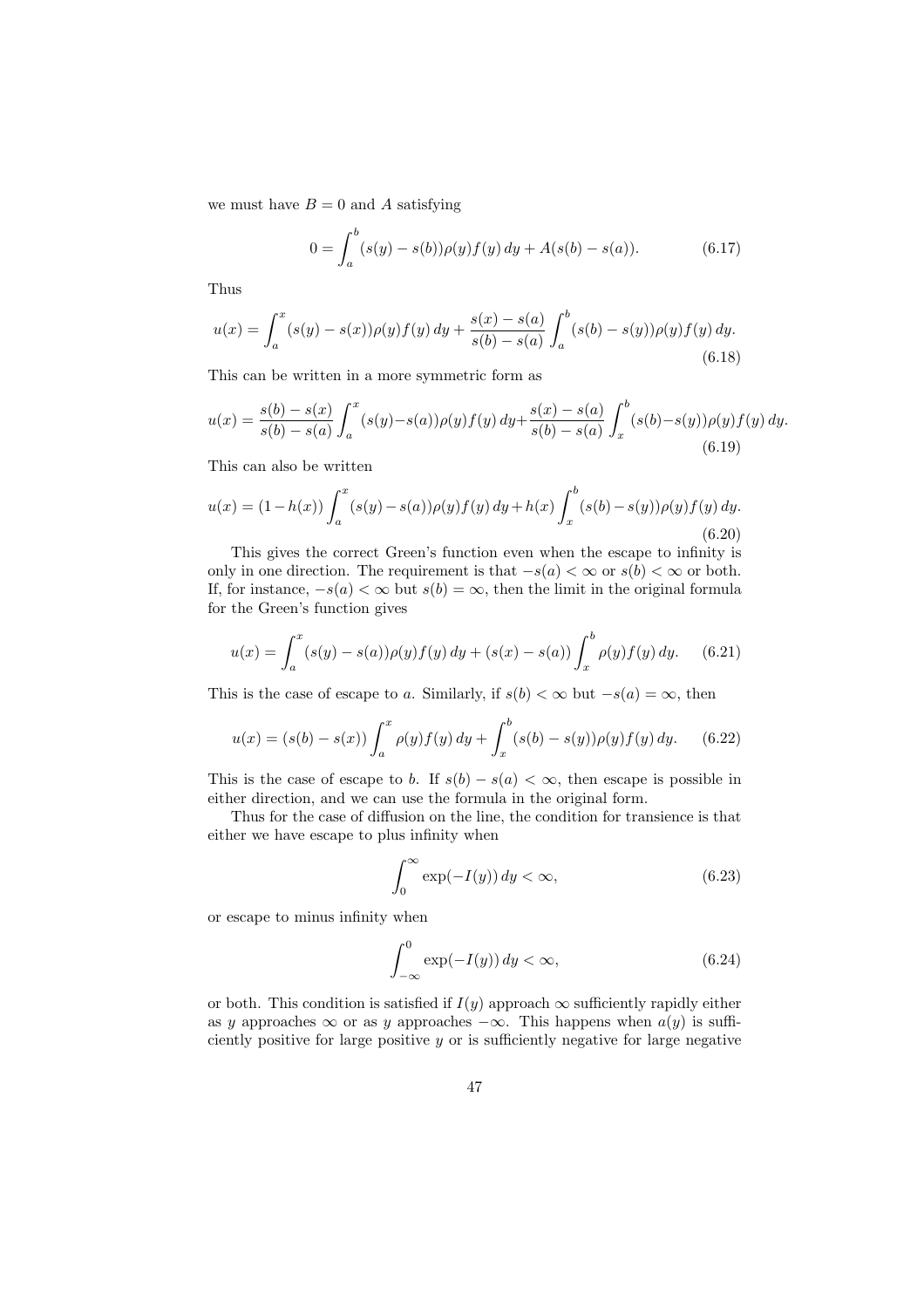$y$ . This says that there is a drift away from the center that helps eventually get rid of the particles. The standard example is Brownian motion on the line (constant diffusion) with non-zero constant drift a.

We can also look at the Green's function from the point of view of the forward equation. Let  $q(x)$  be a rate of production of diffusing particles. Then the integral

$$
r(x) = \int_0^\infty q(x)G(x, y) dx
$$
\n(6.25)

is the density of particles in the steady state. This is a steady state solution of the equation  $\partial \rho / \partial t = L^{\dagger} \rho + q$ , so it is a solution of the equation  $L^{\dagger} r = -q$ . From this we see that there are two kinds of equilibrium, corresponding to positive recurrence and transience. In the positive recurrent case the solution of  $L^{\dagger} \rho = 0$ represents the equilibrium of a closed system. In the transient case the solution of  $L^{\dagger}r = -q$  represents the equilibrium of an open system, where the particles pumped in by the source described by  $q$  leave by going off to infinity or to an absorbing boundary.

We can also look at diffusion in a bounded region  $a < x < b$ . Then we have to describe what happens to a diffusing particle when it reaches the boundary. With Dirichlet or absorbing boundary conditions, the particle is absorbed by the boundary and it never returns to the region. For Dirichlet boundary conditions the typical behavior is transience. This is because if the particle ever reaches the boundary, then it never returns. This is reflected in the mathematics by the fact that the Green's function is well-defined. The standard example is Brownian motion (constant diffusion and drift) on an interval with Dirichlet boundary conditions on both ends. It is particularly easy to evaluate the Green's function in this case.

With Neumann or reflecting or insulating boundary conditions the situation is different. A particle that reaches the boundary just bounces off and returns to the region. The particle spends an infinite amount of time in the region. Thus for Neumann boundary conditions the Green's function is not normally expected to exist.

#### 6.4 Null recurrence

Positive recurrence is when the particles stay around permanently, and transience is when the particles eventually leave permanently. The mathematical characterization of positive recurrence is that there is a solution  $\rho$  of  $L^{\dagger} \rho = 0$ that is a probability density. The mathematical characterization of transience is that the operator  $L$  has an inverse given by a positive Green's function that approaches zero at the boundary. (The relevant equation in the first case is homogeneous; in the second case it is inhomogeneous.) Both physically and mathematically these are rather different kinds of behavior.

There is yet another kind of behavior that is intermediate. This is when the diffusion is null recurrent. The particles keep coming back, but less and less frequently, so that there is no stationary probability distribution. This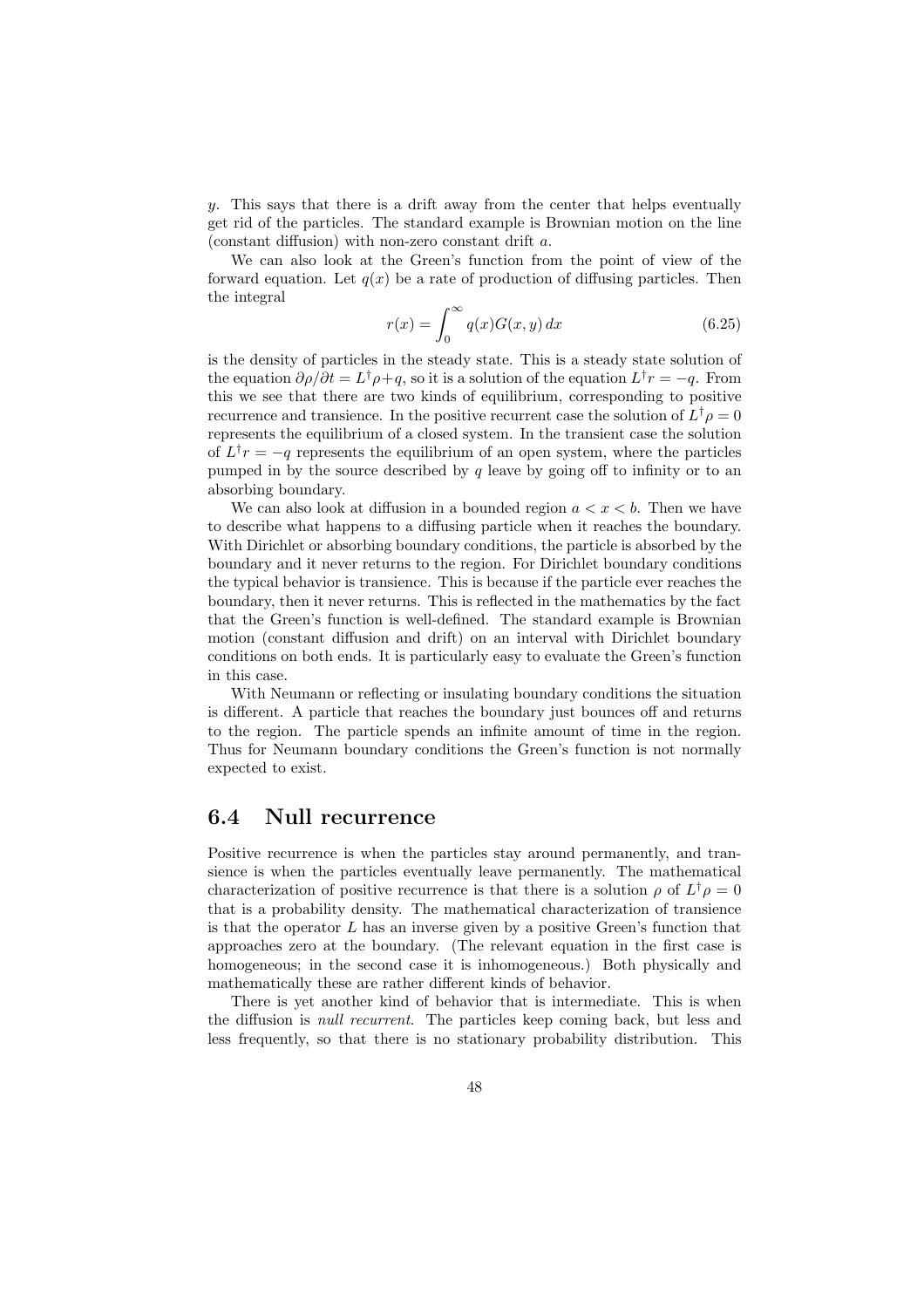seems like a rather special situation, and indeed it is. However the most famous diffusion, Brownian motion in one dimension (constant diffusion, zero drift), is null recurrent. The invariant density is constant, so that it cannot be made into a probability measure. On the other hand, there is no Green's function that is positive and approaches zero at infinity. We shall see later that there is a Green's function, but its properties are not quite so pleasant.

#### 6.5 Problems

- 1. Consider diffusion on the line with constant diffusion and drift of the form  $-\lambda x^3 + m^2x$  with  $\lambda > 0$  and  $m^2 > 0$ . Find the invariant probability density. The normalization constant may be defined as a definite integral. Where is the density maximal?
- 2. Consider diffusion on the bounded interval from a to b with constant diffusion, constant drift, and reflecting boundary conditions. Find the invariant probability density. In this case one can calculate the normalization constant.
- 3. Find the solution of the Dirichlet problem for the stationary diffusion equation on the interval from  $a$  to  $b$  in the transient case. That is, find the solution of  $Lu = 0$  with given boundary values  $u(a)$  and  $u(b)$ . (Hint: Express the solution in terms of the hitting probabilities  $h(x)$ .
- 4. Find the Green's function  $G(x, y)$  for diffusion on the line with constant diffusion and non-zero drift  $a > 0$ . Sketch the solution as a function of y and discuss the interpretation of the solution in terms of the time spent near the point y.
- 5. In the case of escape only at the right hand point  $b$  the Green's function is given by

$$
u(x) = \int_{a}^{b} G(x, y) f(y) dy = (s(b) - s(x)) \int_{a}^{x} \rho(y) f(y) dy + \int_{x}^{b} (s(b) - s(y)) \rho(y) f(y) dy.
$$
\n(6.26)

The limit of this as  $x$  approaches the other end point  $a$  is

$$
u(a) = \int_{a}^{b} (s(b) - s(y)\rho(y)f(y) \, dy \tag{6.27}
$$

which typically a non-zero constant. Explain the physical meaning of this limit. Why is it non-zero in this case and zero in the case when escape to either end point is possible? What is this constant limit in the case of the diffusion in the preceding problem?

6. Consider diffusion with constant diffusion and zero drift on the bounded interval from  $a$  to  $b$  with absorbing boundary conditions. Find the Green's function. Take x close to one boundary point. Sketch  $G(x, y)$  as a function of y and interpret this physically.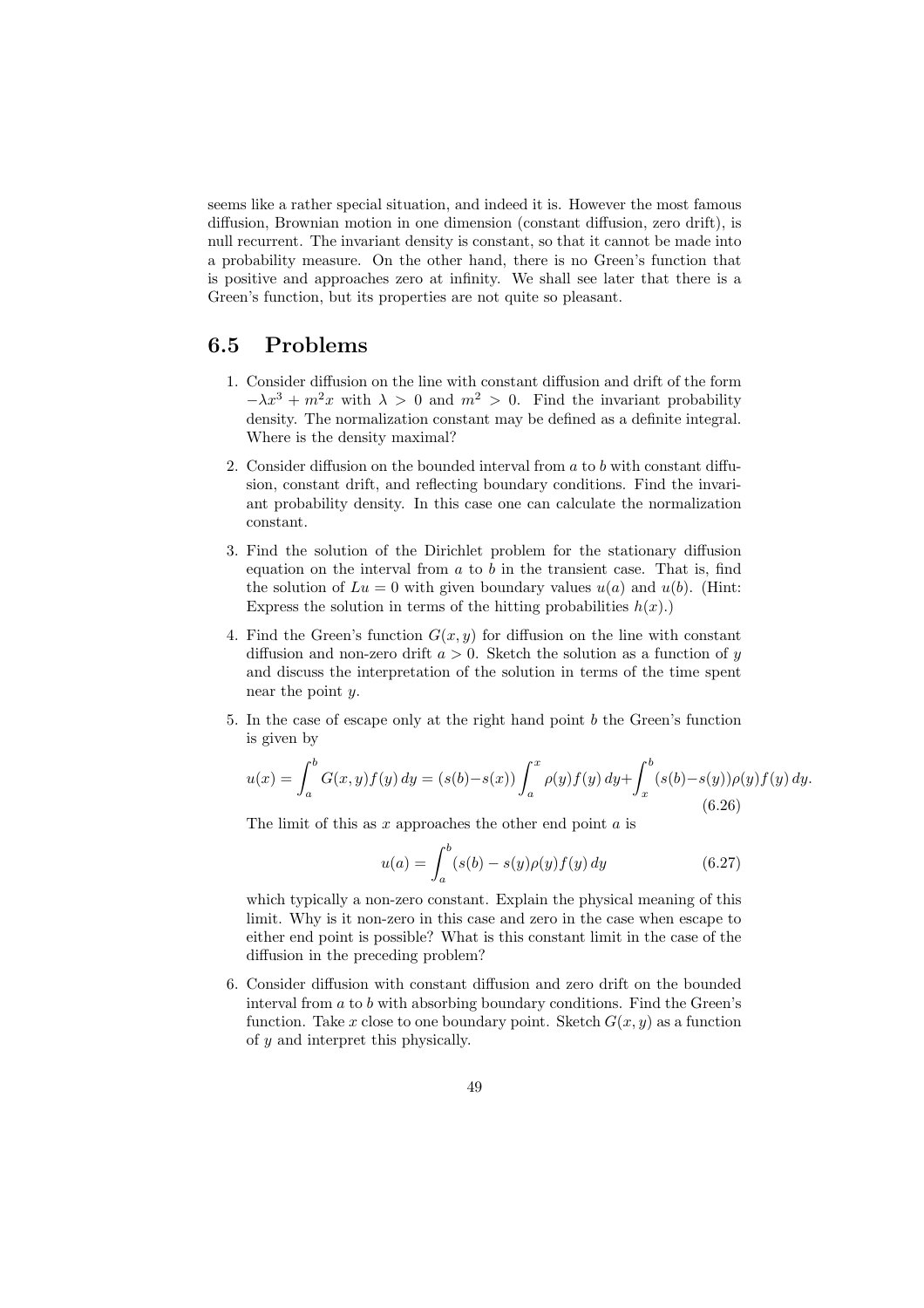- 7. Consider diffusion with constant diffusion and non-zero drift on the bounded interval from  $a$  to  $b$  with absorbing boundary conditions. Find the Green's function.
- 8. Consider a diffusion whose diffusion constant is bounded above, so that  $\sigma(y)^2 \leq M$ . If the diffusion is positive recurrent, then

$$
\int_{-\infty}^{\infty} \exp(I(y)) dy \le M \int_{-\infty}^{\infty} \frac{1}{\sigma(y)^2} \exp(I(y)) dy < \infty.
$$
 (6.28)

If the diffusion is transient, then either

$$
\int_0^\infty \exp(-I(y)) \, dy < \infty \tag{6.29}
$$

or

$$
\int_{-\infty}^{0} \exp(-I(y)) dy < \infty.
$$
 (6.30)

Show that such a diffusion cannot be both positive recurrent and transient.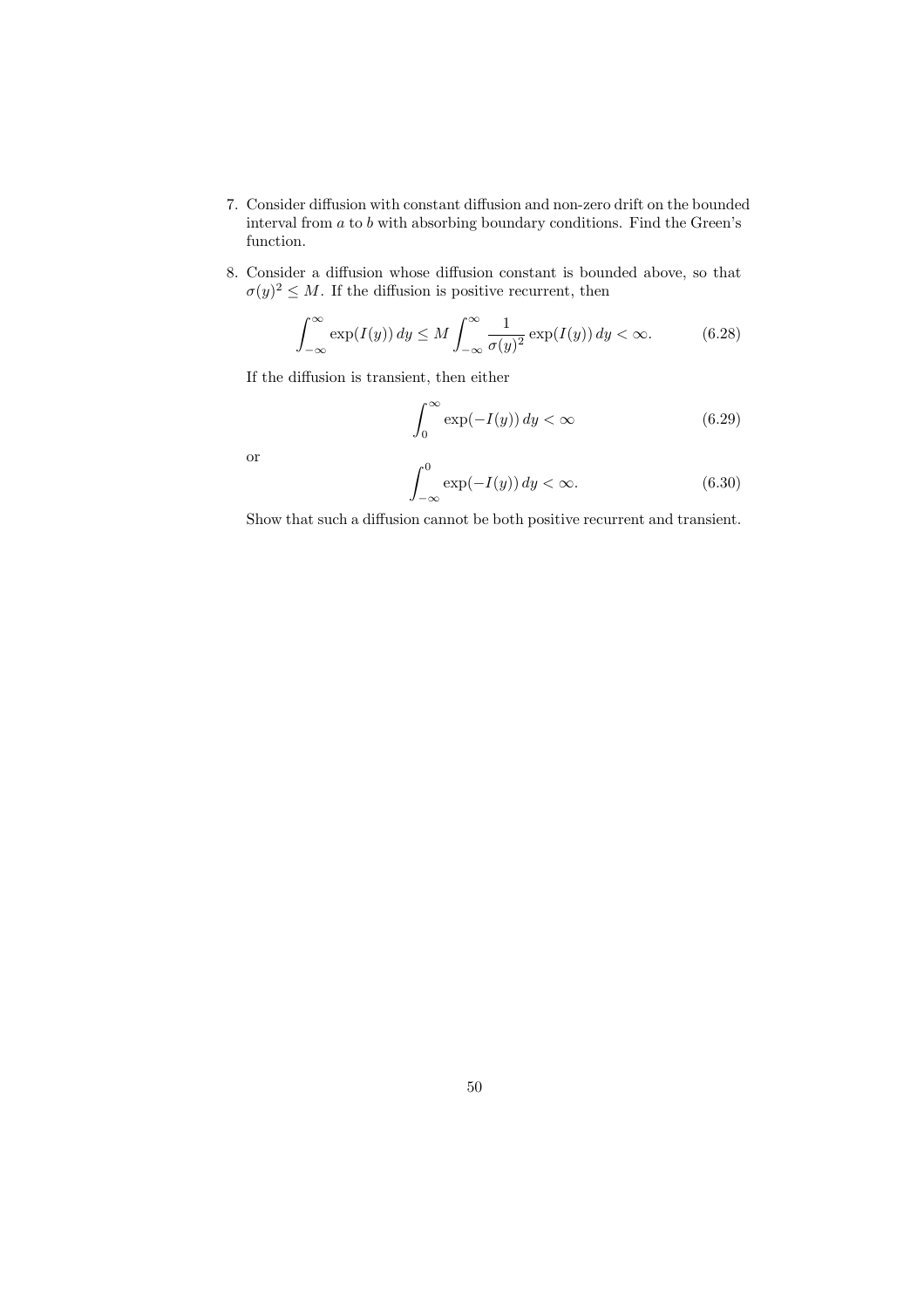## Chapter 7

# Fourier series

## 7.1 Periodic functions

Consider a function (real or complex valued) that is periodic with period L and that may be written as a series of the form

$$
f(x) = c_0 + \sum_{n=1}^{\infty} 2a_n \cos(2\pi nx/L) + \sum_{n=1}^{\infty} 2b_n \sin(2\pi nx/L).
$$
 (7.1)

The factor of 2 in this definition is not standard, but it will have the advantage of making the various formulas for Fourier coefficients internally consistent. Then this function is said to have a Fourier series representation.

The meaning of the Fourier series is that the function can be analyzed in terms of its components with various angular frequencies or wave numbers. The first terminology is often used when  $x$  represents time, and the second is sometimes preferred when  $x$  represents space. The wave number associated with the nth coefficient is  $k = 2\pi n/L$ . Thus the cosine term can be written cos(kx). The spatial frequency is  $k/(2\pi) = n/L$ , and the spatial period is  $(2\pi)/k = L/n$ . As x changes by a period the corresponding trigonometric function goes through a complete rotation.

In applications when the variable represents time one often writes  $\cos(\omega t)$ , where  $\omega$  is the angular frequency. The angular frequency is  $\omega = 2\pi n/T$ , where T is the fundamental period in time. The frequency of the *n*th mode is  $\omega/(2\pi)$  =  $n/T$ , and the corresponding period is  $(2\pi)/\omega = T/n$ .

The first task is to find a formula for the coefficients of a function having a Fourier series representation. The calculation of these coefficients involves the use of trigonometric identities. Recall that the trigonometric functions satisfy well-known angle sum identities:

$$
\cos(A \pm B) = \cos(A)\cos(B) \mp \sin(A)\sin(B)
$$
\n(7.2)

and

$$
\sin(A \pm B) = \sin(A)\cos(B) \pm \cos(A)\sin(B). \tag{7.3}
$$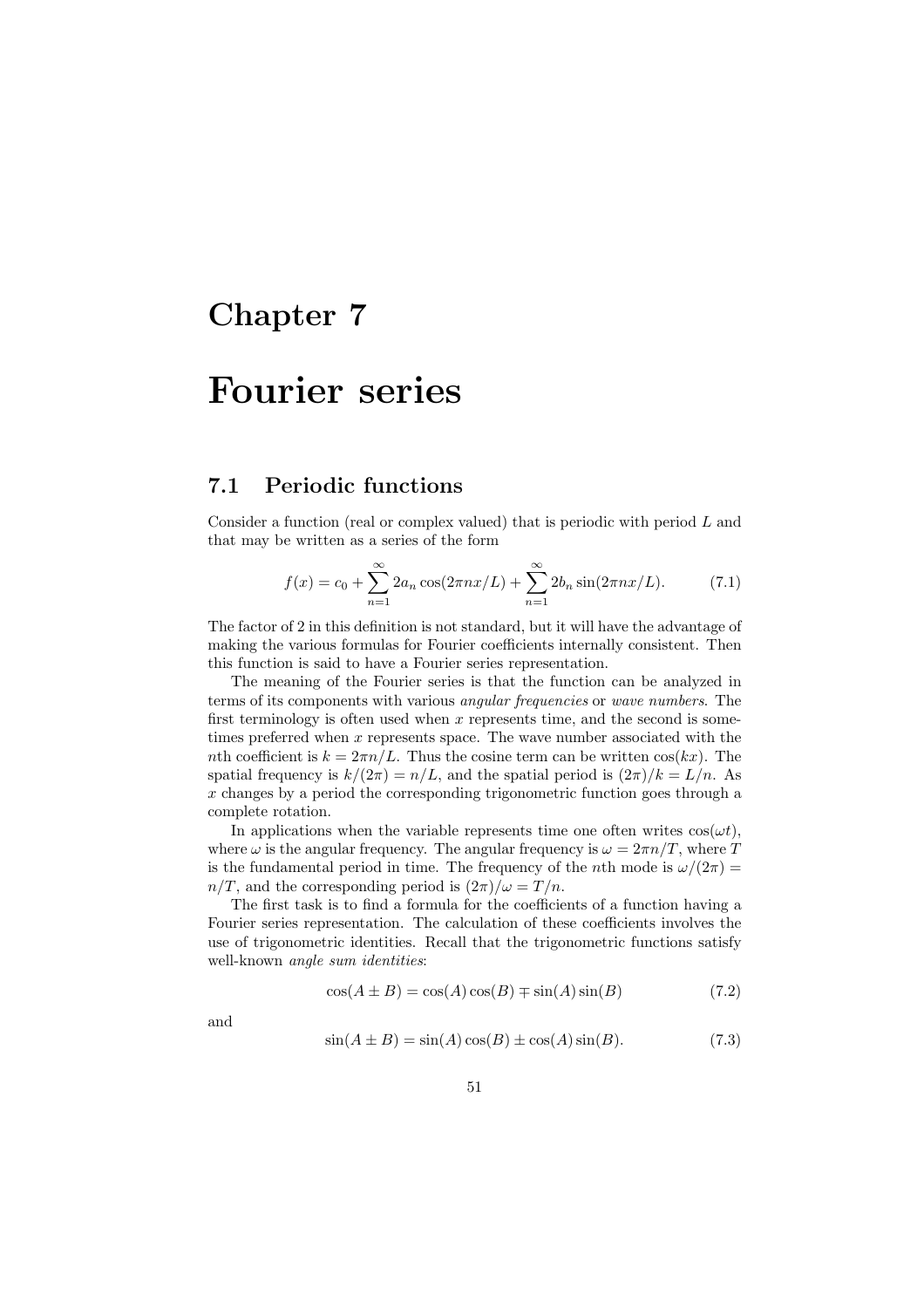From these identities it is easy to add or subtract and obtain the *product iden*tities:

$$
2\cos(A)\cos(B) = \cos(A+B) + \cos(A-B)
$$
 (7.4)

and

$$
2\sin(A)\cos(B) = \sin(A+B) + \sin(A-B)
$$
 (7.5)

and

$$
2\sin(A)\sin(B) = \cos(A - B) - \cos(A + B). \tag{7.6}
$$

These identities make it easy to calculate integrals of products of trigonometric functions. In particular, they lead to the orthogonality relations

$$
\int_0^L \cos(2\pi nx/L)\cos(2\pi mx/L)\,dx = (L/2)\delta_{mn} \tag{7.7}
$$

and

$$
\int_{0}^{L} \sin(2\pi nx/L) \cos(2\pi mx/L) dx = 0
$$
\n(7.8)

and

$$
\int_0^L \sin(2\pi nx/L)\sin(2\pi mx/L) dx = (L/2)\delta_{mn}
$$
\n(7.9)

when  $m \geq 1$  and  $n \geq 1$ . Here  $\delta_{mn}$  is the Kronecker delta that is equal to 1 when  $m = n$  and 0 otherwise.

The orthogonality relations allow the calculation of the various coefficients. The coefficient  $c_0$  associated with zero frequency is obtained by averaging  $f$ over the interval. Since each trigonometric function associated with non-zero frequency has average zero, this gives

$$
c_0 = \frac{1}{L} \int_0^L f(y) \, dy,\tag{7.10}
$$

The coefficients  $a_n$  is obtained by multiplying by  $cos(2\pi nx/L)$  and averaging. Similarly,  $b_n$  is obtained by multiplying by  $sin(2\pi nx/L)$  and averaging. From the orthogonality relations it follows that

$$
a_n = \frac{1}{L} \int_0^L \cos(2\pi ny/L) f(y) \, dy,\tag{7.11}
$$

and

$$
b_n = \frac{1}{L} \int_0^L \sin(2\pi ny/L) f(y) \, dy,\tag{7.12}
$$

There are various other ways of writing the Fourier series representation. For instance, suppose that all the numbers are real, and write  $a_n = r_n \cos(\phi_n)$ and  $b_n = r_n \sin(\phi_n)$ . Then

$$
f(x) = c_0 + \sum_{n=1}^{\infty} 2r_n \cos(2\pi nx/L - \phi_n).
$$
 (7.13)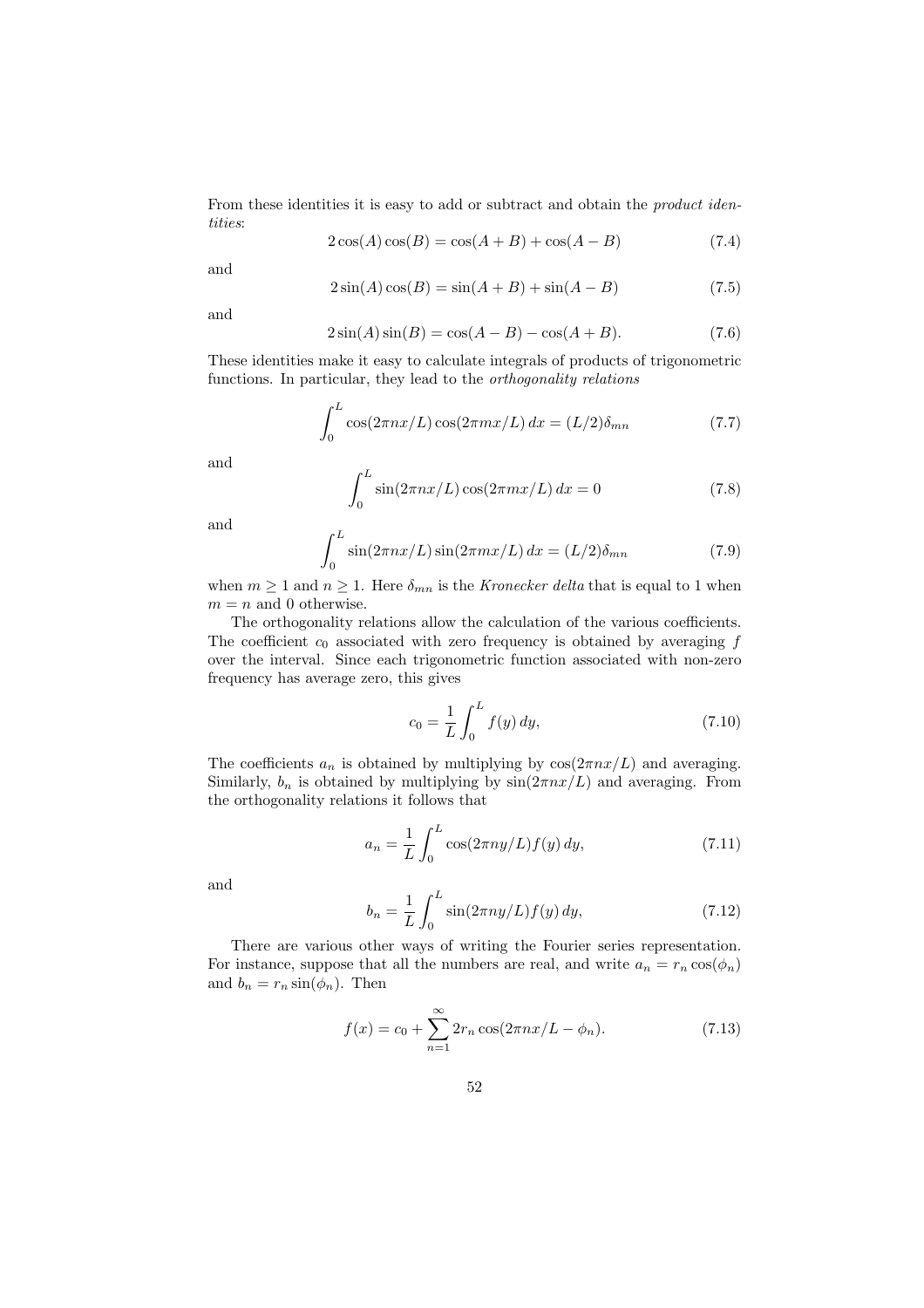This shows that the series representation may be regarded as involving phase shifted cosines. The phase shift  $\phi_n$  depends on the frequency.

The representation may also be written in the form

$$
f(x) = \frac{1}{L} \int_0^L f(y) \, dy + \frac{1}{L} \sum_{n=1}^\infty \int_0^L 2 \cos(2\pi n(x - y)/L) f(y) \, dy \tag{7.14}
$$

This shows directly how the terms in the series depend on the function  $f$  that is being expanded.

Sometimes it is convenient to make the change of variable  $\theta = 2\pi x/L$ . This reduces the Fourier series to the case when the period is  $2\pi$ . Then if we write out the coefficients, the Fourier series representation says that

$$
f(\theta) = \frac{1}{2\pi} \int_0^{2\pi} f(\phi) d\phi + \frac{1}{\pi} \sum_{n=1}^{\infty} \int_0^{2\pi} (\cos(n\theta)\cos(n\phi) + \sin(n\theta)\sin(n\phi)) f(\phi) d\phi.
$$
\n(7.15)

Sometimes this is written in terms of the delta function as

$$
\delta(\theta - \phi) = \frac{1}{2\pi} \left[ 1 + 2 \sum_{n=1}^{\infty} (\cos(n\theta)\cos(n\phi) + \sin(n\theta)\sin(n\phi)) \right].
$$
 (7.16)

However this is just an abbreviation for the version obtained by multiplying by  $f(\phi)$  and integrating.

It is generally true that there is a sense in which the Fourier series of a function converges to the function, but making this precise involves some technicalities. The functions need not be continuous, but a precise formulation of the class of functions that is allowed requires considerable theoretical preparation. The following theorem and its proof gives at least some idea of the situation.

Theorem 7.1 Every continuous periodic function is uniquely determined by its Fourier coefficients. If the infinite series of coefficients is absolutely convergent, then the Fourier series converges absolutely to the function.

Proof: We consider the case when the period is  $2\pi$ . The idea is to prove a rigorous version of the delta function identity. For this introduce a parameter  $r$ with  $0 \leq r < 1$ . Consider

$$
p(r, \theta - \phi) = \frac{1}{2\pi} [1 + 2 \sum_{n=1}^{\infty} r^n (\cos(n\theta)\cos(n\phi) + \sin(n\theta)\sin(n\phi))].
$$
 (7.17)

If we abbreviate  $\theta' = \theta - \phi$ , then we can also write this as

$$
p(r, \theta') = \frac{1}{2\pi} [1 + 2 \sum_{n=1}^{\infty} r^n \cos(n(\theta'))].
$$
 (7.18)

We can sum this series. The way to do this is to multiply both sides by  $\cos(\theta')$  and use the identity for a product of cosines to obtain an equation for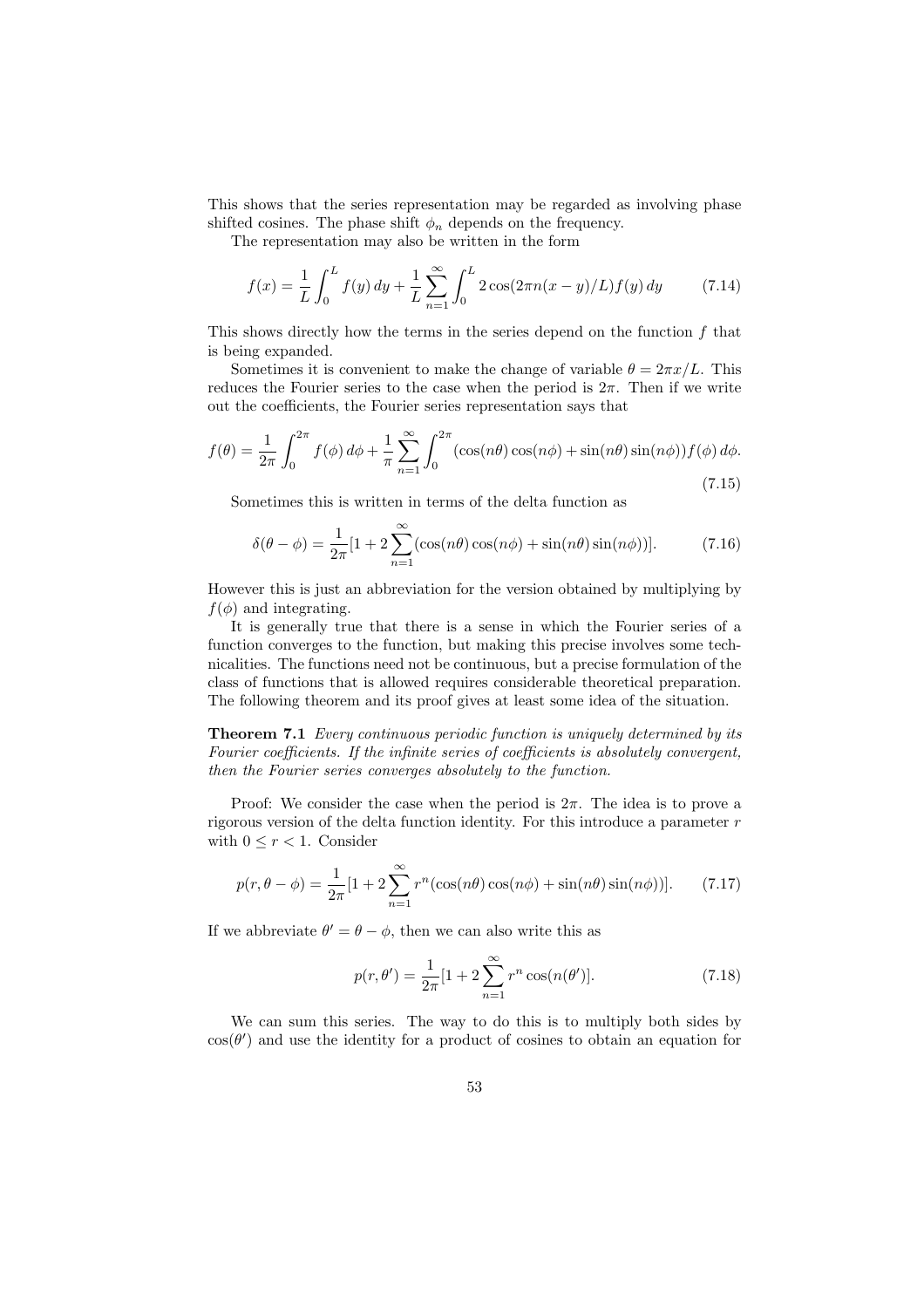the unknown quantity  $q = 2\pi p(r, \theta')$ . The equation that results is

$$
\cos(\theta')q = \frac{1}{r}\frac{q-1}{2} + r\frac{q+1}{2}.\tag{7.19}
$$

This equation may be solved for  $q$ . The final result is

$$
p(r, \theta') = \frac{1}{2\pi} \frac{1 - r^2}{1 - 2r\cos(\theta') + r^2}.
$$
\n(7.20)

This is an approximate delta function as r approaches 1. The integral property is obvious from the original series representation. The positivity and concentration property follow easily from an examination of the formula.

If  $f$  is a continuous periodic function, this shows that

$$
f(\theta) = \lim_{r \to 1} \int p(r, \theta - \phi) f(\phi) d\phi.
$$
 (7.21)

In other words, the series converges in the sense that

$$
f(\theta) = \frac{1}{2\pi} \int_0^{2\pi} f(\phi) d\phi + \lim_{r \to 1} \sum_{n=1}^{\infty} \frac{1}{2\pi} \int_0^{2\pi} r^n (\cos(n\theta) \cos(n\phi) + \sin(n\theta) \sin(n\phi)) f(\phi) d\phi.
$$
\n(7.22)

Thus

$$
f(\theta) = c_0 + \lim_{r \to 1} \sum_{n=1}^{\infty} (2a_n r^n \cos(n\theta) + 2b_n r^n \sin(n\theta)).
$$
 (7.23)

The coefficients determine the function.

If the series of coefficients is absolutely convergent, then since the sine and cosine functions are bounded by one, it is possible to take the limit as  $r$  approaches one. This gives the absolutely convergent series

$$
f(\theta) = c_0 + \sum_{n=1}^{\infty} (2a_n \cos(n\theta) + 2b_n \sin(n\theta)).
$$
 (7.24)

## 7.2 The Laplace equation in a disk

A by product of the proof is the solution of the boundary value problem for the Laplace equation in the unit disk. We expand the boundary value function in a Fourier series

$$
f(\theta) = c_0 + \sum_{n=1}^{\infty} (2a_n \cos(n\theta) + 2b_n \sin(n\theta)).
$$
 (7.25)

The Laplace equation in polar coordinates is

$$
\frac{1}{r}\frac{\partial}{\partial r}r\frac{\partial u}{\partial r} + \frac{1}{r^2}\frac{\partial^2 u}{\partial \theta^2} = 0.
$$
 (7.26)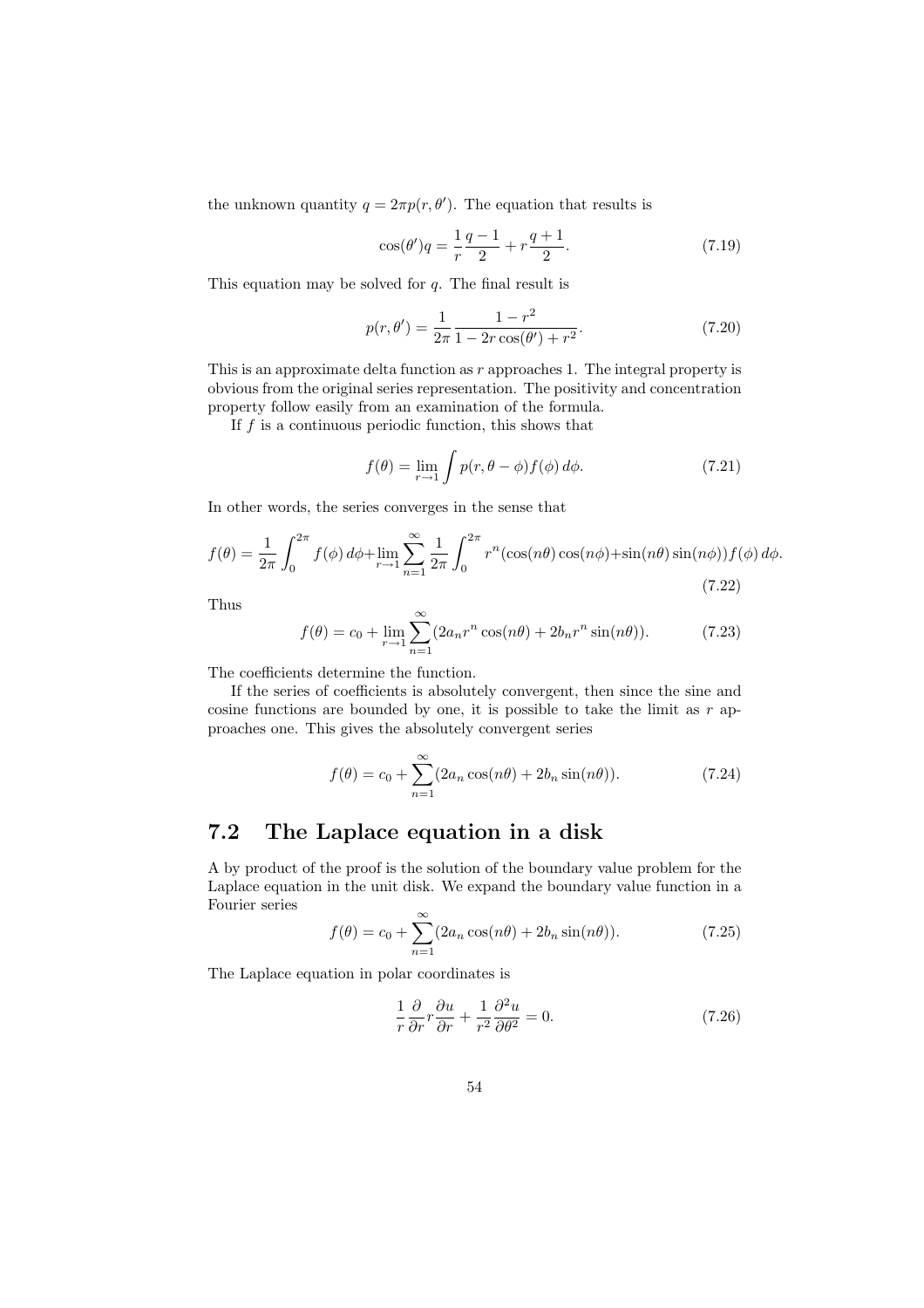From this we see that  $r^n \cos(n\theta)$  and  $r^n \sin(n\theta)$  are solutions. We reject the solutions when  $n < 0$  since they are singular at the origin. The solution with the given boundary value is

$$
u(r,\theta) = c_0 + \sum_{n=1}^{\infty} (2a_n r^n \cos(n\theta) + 2b_n r^n \sin(n\theta)).
$$
 (7.27)

This is also

$$
u(r,\theta) = \int_0^{2\pi} p(r,\theta - \phi) f(\phi) d\phi.
$$
 (7.28)

## 7.3 Complex form of a Fourier series

It is often more convenient to write the Fourier expansion in a complex form. The expansion takes the form

$$
f(x) = \sum_{n = -\infty}^{\infty} c_n \exp(2\pi i n x/L),
$$
 (7.29)

where

$$
c_n = \frac{1}{L} \int_0^L \exp(-2\pi i n y/L) f(y) \, dy. \tag{7.30}
$$

The relation with the previous notation is that  $c_n = a_n - ib_n$  and  $c_{-n} = a_n + ib_n$ for  $n \geq 1$ .

In the complex form of the Fourier series the orthogonality relations take the form Z <sup>L</sup>

$$
\int_0^L \exp(-2\pi imx/L) \exp(2\pi inx/L) = \delta_{mn}.
$$
 (7.31)

Thus one can derive the form of the coefficients by multiplying  $f(x)$  by  $\exp(-2\pi imx/L)$ and integrating.

It is also sometimes convenient to think of the sum as being a sum over frequencies that are multiples of an angular frequency difference.

$$
\Delta k = \frac{2\pi}{L}.\tag{7.32}
$$

Thus each angular frequency  $k = n\Delta k$  for some integer n. Also, since for large period L the angular frequency difference  $\Delta k$  is very small, it is convenient to deal with  $\hat{f}(k)$  defined by  $c_k = \hat{f}(k)\Delta k/2\pi$ . This quantity, the Fourier transform, has a chance of remaining non-zero in the limit of large period and small frequency difference. The formula then takes the elegant form

$$
f(x) = \sum_{k} \hat{f}(k) \exp(ikx) \frac{\Delta k}{2\pi}
$$
 (7.33)

where

$$
\hat{f}(k) = \int_{-L/2}^{L/2} \exp(-iky) f(y) \, dy. \tag{7.34}
$$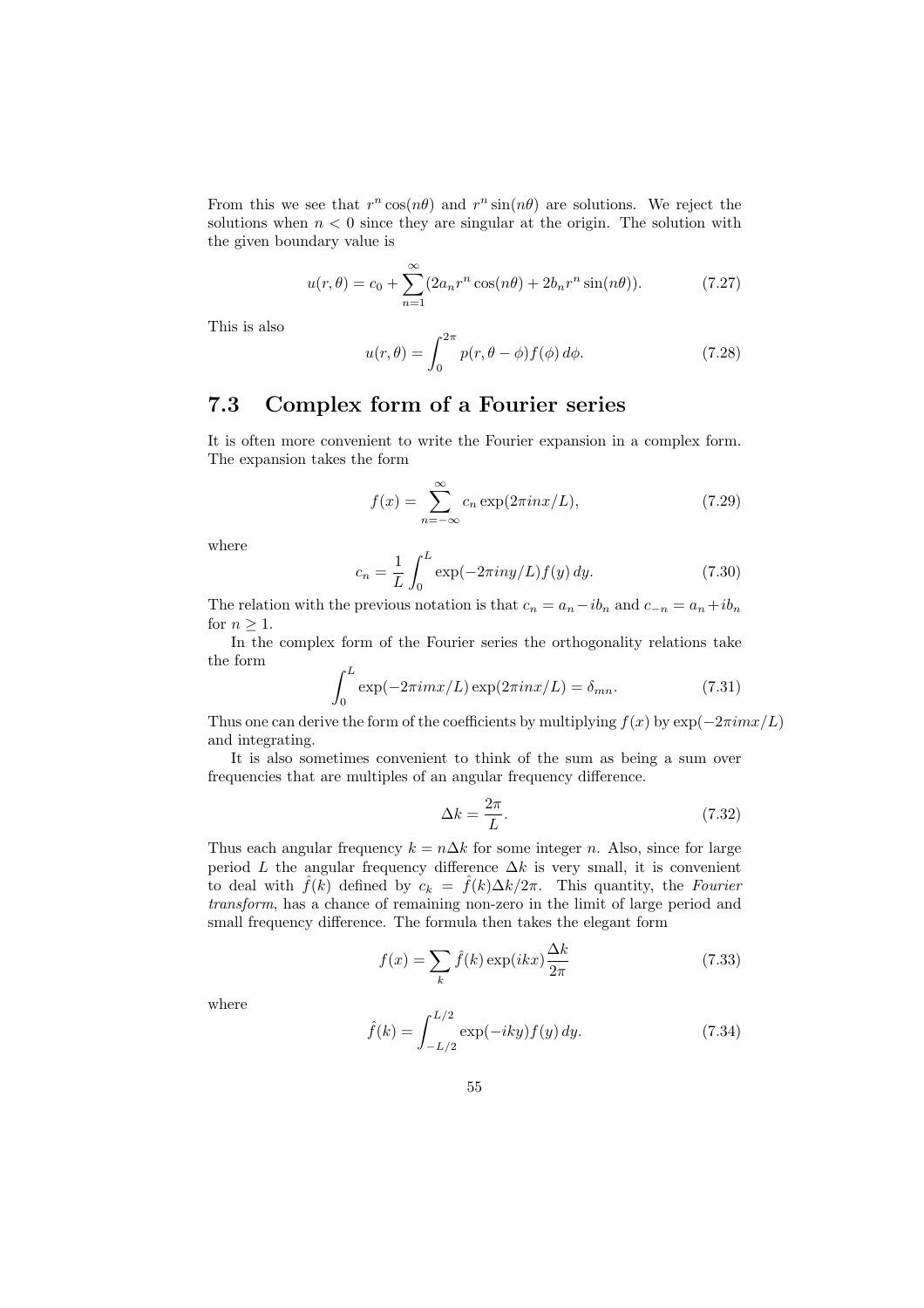Notice that the weight of each term in the series is the frequency difference

$$
\frac{\Delta k}{2\pi} = \frac{1}{L}.\tag{7.35}
$$

As  $L \to \infty$  and  $\Delta k \to 0$  the formulas that emerge are those of the Fourier transform. The sum over discrete frequencies weighted by frequency difference is replaced by an integral over all frequencies.

#### 7.4 Boundary conditions

Fourier series are useful for representing periodic functions. In many problems in which the independent variable represents space, one does not have periodic functions, but instead functions that satisfy a boundary condition on some interval, say from 0 to  $L'$ .

One boundary condition is when the values at the end points of an interval are specified. In the case of a heat condition problem, this corresponds to fixing the temperature at the end points of a rod. If we subtract a linear function, then we may reduce this to the case when the values at the end points of the interval are zero. This is called the Dirichlet boundary condition.

Another boundary condition is when the derivatives at the end points are required to be zero. In the case of a heat condition problem, this corresponds to insulating the rod, so that the heat flow is zero. This is called the Neumann boundary condition.

The trick for using Fourier series in these cases is to set  $L = 2L'$  and extend the function to be periodic with period L. The two special cases correspond to when the periodic function is taken to be are odd or even.

In the odd case, one obtains

$$
f(x) = \sum_{n=1}^{\infty} 2b_n \sin(\pi nx/L'),
$$
 (7.36)

where

$$
b_n = \frac{1}{L'} \int_0^{L'} \sin(\pi ny/L') f(y) \, dy. \tag{7.37}
$$

This is the useful representation when the function is required to vanish at the end points.

In the even case, one obtains the representation

$$
f(x) = c_0 + \sum_{n=1}^{\infty} 2a_n \cos(\pi nx/L').
$$
 (7.38)

The coefficient  $c_0$  is obtained by averaging over the interval. Thus

$$
c_0 = \frac{1}{L'} \int_0^{L'} f(y) \, dy,\tag{7.39}
$$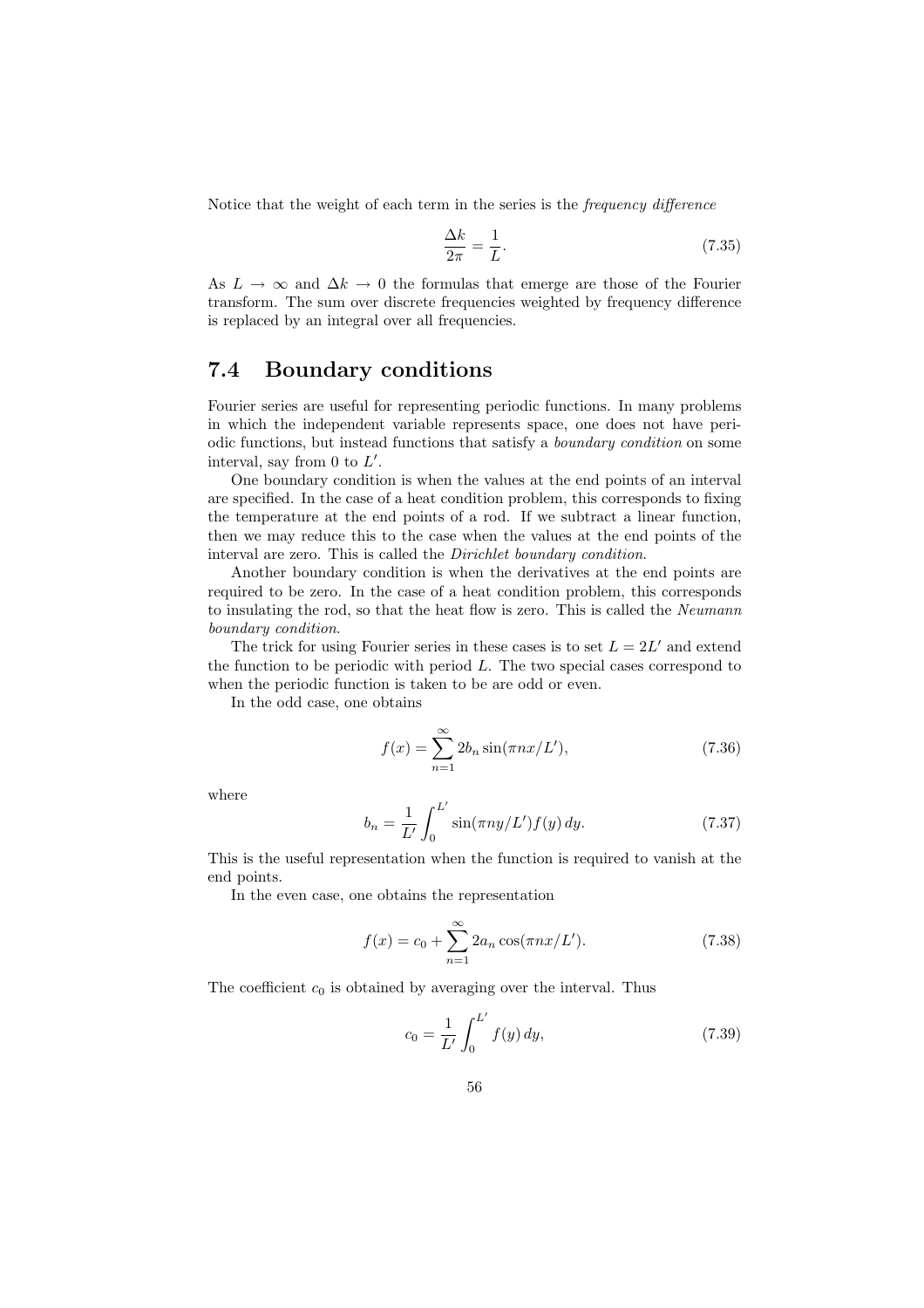The coefficients  $a_n$  is given by

$$
a_n = \frac{1}{L'} \int_0^{L'} \cos(\pi ny/L') f(y) \, dy. \tag{7.40}
$$

This is the useful representation when the derivative of the function is required to vanish at the end points.

In summary: when we consider only the interval from  $0$  to  $L'$  the functions are no longer periodic. However in the case of the sine expansion all the functions  $\sin(n\pi x/L')$  vanish at 0 and at L'. Correspondingly, in the cosine expansion all the functions  $\cos(n\pi x/L')$  have derivatives that vanish at 0 and at L'. Thus we have the correct functions for the Dirichlet boundary condition in the first case and for the Neumann boundary condition in the second case.

## 7.5 The wave equation

Consider the boundary value problem for the wave equation on the interval from  $0$  to  $L'$  where the boundary condition is that the value is held fixed at zero at both ends. This is the vibrating string problem. The equation is

$$
\frac{\partial^2 u}{\partial t^2} = c^2 \frac{\partial^2 u}{\partial x^2} \tag{7.41}
$$

for  $0 \le x \le L'$ . The boundary conditions are  $u(0, t) = 0$  and  $u(L', t) = 0$ , and the initial conditions are  $u(x, 0) = f(x)$  and  $\partial u / \partial t(x, 0) = g(x)$ .

Let  $k_n = \pi n/L'$  be the wave number of the nth mode in the Fourier series expansion. Expand

$$
f(x) = \sum_{n=1}^{\infty} 2b_n \sin(k_n x) \tag{7.42}
$$

and

$$
g(x) = \sum_{n=1}^{\infty} 2\dot{b}_n \sin(k_n x).
$$
 (7.43)

Then the solution is in the form

$$
u(x,t) = \sum_{n=1}^{\infty} 2b_n(t) \sin(k_n x).
$$
 (7.44)

The choice of the sine expansion is appropriate to the boundary conditions at the end points. For later use, we note that the integral of  $g(x)$  is given by a cosine expansion

$$
G(x) = -\sum_{n=1}^{\infty} 2\dot{b}_n \frac{1}{k_n} \cos(k_n x). \tag{7.45}
$$

The partial differential equation says that

$$
\frac{d^2b_n(t)}{dt^2} = -c^2k_n^2b_n(t).
$$
\n(7.46)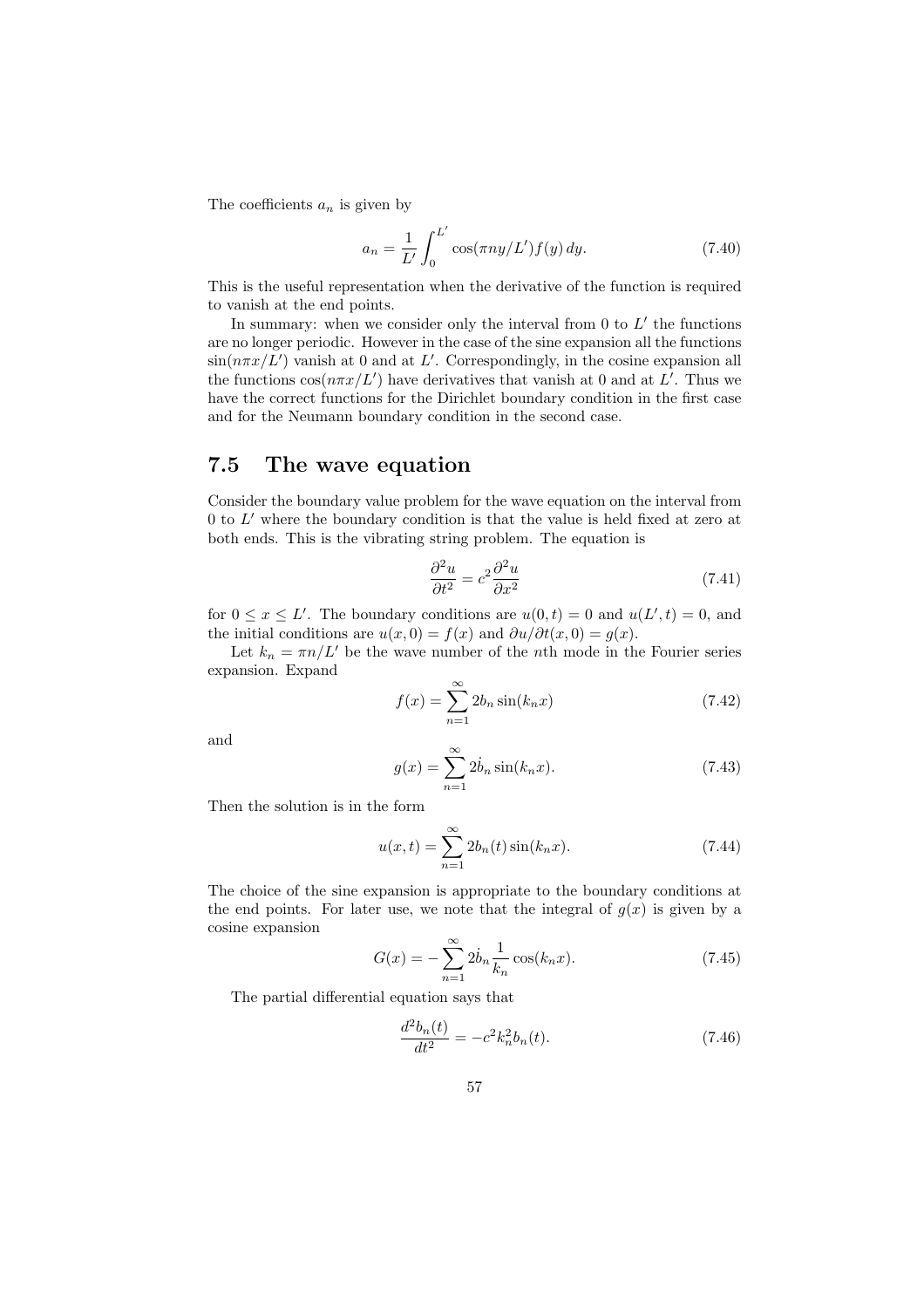Let  $\omega_n = ck_n$ . The solution is

$$
b_n(t) = \cos(\omega_n t) b_n + \frac{1}{\omega_n} \sin(\omega_n t) b_n.
$$
 (7.47)

Thus the solution is

$$
u(x,t) = \sum_{n=1}^{\infty} \left[ 2b_n \cos(\omega_n t) + 2\dot{b}_n \frac{1}{\omega_n} \sin(\omega_n t) \right] \sin(k_n x). \tag{7.48}
$$

In the Fourier analysis of the wave equation we see that the high wave number in space corresponds to high frequency in time. The term in the solution that has wave number  $k = \pi n/L'$  has angular frequency

$$
\omega = ck.\tag{7.49}
$$

Rapid spatial variation translates into rapid time variation.

We can use the product identities to write the solution in a form with a more geometrical interpretation. We obtain

$$
u(x,t) = \sum_{n=1}^{\infty} b_n(\sin(k_n(x+ct)) + \sin(k_n(x-ct))) + \sum_{n=1}^{\infty} b_n \frac{1}{ck_n}(\cos(k_n(x-ct)) - \cos(k_n(x+ct)).
$$
\n(7.50)

Extend f and g to be odd functions that are periodic of period  $2L'$ . Then this may be summed to obtain

$$
u(x,t) = \frac{1}{2}(f(x+ct) + f(x-ct)) + \frac{1}{2c}(G(x+ct) - G(x-ct)).
$$
 (7.51)

Here  $G'(x) = g(x)$ . This is just the d'Alembert solution with the initial condition taken to be these periodic extensions.

The solution consists of waves that travel back and forth in the interval from  $0$  to  $L'$ , reflecting off the boundary points with a sign change. This way of representing the solution shows that these reflections are equivalent to appropriate waves travelling freely in the infinite space interval that arrive from outside the interval in just such a way as to simulate these reflections.

#### 7.6 The heat equation

Consider the boundary value problem for the heat equation on the interval from  $0$  to  $L'$  where the temperature is held fixed at the two end points. The equation is

$$
\frac{\partial u}{\partial t} = \frac{\sigma^2}{2} \frac{\partial^2 u}{\partial x^2} \tag{7.52}
$$

for  $0 \le x \le L'$ . The boundary conditions are  $u(0, t) = a$  and  $u(L', t) = b$ , and the initial condition is  $u(x, 0) = f(x)$ .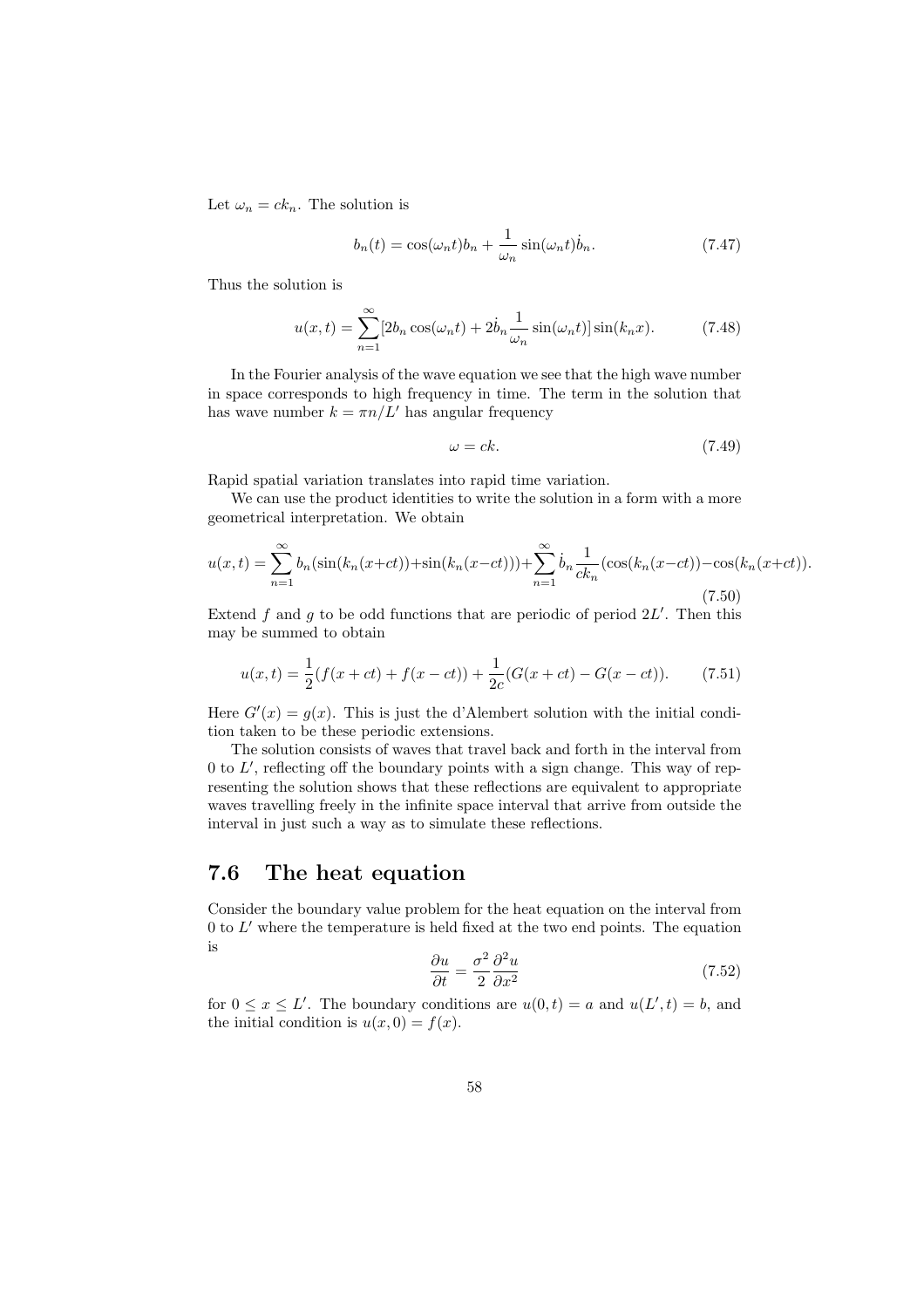If we can solve the equation for the case when  $a = b = 0$ , then we can solve it in general, just by adding the function  $a(1 - x/L') + bx/L'$ . So we may as well restrict ourself to this case. This is the Dirichlet boundary equation.

Again the natural course is expand the initial condition in a Fourier sine series. The reason for the choice of the sine function is that it is an eigenfunction of the second differentiation operator with the given boundary conditions. Thus

$$
\frac{\partial^2}{\partial x^2} \sin(k_n x) = -k_n^2 \sin(k_n x). \tag{7.53}
$$

The choice  $k_n = n\pi/L'$  satisfies the boundary conditions. The eigenvalue corresponding to the eigenfunction of wave number  $k_n$  is equal to  $-k_n^2$ .

Thus we use

$$
f(x) = \sum_{n=1}^{\infty} 2b_n \sin(k_n x).
$$
 (7.54)

The reason this is useful is that the solution may be represented in the form

$$
u(x,t) = \sum_{n=1}^{\infty} 2b_n(t) \sin(k_n x).
$$
 (7.55)

This is because the partial differential equation says that

$$
\frac{db_n(t)}{dt} = -\frac{\sigma^2}{2} k_n^2 b_n(t) = -\lambda_n b_n(t),\tag{7.56}
$$

where  $\lambda_n = (\sigma^2/2)k_n^2$ . This has solution

$$
b_n(t) = \exp(-\lambda_n t) b_n. \tag{7.57}
$$

Thus the solution is

$$
u(x,t) = \sum_{n=1}^{\infty} 2 \exp(-\lambda_n t) b_n \sin(k_n x). \tag{7.58}
$$

This solution is important because it displays a number of essential features of the problem. The most important thing to notice is that all the coefficients approach zero rapidly with  $t$ . This says that heat is flowing so as to bring the system in equilibrium with its environment. Furthermore, the higher the frequency, the smaller the coefficient. This says that the high frequencies get damped out, and the solution becomes more and more smooth. There is no problem with the convergence of this series when  $t > 0$ . The explicit formula for the damping rate as a function of wave number  $k = \pi n/L'$  is

$$
\lambda = \frac{\sigma^2}{2} k^2 \tag{7.59}
$$

Thus the mode with wave number  $k$  decays according to an exponential law  $\exp(-\lambda t)$ .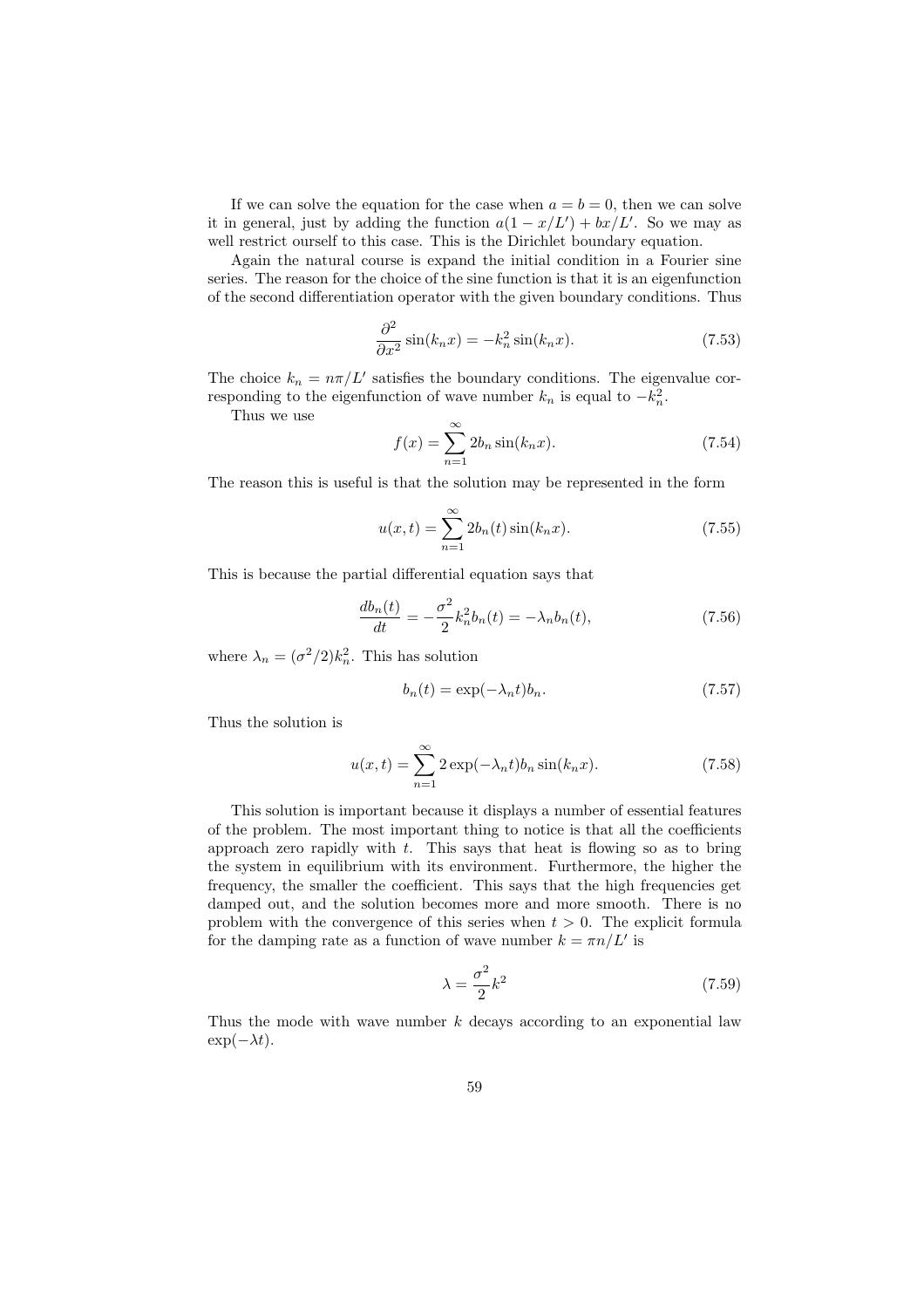This formula is particularly useful for  $t$  large, since in that case relatively few terms of the Fourier series are needed to give accurate results. There is another way of writing this formula that gives accurate results for small  $t$ . In order to obtain this formula, we need the calculation of an integral, the integral that gives the Fourier transform  $\hat{g}(k, t)$  of the Gaussian

$$
g(x,t) = \frac{1}{\sqrt{2\pi\sigma^2 t}} \exp(-\frac{x^2}{\sigma^2 t}).
$$
\n(7.60)

This is

$$
\hat{g}(k,t) = \int_{-\infty}^{\infty} g(z,t) \cos(kz) dz = \exp(-\frac{\sigma^2 t}{2} k^2). \tag{7.61}
$$

This integral can be calculated by solving the ordinary differential equation for  $\hat{g}(k,t)$  as a function of k. This ordinary differential equation may be derived by differentiating the integral expression for  $\hat{g}(k, t)$  with respect to k and then using integration by parts to express the result again in terms of  $\hat{g}(k, t)$ .

For the present application we take  $k = \pi n/L'$ . We insert the formula in the solution and get

$$
u(x,t) = \sum_{n=1}^{\infty} \int_{-\infty}^{\infty} g(z,t) \cos(k_n z) 2b_n \sin(k_n x) dz.
$$
 (7.62)

Next we use the product formulas and the fact that  $g(z)$  is even to write this as

$$
u(x,t) = \sum_{n=1}^{\infty} \int_{-\infty}^{\infty} g(z,t) 2b_n \sin(k_n(x-z)) dz.
$$
 (7.63)

This can be resummed to get

$$
u(x,t) = \int_{-\infty}^{\infty} g(z,t)f(x-z) dz = \int_{-\infty}^{\infty} g(x-w,t)f(w) dw.
$$
 (7.64)

Here  $f$  is extended to be odd and periodic with period  $2L'$ .

It is also revealing to write this answer in terms of the original  $f$  on the interval from  $0$  to  $L'$ . This expression is

$$
u(x,t) = \int_0^{L'} \sum_m [g(x - w + 2mL') - g(x + w + 2mL')]f(w) \, dw. \tag{7.65}
$$

This solutions shows that the temperature evolution in the interval from 0 to  $L'$  satisfying the boundary condition is equivalent to a temperature evolution in the entire infinite interval with appropriate initial conditions that maintain the boundary conditions.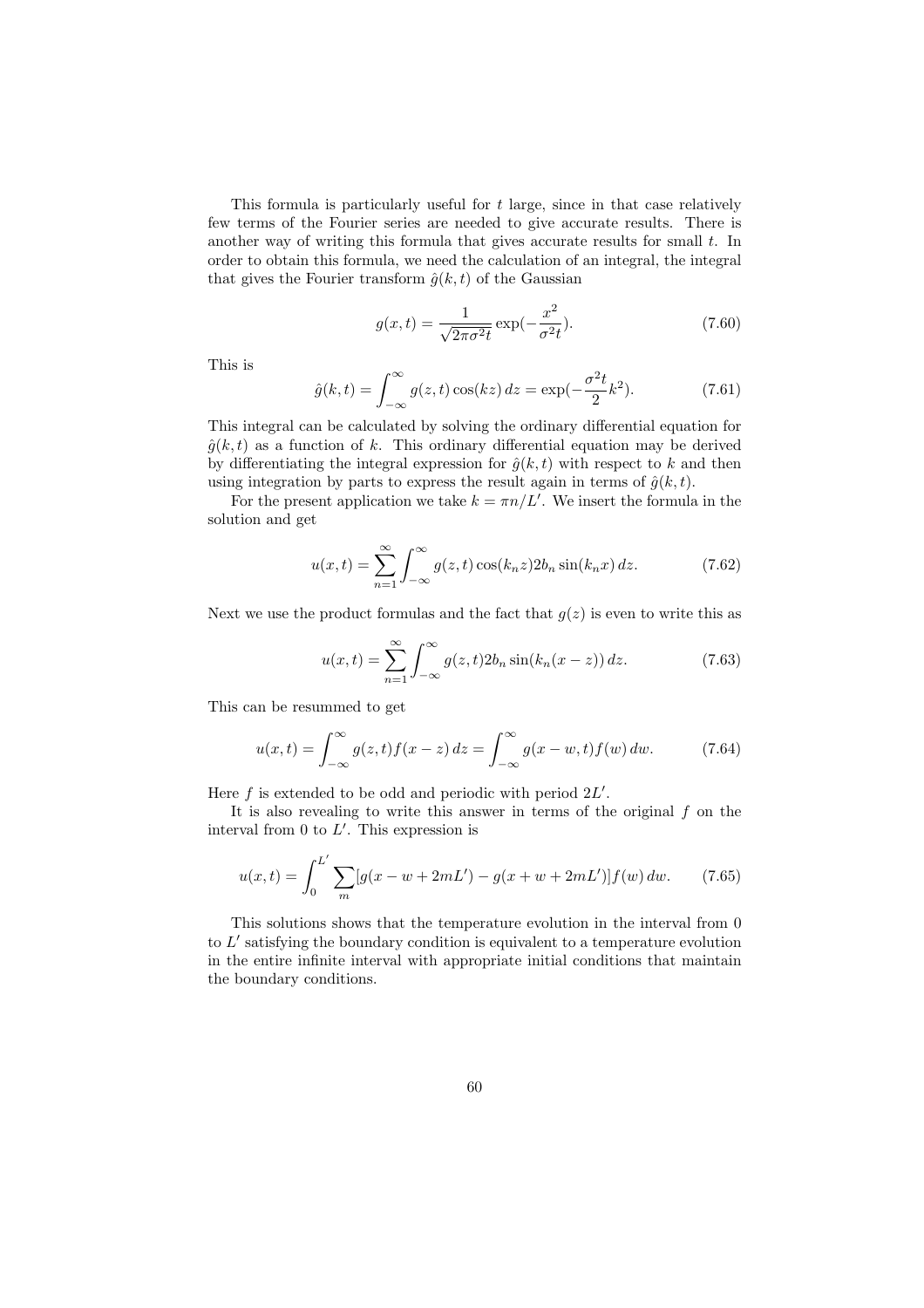### 7.7 Problems

1. Consider a periodic function with period  $2\pi$ . Expand it using complex Fourier coefficients. The theorem that a continuous periodic function is determined by its Fourier coefficients may be proved in this context. It says that

$$
f(\theta) = \lim_{r \to 1} \sum_{n = -\infty}^{\infty} c_n r^{|n|} e^{in\theta}.
$$
 (7.66)

Here  $r < 1$  so that the series converges. If  $\sum_n |c_n| < \infty$ , then we can take the limit and get

$$
f(\theta) = \sum_{n = -\infty}^{\infty} c_n e^{in\theta}.
$$
 (7.67)

The proof is much simpler, since the series that needs to be summed to get the Poisson kernel is a geometric series. Carry out this proof in detail. Hint: Start with the expression

$$
\sum_{n=-\infty}^{\infty} c_n r^{|n|} e^{in\theta} = \sum_{n=-\infty}^{\infty} \frac{1}{2\pi} \int_0^{2\pi} r^{|n|} e^{in(\theta-\phi)} f(\phi) d\phi,
$$
 (7.68)

interchange sum and integral, and sum the appropriate geometric series.

2. Consider the boundary value problem for the heat equation, but with the insulating boundary conditions  $\partial u/\partial x(0,t) = 0$  and  $\partial u/\partial x(L',t) = 0$ . These boundary conditions are the Neumann boundary conditions. Find the solution using the Fourier cosine series. Find the limit of the solution as t approaches infinity. In this case, unlike in the case of Dirichlet boundary conditions, the final distribution of temperature depends on the initial condition. Describe this dependence explicitly.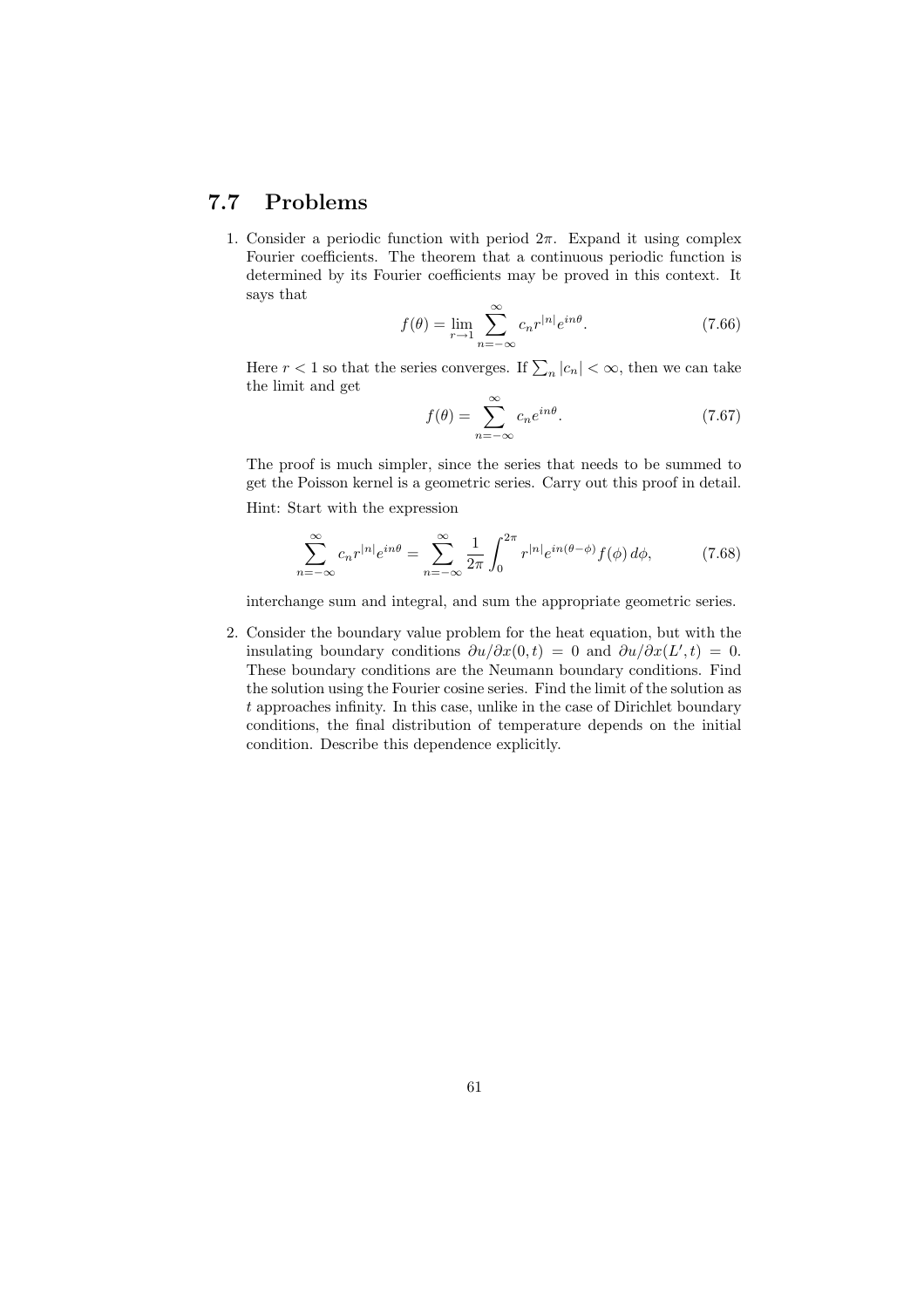## Chapter 8

# Fourier transforms

## 8.1 The Fourier transform

The Fourier transform representation is

$$
f(x) = 2 \int_0^{\infty} [a(k)\cos(kx) + b(k)\sin(kx)] \frac{dk}{2\pi}.
$$
 (8.1)

The coefficients in the Fourier transform are defined for  $k \geq 0$  by

$$
a(k) = \int_{-\infty}^{\infty} \cos(ky) f(y) dy
$$
 (8.2)

and

$$
b(k) = \int_{-\infty}^{\infty} \sin(ky) f(y) \, dy \tag{8.3}
$$

The difference from Fourier series is that the functions are not periodic but extend over all  $x$ . The frequencies then are continuous, so the representation involves an integral over frequencies rather than a sum.

If  $f$  is an even function, then we have as a special case

$$
f(x) = \int_0^\infty \cos(kx) a(k) \frac{dk}{\pi}.
$$
 (8.4)

where the cosine transform is

$$
a(k) = 2 \int_0^\infty \cos(ky) f(y) \, dy. \tag{8.5}
$$

If  $f$  is an odd function, then we have as a special case

$$
f(x) = \int_0^\infty \sin(kx)b(k)\frac{dk}{\pi}.
$$
 (8.6)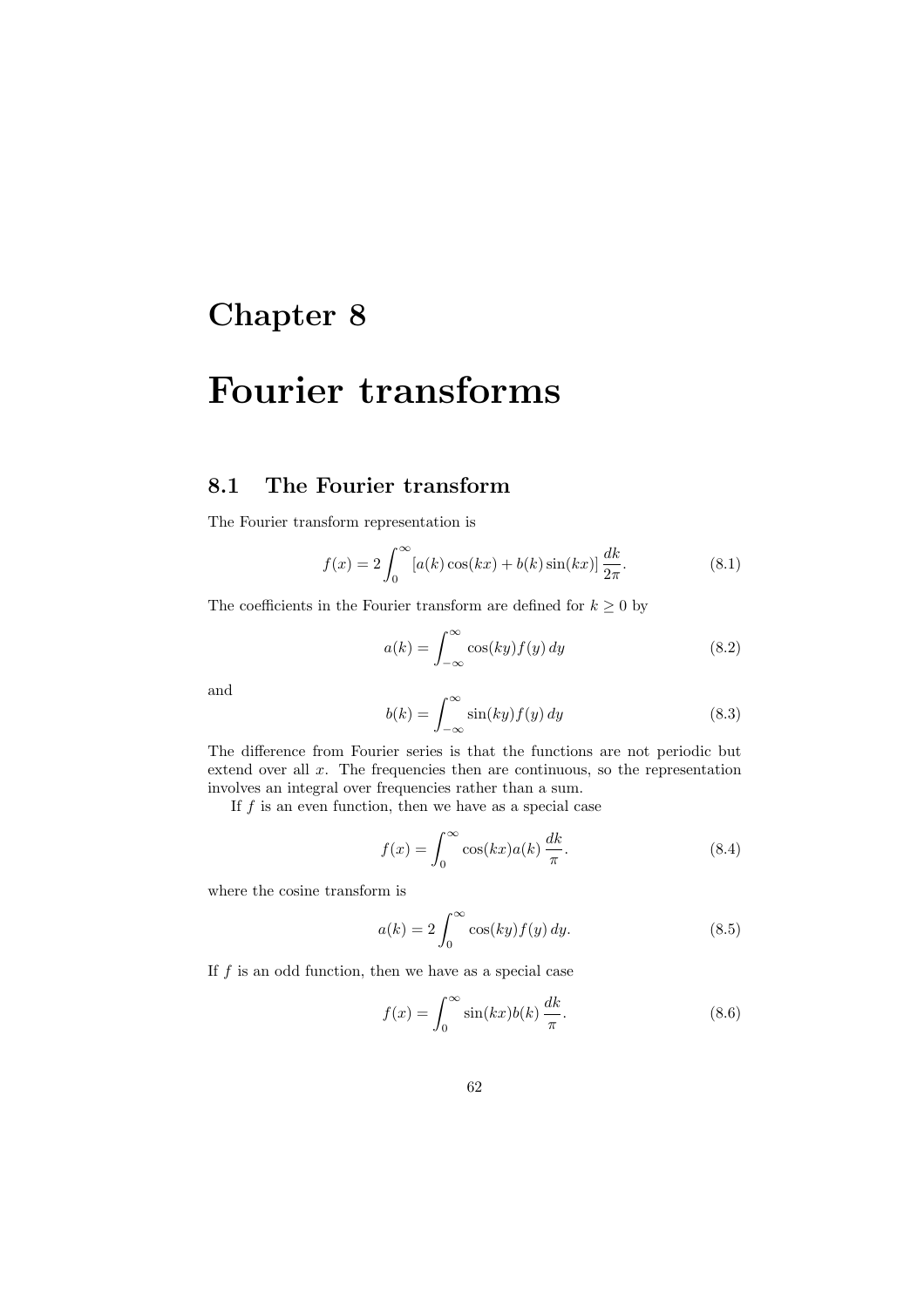where the sine transform is

$$
b(k) = 2 \int_0^\infty \sin(ky) f(y) dy.
$$
 (8.7)

We can take these to be the definitions of the cosine and sine transforms for functions defined on the half-line. These definitions of cosine and sine transforms differ from the most common definition. They amount to defining the transform to be related to the ordinary Fourier transform of the even or odd extension. However they have the advantage that the tables for transforms are the same in all cases.

There is also a complex form of the Fourier transform. The Fourier transform representation is

$$
f(x) = \int_{-\infty}^{\infty} e^{ikx} \hat{f}(k) \frac{dk}{2\pi}.
$$
 (8.8)

The Fourier transform is defined by

$$
\hat{f}(k) = \int_{-\infty}^{\infty} e^{-iky} f(y) \, dy.
$$
\n(8.9)

For  $k \geq 0$  we can write  $\hat{f}(k) = a(k) - ib(k)$  and  $\hat{f}(-k) = a(k) + ib(k)$ . Then this gives the relation between the complex form and the real form. The complex form is more convenient to use. However one must keep in mind that complex exponentials are just a way of talking about sines and cosines.

The following theorem is the fundamental result about Fourier transforms.

**Theorem 8.1** Consider an integrable function f and its Fourier transform  $\hat{f}$ defined by

$$
\hat{f}(k) = \int_{-\infty}^{\infty} e^{-iky} f(y) \, dy.
$$
\n(8.10)

Then the function may be recovered from the Fourier transform. In fact,

$$
f(x) = \lim_{\epsilon \to 0} \int_{-\infty}^{\infty} e^{ikx} \hat{f}(k) e^{-\epsilon|k|} \frac{dk}{2\pi}.
$$
 (8.11)

If  $\hat{f}$  is also integrable, then

$$
f(x) = \int_{-\infty}^{\infty} e^{ikx} \hat{f}(k) \frac{dk}{2\pi}.
$$
 (8.12)

Proof: It is straightforward to compute that for each  $\epsilon > 0$  we have

$$
\int_{-\infty}^{\infty} e^{ikx} \hat{f}(k) e^{-\epsilon|k|} \frac{dk}{2\pi} = \int_{-\infty}^{\infty} \delta_{\epsilon}(y-x) f(y) dy,
$$
 (8.13)

where

$$
\delta_{\epsilon}(y) = \frac{1}{\pi} \frac{\epsilon}{y^2 + \epsilon^2}.
$$
\n(8.14)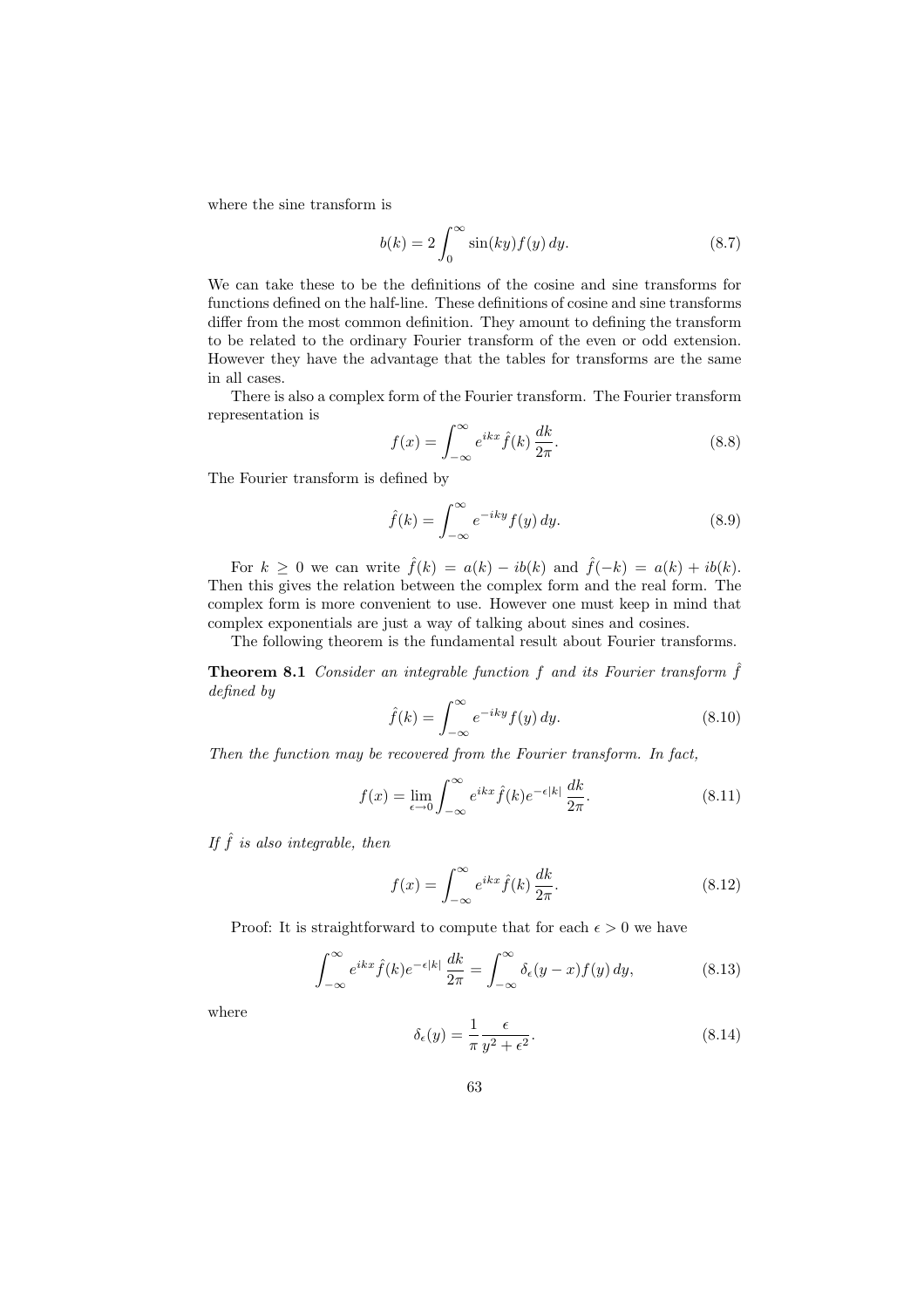However this is easily seen directly to be an approximate delta function. So the limit as  $\epsilon \to 0$  is  $f(x)$ .

Here are some famous Fourier transforms. Let  $H(x)$  be the function that is 1 for  $x > 0$  and 0 for  $x < 0$ . Then the Fourier transform of  $H(x)e^{-\epsilon x}$  is

$$
\int_0^\infty e^{-ikx} e^{-\epsilon x} dx = -i \frac{1}{k - i\epsilon}.
$$
\n(8.15)

The function  $H(-x)e^{cx}$  is obtained by reflecting about the origin on the x axis. Therefore its Fourier transform is obtained by reflecting about the origin of the  $k$  axis. Therefore it is

$$
\int_{-\infty}^{0} e^{-ikx} e^{\epsilon x} dx = i \frac{1}{k + i\epsilon}.
$$
 (8.16)

It easily follows that the Fourier transform of the sum and difference are

$$
\int_{-\infty}^{\infty} e^{-ikx} e^{-\epsilon|x|} dx = \frac{2\epsilon}{k^2 + \epsilon^2}
$$
 (8.17)

and

$$
\int_{-\infty}^{\infty} e^{-ikx} \operatorname{sign}(x) e^{-\epsilon|x|} dx = -2i \frac{k}{k^2 + \epsilon^2}.
$$
 (8.18)

If a function  $f(x)$  has Fourier transform  $g(k)$ , then the function  $g(x)$  has Fourier transform  $2\pi f(-k)$ . From this we see that

$$
\int_{-\infty}^{\infty} e^{-ikx} \frac{1}{x - i\epsilon} dx = 2\pi i H(-k)e^{\epsilon k}
$$
 (8.19)

and

$$
\int_{-\infty}^{\infty} e^{-ikx} \frac{1}{x + i\epsilon} dx = -2\pi i H(k)e^{-\epsilon k}
$$
 (8.20)

Similarly,

$$
\int_{-\infty}^{\infty} e^{-ikx} \frac{1}{\pi} \frac{\epsilon}{x^2 + \epsilon^2} dx = e^{-\epsilon|k|}
$$
 (8.21)

and

$$
\int_{-\infty}^{\infty} e^{-ikx} \frac{x}{x^2 + \epsilon^2} dx = -\pi i \text{sign}(k) e^{-\epsilon|k|}
$$
 (8.22)

These last two have interesting limits. If we let  $\epsilon$  tend to zero, we see that the Fourier transform of  $\delta(x)$  is 1. The Fourier transform of the principal value  $1/x$  is  $-\pi i$ sign $(k)$ .

Another famous Fourier transform is the Fourier transform of the Gaussian kernel

$$
g(x,t) = \frac{1}{\sqrt{2\pi\sigma^2 t}} \exp(-\frac{x^2}{2\sigma^2 t}).
$$
\n(8.23)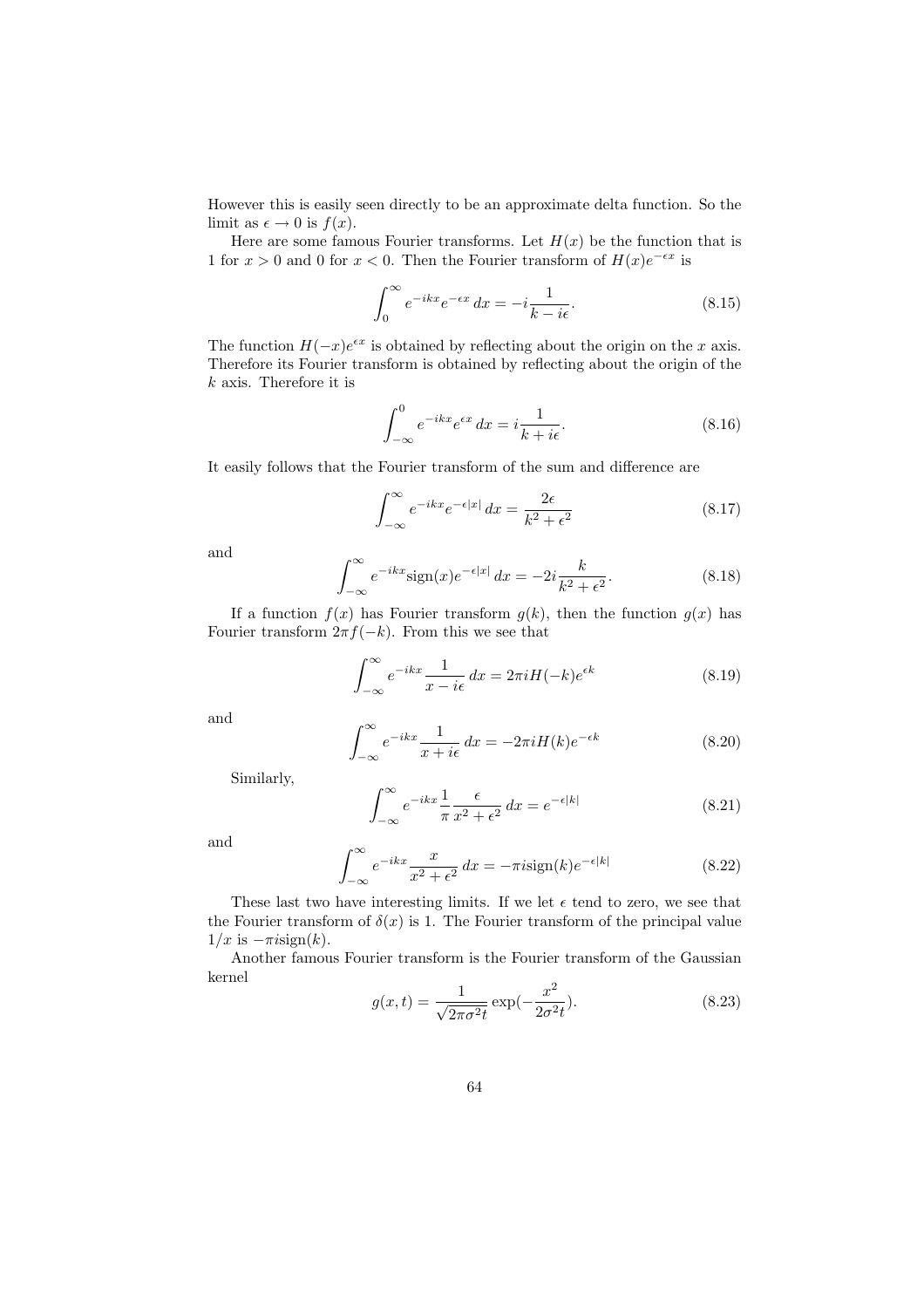This was computed in the previous chapter. The result is that

$$
\hat{g}(k,t) = \exp(-\frac{\sigma^2 tk^2}{2}).
$$
\n(8.24)

A particularly simple Fourier transform is that of the approximate delta function that is  $\delta_{\epsilon}(x) = 1/(2\epsilon)$  for  $|x| \leq \epsilon$  and zero otherwise. The result is that  $\hat{\delta}_{\epsilon}(k) = \sin(\epsilon k)/(\epsilon k).$ 

Of course, for each of these Fourier transforms there is a corresponding inverse Fourier transform relation. Furthermore, the smoother the function, the less high frequencies in the representation. Take for example the various approximate delta functions.

For the Gaussian we have

$$
g(x,t) = \int_{-\infty}^{\infty} e^{ikx} e^{-\frac{\sigma^2 t k^2}{2}} \frac{dk}{2\pi}.
$$
 (8.25)

The Gaussian is very smooth, and its Fourier transform goes to zero very rapidly at high frequency.

For the Cauchy distribution we have

$$
\frac{1}{\pi} \frac{\epsilon}{x^2 + \epsilon^2} = \int_{-\infty}^{\infty} e^{ikx} e^{-\epsilon|k|} \frac{dk}{2\pi}.
$$
\n(8.26)

Again this is smooth, and high frequencies make a small contribution.

For the two-sided exponential we have

$$
\frac{1}{2\epsilon}e^{-\frac{|x|}{\epsilon}} = \int_{-\infty}^{\infty} e^{ikx} \frac{1}{1 + \epsilon^2 k^2} \frac{dk}{2\pi}.
$$
 (8.27)

This function has a slope discontinuity at the origin. In order to synthesize it from cosines, it is necessary to employ relatively high frequencies. Thus the Fourier transform only has quadratic decay at infinity.

For the step function  $\delta_{\epsilon}(x)$ , equal to  $1/(2\epsilon)$  for  $|x| \leq \epsilon$  and zero otherwise, the Fourier representation is

$$
\delta_{\epsilon}(x) = \int_{-\infty}^{\infty} e^{ikx} \frac{\sin(\epsilon k)}{\epsilon k} \frac{dk}{2\pi}.
$$
\n(8.28)

Since this function is discontinuous, it needs lots of high frequencies. The Fourier transform only decays like the first power of k.

In each case the limit is the delta function with Fourier transform 1. The delta function is so discontinuous that its Fourier transform requires all frequencies weighted equally.

The principal utility of the Fourier transform is due to the fact that it transforms shifts into multiples. Thus the Fourier transform of  $f(x-a)$  is  $e^{-iak}\hat{f}(k)$ . Thus

$$
f(x-a) = \int_{-\infty}^{\infty} e^{ikx} e^{-ika} \hat{f}(k) \frac{dk}{2\pi}.
$$
 (8.29)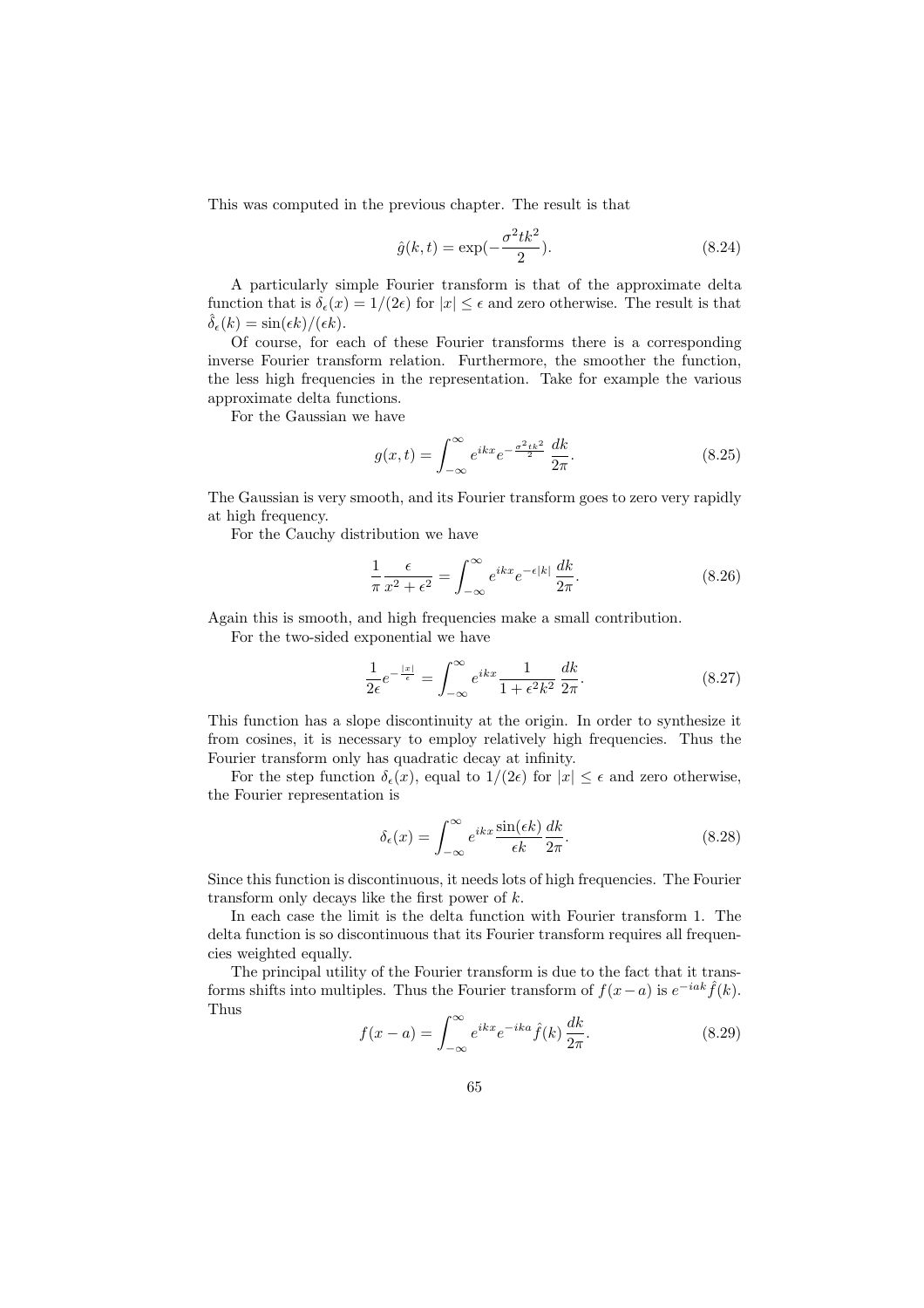This contains the formula for the Fourier transform of a derivative as a limiting case. If we consider  $(f(x+a)-f(x))/a$  and take the limit, then we get that the Fourier transform of  $df(x)/dx$  is  $ik \hat{f}(k)$ . Thus

$$
\frac{d}{dx}f(x) = \int_{-\infty}^{\infty} e^{ikx} ik \hat{f}(k) \frac{dk}{2\pi}.
$$
\n(8.30)

Of course this formula can also be seen directly. It should be noted that the role of multiplication by  $i$  can be seen by writing the exponential in terms of trigonometric functions by  $\exp(ikx) = \cos(kx) + i\sin(kx)$ . Then  $ik \exp(ikx) =$  $-k\sin(kx) + ik\cos(kx)$ . This is of course just a summary of the usual results of differentiating sines and cosines.

The second derivative is given by doing this twice, so the effect on the frequency is multiplication by  $-k^2$ . Thus

$$
\frac{d^2}{dx^2}f(x) = \int_{-\infty}^{\infty} e^{ikx} (-k^2) \hat{f}(k) \frac{dk}{2\pi}.
$$
 (8.31)

Another consequence of the shift relation is seen by taking a weighted integral of the amount of shift. A consequence is that the Fourier transform of the convolution  $f * g$  is multiplication of the Fourier transforms. Recall that the convolution of two functions is

$$
(f * g)(x) = \int_{-\infty}^{\infty} f(x - a)g(a) da.
$$
 (8.32)

Thus we can always represent a convolution as

$$
(f * g)(x) = \int_{-\infty}^{\infty} e^{ikx} \hat{f}(k) \hat{g}(k) \frac{dk}{2\pi}.
$$
 (8.33)

## 8.2 The Poisson summation formula

The Poisson summation formula gives a way of using the Fourier transform to sum a Fourier series. It produces a periodic function with period L whose Fourier coefficients are the values of the Fourier transform at the discrete frequencies  $2\pi n/L$ .

**Theorem 8.2** Let f be a function with Fourier transform  $\hat{f}$ . Then

$$
\sum_{m} f(x + mL) = \frac{1}{L} \sum_{k} \hat{f}(k)e^{ikx},
$$
\n(8.34)

where the sum on the left is over integer m, and the sum on the right is over  $k = 2\pi n/L$  with integer n.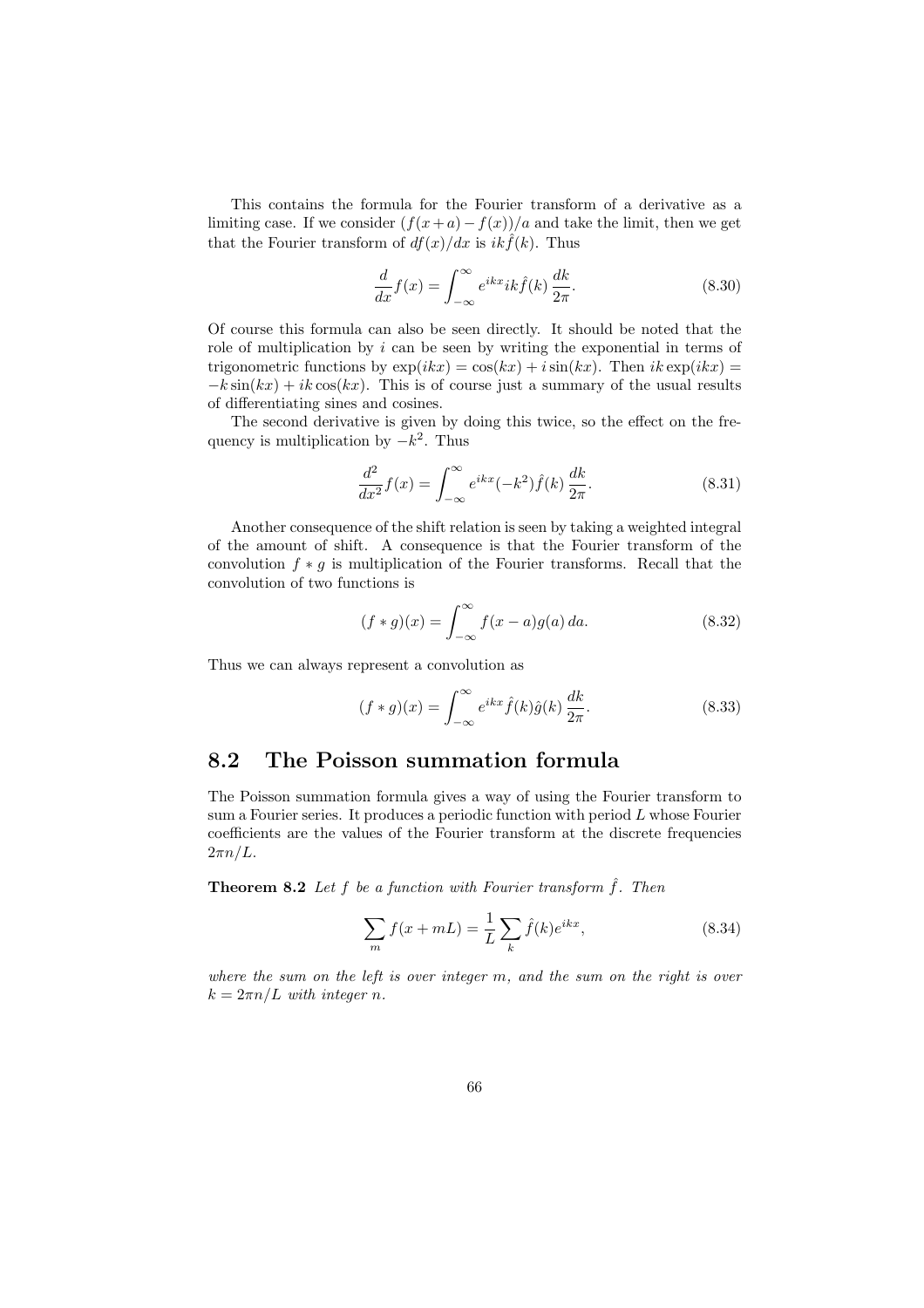The proof of the theorem is just to compute the Fourier coefficient of the periodic function on the left. This is

$$
c_n = \frac{1}{L} \int_0^L \sum_m f(x + mL) e^{-ikx} dx = \frac{1}{L} \int_{-\infty}^{\infty} f(y) e^{-iky} dy.
$$
 (8.35)

The theorem can be used to sum a Fourier series  $\sum_n c_n e^{2\pi i n x/L}$ . All that one has to do is to find a known Fourier transform  $\hat{f}$  such that  $c_n = \hat{f}(2\pi n/L)$ . Then the Poisson summation formula gives an explicit construction of a periodic function with the given series as its sum.

ction with the given series as its sum.<br>An example is given by the Fourier series  $\sum_n \exp(-\lambda_n t)e^{ik_n t}$  that comes up in the solution of the heat equation on a periodic interval of length L. Here  $k_n = 2\pi n/L$  and  $\lambda_n = (\sigma^2/2)k_n^2$ . We recognize the Fourier coefficients as the values of  $\hat{g}(k, t)$  at the values  $k_n$  where  $g(x, t)$  is the Gaussian. Hence the sum of values of  $g(\kappa, t)$  at the values  $\kappa_n$  where  $g(x, t)$  is the Gaussian. Hence the sum of the series is  $\sum_m g(x + mL, t)L$ . Let  $c_n$  be the Fourier coefficients of the initial function f, so that  $c_n = \int_0^{2\pi}$  $e^{-iky} f(y) dy$ . Then the solution of the initial value problem is

$$
\sum_{n} c_n \exp(-\lambda_n t) e^{ik_n t} = \int_0^{2\pi} \sum_{m} g(x - y + mL, t) f(y) dy.
$$
 (8.36)

### 8.3 The heat equation

Consider the heat equation

$$
\frac{\partial u}{\partial t} = \frac{\sigma^2}{2} \frac{\partial^2 u}{\partial x^2}
$$
 (8.37)

for all real x. The initial condition is  $u(x, 0) = f(x)$ . Take the Fourier transform. This gives

$$
\frac{d\hat{u}(k,t)}{dt} = \frac{\sigma^2}{2}(-k^2)\hat{u}(k,t)
$$
\n(8.38)

with initial condition  $\hat{u}(k, 0) = \hat{f}(k)$ . The solution is

$$
\hat{u}(k,t) = \exp(-\frac{\sigma^2}{2}k^2t)\hat{f}(k).
$$
\n(8.39)

This is the product of two functions of  $k$ . The time dependent factor deemphasizes the high frequencies, so the solution is expected to be very smooth. Indeed, the inverse transform is a convolution.

$$
u(x,t) = \int_{-\infty}^{\infty} g(x-a,t)f(a) da,
$$
\n(8.40)

where  $g(x, t)$  is the Gaussian kernel.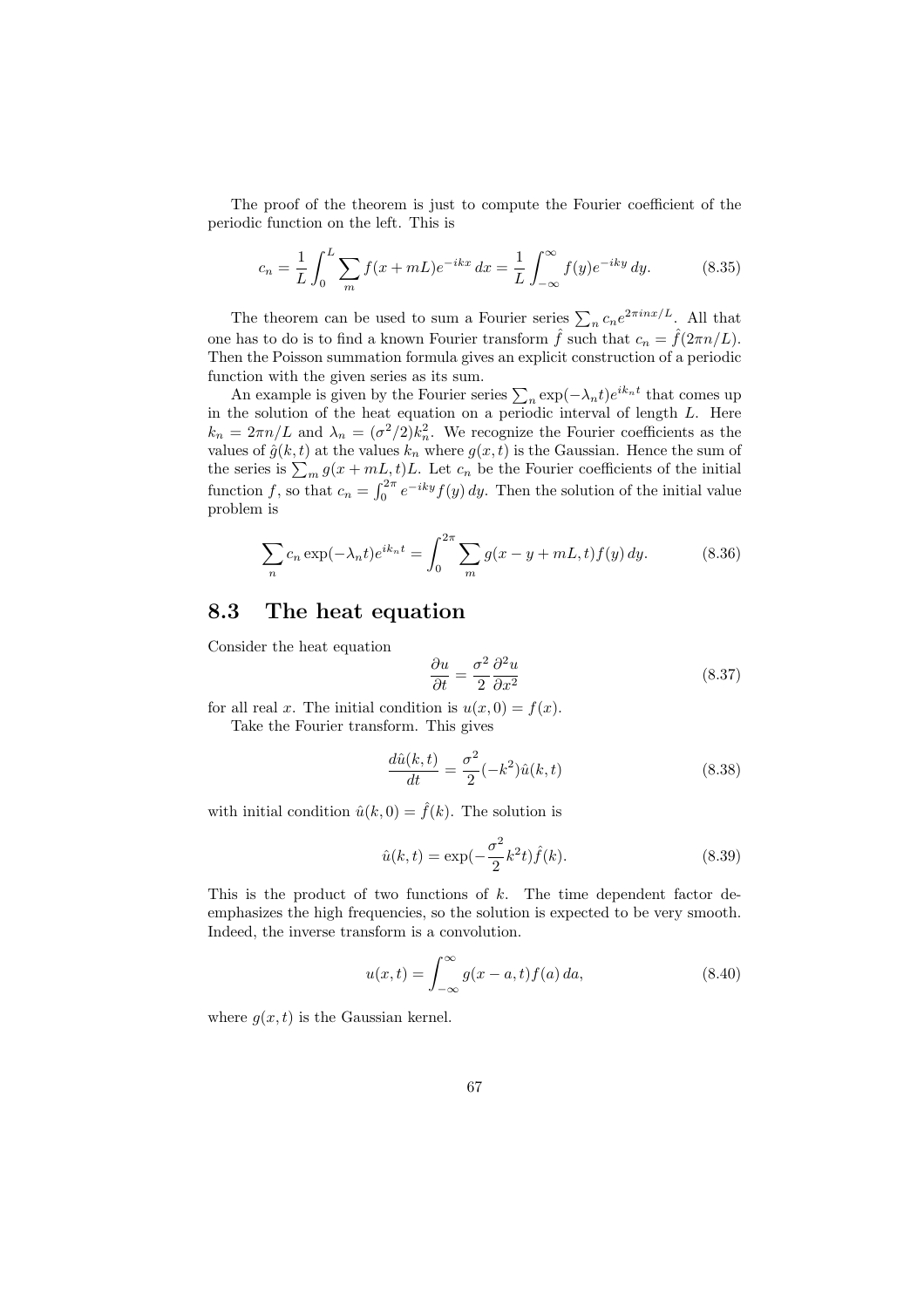## 8.4 The wave equation

Consider the wave equation on the infinite interval.

$$
\frac{\partial^2 u}{\partial t^2} = c^2 \frac{\partial^2 u}{\partial x^2}.
$$
\n(8.41)

The initial conditions are  $u(x, 0) = f(x)$  and  $\partial u / \partial t(x, 0) = g(x)$ . Expand

$$
f(x) = \int_{-\infty}^{\infty} e^{ikx} \hat{f}(k) \frac{dk}{2\pi}
$$
 (8.42)

and

$$
g(x) = \int_{-\infty}^{\infty} e^{ikx} \hat{g}(k) \frac{dk}{2\pi}.
$$
 (8.43)

Then the solution is in the form

$$
u(x,t) = \int_{-\infty}^{\infty} e^{ikx} \hat{u}(k,t) \frac{dk}{2\pi}.
$$
 (8.44)

The partial differential equation says that

$$
\frac{d^2\hat{u}(k,t)}{dt^2} = -c^2k^2\hat{u}(k,t).
$$
 (8.45)

This has solution

$$
\hat{u}(k,t) = \cos(ckt)\hat{f}(k) + \frac{1}{ck}\sin(ckt)\hat{g}(k).
$$
\n(8.46)

Thus the solution is

$$
u(x,t) = \int_{-\infty}^{\infty} e^{ikx} \cos(ckt) \hat{f}(k) \frac{dk}{2\pi} + \int_{-\infty}^{\infty} e^{ikx} \frac{\sin(ckt)}{ck} \hat{g}(k) \frac{dk}{2\pi}.
$$
 (8.47)

These inverse transforms are easy to calculate. The first integral is immediate. Since  $cos(ckt) = (e^{ickt} + e^{-ickt})/2$ , we need only calculate the effect of multiplying a Fourier transform by a complex exponential. However this we know to be a shift on the original function  $f$ . The second integral is also not difficult. We recall that the Fourier transform of the approximate delta function  $\delta_{\epsilon}(x)$  is

$$
\frac{1}{2\epsilon} \int_{-\epsilon}^{\epsilon} \exp(-ikx) \, dx = \frac{\sin(\epsilon k)}{\epsilon k}.\tag{8.48}
$$

Thus the Fourier transform of  $t\delta_{ct}(x)$  is  $\sin(ctk)/(ck)$ . The second term is the convolution of  $t\delta_{ct}$  with g. The final answer is

$$
u(x,t) = \frac{1}{2}(f(x+ct) + f(x-ct)) + \frac{1}{2c} \int_{|x-y| \le ct} g(y) dy.
$$
 (8.49)

This is the d'Alembert solution again.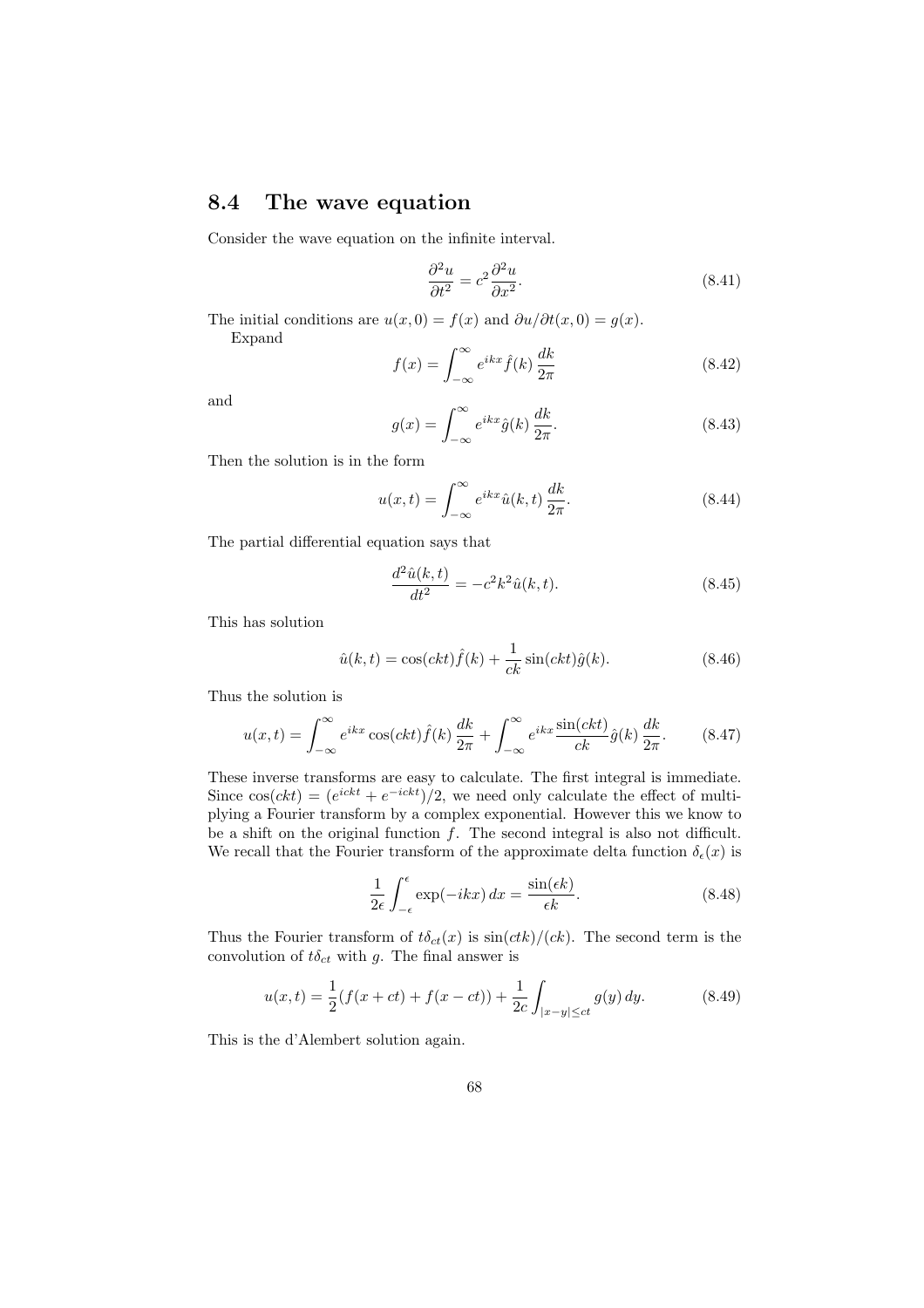#### 8.5 The Laplace transform

The Laplace transform of  $f(t)$  is a function of a complex variable  $s = c + i\omega$ where  $c > 0$  is taken sufficiently large. It is the same as the Fourier transform of the function  $H(t) \exp(-ct) f(t)$  evaluated at  $\omega$ .

Thus we have the definition

$$
f^{L}(s) = \int_{0}^{\infty} e^{-st} f(t) dt
$$
\n(8.50)

and the inversion formula

$$
f(t) = \frac{1}{2\pi} \int_{-\infty}^{\infty} e^{(c+i\omega)t} f^{L}(c+i\omega) d\omega.
$$
 (8.51)

We can write also write this in real form. Thus we can define

$$
a(\omega) = \int_0^\infty e^{-ct} \cos(\omega t) f(t) dt \qquad (8.52)
$$

and

$$
b(\omega) = \int_0^\infty e^{-ct} \sin(\omega t) f(t) dt.
$$
 (8.53)

Then

$$
f(t) = \frac{1}{\pi} \int_0^\infty e^{ct} [a(\omega)\cos(\omega t) + b(\omega)\sin(\omega t)] d\omega.
$$
 (8.54)

From this we see that the Laplace transform is also a representation in terms of oscillatory functions; however they only are used to represent the function for  $t \geq 0$ . This allows the introduction of the exponential damping factor  $e^{-ct}$  for large  $c > 0$ .

The Laplace transform is most often used for problems involving time. In such problems the initial value problem is more common than the boundary value problem, and the Laplace transform is the proper tool for this situation. The operators in question tend to be somewhat different. The reason is that the functions are defined only for  $t \geq 0$ . Since this is a boundary point, something needs to be done to define shifts when the boundary is involved.

It is easy to use integration by parts to see that

$$
f^{L}(s) = sf^{L}(s) - f(0). \tag{8.55}
$$

However it is revealing to look at this result as a consequence of relations involving shifts.

The forward shifted function  $H(t-a) f(t-a)$  for  $a > 0$  has Laplace transform  $e^{-sa} f^{L}(s)$ . This is a nice simple result. However if we use this forward shift to compute the derivative, then we have

$$
\frac{H(t-a)f(t-a)-f(t)}{-a} = \frac{f(t-a)-f(t)}{-a} + \frac{1-H(t-a)}{a}f(t-a). \quad (8.56)
$$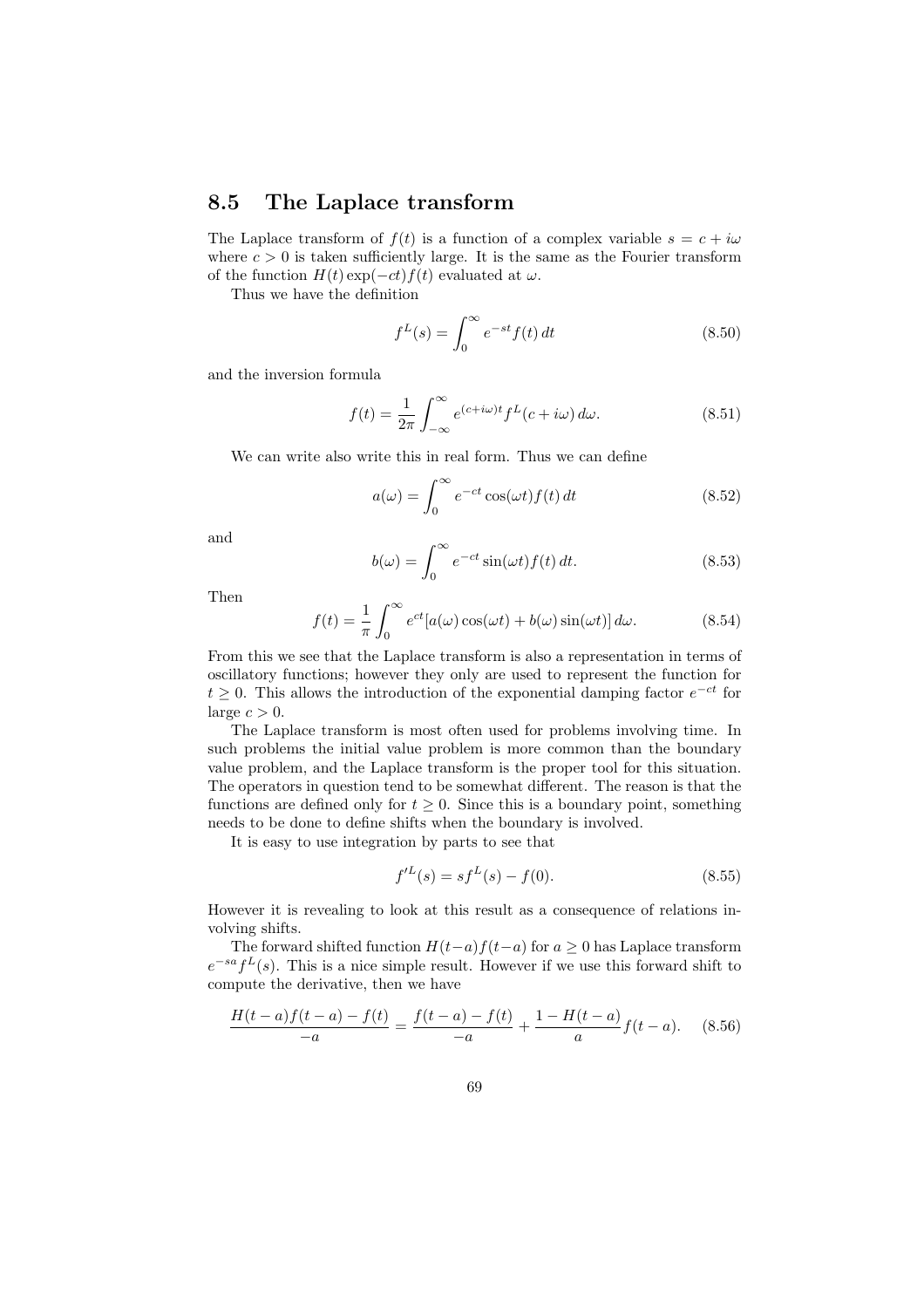The second term on the right involves an approximate delta function. Thus when we take Laplace transforms and then take the limit as  $a \to 0$ , we see that s times the Laplace transform of f is the Laplace transform of  $f'$  plus  $f(0)$ .

The backward shifted and truncated function  $f(t + a)$  for  $a \ge 0$  has Laplace The backward shifted<br>transform  $e^{sa}[f^L(s) - \int_0^a$  $\int_0^a f(t) dt$ . The extra term is significant. If we take the limit as  $a \to 0$  of the Laplace transform of  $(f(t + a) - f(t))/a$ , then we get  $sf<sup>L</sup>(s) - f(0)$  which is the Laplace transform of f'.

We get the same result using the forward shift or the backward shift, though for somewhat different reasons. It is the forward shift that has the simple Laplace transform, while it is the backward shift that gives the derivative without any correction.

The result extends to the second derivative in a routine way. If we take the Laplace transform of  $f''(t)$  we get  $s[sf^L(s) - f(0)] - f'(0)$ . This may also be written as  $s^2 f^L(s) - s f(0) - f'(0)$ .

If we weight the forward shift appropriately, then we get a forward or causal convolution. This is

$$
(f * g)(t) = \int_0^\infty H(t-a)f(t-a)g(a) \, da = \int_0^t f(t-a)g(a) \, da. \tag{8.57}
$$

For this case, the Laplace transform of the convolution is the product of the Laplace transforms of the individual functions.

Here is a comparison of the Laplace and Fourier transform methods on a simple example. Consider the equation

$$
\frac{\partial u}{\partial t} + a \frac{\partial u}{\partial x} = 0 \tag{8.58}
$$

with initial condition  $u(x, 0) = f(x)$ .

The Fourier transform of this equation is

$$
\frac{d\hat{u}(k,t)}{dt} + iak\hat{u}(k,t) = 0.
$$
\n(8.59)

The solution is

$$
\hat{u}(k,t) = e^{-iakt}\hat{f}(k). \tag{8.60}
$$

Thus the solution is given by a shift  $u(x, t) = f(x - at)$ .

The Laplace transform of the same equation is

$$
su^{L}(x,s) - f(x) + a \frac{du^{L}(x,s)}{dx} = 0.
$$
\n(8.61)

This is an inhomogeneous equation that may be solved by introducing the integrating factor  $\exp(sx/a)$ . The general solution is

$$
u^{L}(x,s) = \frac{1}{a} \int_{-\infty}^{x} \exp(-s(x-y)/a) f(y) dy + C(s) \exp(-sx/a).
$$
 (8.62)

The first term is the convolution of  $H(x) \exp(-sx/a)$  with  $f(x)$ . If we take these both to be integrable functions, then the convolution is also integrable.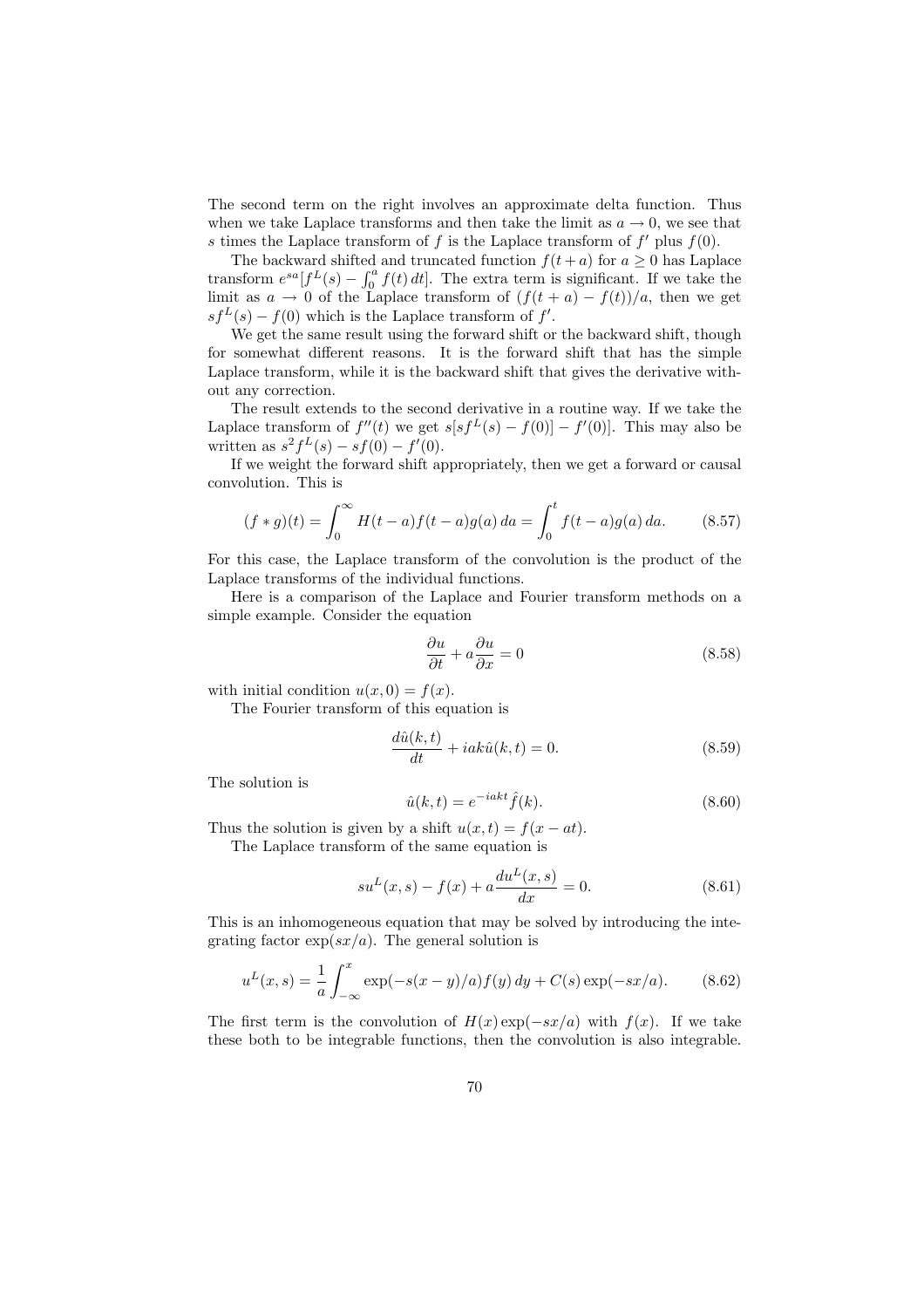The second term grows exponentially, so it is tempting to take the constant of integration to be zero. If we do this, we see that

$$
u^{L}(x,s) = \int_{0}^{\infty} e^{-st} f(x - at) dt.
$$
 (8.63)

We recover the same solution.

## 8.6 Problems

- 1. Write out the details of the calculation in the proof of the inversion theorem for the Fourier transform. That is, show that if the frequency integral is weighted by  $e^{-\epsilon|k|}$ , then the original function is convolved with an approximate delta function.
- 2. Consider the equation

$$
\frac{\partial u}{\partial t} + a \frac{\partial u}{\partial x} = 0 \tag{8.64}
$$

with initial condition  $u(x, 0) = f(x)$ . Write the equation for the function  $\hat{u}^{L}(k, s)$  obtained by taking both the Fourier and the Laplace transform. Solve this equation. Then find  $u(x, t)$  by inverting the Laplace transform and then the Fourier transform.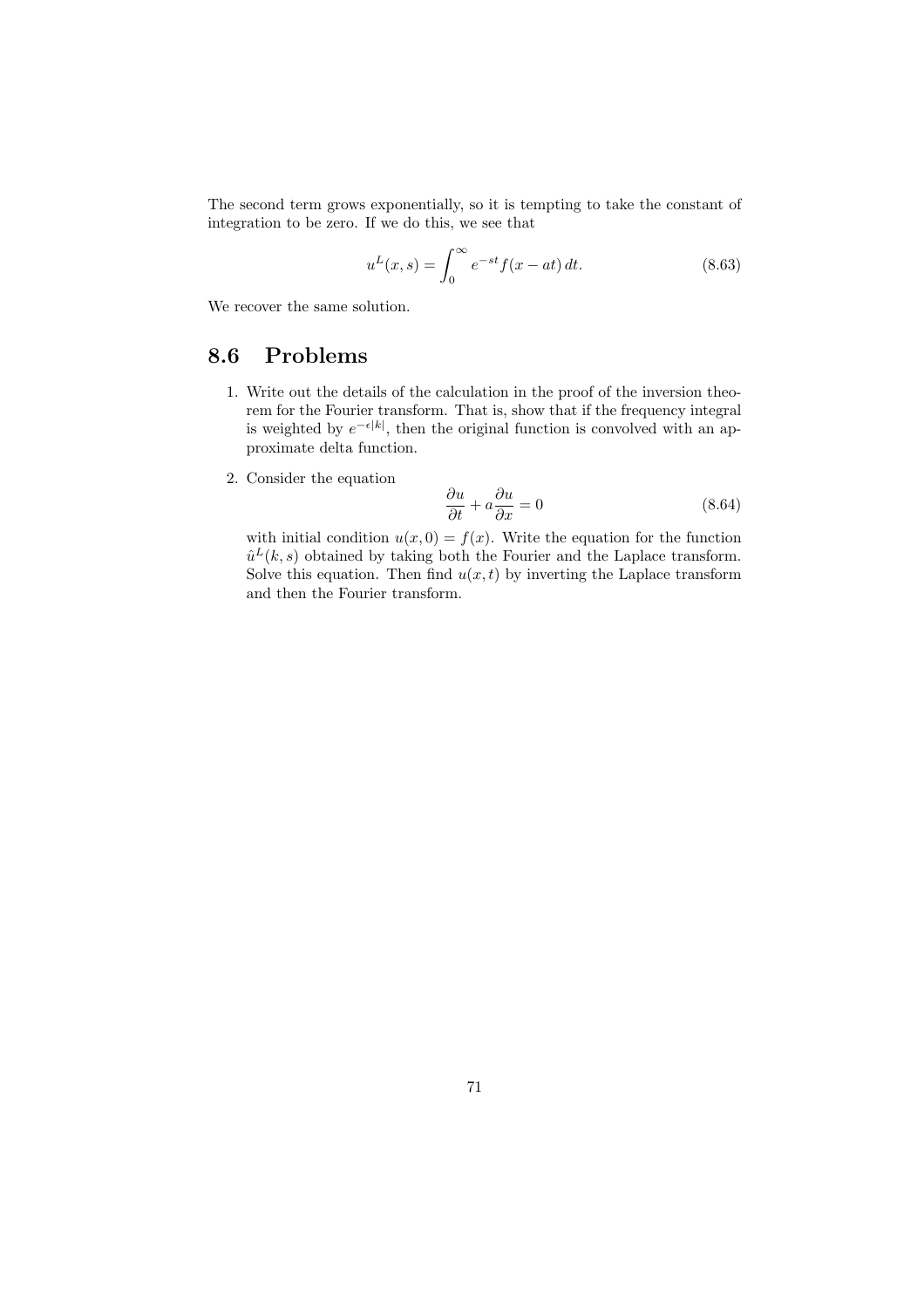# Chapter 9

# Gradient and divergence

#### 9.1 Multi-dimensional geometry

The natural operations for multi-variable calculus are the gradient and divergence. We consider a *orthogonal coordinate system*  $u_1, \ldots, u_n$ , where the curves of constant coordinate values are orthogonal at each point. At each point, let  $e_1, \ldots, e_n$  be the unit vectors in the coordinate directions. Let  $h_1 du_1, \ldots, h_n du_n$  be the differentials in the coordinate directions for computing lengths. Then the gradient of a function f in the *i*th direction is  $(1/h_i)\partial f/\partial u_i$ .

The general definition of the gradient of a function is

$$
\nabla f = \mathbf{e}_1 \frac{1}{h_1} \frac{\partial f}{\partial u_1} + \dots + \mathbf{e}_n \frac{1}{h_n} \frac{\partial f}{\partial u_n}.
$$
 (9.1)

This is a vector field.

Example: In two-dimensional Cartesian coordinates the gradient is

$$
\nabla f = \mathbf{e}_x \frac{\partial}{\partial x} f + \mathbf{e}_y \frac{\partial}{\partial y} f. \tag{9.2}
$$

Example: In polar coordinates  $r, \theta$  the differentials giving length are dr and  $r d\theta$ . So the gradient is

$$
\nabla f = \mathbf{e}_r \frac{\partial}{\partial r} f + \mathbf{e}_\theta \frac{1}{r} \frac{\partial}{\partial \theta} f. \tag{9.3}
$$

Example: In three-dimensional Cartesian coordinates the gradient is

$$
\nabla f = \mathbf{e}_x \frac{\partial}{\partial x} f + \mathbf{e}_y \frac{\partial}{\partial y} f + \mathbf{e}_z \frac{\partial}{\partial z} f.
$$
 (9.4)

Example: One of the most useful cases is that of spherical polar coordinates in three dimensions. In this case we follow the convention that the co-latitude is  $\theta$  and the longitude is  $\phi$ . The reader should be warned that the opposite convention is also used in many places. In any case, the conversion from Cartesian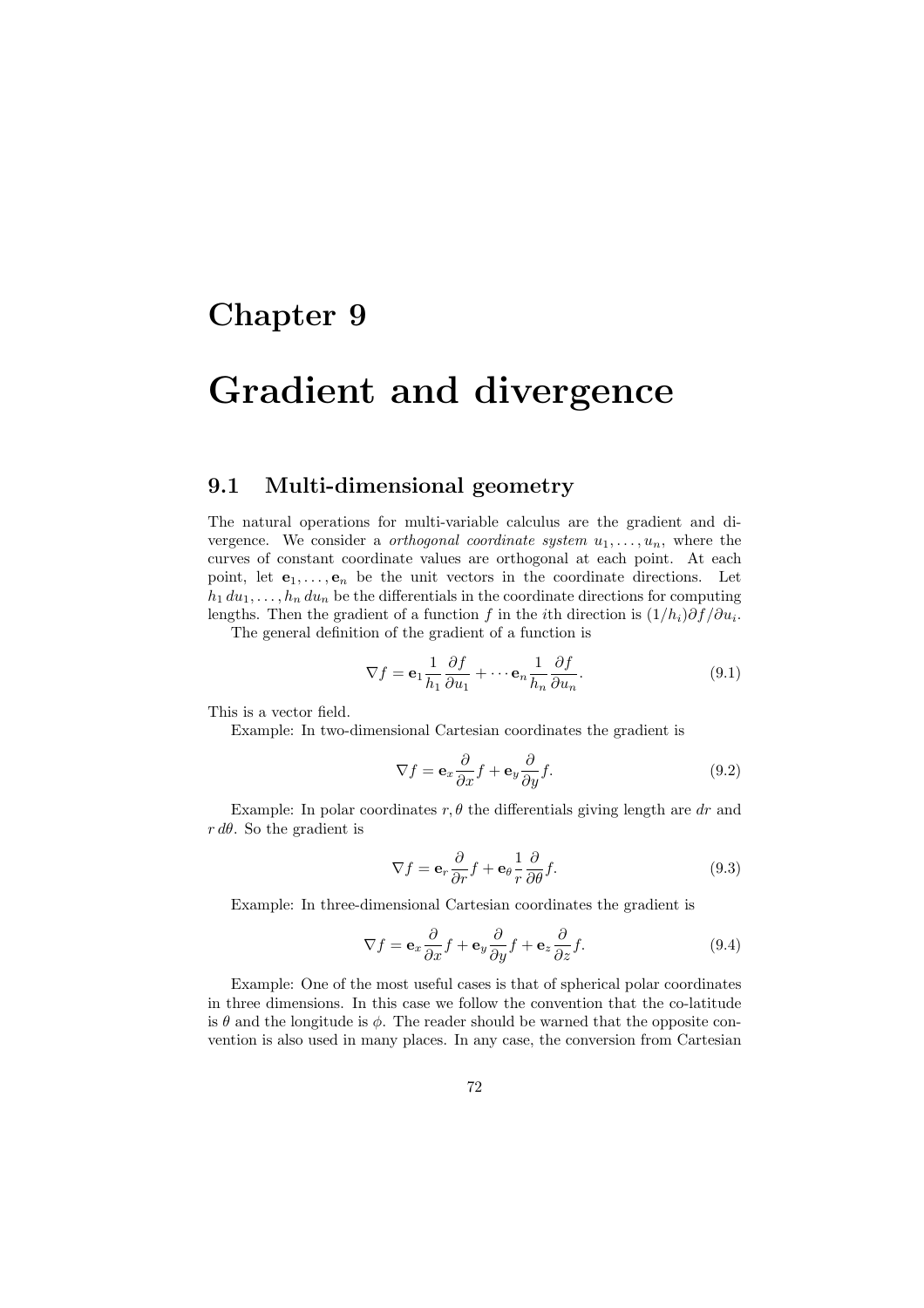coordinates is  $z = r \cos \theta$ ,  $x = r \cos \phi \sin \theta$ ,  $y = r \sin \phi \sin \theta$ . The three length elements are dr, r d $\theta$ , and r sin  $\theta$  d $\phi$ . The sin  $\theta$  in the last expression is due to the fact that near a pole even a large change in longitude does not translate into a great distance. The factors in the gradient thus 1,  $1/r$ , and  $1/(r \sin \theta)$ . The gradient is

$$
\nabla f = \mathbf{e}_r \frac{\partial}{\partial r} f + \mathbf{e}_\theta \frac{1}{r} \frac{\partial}{\partial \theta} f + \mathbf{e}_\phi \frac{1}{r \sin \theta} \frac{\partial}{\partial \phi} f. \tag{9.5}
$$

Let  $w = h_1 \cdots h_n$ , so that

$$
dV = h_1 du_1 \cdots h_n du_n = w du_1 \cdots du_n \tag{9.6}
$$

is the area or volume element. Thus in two dimensions the area element is  $dV = dx dy = r dr d\theta$ . In three dimesions the volume element is  $dV = dx dy dz =$  $r^2 \sin(\theta) dr d\theta d\phi.$ 

We want to define the divergence  $\nabla \cdot \mathbf{v}$  of a vector field

$$
\mathbf{v} = v_1 \mathbf{e}_1 + \cdots v_n \mathbf{e}_n \tag{9.7}
$$

in such a way that the integration by parts formula

$$
\int_{R} f \nabla \cdot \mathbf{v} \, dV = -\int_{R} \nabla f \cdot \mathbf{v} \, dV \tag{9.8}
$$

is true whenever  $f$  vanishes at the boundary of the region. The resulting definition of the divergence of a vector field is

$$
\nabla \cdot \mathbf{v} = \frac{1}{w} \frac{\partial}{\partial u_1} \left( \frac{1}{h_1} w v_1 \right) + \dots + \frac{1}{w} \frac{\partial}{\partial u_n} \left( \frac{1}{h_n} w v_n \right). \tag{9.9}
$$

This is a scalar.

Example: In Cartesian coordinates the divergence is given by

$$
\nabla \cdot \mathbf{v} = \frac{\partial v_x}{\partial x} + \frac{\partial v_y}{\partial y}.
$$
\n(9.10)

Example: In polar coordinates  $w = r$ . So the divergence is given by

$$
\nabla \cdot \mathbf{v} = -\frac{1}{r} \frac{\partial r v_r}{\partial r} + \frac{1}{r} \frac{\partial v_\theta}{\partial \theta}.
$$
\n(9.11)

Example: In three dimensional Cartesian coordinates the divergence is given by

$$
\nabla \cdot \mathbf{v} = \frac{\partial v_x}{\partial x} + \frac{\partial v_y}{\partial y} + \frac{\partial v_z}{\partial z}.
$$
 (9.12)

Example: In spherical polar coordinates the factor in the volume element is  $w = r^2 \sin \theta$ . The divergence of a vector field is

$$
\nabla \cdot \mathbf{v} = \frac{1}{r^2} \frac{\partial}{\partial r} (r^2 v_r) + \frac{1}{r \sin \theta} \frac{\partial}{\partial \theta} (\sin \theta v_\theta) + \frac{1}{r \sin \theta} \frac{\partial}{\partial \phi} v_\phi.
$$
(9.13)

The following two theorems are the key properties of the divergence. The first is the product rule for differentiating.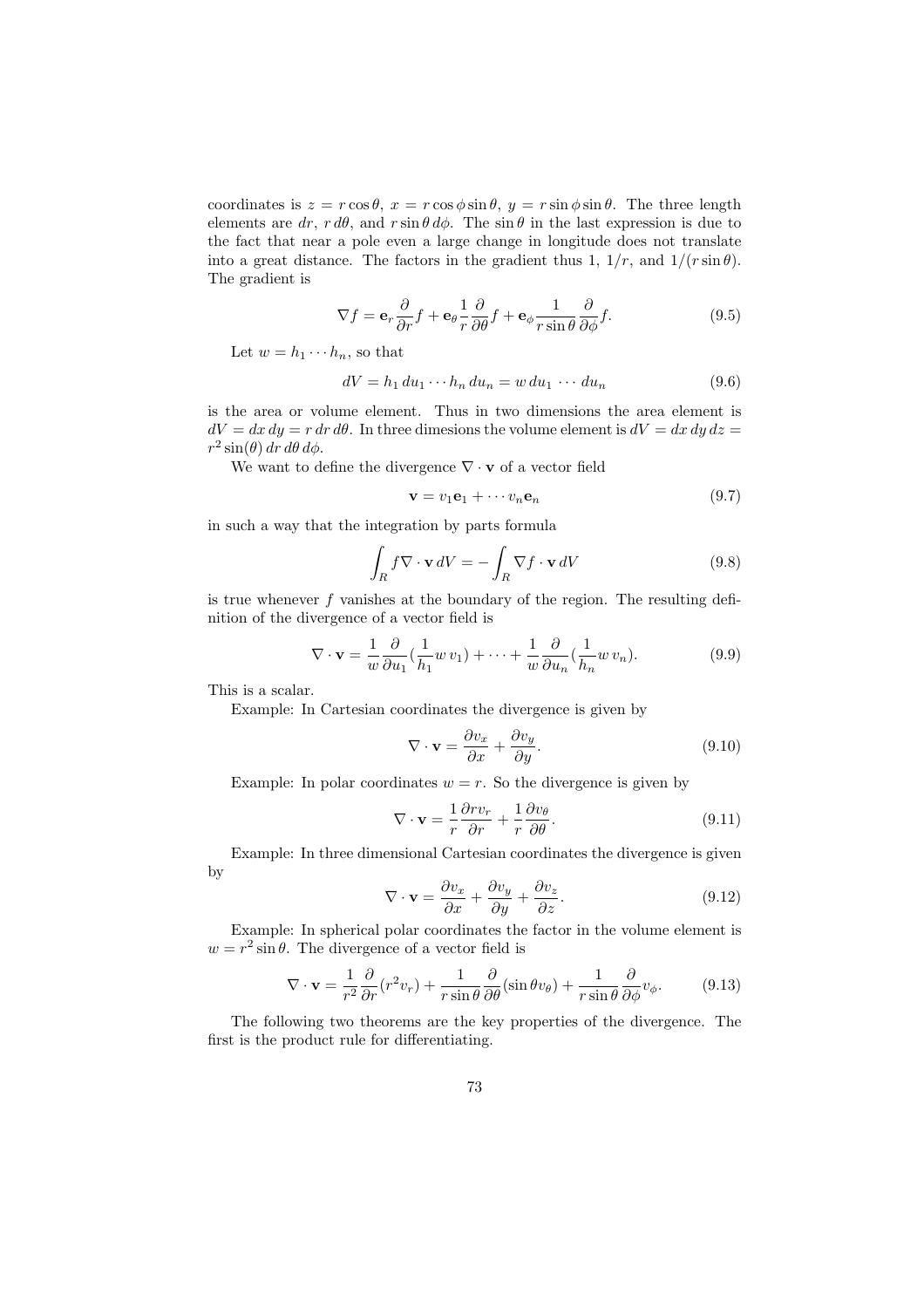Theorem 9.1 The divergence of a product is given by

$$
\nabla \cdot (f\mathbf{v}) = \nabla f \cdot \mathbf{v} + f \nabla \cdot \mathbf{v}.
$$
 (9.14)

The other result is the divergence theorem.

Theorem 9.2

$$
\int_{R} \nabla \cdot \mathbf{v} \, dV = \int_{\partial R} \mathbf{v} \cdot d\mathbf{A}.\tag{9.15}
$$

Here R is a region and  $\partial R$  is its boundary. Also, we write the normal surface area element as

$$
d\mathbf{A} = \sum_{i} \mathbf{e}_i \, (-1)^{(n-1)(i-1)} \frac{1}{h_i} w \, du_{i+1} \cdots du_n \, du_1 \cdots du_{i-1}.
$$
 (9.16)

The most important cases of the theorem are  $n = 2$  and  $n = 3$ . For  $n = 2$ the normal boundary length element is

$$
d\mathbf{A} = \mathbf{e}_1 h_2 du_2 - \mathbf{e}_2 h_1 du_1. \tag{9.17}
$$

For  $n = 3$  the normal surface area element is

$$
d\mathbf{A} = \mathbf{e}_1 h_2 \, du_2 \, h_3 \, du_3 + \mathbf{e}_2 h_3 \, du_3 \, h_1 \, du_1 + \mathbf{e}_3 h_1 \, du_1 \, h_2 \, du_2. \tag{9.18}
$$

Consequently, for  $n = 2$  the divergence theorem is

$$
\int_{R} \nabla \cdot \mathbf{v} \, w \, du_1 \, du_2 = \int_{\partial R} v_1 \, h_2 \, du_2 - v_2 \, h_1 \, du_1,\tag{9.19}
$$

where  $w = h_1 h_2$ . For  $n = 3$  the divergence theorem is  $\overline{a}$ 

$$
\int_{R} \nabla \cdot \mathbf{v} \, w \, du_1 \, du_2 \, du_3 = \int_{\partial R} v_1 \, h_2 \, du_2 \, h_3 \, du_3 + v_2 \, h_3 \, du_3 \, h_1 \, du_1 + v_3 \, h_1 \, du_1 \, h_2 \, du_2,
$$
\n(9.20)

where  $w = h_1 h_2 h_3$ .

Example: The divergence theorem in two dimensions in Cartesian coordinates says that

$$
\int_{R} \nabla \cdot \mathbf{v} \, dx \, dy = \int_{\partial R} v_x \, dy - v_y \, dx. \tag{9.21}
$$

Example: The divergence theorem in two dimensions in polar coordinates is

$$
\int_{R} \nabla \cdot \mathbf{v} \, r \, dr \, d\theta = \int_{\partial R} v_r \, r \, d\theta - v_\theta \, dr. \tag{9.22}
$$

Example: The divergence theorem in three dimensions using Cartesian coordinates is

$$
\int_{R} \nabla \cdot \mathbf{v} \, dx \, dy \, dz = \int_{\partial R} v_x \, dy \, dz + v_y \, dz \, dx + v_z \, dx \, dy. \tag{9.23}
$$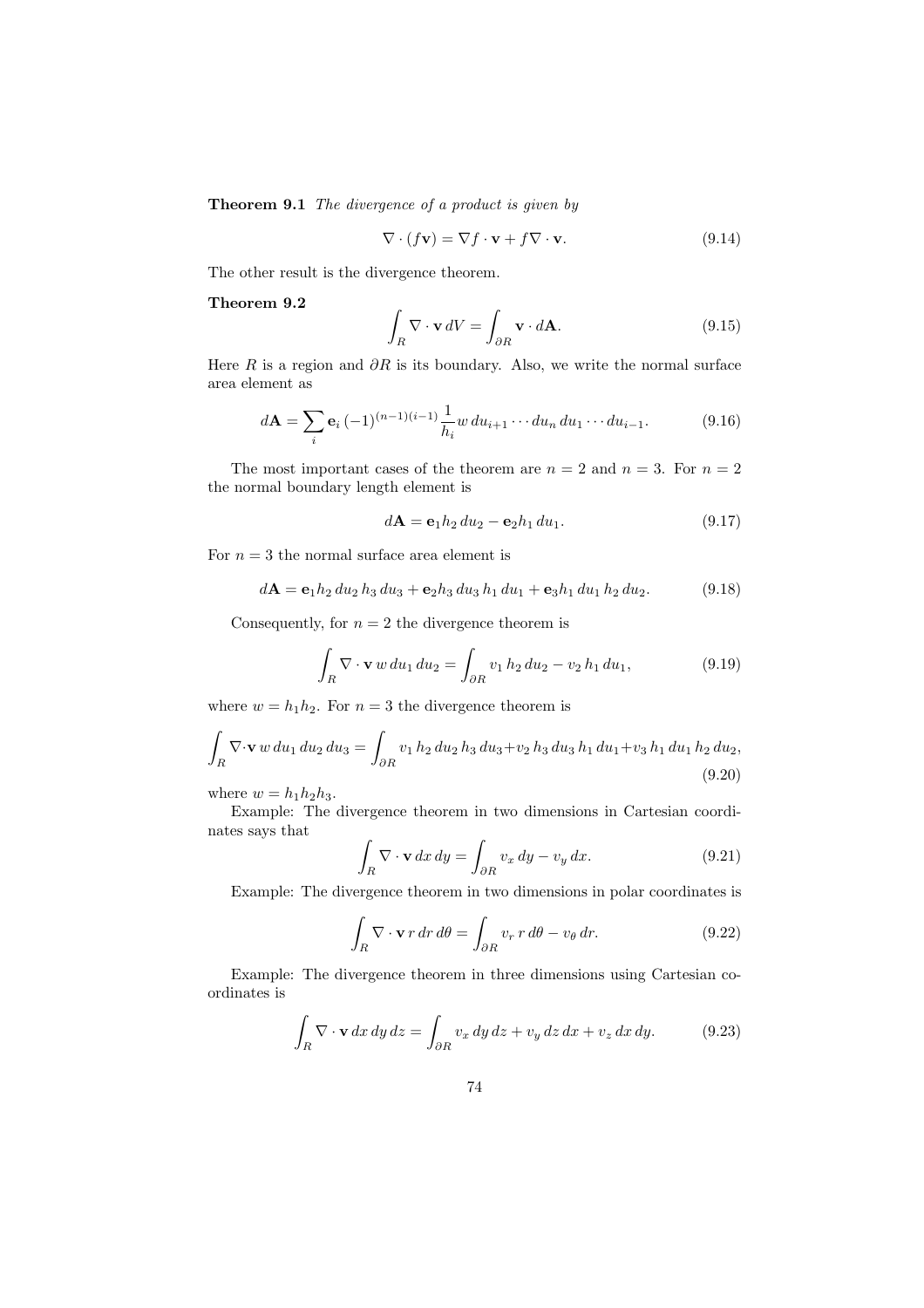Example: The divergence theorem in three dimensions using spherical polar coordinates is

$$
\int_{R} \nabla \cdot \mathbf{v} r^{2} \sin(\theta) dr d\theta d\phi = \int_{\partial R} v_{r} r^{2} \sin(\theta) d\theta d\phi + v_{\theta} r \sin(\theta) d\phi dr + v_{\phi} r dr d\theta.
$$
\n(9.24)

The divergence theorem as stated here uses heavily the notions of length and area and volume. However it may be proved by using a result that is completely independent of these notions. Let  $\alpha_i = (1/h_i) w v_i$ . Then the divergence theorem takes the form

$$
\int_{R} \sum_{i} \frac{\partial \alpha_{i}}{\partial u_{i}} du_{1} \cdots du_{n} = \int_{\partial R} \sum_{i} \alpha_{i} (-1)^{(n-1)(i-1)} du_{i+1} \cdots du_{n} du_{1} \cdots du_{i-1}.
$$
\n(9.25)

This is a generalization of the fundamental theorem of calculus.

The preceding two theorems give an important integration by parts formula.

#### Theorem 9.3

$$
\int_{R} f \nabla \cdot \mathbf{v} \, dV + \int_{R} \nabla f \cdot \mathbf{v} \, dV = \int_{\partial R} f \mathbf{v} \cdot d\mathbf{A}.
$$
\n(9.26)

This theorem is the key to many results about partial differential equations.

The Laplace operator is defined by taking the divergence of the gradient. This is explicitly given by

$$
\nabla^2 f = \sum_i \frac{1}{w} \frac{\partial}{\partial u_i} \frac{w}{h_i^2} \frac{\partial}{\partial u_i} f. \tag{9.27}
$$

Example: In two dimensions the Laplace operator is

$$
\nabla^2 f = \frac{\partial^2}{\partial x^2} f + \frac{\partial^2}{\partial y^2} f.
$$
\n(9.28)

Example: In two dimensions the Laplace operator is also given by

$$
\nabla^2 f = \frac{1}{r} \frac{\partial}{\partial r} r \frac{\partial}{\partial r} f + \frac{1}{r^2} \frac{\partial^2}{\partial \theta^2} f. \tag{9.29}
$$

Example: The three-dimensional result is

$$
\nabla^2 f = \frac{\partial^2}{\partial x^2} f + \frac{\partial^2}{\partial y^2} f + \frac{\partial^2}{\partial z^2} f. \tag{9.30}
$$

Example: It is a pleasant exercise to work out the Laplace operaor in spherical polar coordinates. The result is

$$
\nabla^2 f = \frac{1}{r^2} \frac{\partial}{\partial r} r^2 \frac{\partial}{\partial r} f + \frac{1}{r^2} \left[ \frac{1}{\sin \theta} \frac{\partial}{\partial \theta} \sin \theta \frac{\partial}{\partial \theta} + \frac{1}{\sin^2 \theta} \frac{\partial^2}{\partial \phi^2} \right] f. \tag{9.31}
$$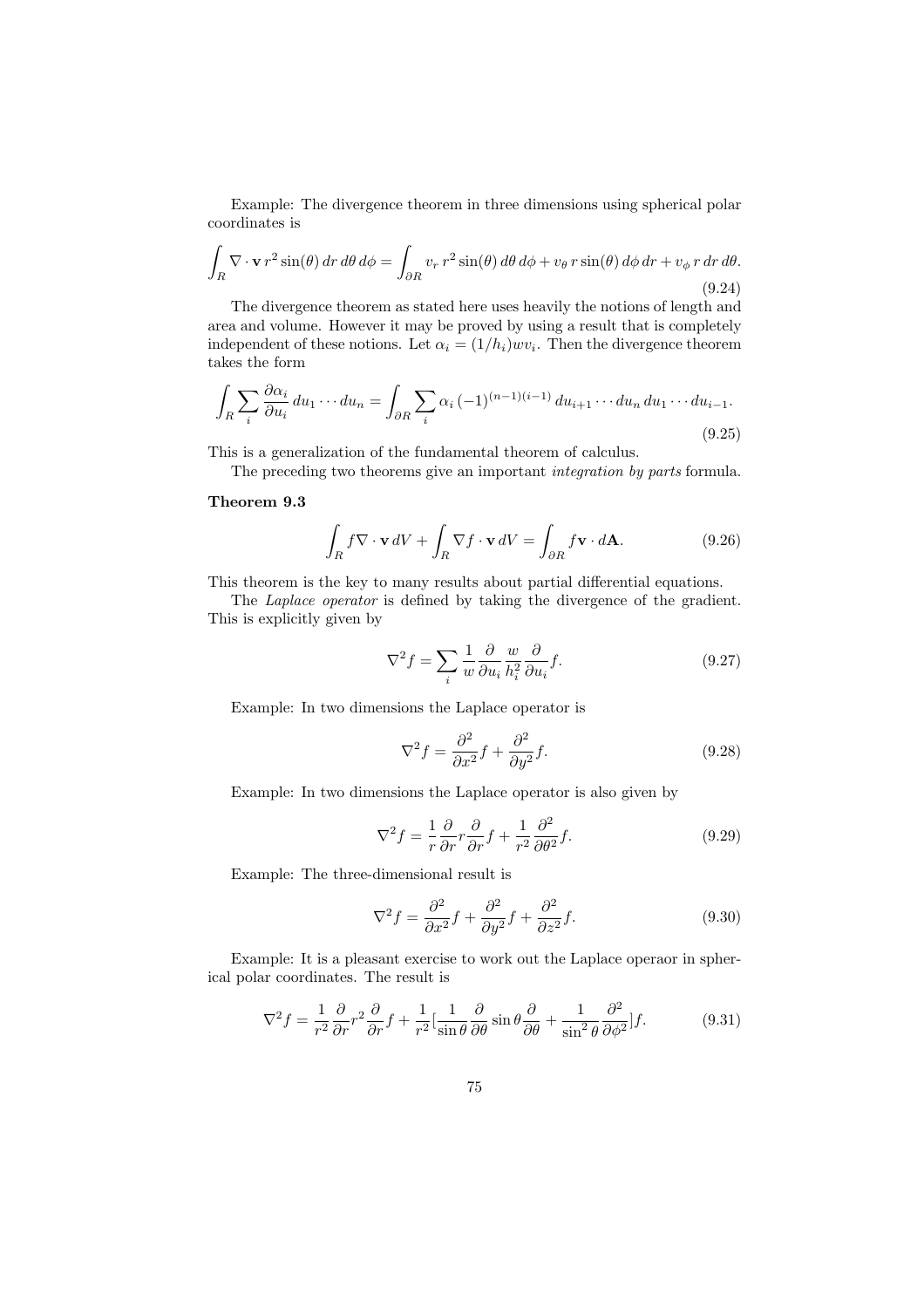#### 9.2 Gas dynamics

In this section we look at the physics of conservation laws. The most important ones, of course, are conservation of mass, of momentum, and of energy.

A conservation law is an equation of the form

$$
\frac{\partial u}{\partial t} + \nabla \cdot \mathbf{J} = 0.
$$
\n(9.32)

The interpretation of this equation is most easily seen in its integrated form. This is

$$
\frac{d}{dt} \int_{R} u \, dV + \int_{\partial R} \mathbf{J} \cdot d\mathbf{A} = 0. \tag{9.33}
$$

This says that the change in the quantity is given by the amount of current flowing in through the boundary.

The simplest example is the equation of conservation of mass. In this case the dependent variable  $\rho$  is the *density*. The current is  $\mathbf{J} = \mathbf{v}\rho$ , where **v** is the velocity. The equation is

$$
\frac{\partial \rho}{\partial t} + \nabla \cdot (\mathbf{v}\rho) = 0.
$$
\n(9.34)

In integrated form this says that

$$
\frac{d}{dt} \int_{R} \rho \, dV = - \int_{\partial R} \rho \mathbf{v} \cdot d\mathbf{A}.\tag{9.35}
$$

An increase in mass within the region can only take place if there is material flowing in through the boundary.

A much more complicated example is the equation of conservation of momentum. Here the quantity of interest is the momentum density  $v\rho$ . The convective current is then  $v \rho v$ . This is a matrix with components  $v_i \rho v_j$ . Thus the j component of momentum  $\rho v_j$  is carried along at velocity  $v_i$ . There is also a current due to the pressure equal to  $p$  times the identity matrix  $I$ . This current is in the same direction as the velocity and is proportional to the pressure  $p$ . (We assume for simplicity that there are no viscous forces.) The equation is

$$
\frac{\partial \rho \mathbf{v}}{\partial t} + \nabla \cdot (\mathbf{v}\rho \mathbf{v} + pI) = 0.
$$
 (9.36)

This can also be written explicitly in the form

$$
\frac{\partial \rho v_j}{\partial t} + \sum_i \nabla_i (v_i \rho v_j + p \delta_{ij}) = \frac{\partial \rho v_j}{\partial t} + \sum_i \nabla_i (v_i \rho v_j) + \nabla_j p = 0. \tag{9.37}
$$

We see that a pressure gradient changes the momentum in the opposite direction to the gradient. This can also be written in integrated form. It says that

$$
\frac{d}{d} \int_{R} \rho \mathbf{v} \, dV = -\int_{\partial R} \mathbf{v} \rho \, \mathbf{v} \cdot d\mathbf{A} - \int_{\partial R} p \, d\mathbf{A}.\tag{9.38}
$$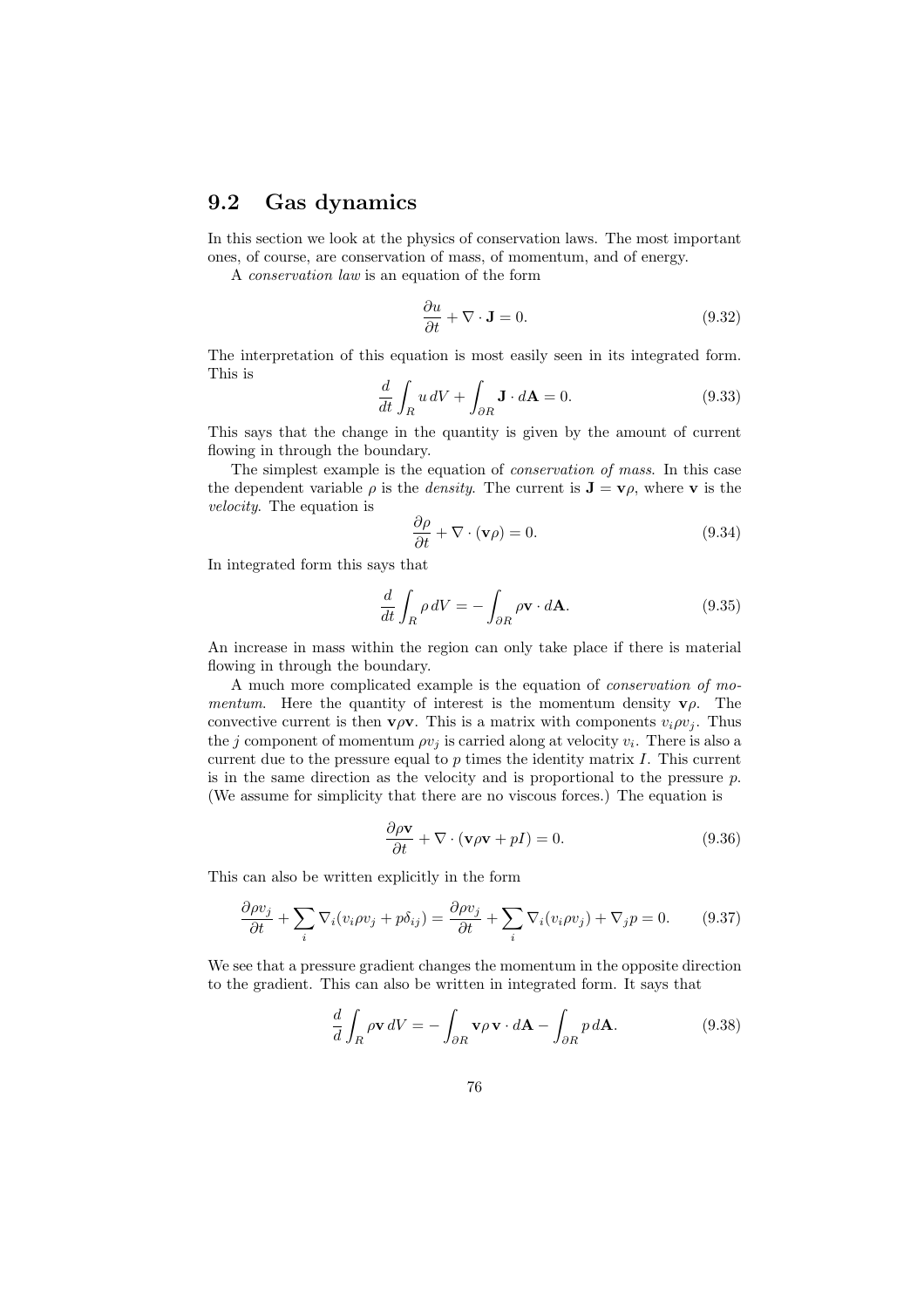The momentum in a certain region increases if moving fluid is being transported in or if there is a pressure difference between opposite sides of the boundary.

We can use the equation of conservation of mass to write the equation in a somewhat different form:

$$
\rho[\frac{\partial \mathbf{v}}{\partial t} + (\mathbf{v} \cdot \nabla)\mathbf{v}] + \nabla p = 0.
$$
 (9.39)

For a particle with

$$
\frac{d\mathbf{x}}{dt} = \mathbf{v} \tag{9.40}
$$

the acceleration is

$$
\frac{d^2\mathbf{x}}{dt^2} = \frac{d\mathbf{v}}{dt} = \frac{\partial \mathbf{v}}{\partial t} + \left(\frac{d\mathbf{x}}{dt} \cdot \nabla\right) \mathbf{v}.\tag{9.41}
$$

Therefore this is the equation mass (per volume) times acceleration equals force (per volume), where the force (per volume) is the negative of the gradient of the pressure. The equations of conservation of mass and momentum involve the dependent variables  $\rho$  and **v**. If the pressure p is given as a function of  $\rho$ , then they form a closed system.

Let  $c^2 = \partial p/\partial \rho$ . Consider the linear approximation to these equations. Suppose that  $\rho$  is close to a constant  $\rho_0$ , and let  $u = (\rho - \rho_0)/\rho_0$ . The equations become

$$
\frac{\partial u}{\partial t} + \nabla \cdot \mathbf{v} = 0 \tag{9.42}
$$

and

$$
\frac{\partial \mathbf{v}}{\partial t} + c^2 \nabla u = 0. \tag{9.43}
$$

As a consequence we see that u satisfies the *wave equation* 

$$
\frac{\partial^2 u}{\partial t^2} = c^2 \nabla^2 u. \tag{9.44}
$$

The remaining conservation law in a fluid is the law of *conservation of energy*. The energy density of a fluid is a sum of a kinetic energy part and an internal energy part. It is  $\rho e = (1/2)\rho \mathbf{v}^2 + \rho u$ . Here *e* is the energy per mass. The *u* is the internal energy per mass, a function of the density and temperature. The current **J** has three parts. The first is just  $\rho e \mathbf{v}$ , which describes how the energy density is transported at velocity  $\bf{v}$ . The second is  $p\bf{v}$ , which describes the work on the system. Finally the third is the heat flow  $J_q$ . This is given by

$$
J_q = -\lambda \nabla T,\tag{9.45}
$$

a quantity proportional to the temperature gradient. Again we neglect effects of viscosity. The conservation law takes the form

$$
\frac{\partial \rho e}{\partial t} + \nabla \cdot (\mathbf{v}\rho e + J_q + p\mathbf{v}) = 0.
$$
 (9.46)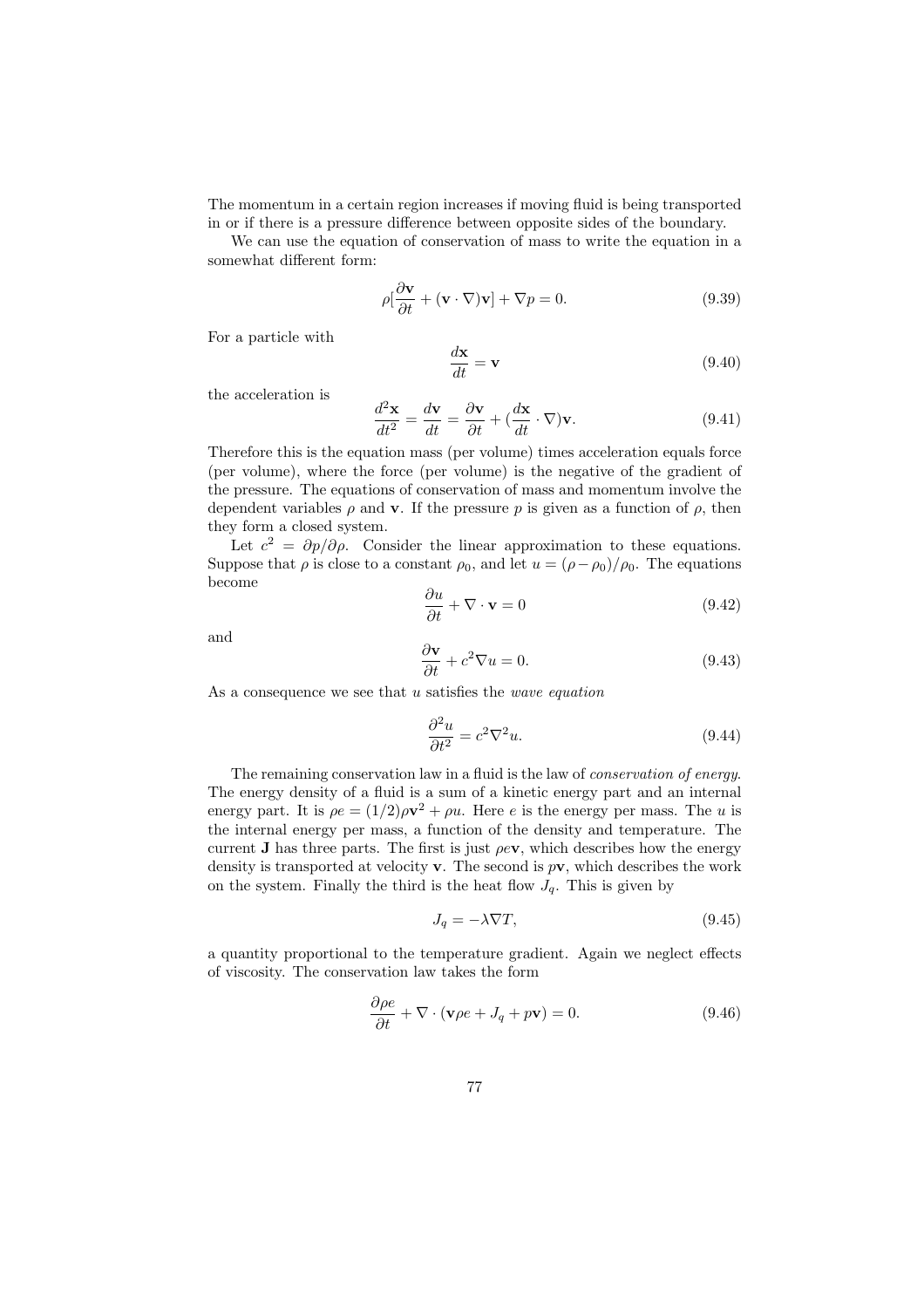By using the laws of conservation of mass and momentum, this can be written in the alternate form

$$
\rho[\frac{\partial u}{\partial t} + \mathbf{v} \cdot \nabla u] + \nabla \cdot J_q + p \nabla \cdot \mathbf{v} = 0.
$$
 (9.47)

This is a complicated system of equations. The dependent variables are  $\rho$ , **v**, and T. In order to get a closed system, we need to know how p may be expressed as a function of  $\rho$  and T. Furthermore, we need to know how u may be expressed as a function of  $\rho$  and T.

Consider the special case when  $\rho$  is constant and **v** is zero. Then we can consider the energy equation by itself. Furthermore, we can think of the internal energy  $u$  as a function of  $T$ . The equation takes the simple form

$$
\rho \frac{\partial u}{\partial t} + \nabla \cdot J_q = 0. \tag{9.48}
$$

Let  $c = \partial u / \partial T$ . Then this equation becomes the *heat equation* 

$$
\rho c \frac{\partial T}{\partial t} = \lambda \nabla^2 T. \tag{9.49}
$$

It says that the change in internal energy is given entirely by the heat flow. Consequently, the change in temperature is related to the gradient of the temperature.

### 9.3 Sound speed

The purpose of this section is to show that the sound speed in a gas is comparable to the velocities of the individual molecules. Thus it is much faster than the fluid velocity, which is an average velocity for many molecules in a small region near a given point.

The sound speed  $c$  is given by

$$
c^2 = \frac{\partial p}{\partial \rho}.\tag{9.50}
$$

In many situations in fluid dynamics the pressure  $p$  is related to the density  $\rho$ by

$$
p = A\rho^{\gamma},\tag{9.51}
$$

where A is a constant and  $\gamma$  is an exponent a bit larger than one. This says that a pressure increase is related to a density increase. In fact, the proportional increases are related by

$$
\frac{\partial p}{\partial \rho} = \gamma \frac{p}{\rho}.\tag{9.52}
$$

Thus we get

$$
c^2 = \gamma \frac{p}{\rho}.\tag{9.53}
$$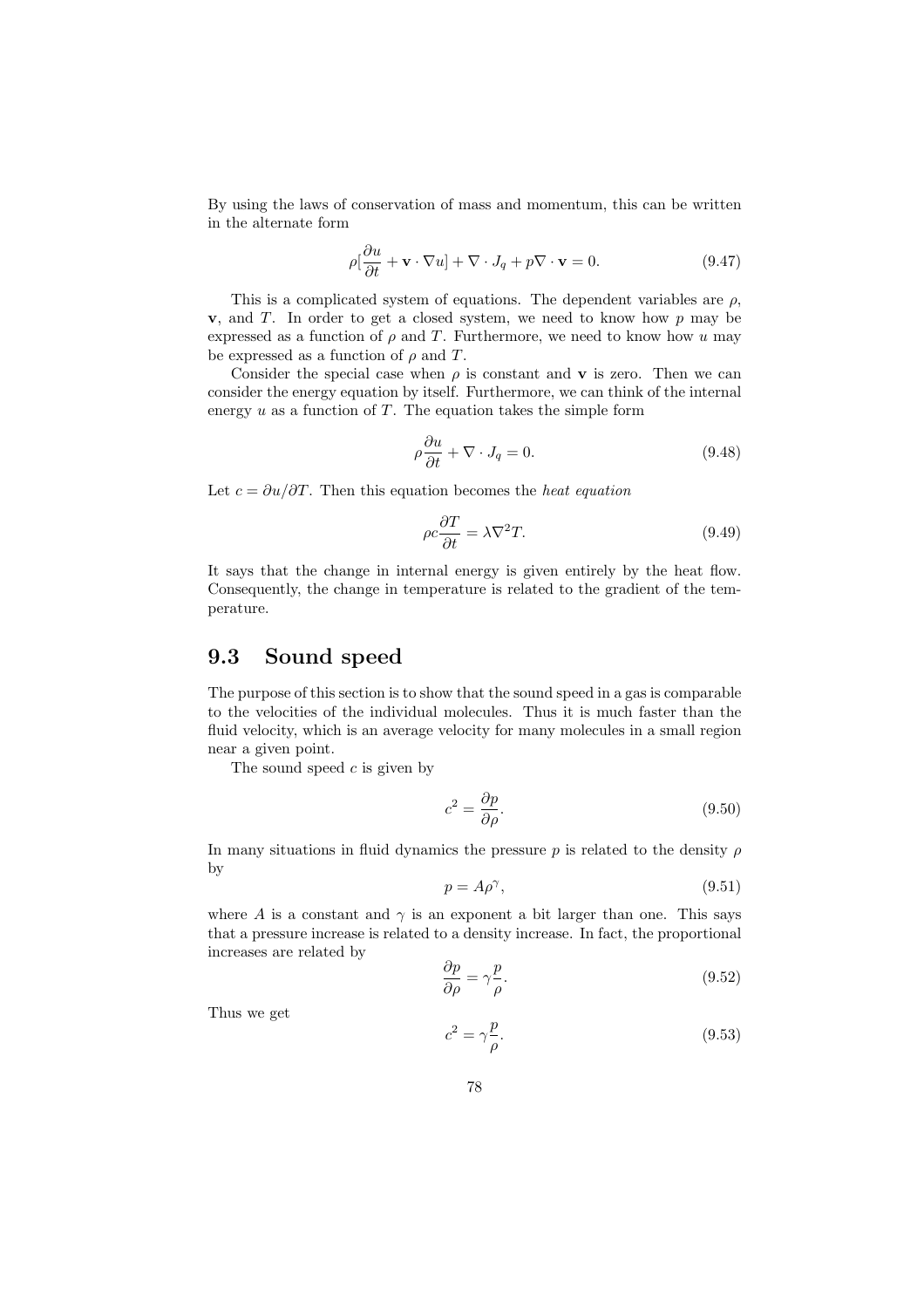If  $\rho$  is the mass of the particles per unit volume, and if m is the mass of a single particle, then  $\rho/m$  is the number of particles per unit volume. According to the gas law, the pressure is

$$
p = -\frac{\rho}{m}kT.\tag{9.54}
$$

Here  $T$  is the absolute temperature, and  $kT$  is the corresponding energy. The constant  $k$  is Boltzmann's constant. From this we see that the sound speed  $c$  is given by

$$
c^2 = \gamma \frac{kT}{m}.\tag{9.55}
$$

The energy of a particle is  $(1/2)m\mathbf{v}^2$ . It has an average squared velocity  $\langle v^2 \rangle$  given by

$$
\frac{1}{2}m\langle \mathbf{v}^2 \rangle = \frac{3}{2}kT.
$$
\n(9.56)

From this we see that the sound velocity  $c$  is given by

$$
c^2 = \frac{1}{3}\gamma \langle \mathbf{v}^2 \rangle. \tag{9.57}
$$

Thus the sound velocity is of the same general order of magnitude as the velocity of motion of the individual molecules. The overall fluid velocity is an average motion, and it is usually much less.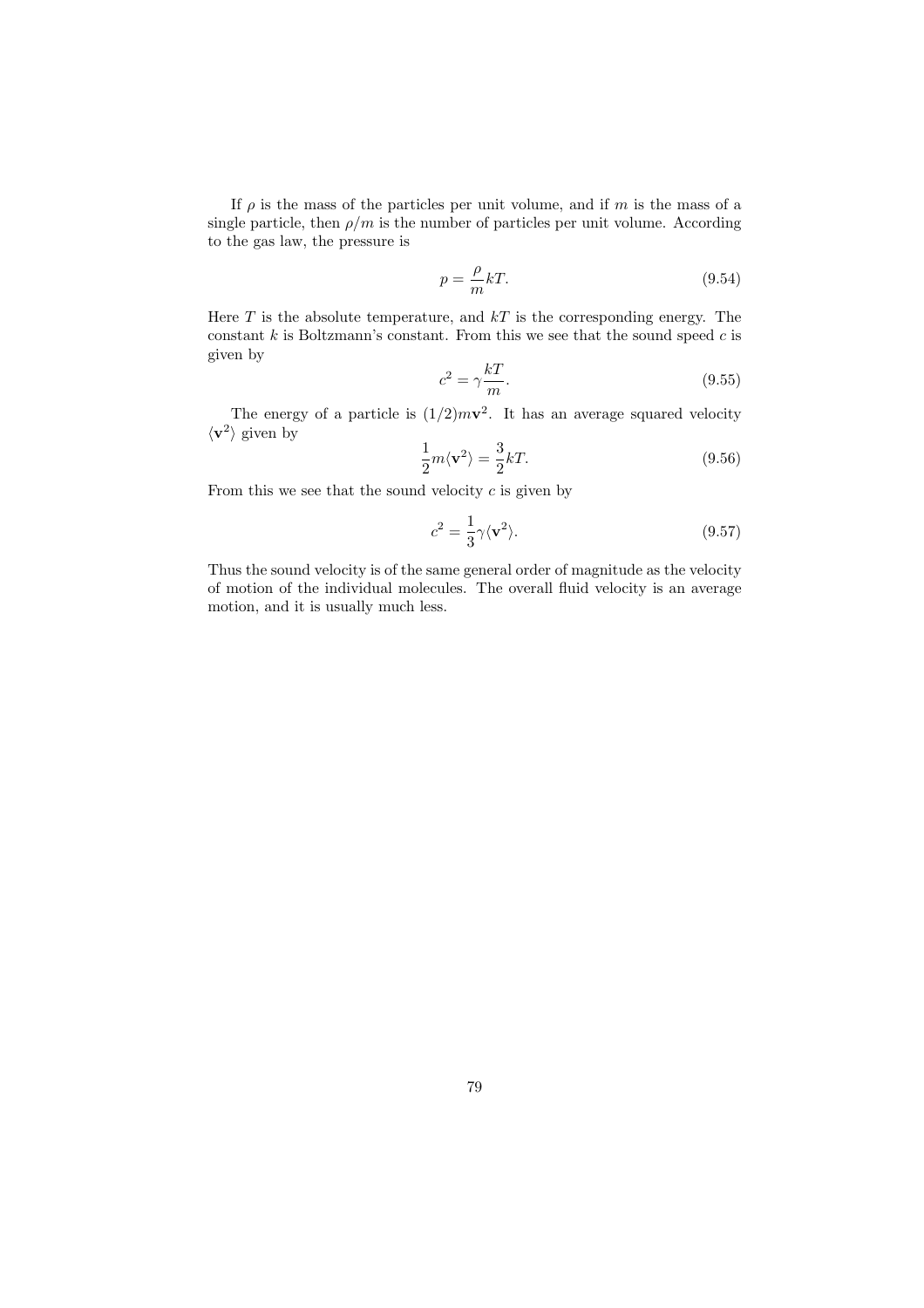# Chapter 10

# Spherical harmonics

### 10.1 Circular harmonics

In this section we review the facts about two-dimensional space and its rotational symmetry. A *harmonic u* of degree n is a polynomial solution of the Laplace equation that is homogeneous of degree  $n$ . Thus it is a solution of

$$
\nabla^2 u = 0 \tag{10.1}
$$

and

$$
r\frac{\partial}{\partial r}u = nu.\tag{10.2}
$$

The harmonics are multiples of 1 for  $n = 0$  and are linear combinations of  $r^n \cos(n\theta)$  and  $r^n \sin(n\theta)$  for  $n = 1, 2, 3, \dots$ 

A *circular harmonic* Y of degree  $\ell$  is the restriction of a harmonic to the unit circle. The relation between the solid spherical harmonic and the surface spherical harmonic is

$$
u = r^n Y. \tag{10.3}
$$

The circular harmonics are multiples of 1 for  $n = 0$  and are linear combinations of  $\cos(n\theta)$  and  $\sin(n\theta)$  for  $n = 1, 2, 3, \ldots$ .

The most imporant fact about the space of circular harmonics of degree  $n$ is that it is invariant under all rotations of the plane that keep the origin fixed. This is because the two equations that define this space are themselves invariant under rotations. We now review familiar properties of the circular harmonics from a somewhat different point of view. The advantage of this is that the results will generalize to three dimensions.

**Theorem 10.1** For each  $n$  each circular harmonic  $Y$  satisfies

$$
\frac{\partial^2}{\partial \theta^2} Y = -n^2 Y. \tag{10.4}
$$

Thus it is an eigenfunction of the angular part of the Laplacian with eigenvalue  $-n^2$ .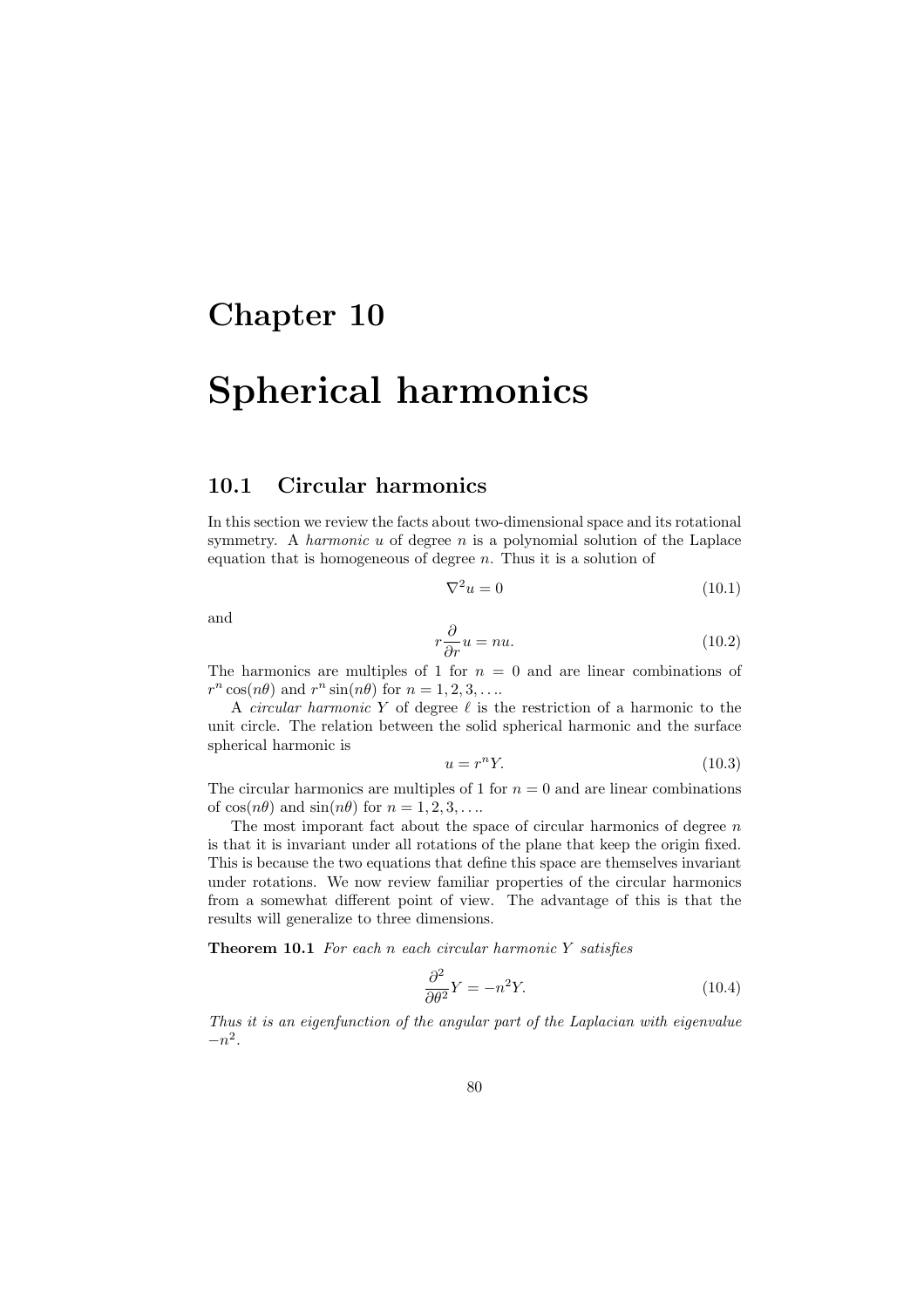Proof: The function  $u = r^n Y$  satisfies  $\nabla^2 u = 0$  and  $r \partial/\partial r u = nu$ . The Laplace operator may be written

$$
\nabla^2 = \frac{1}{r^2} \left[ r \frac{\partial}{\partial r} r \frac{\partial}{\partial r} + \frac{\partial^2}{\partial \theta^2} \right].
$$
 (10.5)

The result follows by applying this operator to  $u$ .

**Theorem 10.2** If Y and Y' are circular harmonics of degree  $n \neq n'$ , then they are orthogonal in the sense that

$$
\int_0^{2\pi} Y(\theta) Y'(\theta) d\theta = 0.
$$
 (10.6)

Proof: Let L be the angular part of the Laplace operator. Then

$$
LY = -n^2Y\tag{10.7}
$$

and similarly for  $Y'$ . Furthermore, if we integrate by parts we get the identity

$$
\int LY Y' d\theta = \int Y LY' d\theta.
$$
 (10.8)

It follows that

$$
-n^2 \int Y Y' d\theta = -n'^2 \int Y Y' d\theta.
$$
 (10.9)

The only way this can happen when  $n \neq n'$  is for the integral to be zero.

# 10.2 Expansions in circular harmonics

This section continues the study of two-dimensional rotational symmetry. The fundamental theorem about circular harmonics is that every function defined on the unit circle may be expanded in terms of circular harmonics. Thus we have the representation

$$
f(\theta) = c_0 + \sum_{n=1}^{\infty} 2a_n \cos(n\theta) + 2b_n \sin(n\theta).
$$
 (10.10)

Thus every function may be written as a sum of eigenfunctions of the angular part of the Laplacian.

For  $r < 1$  define the Poisson kernel

$$
p_r(\theta) = \frac{1}{2\pi} \frac{1 - r^2}{1 - 2r\cos(\theta) + r^2}.
$$
\n(10.11)

Then the Poisson kernel may be written as a sum of powers of  $r$  times cosines by

$$
p_r(\theta) = \frac{1}{2\pi} [1 + \sum_{n=0}^{\infty} r^n 2 \cos(n\theta)].
$$
 (10.12)

The key result that leads to the convergence of Fourier series is the following.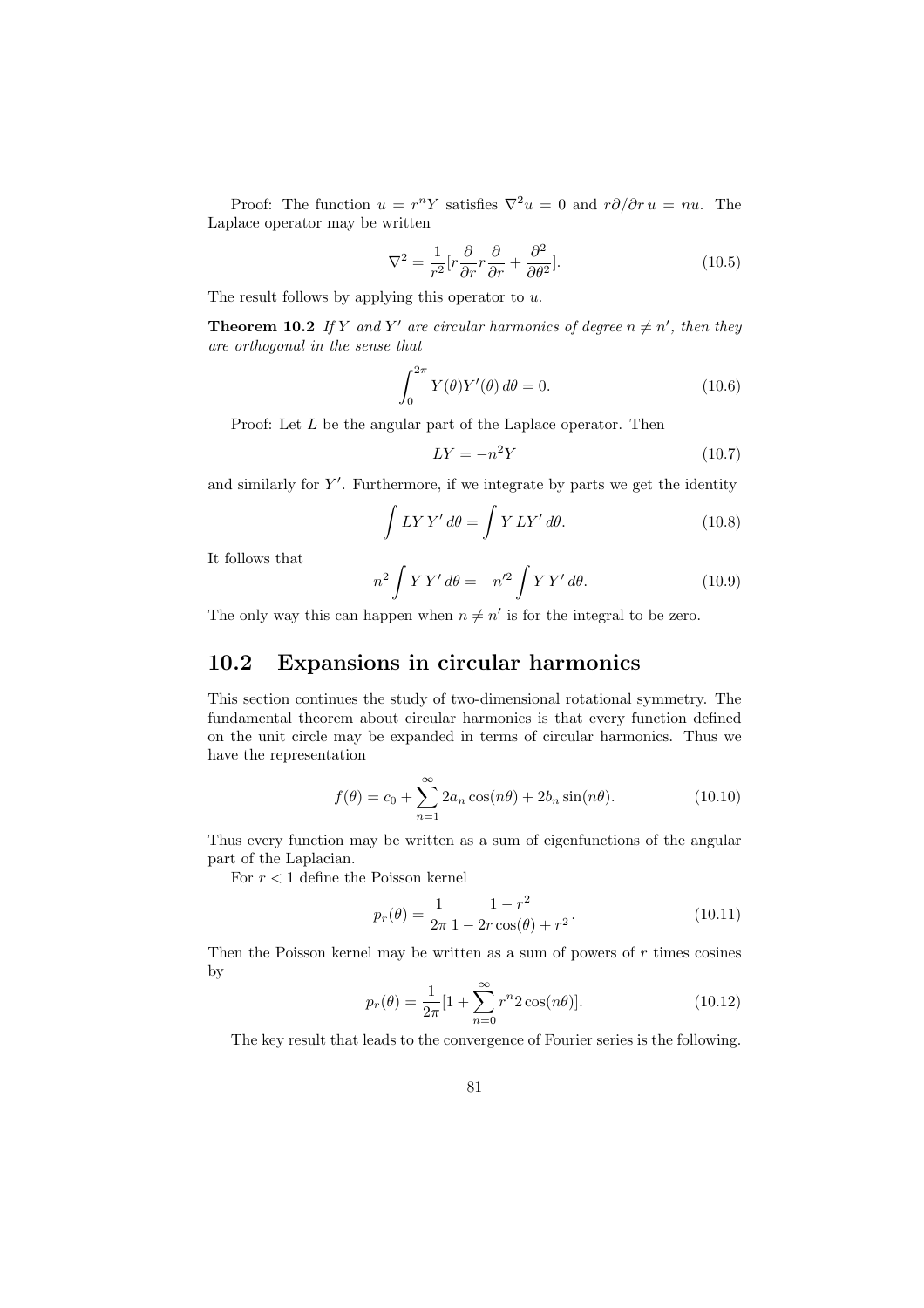Theorem 10.3 Let f be a continuous function on the unit circle. Then

$$
f(\theta) = \lim_{r \to 1} \frac{1}{2\pi} \left[ \int_0^{2\pi} f(\theta') \, d\theta' + \sum_{n=1}^\infty r^n \int_0^{2\pi} 2\cos(n(\theta - \theta')) f(\theta') \, d\theta' \right]. \tag{10.13}
$$

It is based on the fact that the Poisson kernel is an approximate delta function. We shall see that there is a three dimensional analog of this result as well.

#### 10.3 Spherical harmonics

In this section we consider three dimensional space and its rotational symmetry. A solid spherical harmonic u of degree  $\ell$  is a polynomial solution of the Laplace equation that is homogeneous of degree  $\ell$ . Thus it is a solution of

$$
\nabla^2 u = 0 \tag{10.14}
$$

and

$$
r\frac{\partial}{\partial r}u = \ell y.\tag{10.15}
$$

A surface spherical harmonic Y of degree  $\ell$  is the restriction of a solid spherical harmonic to the unit sphere. The relation between the solid spherical harmonic and the surface spherical harmonic is

$$
u = r^{\ell} Y. \tag{10.16}
$$

The most important fact about the space of spherical harmonics of degree  $\ell$  is that it is invariant under all rotations of space that keep the origin fixed. This is because the two equations that define this space are themselves invariant under rotations. In practice we often write the spherical harmonics in spherical polar coordinates with  $x = r \sin(\theta) \cos(\phi)$ ,  $y = r \sin(\theta) \sin(\phi)$  and  $z = r \cos(\theta)$ . However since this choice of coordinates does not display the rotational symmetry explicitly, the expressions get rather complicated.

**Theorem 10.4** For each  $\ell$  each surface spherical harmonic Y satisfies

$$
\left[\frac{1}{\sin\theta}\frac{\partial}{\partial\theta}\sin(\theta)\frac{\partial}{\partial\theta} + \frac{1}{\sin^2(\theta)}\frac{\partial^2}{\partial\phi^2}\right]Y = -\ell(\ell+1)Y.
$$
 (10.17)

Thus it is an eigenfunction of the angular part of the Laplacian with eigenvalue  $-\ell(\ell + 1).$ 

Proof: The function  $u = r^{\ell} Y$  satisfies  $\nabla^2 u = 0$  and  $r \partial/\partial r u = \ell u$ . The Laplace operator may be written

$$
\nabla^2 = \frac{1}{r^2} \left[ r \frac{\partial}{\partial r} r \frac{\partial}{\partial r} + r \frac{\partial}{\partial r} \right] + \frac{1}{r^2} \left[ \frac{1}{\sin \theta} \frac{\partial}{\partial \theta} \sin \theta \frac{\partial}{\partial \theta} + \frac{1}{\sin^2 \theta} \frac{\partial^2}{\partial \phi^2} \right].
$$
 (10.18)

The result follows by applying this operator to  $u$ .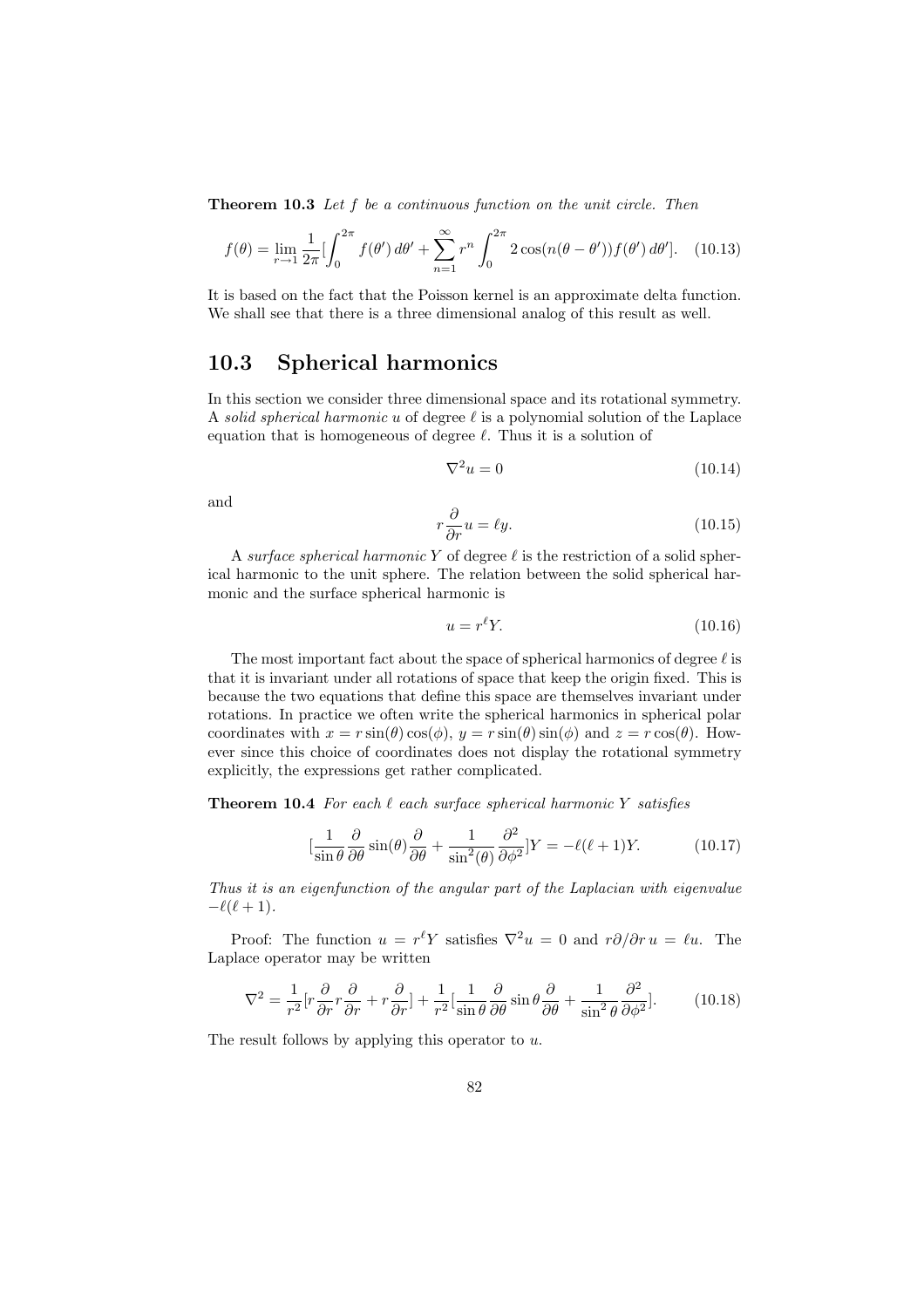**Theorem 10.5** If Y and Y' are surface spherical harmonics of degree  $\ell \neq \ell'$ , then they are orthogonal in the sense that

$$
\int_0^{2\pi} \int_0^{\pi} Y(\theta, \phi) Y'(\theta, \phi) \sin(\theta) d\theta d\phi = 0.
$$
 (10.19)

Proof: Let L be the angular part of the Laplace operator. Then

$$
LY = -\ell(\ell+1)Y\tag{10.20}
$$

and similarly for  $Y'$ . Furthermore, if we integrate by parts we get the identity

$$
\int LY Y' \sin(\theta) d\theta d\phi = \int Y LY' \sin(\theta) d\theta d\phi.
$$
 (10.21)

It follows that

$$
-\ell(\ell+1)\int Y Y' \sin(\theta) d\theta d\phi = -\ell'(\ell'+1)\int Y Y' \sin(\theta) d\theta d\phi.
$$
 (10.22)

The only way this can happen when  $\ell \neq \ell'$  is for the integral to be zero.

It may be shown that the dimension of the space of spherical harmonics of degree  $\ell$  is  $2\ell + 1$ . Here are the first few cases.

For  $\ell = 0$  the space of spherical harmonics consists of the constant functions.

For  $\ell = 1$  the space of solid spherical harmonics is the collection of all linear functions  $ax + by + cz$ . The corresponding surface spherical harmonics are the functions

$$
Y = ax + by + cz = a\sin(\theta)\cos(\phi) + b\sin(\theta)\sin(\phi) + c\cos(\theta)
$$
 (10.23)

on the unit sphere  $x^2 + y^2 + z^2 = 1$ . This looks like a fairly complicated expression. However, there is a change of coordinates so that the vector is in the  $z$  direction. In this new coordinate system we would have the rather simple result

$$
Y = cz = c \cos(\theta). \tag{10.24}
$$

If we look at the magnitude of Y as a function of  $\theta$ , we see that as we go around the sphere in latitude, the magnitude of Y goes from 1 at the poles to 0 at the equator. Thus the angular distribution of an  $\ell = 1$  spherical harmonic has two lobes. This harmonic is often called a dipole.

For  $\ell = 2$  the space of solid spherical harmonics consists of all quadratic functions  $ax^2 + by^2 + cz^2 + 2dxy + 2eyz + 2fxz$  with  $a+b+c=0$ . The diagonal terms are

$$
a\sin^2(\theta)\cos^2(\phi) + b\sin^2(\theta)\sin^2(\phi) + c\cos^2(\theta)
$$
 (10.25)

with  $a + b + c = 1$ . They can also be written as the sum of two terms

$$
(a - b)/2[\sin^2(\theta)\cos(2\phi)] + c/2[2\cos^2(\theta) - \sin^2(\theta)].
$$
 (10.26)

The off diagonal terms are

$$
d\sin^2(\theta)\sin(2\phi) + 2e\cos(\theta)\sin(\theta)\sin(\phi) + 2f\cos(\theta)\sin(\theta)\cos(\phi). \quad (10.27)
$$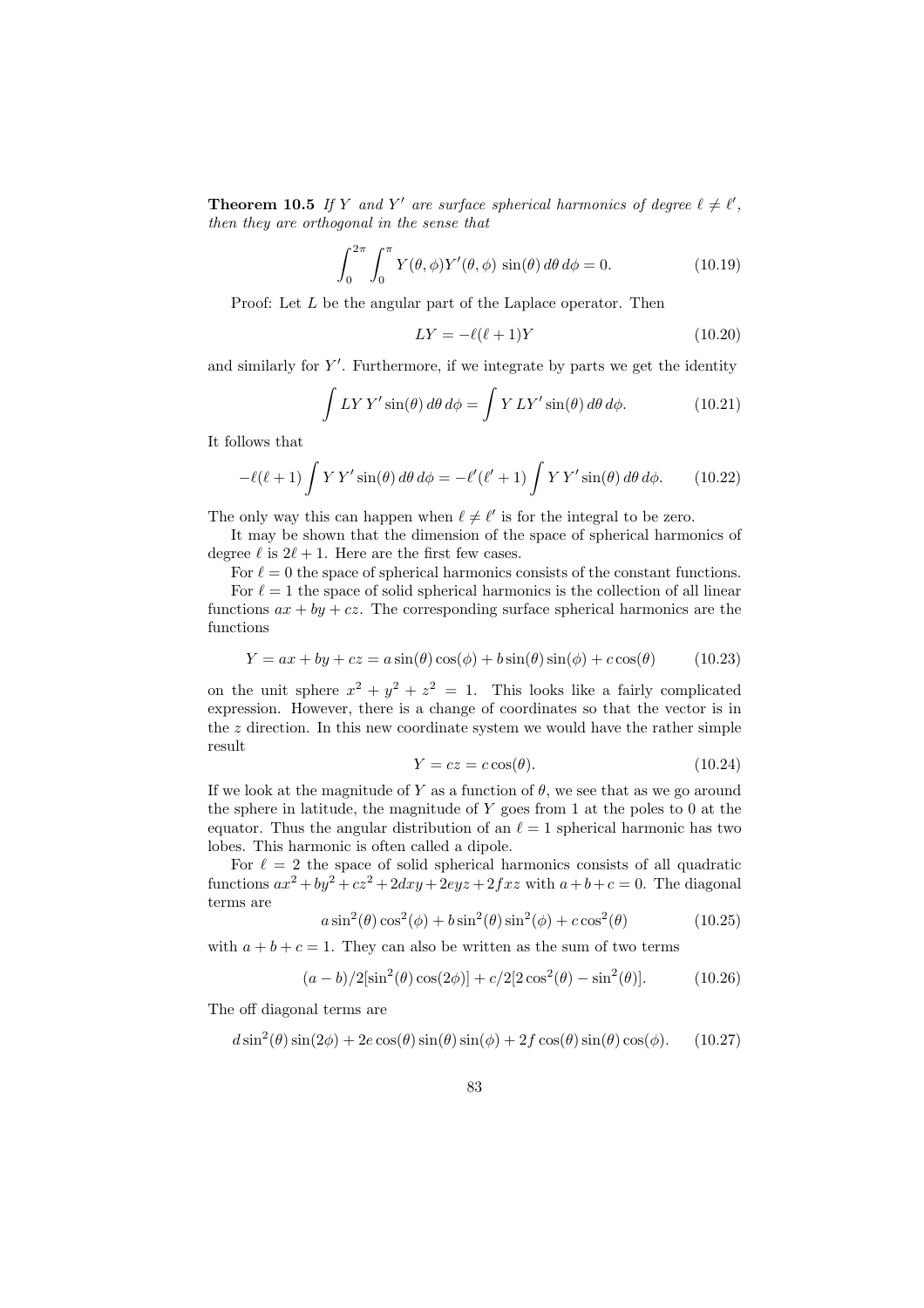We can always choose a new coordinate system in which the quadratic form is diagonal, equal to  $ax^2 + by^2 + cz^2$  with  $a + b + c = 1$ . If  $a = b$  then the solution is a multiple of  $2z^2 - x^2 - y^2 = 2\cos^2(\theta) - \sin^2(\theta)$ . If we plot the magnitude of this as a function of the latitude, then we get a clover leaf pattern. In the case when  $a \neq b$  there is also a dependence on longitude, but this is also in the form of a clover leaf. This harmonic is called a quadrupole.

For  $\ell = 3$  the space of solid spherical harmonics consists of all linear combinations of the 10 monomials  $x^3$ ,  $y^2x$ ,  $z^2x$ ,  $y^3$ ,  $x^2y$ ,  $z^3$ ,  $x^2z$ ,  $y^2z$ ,  $xyz$  that satisfy three equations.

The geometric interpretations of the first three cases  $\ell = 0, \ell = 1$ , and  $\ell = 2$ are particularly simple. Of course  $\ell = 0$  stands for spherically symmetric. An  $\ell = 1$  spherical harmonic is just the restriction of a linear function to the sphere, so it is  $cos(\gamma)$ , where the angle  $\gamma$  is measured from the direction in which the linear function is increasing. An  $\ell = 2$  spherical harmonic is the restriction of a quadratic form to the unit sphere, with the added restriction that its average over the sphere is zero.

These spaces of spherical harmonics come up in many areas of science, and they have various names. The first few spaces  $\ell = 0, \ell = 1, \ell = 2$  are often associated with the names monopole, dipole, quadrupole. In chemistry the spaces  $\ell = 0, \ell = 1, \ell = 2, \ell = 3$  go by the names S, P, D, F. (One might think that S stands for spherically symmetric and P for polar, but this is not so. The names come from spectroscopy, where they were abbreviations: sharp, principle, diffuse, fine.)

For each  $\ell$  there is a one-dimensional subspace that consists of spherical harmonics that are also invariant under rotations about the z axis. These are called the zonal harmonics. These are polynomials that are homogeneous of degree  $\ell$ , harmonic, and that depend only on z and  $x^2 + y^2$ . In spherical polar coordinates the corresponding surface spherical harmonics depend only on latitude  $\theta$  and not on longitude  $\phi$ .

Obviously for  $\ell = 0$  the zonal harmonics are again the constant functions.

For  $\ell = 1$  the zonal harmonics consist of the multiples of  $z = \cos(\theta)$ .

For  $\ell = 2$  the zonal harmonics consist of the multiples of  $2z^2 - (x^2 + y^2) =$  $2\cos^2(\theta) - \sin^2(\theta)$ .

For  $\ell = 3$  the zonal harmonics consist of the multiples of  $2z^3 - 3z(x^2 + y^2) =$  $2\cos^3(\theta) - 3\cos(\theta)\sin^2(\theta).$ 

#### 10.4 Expansions in spherical harmonics

This section continues the study of three-dimensional rotational symmetry. The fundamental theorem about spherical harmonics is that every function defined on the unit sphere may be expanded in terms of spherical harmonics. Thus we have the representation

$$
f(\theta,\phi) = \sum_{\ell=0}^{\infty} \sum_{m} a_{\ell m} Y_{\ell,m}(\theta,\phi).
$$
 (10.28)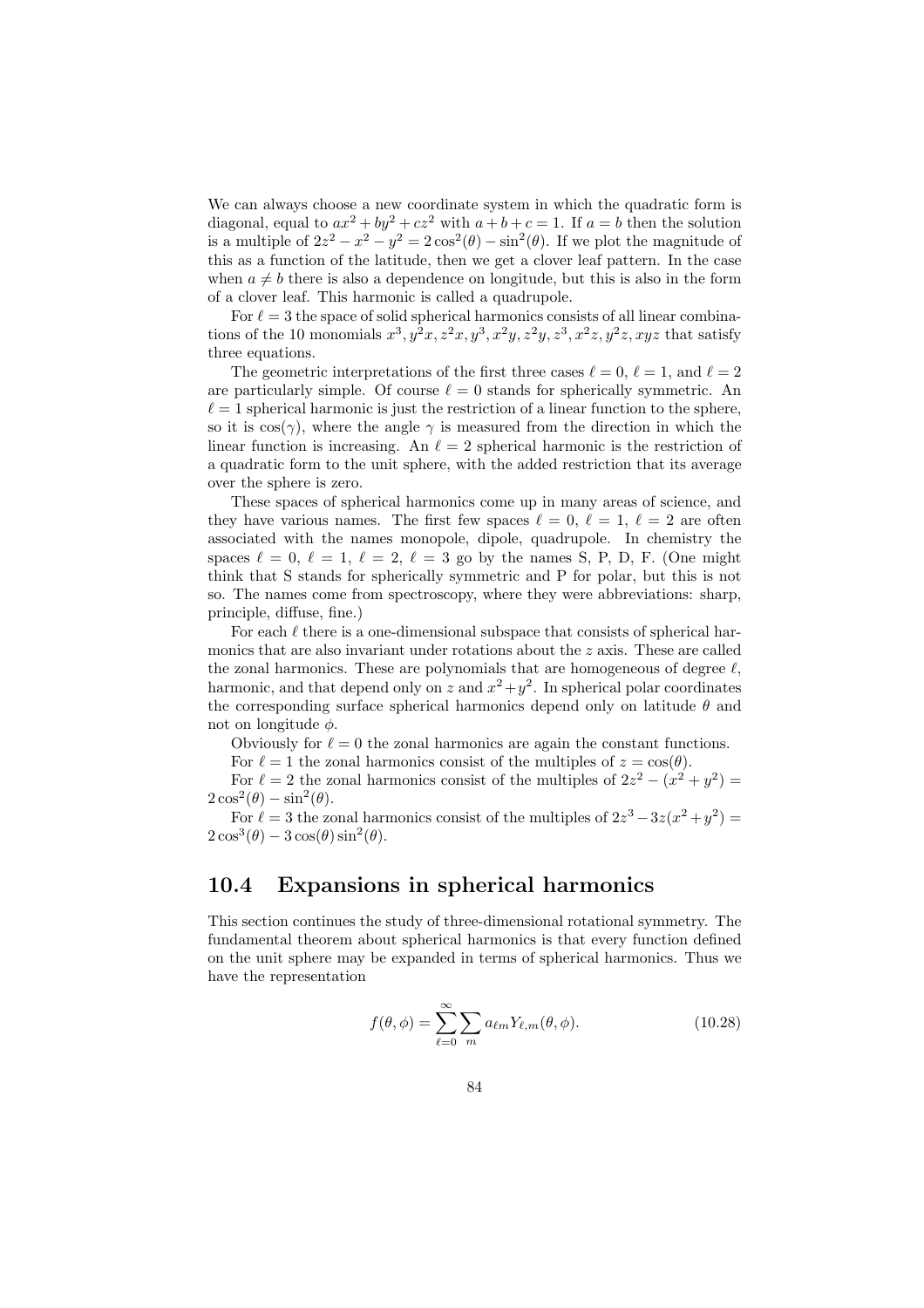Thus every function may be written as a sum of eigenfunctions of the angular part of the Laplacian. This section is devoted to understanding how this comes about.

The function

$$
\frac{1}{|\mathbf{x}|} = \frac{1}{\sqrt{x^2 + y^2 + z^2}}
$$
(10.29)

is harmonic except at the origin. This is easily seen by noting that this is  $1/r$ in spherical polar coordinates.

Consider the point e at the north pole of the unit sphere in three dimensions. The function

$$
\frac{1}{|\mathbf{x} - \mathbf{e}|} = \frac{1}{\sqrt{x^2 + y^2 + (z - 1)^2}}
$$
(10.30)

is a harmonic function except at the north pole. In fact, it is a translate of the first example.

We can write this also in spherical polar coordinates. We note that  $|x - e|$ is the square root of the dot product of  $e - x$  with itself. We obtain

$$
\frac{1}{|\mathbf{x} - \mathbf{e}|} = \frac{1}{\sqrt{1 - 2r\cos(\theta) + r^2}}.
$$
\n(10.31)

Take  $r < 1$  and expand this in a Taylor series in powers of r. We obtain

$$
\frac{1}{\sqrt{1 - 2r\cos(\theta) + r^2}} = \sum_{\ell=0}^{\infty} r^{\ell} P_{\ell}(\cos(\theta)),
$$
 (10.32)

where the  $P_\ell$  are the *Legendre polynomials*. Each  $P_\ell(\cos(\theta))$  is a polynomial of degree  $\ell$  in  $\cos(\theta)$ . Thus  $P_0(\cos(\theta)) = 1$ ,  $P_1(\cos(\theta)) = \cos(\theta)$ ,  $P_2(\cos(\theta)) =$  $(3\cos^2(\theta) - 1)/2$ ,  $P_3(\cos(\theta)) = (5\cos^3(\theta) - 3\cos(\theta))/2$ .

We can also write these polynomials in a slightly differerent form, with every term homogeneous of degree  $\ell$  in powers of  $\cos(\theta)$  and  $\sin^2(\theta)$ . Thus  $P_0(\cos(\theta)) = 1, P_1(\cos(\theta)) = \cos(\theta), P_2(\cos(\theta)) = (2\cos^2(\theta) - \sin^2(\theta))/2, P_3(\cos(\theta)) =$  $(2\cos^3(\theta) - 3\cos(\theta)\sin^2(\theta))/2$ , and so on. Thus they are just certain special multiples of the zonal harmonics.

**Theorem 10.6** Each term  $r^{\ell}P_{\ell}(\cos(\theta))$  is a harmonic function that is homogeneous of degree  $\ell$ .

Proof: For each  $t$  the function

$$
\frac{1}{|t\mathbf{x} - \mathbf{e}|} = \frac{1}{\sqrt{1 - 2tr\cos(\theta) + t^2 r^2}}.
$$
(10.33)

is harmonic. Therefore for each t

$$
\frac{1}{\sqrt{1 - 2tr\cos(\theta) + t^2 r^2}} = \sum_{\ell=0}^{\infty} t^{\ell} r^{\ell} P_{\ell}(\cos(\theta))
$$
 (10.34)

is harmonic. It follows that each coefficient is harmonic.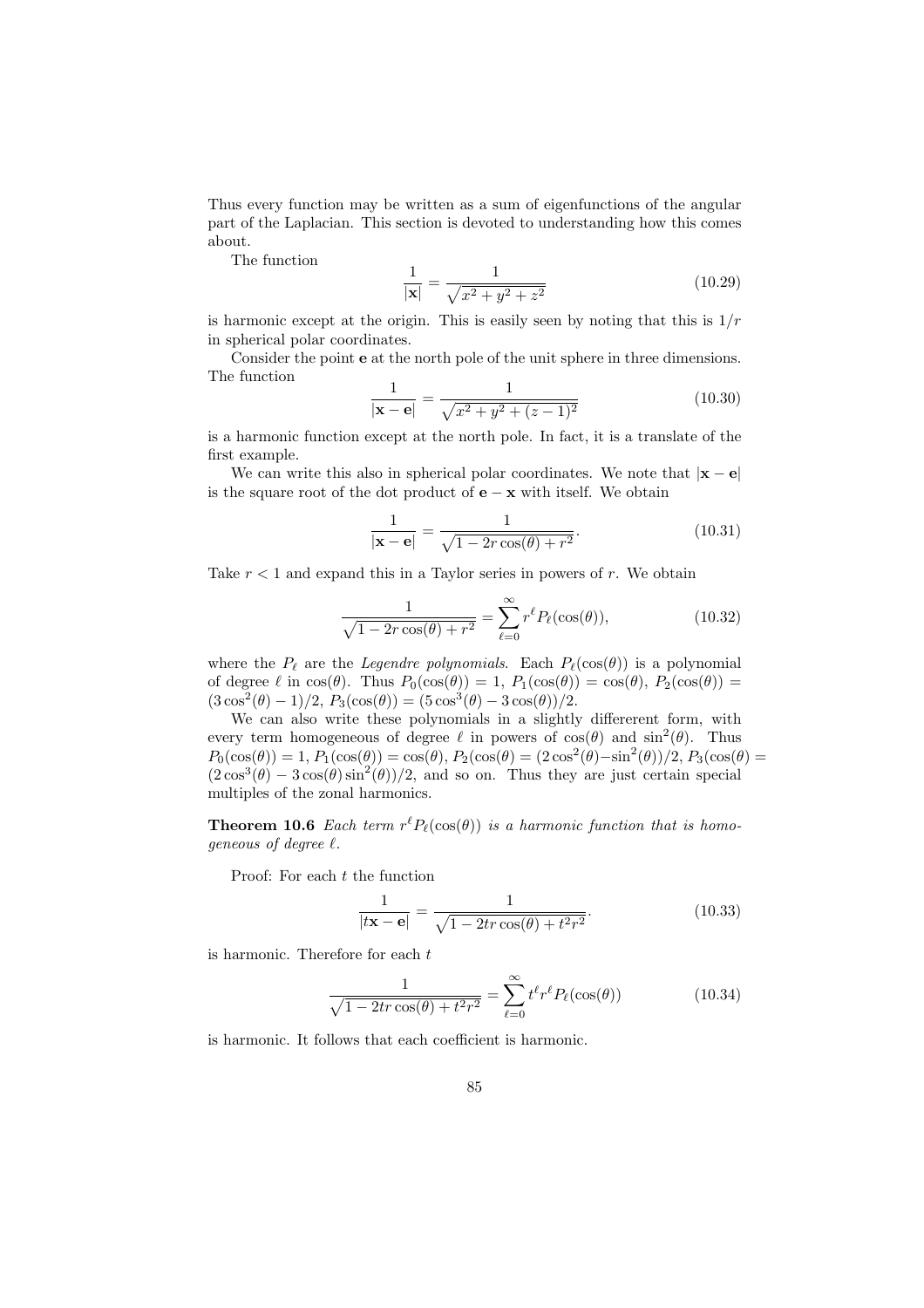**Theorem 10.7** For  $r < 1$  define the Poisson kernel

$$
p_r(\theta) = \frac{1}{4\pi} \frac{1 - r^2}{(1 - 2r\cos(\theta) + r^2)^{\frac{3}{2}}}.
$$
\n(10.35)

Then the Poisson kernel may be written as a sum of powers of r times zonal spherical harmonics by

$$
p_r(\theta) = \sum_{\ell=0}^{\infty} r^{\ell} \frac{2\ell+1}{4\pi} P_{\ell}(\cos(\theta)).
$$
 (10.36)

Proof: Apply the operator  $r\partial/\partial r$  to

.

$$
\frac{1}{\sqrt{1 - 2r\cos(\theta) + r^2}} = \sum_{\ell=0}^{\infty} r^{\ell} P_{\ell}(\cos(\theta)),
$$
 (10.37)

multiply by two, and add the original expression. Finally divide by  $4\pi$ .

Theorem 10.8 Let f be a continuous function on the unit sphere in three dimensional space. Then the value of  $f$  at the north pole  $e$  is

$$
f(\mathbf{e}) = \lim_{r \to 1} \int_0^{2\pi} \int_0^{\pi} p_r(\theta) f(\theta, \phi) \sin(\theta) d\theta d\phi.
$$
 (10.38)

Proof: All that one needs to do is to check that the Poisson kernel is an approximate delta function. This is left as an exercise.

Theorem 10.9 Let f be a continuous function on the unit sphere in three dimensional space. Then

$$
f(\theta,\phi) = \lim_{r \to 1} \sum_{\ell=0}^{\infty} r^{\ell} \frac{1}{4\pi} \int_0^{2\pi} \int_0^{\pi} (2\ell+1) P_{\ell}(\cos(\gamma)) f(\theta',\phi') \sin(\theta') d\theta' d\phi',
$$
\n(10.39)

where  $\gamma$  is the angle between the points  $\theta$ ,  $\phi$  and  $\theta'$ ,  $\phi'$  on the sphere, so

$$
\cos(\gamma) = \sin(\theta)\sin(\theta')\cos(\phi - \phi') + \cos(\theta)\cos(\theta'). \tag{10.40}
$$

Proof: By rotating coordinates it is sufficient to prove this when the angle  $\theta = 0$ . Then the value of the function is taken at the north pole.

Let us assume that the series converges. Then we can take the limit as  $r \to 1$ and get

$$
f(\theta,\phi) = \sum_{\ell=0}^{\infty} \frac{1}{4\pi} \int_0^{2\pi} \int_0^{\pi} (2\ell+1) P_\ell(\cos(\gamma)) f(\theta',\phi') \sin(\theta') d\theta' d\phi'.
$$
 (10.41)

This is the expansion in spherical harmonics. We can also write this as

$$
f(\mathbf{x}) = \sum_{\ell=0}^{\infty} \frac{1}{4\pi} \int (2\ell+1) P_{\ell}(\mathbf{x} \cdot \mathbf{x}') f(\mathbf{x}') dS(\mathbf{x}') \tag{10.42}
$$

where the points are all on the unit sphere, and the integral is with respect to area on the unit sphere.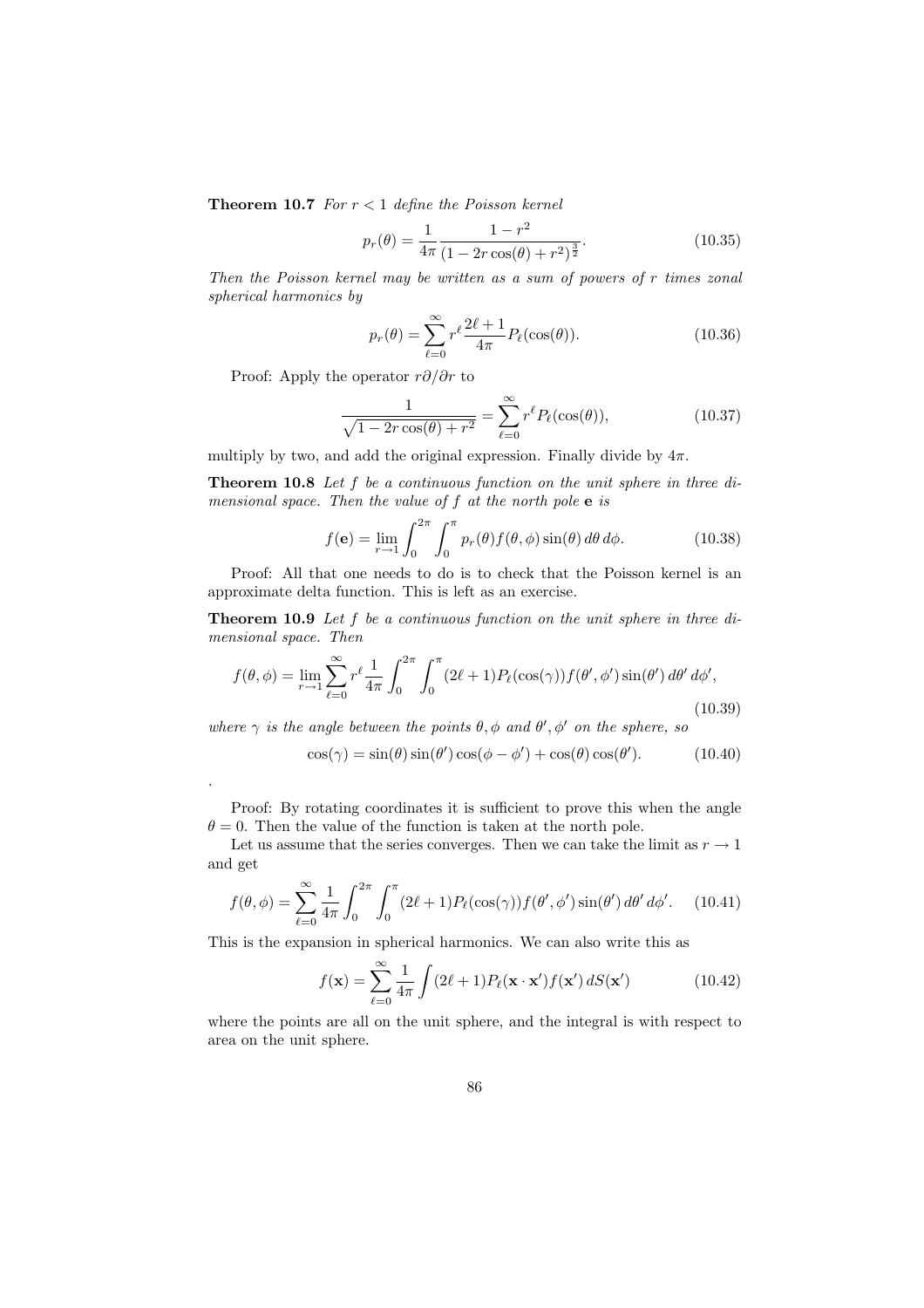### 10.5 The multipole expansion

One of the most famous equations in physics is the Poisson equation

$$
\nabla_{\mathbf{x}}^2 u = -s(\mathbf{x}).\tag{10.43}
$$

It describes, among other things, the electric potential  $u$  due to a charge distribution  $s(\mathbf{x})$ . We shall see in the next chapter that the solution of this equation is

$$
u(\mathbf{x}) = \int \frac{1}{4\pi |\mathbf{x} - \mathbf{x}'|} s(\mathbf{x}') dV(\mathbf{x}').
$$
 (10.44)

We shall use the fact that when  $|x'| < |x|$  we have the expansion

$$
\frac{1}{|\mathbf{x} - \mathbf{x}'|} = \sum_{\ell=0}^{\infty} \frac{|\mathbf{x}'| \ell}{|\mathbf{x}|^{\ell+1}} P_{\ell}(\frac{\mathbf{x} \cdot \mathbf{x}'}{|\mathbf{x}||\mathbf{x}'|}).
$$
(10.45)

When  $|x| = 1$  is the north pole vector this is true by the definition of Legendre polynomials given above. However it is easy to derive the general case from this by multiplying this vector by a scalar and rotating.

Insert this in the solution of the Poisson equation. We obtain the multipole expansion

$$
\int \frac{1}{4\pi |\mathbf{x} - \mathbf{x}'|} s(\mathbf{x}') dV(\mathbf{x}') = \frac{1}{4\pi} \sum_{\ell=0}^{\infty} m_{\ell}(\frac{\mathbf{x}}{|\mathbf{x}|}) \frac{1}{|\mathbf{x}|^{\ell+1}}.
$$
 (10.46)

where

$$
m_{\ell}(\frac{\mathbf{x}}{|\mathbf{x}|}) = \int |\mathbf{x}'|^{\ell} P_{\ell}(\frac{\mathbf{x}}{|\mathbf{x}|} \cdot \frac{\mathbf{x}'}{|\mathbf{x}'|}) s(\mathbf{x}') dV(\mathbf{x}') \qquad (10.47)
$$

The  $\ell$  order coefficient in this expansion is a surface spherical harmonic of degree  $\ell$  times  $1/|{\bf x}|^{\ell+1}$ .

The  $\ell = 0$  term is the monopole term. The coefficient is the total charge

$$
m_0 = \int s(\mathbf{x}') dV(\mathbf{x}'). \qquad (10.48)
$$

This term drops off for large distance like  $1/|x|$ .

If the total charge is zero, then the dominant term is the dipole term with  $\ell = 1$ . The coefficient of this term is

$$
m_1(\frac{\mathbf{x}}{|\mathbf{x}|}) = \int \frac{\mathbf{x}}{|\mathbf{x}|} \cdot \mathbf{x}' s(\mathbf{x}') dV(\mathbf{x}').
$$
 (10.49)

It drops off for large distances like  $1/|x|^2$ .

It can happen that the dipole term is also zero. This would be true, for instance, if the source were even under reflection. Then the leading term is the quadrupole term with  $\ell = 2$ . The coefficient of this term is

$$
m_2(\frac{\mathbf{x}}{|\mathbf{x}|}) = \frac{1}{2} \int \left( 3(\frac{\mathbf{x}}{|\mathbf{x}|} \cdot \mathbf{x}')^2 - |\mathbf{x}'|^2 \right) s(\mathbf{x}') dV(\mathbf{x}'). \tag{10.50}
$$

It drops off for large distances like  $1/|x|^3$ .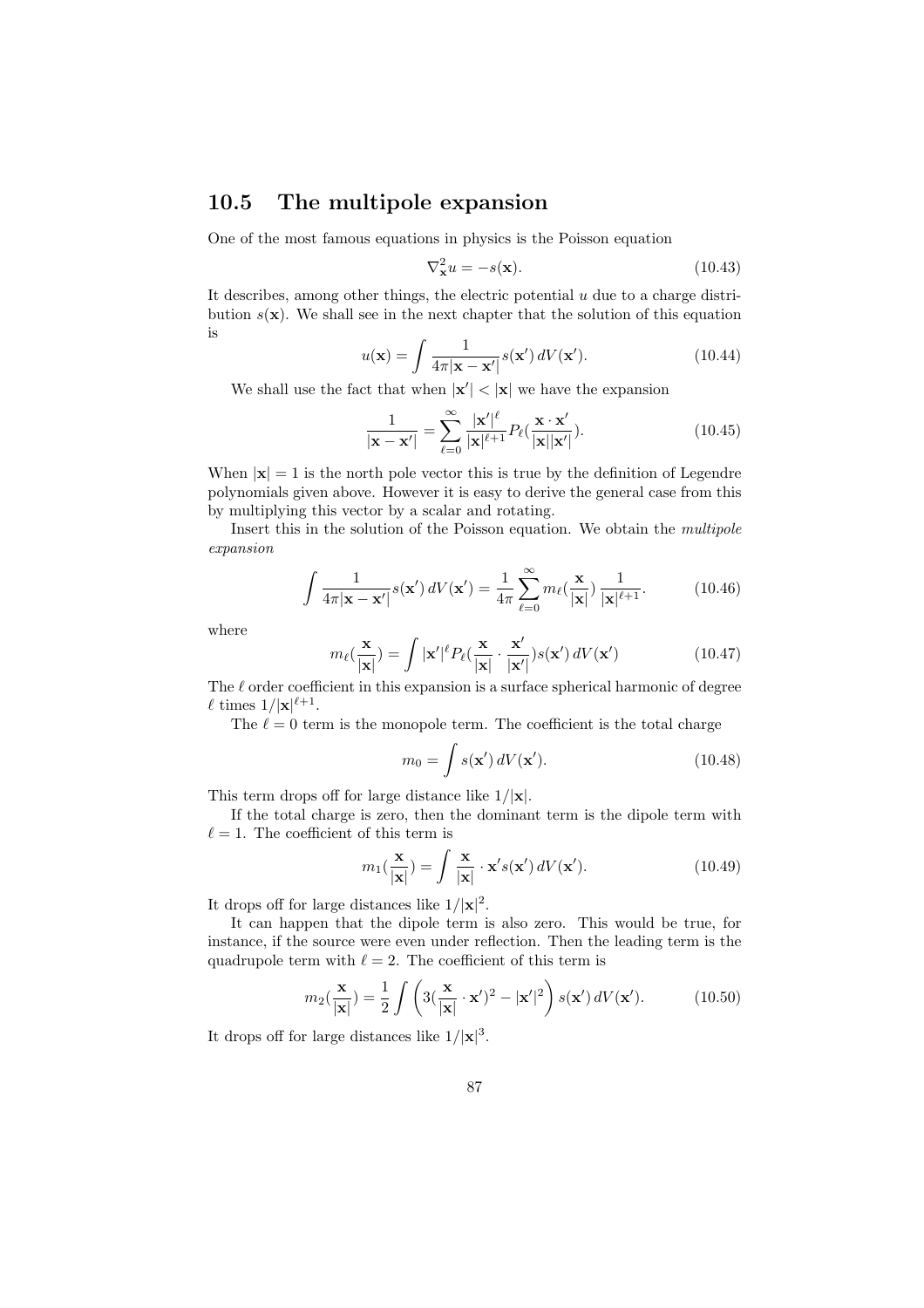# Chapter 11

# Sources

# 11.1 Equilibrium Green's functions: one dimension

This chapter deals with linear equations with a inhomogeneous source term. The solution is required to satisfy homogeneous boundary condition. In certain circumstances the solution of the equation is uniquely specified and is given by an inverse operator. This operator is an integral operator given by what is known as a Green's function. This is the continuous analog of a matrix.

The general scheme is the following. A differential operator L is defined for certain functions u satisfying homogeneous boundary conditions. Often if the boundary conditions are specified correctly, then the equations  $Lu = s$  has a unique solution. This solution is  $u = L^{-1}s$ . In many cases it is given by a function

$$
u(x) = L^{-1}s(x) = \int G(x, x')s(x')dx'.
$$
 (11.1)

This function  $G(x, x')$  is the Green's function that specifies the inverse. Thus it gives a solution for an arbitrary source.

In this and the following sections we consider the Laplace operator in Euclidean space. The goal is to find for each function s a solution of

$$
\nabla_{\mathbf{x}}^2 u + s(\mathbf{x}) = 0. \tag{11.2}
$$

If we can somehow give boundary conditions that specify a unique such solution, then it should be given by a Green's function  $G(\mathbf{x}, \mathbf{x}')$  with

$$
-\nabla_{\mathbf{x}}^2 \int G(\mathbf{x}, \mathbf{x}') s(\mathbf{x}') dV(\mathbf{x}') = s(\mathbf{x}).
$$
 (11.3)

Let us begin with the one dimensional case. Then the problem is

$$
-\frac{d^2u}{dx^2} = s(x).
$$
 (11.4)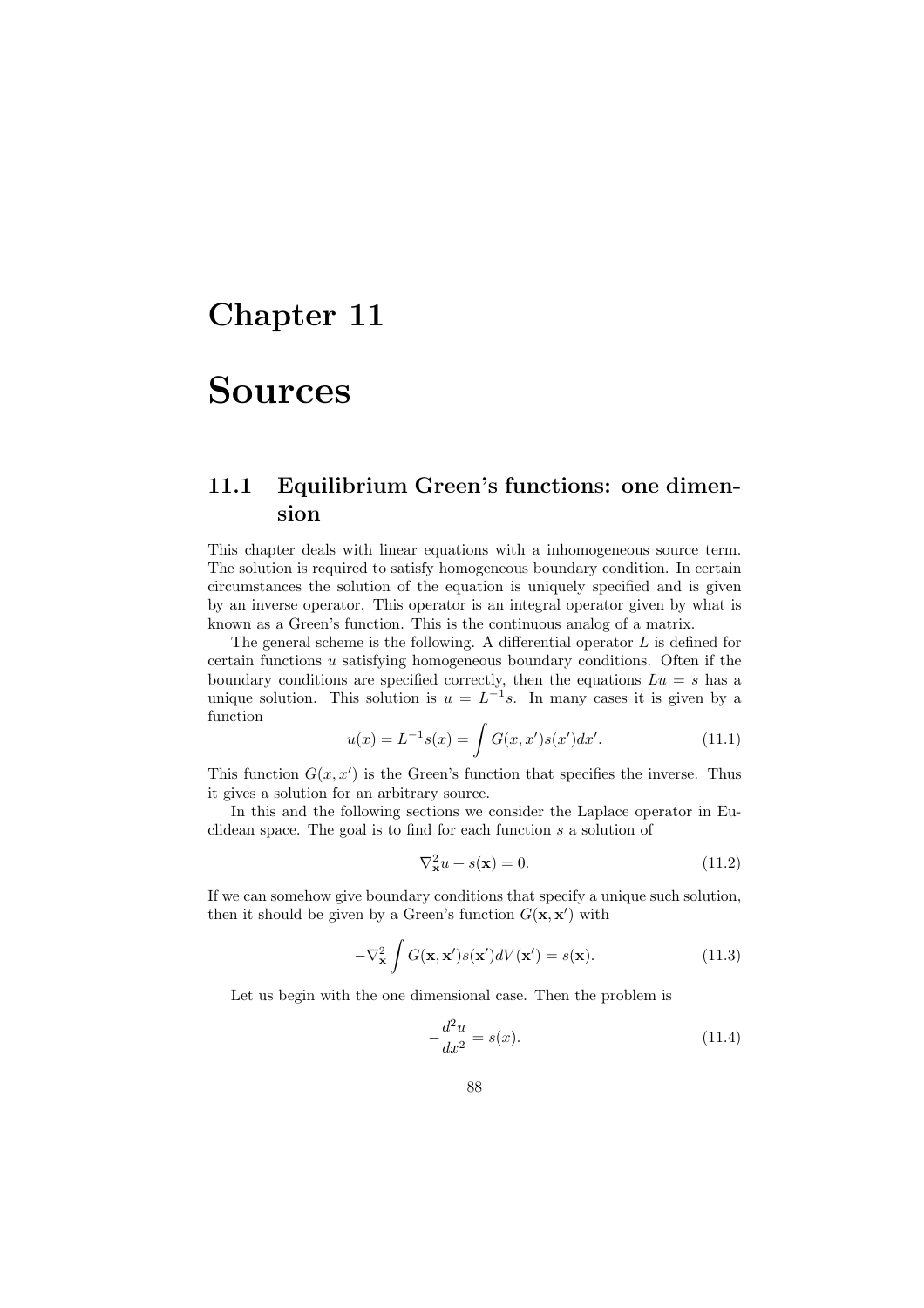It is easy to solve this equation. An obvious integration gives

$$
u(x) = \int_{-\infty}^{x} \int_{-\infty}^{y} s(z) \, dz \, dy + Cx + D. \tag{11.5}
$$

Then integration by parts gives

$$
u(x) = \int_{-\infty}^{x} (y - x)s(y) \, dy + Cx + D. \tag{11.6}
$$

The integral in the first term has the following interpretation. Say that the positive source is at point  $y$ . Then the temperature to the left of  $y$  is zero. However the temperature at point  $x$  to the right of  $y$  is negative and proportional to  $y - x$ . Thus all heat is flowing to the right. We can add another term that gives heat flowing to the left. This is the role of the  $Cx + D$ . The boundary conditions determine the values of C and D.

One possible Green's function is given by taking  $C = D = 0$ . This is

$$
G^{R}(x, y) = -H(x - y)(x - y),
$$
\n(11.7)

where  $H$  denotes the Heaviside function that is 1 on the positive axis and 0 on the negative axis. The heat from the source flows only to the right.

Another possible Green's function is given by taking the heat to flow to the left. This is

$$
G^{L}(x, y) = H(y - x)(x - y).
$$
 (11.8)

We can also take a Green's function where the heat flows equally in both directions. This is

$$
G(x,y) = -\frac{1}{2}|x-y|.\t(11.9)
$$

All of these Green's functions are somewhat peculiar, since they go to  $-\infty$  as  $|x|$  goes to infinity.

Another way of thinking about the Green's function is the following. If we can solve the equation

$$
-\frac{d^2}{dx^2}G(x,y) = \delta(x-y)
$$
\n(11.10)

with appropriate boundary conditions, then we have found the Green's function. This is because we can then multiply both sides with  $s(y)$  and integrate with respect to y. So we need to know how to get a function whose second derivative is a delta function. One way to approach this is with approximate delta functions.

Recall how to get an approximate delta function  $\delta_{\epsilon}(x)$ . Take a positive function  $\delta_1(x)$  with integral one and define  $\delta_{\epsilon}(x) = \delta_1(x/\epsilon)/\epsilon$ .

Here is how to get the integral  $H_{\epsilon}(x)$  of an approximate delta function. Take an increasing function  $H_1(x)$  that increases a total of one. Define  $H_1(x)$  =  $H(x/\epsilon)$ .

There is a similar way to get the two-fold integral  $A_{\epsilon}(x)$  of an approximate delta function. Take a concave up function  $A_1(x)$  whose slope increases by one. Define  $A_{\epsilon}(x) = \epsilon A_1(x/\epsilon)$ .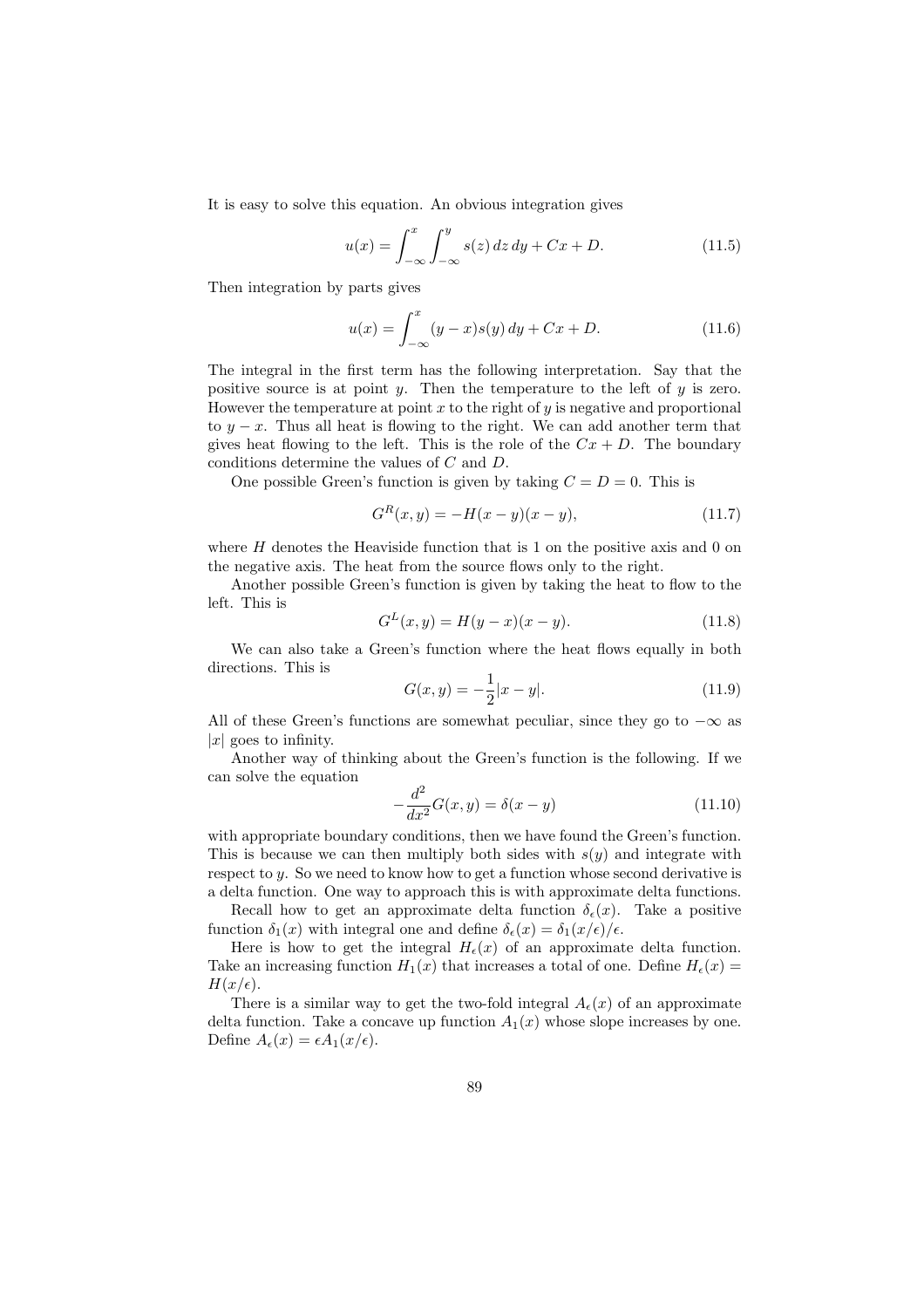As an example, take the symmetric function  $A_{\epsilon}(x) = (1/2)\sqrt{x^2 + \epsilon^2}$ . The second derivative of this is an approximate delta function. Therefore

$$
\frac{d^2}{dx^2}A_{\epsilon}(x-y)=\delta_{\epsilon}(x-y). \tag{11.11}
$$

Now we can multiply by  $s(y)$  and integrate with respect to y. This gives

$$
\frac{d^2}{dx^2} \int_{-\infty}^{\infty} A_{\epsilon}(x - y)s(y) dy = \int_{-\infty}^{\infty} \delta_{\epsilon}(x - y)s(y) dy.
$$
 (11.12)

Take the limit as  $\epsilon \to 0$ . This gives

$$
\frac{d^2}{dx^2} \int_{-\infty}^{\infty} \frac{1}{2} |x - y| s(y) dy = s(x).
$$
 (11.13)

We see that the Green's function is

$$
G(x,y) = D - \frac{1}{2}|x - y|,
$$
\n(11.14)

where  $D$  is an arbitrary additive constant. This is essentially the same answer that we got before in the case when the heat flows from the source in equal amounts in both directions.

We see that in one dimension there is no particularly natural boundary condition for the Green's function. One can always add the  $Cx + D$  term that adds a total heat flow and changes the zero of temperature. However there is always the odd feature that the temperature goes to negative infinity at large distances.

# 11.2 Equilibrium Green's functions: two dimensions

Let us now go to two dimensions. The spherically symmetric solutions of the Laplace equation are given by

$$
\frac{1}{r}\frac{d}{dr}r\frac{d}{dr}u = 0.\tag{11.15}
$$

The solution of this equation is

$$
u(r) = C \ln(r) + D = C \ln(\frac{r}{r_0}),
$$
\n(11.16)

where  $D = -C \ln(r_0)$ . The additive constant D corresponds to an arbitrary choice of scale  $r_0$  with respect to which length is measured.

We want to find which value of the constant  $C$  gives the Green's function. We can do this by using an approximate delta function. This will be obtained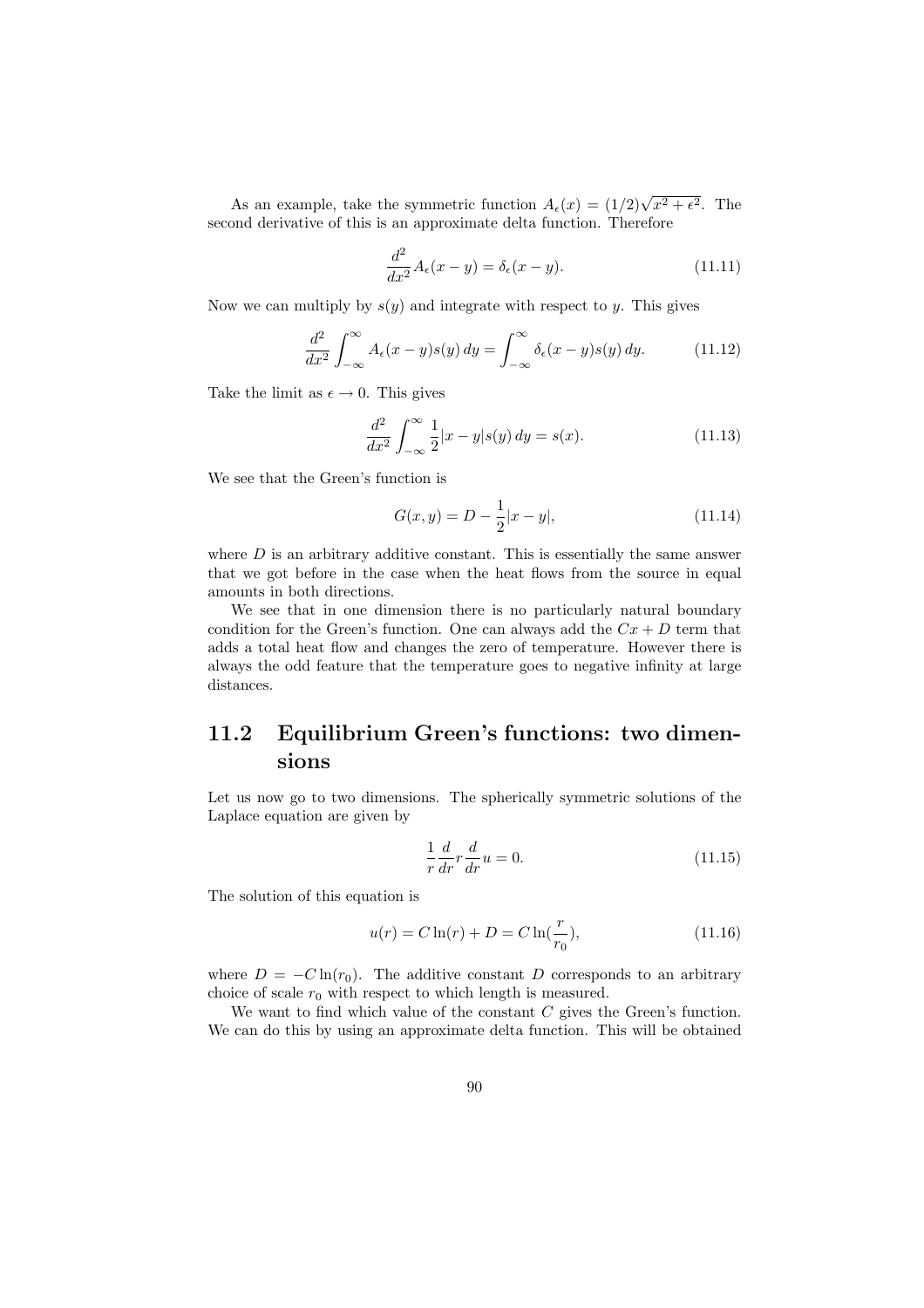by using an approximation to the logarithm function. We use the function by using an approximation to the logarithm function<br> $\ln(\sqrt{r^2 + \epsilon^2})$ . First we obtain the increasing function

$$
r\frac{d}{dr}\ln(\sqrt{r^2+\epsilon^2}) = \frac{r^2}{(r^2+\epsilon^2)}.\tag{11.17}
$$

This function rises from 0 to 1 as r ranges from 0 to  $\infty$ . The quantity of interest is

$$
\frac{1}{r}\frac{d}{dr}r\frac{d}{dr}\ln(\sqrt{r^2+\epsilon^2}) = \frac{2\epsilon^2}{(r^2+\epsilon^2)^2}.
$$
\n(11.18)

Take the integral of this over two dimensional space with respect to the volume element  $r dr d\theta$ . This can be done by inspection using the fact that increasing function obtained before rises from 0 to 1. The result is  $2\pi$ . Therefore the quantity of interest is  $2\pi$  times the delta function in two dimensions.

The conclusion is that

$$
-\nabla_{\mathbf{x}}^2 \int -\frac{1}{2\pi} \ln(\sqrt{|\mathbf{x} - \mathbf{x}'|^2 + \epsilon^2}) s(\mathbf{x}') dV(\mathbf{x}') = \int \delta_{\epsilon}(\mathbf{x} - \mathbf{x}') s(\mathbf{x}') dV(\mathbf{x}').
$$
\n(11.19)

Let  $\epsilon \to 0$ . We obtain

$$
-\nabla_{\mathbf{x}}^2 \int -\frac{1}{2\pi} \ln(|\mathbf{x} - \mathbf{x}'|) s(\mathbf{x}') dV(\mathbf{x}') = s(\mathbf{x}).
$$
 (11.20)

Since we can always put in an additive constant, the Green's function in two dimensions can be taken to be

$$
G(\mathbf{x}, \mathbf{x}') = -\frac{1}{2\pi} \ln\left(\frac{|\mathbf{x} - \mathbf{x}'|}{r_0}\right) = \frac{1}{2\pi} \ln\left(\frac{r_0}{|\mathbf{x} - \mathbf{x}'|}\right).
$$
 (11.21)

This function is positive within the disk of radius  $r_0$  about the source point  $x'$ . However it goes to minus infinity at large distances, albeit slowly.

# 11.3 Equilibrium Green's functions: three dimensions

Let us now go to three dimensions. The spherically symmetric solutions of the Laplace equation are given by

$$
\frac{1}{r^2} \frac{d}{dr} r^2 \frac{d}{dr} u = 0.
$$
\n(11.22)

The solution of this equation is

$$
u(r) = C\frac{1}{r} + D.
$$
 (11.23)

Now there is a natural choice for the additive constant D. We take it to be zero. The remaining part can be interpreted as the contribution from the source. In three dimensions we are thus able to separate the source from the environment.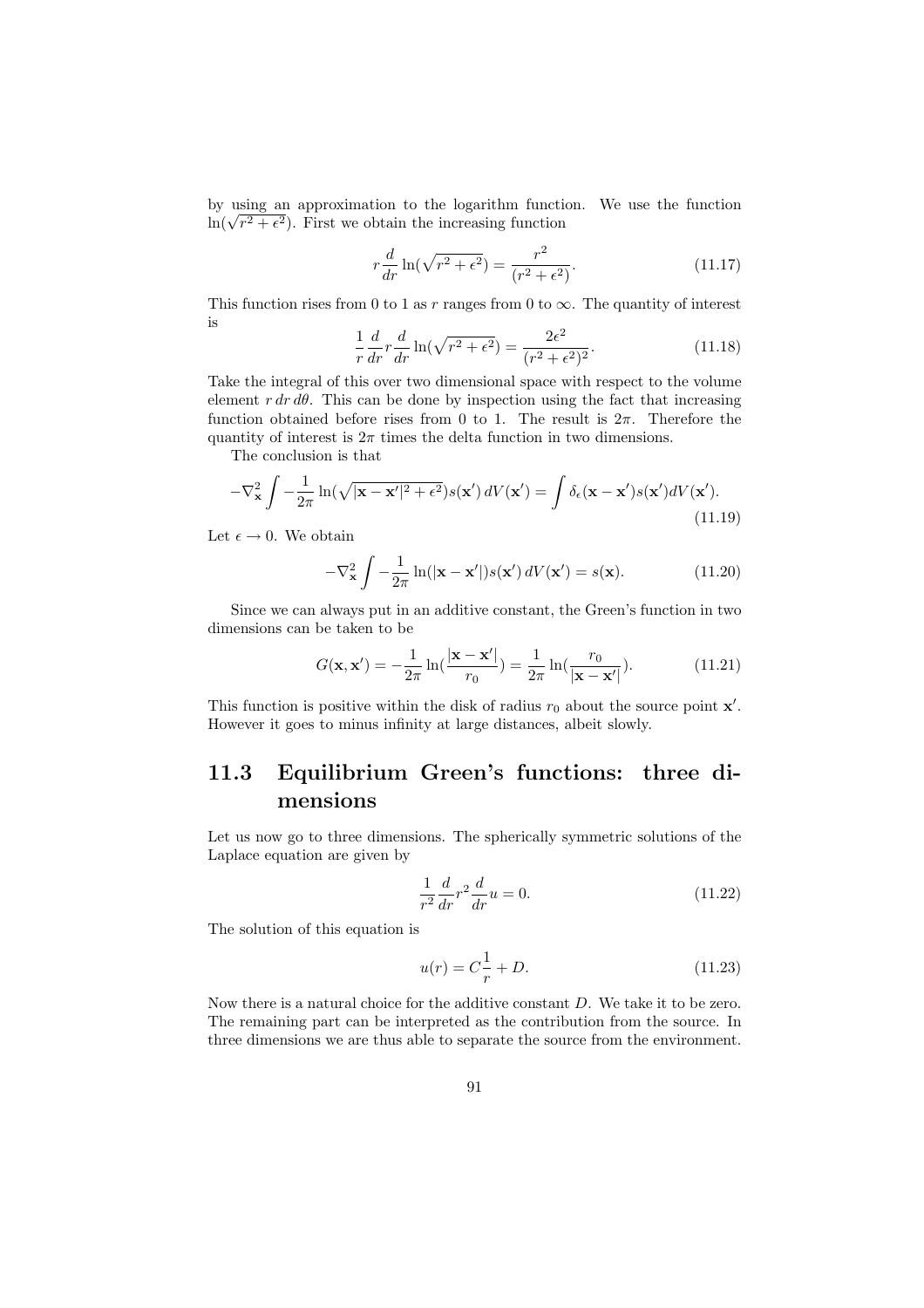We want to find which value of the constant  $C$  gives the Green's function. We can do this by using an approximate delta function. This will be obtained by using an approximation  $1/\sqrt{r^2 + \epsilon^2}$ . First we obtain the increasing function

$$
-r^2\frac{d}{dr}\frac{1}{\sqrt{r^2+\epsilon^2}} = \frac{r^3}{(r^2+\epsilon^2)^{\frac{3}{2}}}.
$$
\n(11.24)

This rises from 0 to 1 as we go from  $r = 0$  to infinity. We can continue the computation and get

$$
-\frac{1}{r^2}\frac{d}{dr}r^2\frac{d}{dr}\frac{1}{\sqrt{r^2+\epsilon^2}} = \frac{3\epsilon^2}{(r^2+\epsilon^2)^{\frac{5}{2}}}.
$$
 (11.25)

If we take the integral of this over three dimensional space with respect to the volume element  $r^2 dr \sin(\theta) d\theta d\phi$ , we can use the fact that the increasing function rises by one to obtain the value  $4\pi$ . Therefore this represents  $4\pi$  times the delta function in three dimensions.

The conclusion is that

$$
-\nabla_{\mathbf{x}}^2 \int \frac{1}{4\pi} \frac{1}{\sqrt{|\mathbf{x} - \mathbf{x}'|^2 + \epsilon^2}} s(\mathbf{x}') dV(\mathbf{x}') = \int \delta_{\epsilon}(\mathbf{x} - \mathbf{x}') s(\mathbf{x}') dV(\mathbf{x}'). \quad (11.26)
$$

Let  $\epsilon \to 0$ . We obtain

$$
-\nabla_{\mathbf{x}}^2 \int \frac{1}{4\pi} \frac{1}{|\mathbf{x} - \mathbf{x}'|} s(\mathbf{x}') dV(\mathbf{x}') = s(\mathbf{x}).
$$
 (11.27)

The conclusion is that the Green's function for the three-dimensional Laplace operator is

$$
G(\mathbf{x}, \mathbf{x}') = \frac{1}{4\pi} \frac{1}{|\mathbf{x} - \mathbf{x}'|}.
$$
 (11.28)

This function is positive and approaches zero as  $x$  tends to infinity. This nice behavior is due to the fact that there is a lot of room in three dimensional space. A hot spot or a impurity concentration can steadily diffuse in space without requiring some special sink at infinity. The solution of the original problem

$$
\nabla_{\mathbf{x}}^2 u + s(\mathbf{x}) = 0 \tag{11.29}
$$

in the three-dimensional case is

$$
u(\mathbf{x}) = \int \frac{1}{4\pi} \frac{1}{|\mathbf{x} - \mathbf{x}'|} s(\mathbf{x}') dV(\mathbf{x}').
$$
 (11.30)

## 11.4 Causal Green's functions: diffusion

One class of Green's functions consists of causal Green's functions, where the task is to solve a problem forward in time. For example, the problem may have the form

$$
\frac{\partial u}{\partial t} - Au = s(t) \tag{11.31}
$$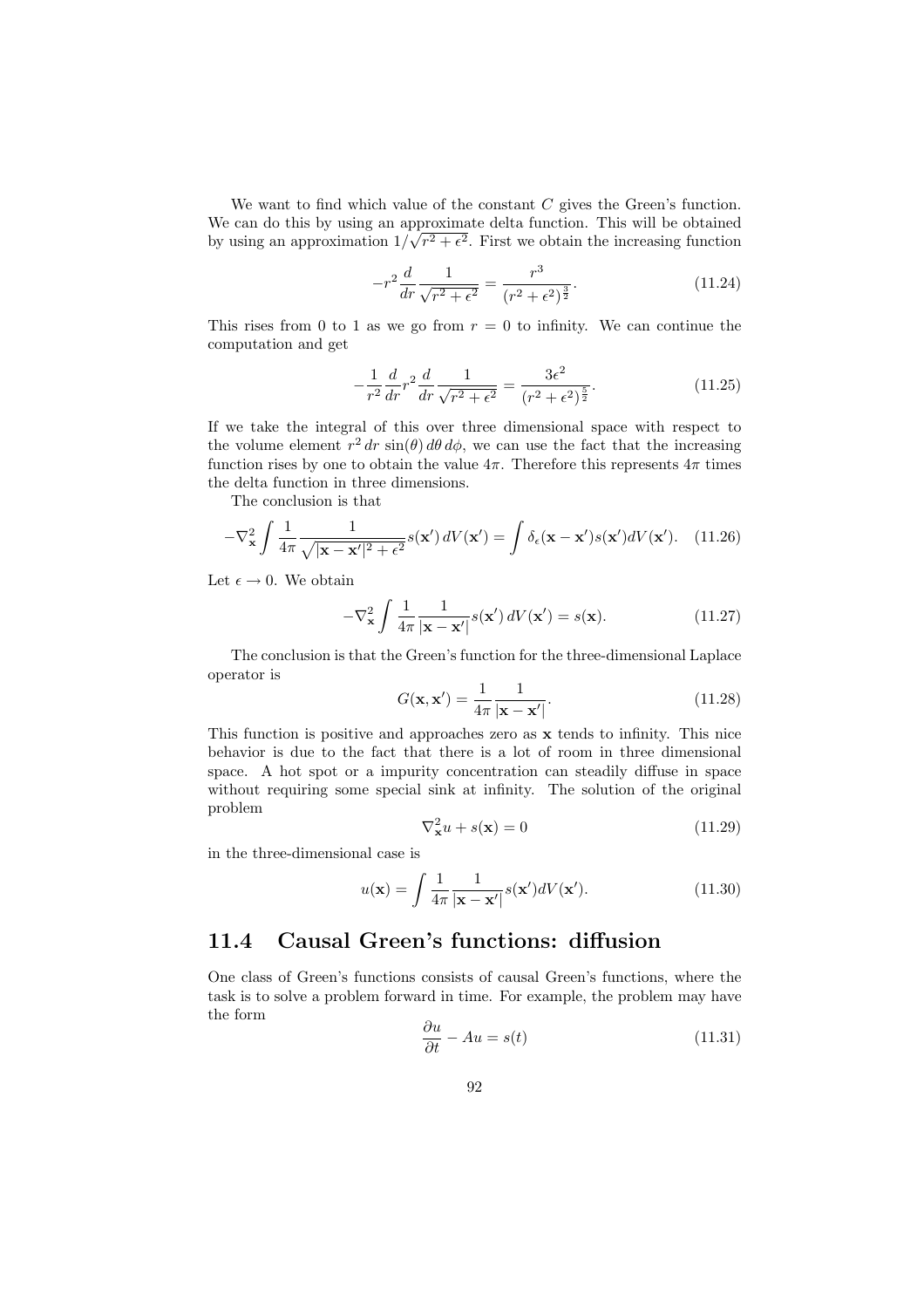with  $u = 0$  when  $t = 0$ . Then it is easy to see that the solution is

$$
u(t) = \int_0^t v(t; t') dt',
$$
\n(11.32)

where  $v(t; t')$  is the solution of the equation

$$
\frac{\partial v}{\partial t} - Av = 0 \tag{11.33}
$$

with initial condition  $v(t';t') = s(t')$ . Thus the Green's function is

$$
G(t, t') = H(t - t')v(t; t')
$$
\n(11.34)

This result is known as Duhamel's principle. The fact that this Green's functions satisfies  $G(t, t') = 0$  for  $t' > t$  is the reason for the term "causal". This says that the future cannot affect the past. From a mathematical point of view a causal Green's function is the analog of a triangular matrix.

Example: Consider the n-dimensional heat equation for  $t > 0$  and arbitrary **x**. The boundary condition is that the solution vanish at  $t = 0$ . The equation is  $\overline{\phantom{a}}$  $\mathbf{r}$ 

$$
\left(\frac{\partial u}{\partial t} - \frac{1}{2}\sigma^2 \nabla_{\mathbf{x}}^2\right) u = \frac{1}{2}\sigma^2 s(x, t).
$$
 (11.35)

By Duhamel's principle, the solution is

$$
u(\mathbf{x},t) = \frac{1}{2}\sigma^2 \int_0^t \int g(\mathbf{x} - \mathbf{x}',t - t')s(\mathbf{x}',t') dV(\mathbf{x}') dt',
$$
 (11.36)

where

$$
g(\mathbf{x},t) = \frac{1}{(\sqrt{2\pi\sigma^2 t})^n} \exp(-\frac{\mathbf{x}^2}{2\sigma^2 t})
$$
\n(11.37)

is the Gaussian kernel in  $n$  dimensions. This is just the product of the onedimensional Gaussian kernels. Thus the Green's function for the time-dependent problem is

$$
G(\mathbf{x},t;\mathbf{x}',t') = g(\mathbf{x}-\mathbf{x}',t-t')H(t-t').
$$
\n(11.38)

This solution can also be written in terms of the lag  $\tau = t - t'$  as

$$
u(\mathbf{x},t) = \frac{1}{2}\sigma^2 \int_0^t \int g(\mathbf{x} - \mathbf{x}', \tau) \ s(\mathbf{x}',t - \tau) \ dV(\mathbf{x}') \ d\tau,
$$
 (11.39)

Consider the case when the source  $s(\mathbf{x})$  is independent of time. Then the solution is the convolution of  $\overline{r}$ 

$$
\frac{1}{2}\sigma^2 \int_0^t g(\mathbf{x}, \tau) d\tau
$$
\n(11.40)

with the source. It is interesting to attempt to take the limit as  $t \to \infty$ . But there is a problem with convergence at  $t = \infty$ . The integral in question is

$$
\frac{\sigma^2}{2} \int_0^\infty g(\mathbf{x}, \tau) d\tau = \frac{\sigma^2}{2} \int_0^\infty \frac{1}{(2\pi\sigma^2\tau)^{\frac{n}{2}}} \exp(-\frac{|\mathbf{x}|^2}{2\sigma^2\tau}) d\tau.
$$
 (11.41)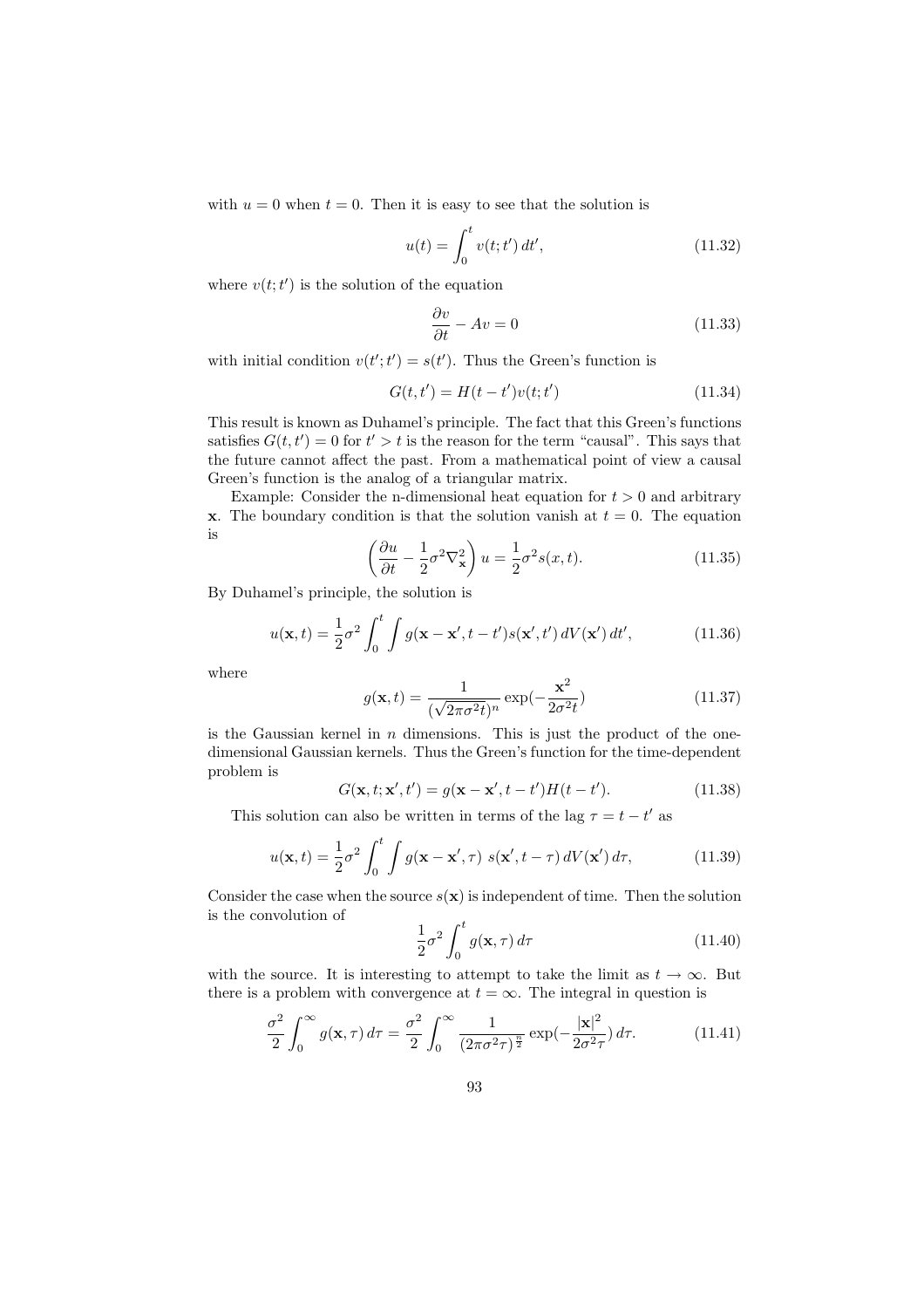This converges at  $t = \infty$  only if the dimension n is three or more. In this case we can evaluate it explicitly. Make the substitution  $\tau = |x|^2/(2\sigma^2)u$ . This gives the result  $\overline{r}^{\infty}$  $\overline{r}^{\infty}$ 

$$
\frac{\sigma^2}{2} \int_0^\infty g(\mathbf{x}, \tau) d\tau = \frac{1}{4\pi^{\frac{n}{2}} |\mathbf{x}|^{n-2}} \int_0^\infty \frac{1}{u^{\frac{n}{2}}} e^{-\frac{1}{u}} du.
$$
 (11.42)

We can also write this as

$$
\frac{\sigma^2}{2} \int_0^\infty g(\mathbf{x}, \tau) d\tau = \frac{1}{4\pi^{\frac{n}{2}} |\mathbf{x}|^{n-2}} 2 \int_0^\infty a^{n-3} e^{-a^2} da.
$$
 (11.43)

This is infinite for  $n = 1$  and  $n = 2$ . However it is finite for  $n = 3$ , and for this case we get  $\overline{r}$ 

$$
\frac{\sigma^2}{2} \int_0^\infty g(\mathbf{x}, \tau) d\tau = \frac{1}{4\pi |\mathbf{x}|}.
$$
 (11.44)

This gives the usual Green's function for three dimensional static problems.

Let us look at what happens in the one and two dimensional problems for large t. First consider the case of one dimension. We have

$$
\frac{\sigma^2}{2} \int_0^t g(x,\tau) \, d\tau = \frac{\sigma^2}{2} \int_0^t \frac{1}{(2\pi\sigma^2\tau)^{\frac{1}{2}}} \exp\left(-\frac{x^2}{2\sigma^2\tau}\right) d\tau. \tag{11.45}
$$

For each  $t$  this is positive. With a change of variable this becomes

$$
\frac{\sigma^2}{2} \int_0^t g(x,\tau) \, d\tau = \frac{1}{4\pi^{\frac{1}{2}}} |x| \int_0^{\frac{2\sigma^2 t}{x^2}} \frac{1}{u^{\frac{1}{2}}} e^{-\frac{1}{u}} \, du. \tag{11.46}
$$

Integrate by parts. This gives

$$
\frac{\sigma^2}{2} \int_0^t g(x,\tau) \, d\tau = -\frac{1}{2\pi^{\frac{1}{2}}} |x| \int_0^{\frac{2\sigma^2 t}{x^2}} \frac{1}{u^{\frac{3}{2}}} e^{-\frac{1}{u}} \, du + \frac{1}{(2\pi)^{\frac{1}{2}}} \sqrt{\sigma^2 t} \exp(-\frac{x^2}{2\sigma^2 t}). \tag{11.47}
$$

As  $t \to \infty$  the first term converges to  $-\frac{1}{2}|x|$ . This is the negative static Green's function that we saw before. However as  $t \to \infty$  the second term is growing like the square root of the time, and its limit is  $+\infty$ . So in some very rough sense the static Green's function needs to have an infinite constant added to it in order to resemble the result of solving the time dependent equation for large time.

The case of two dimensions is similar. We have

$$
\frac{\sigma^2}{2} \int_0^t g(x,\tau) \, d\tau = \frac{\sigma^2}{2} \int_0^t \frac{1}{2\pi\sigma^2\tau} \exp(-\frac{x^2}{2\sigma^2\tau}) \, d\tau. \tag{11.48}
$$

By a change of variable we see that

$$
\frac{\sigma^2}{2} \int_0^t g(x,\tau) \, d\tau = \frac{1}{4\pi} \int_0^{2\sigma^2 t/|\mathbf{x}|^2} \frac{1}{u} e^{-\frac{1}{u}} \, du. \tag{11.49}
$$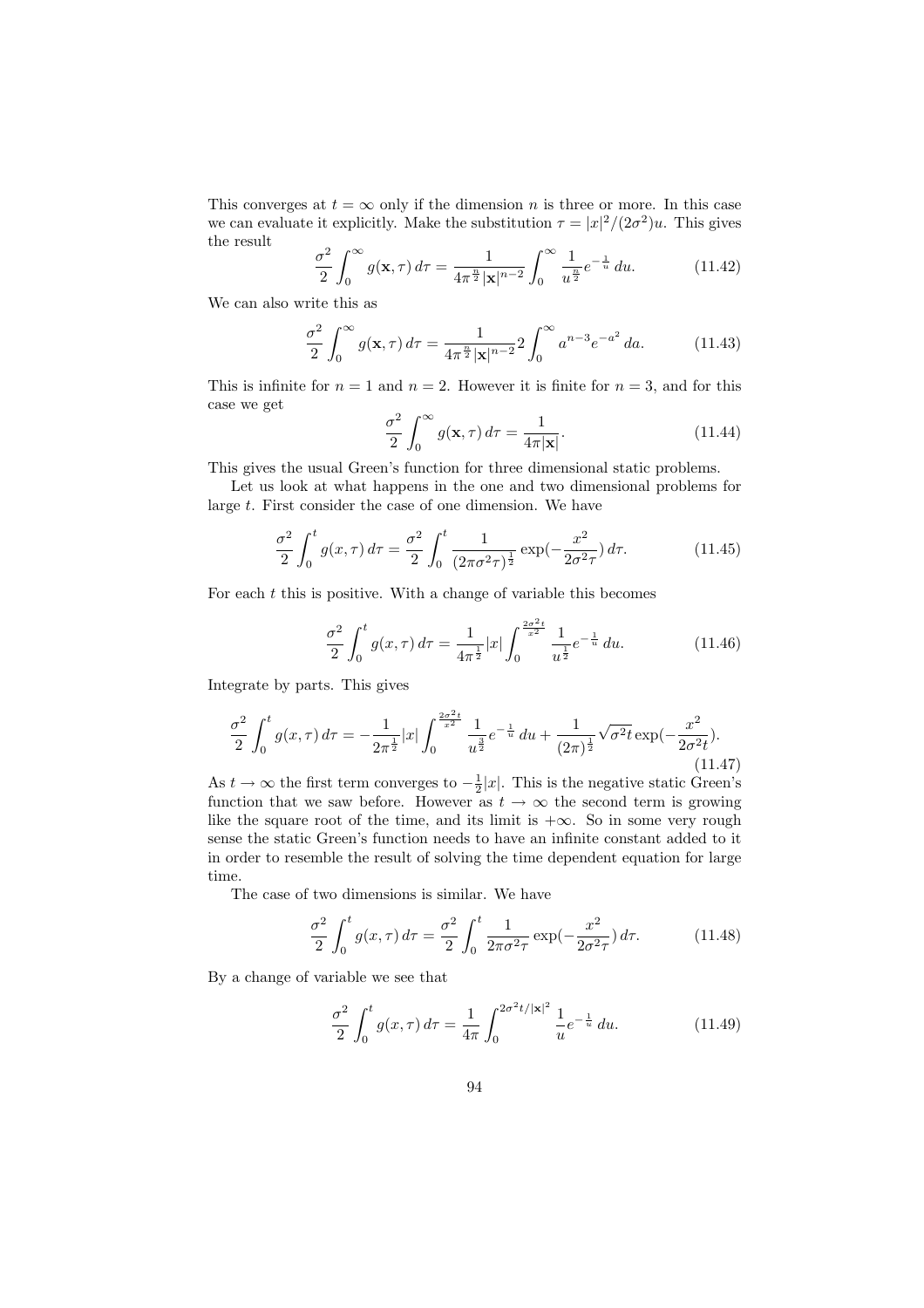Integrate by parts. This gives

$$
\frac{\sigma^2}{2} \int_0^t g(x,\tau) \, d\tau = \frac{1}{4\pi} \int_0^{2\sigma^2 t/|\mathbf{x}|^2} \ln(u) \frac{1}{u^2} e^{-\frac{1}{u}} \, du + \frac{1}{4\pi} \ln\left(\frac{2\sigma^2 t}{|\mathbf{x}|^2}\right) \exp\left(-\frac{|\mathbf{x}|^2}{2\sigma^2 t}\right). \tag{11.50}
$$

As  $t \to \infty$  the first term converges to a constant. This constant is  $1/(4\pi)$  times the integral  $r^{\infty}$  $r^{\infty}$ 

$$
\int_0^\infty \ln(u) \frac{1}{u^2} e^{-\frac{1}{u}} \, du = -\int_0^\infty \ln(t) e^{-t} \, dt,\tag{11.51}
$$

which is Euler's constant. The second term is

$$
\frac{1}{2\pi} \ln\left(\frac{\sqrt{2\sigma^2 t}}{|\mathbf{x}|}\right) \exp\left(-\frac{|\mathbf{x}|^2}{2\sigma^2 t}\right). \tag{11.52}
$$

For large  $t$  this is the static Green's function plus a term that is growing like the logarithm of t. So again there is increase, but it is very slow.

This result has a physical interpretation in the diffusion picture. In one dimensional and two dimensional diffusion the particles being continually emitted at the source do not ever succeed in permanently escaping. There is no way of reaching equilibrium when particles are continually being injected, short of having some sort of vacuum at infinity. The particles persist in coming back; this is what is called the null recurrent case in diffusion theory.

However in three dimensions there is so much room that the particles will eventually escape permanently and never return to near the source. So there is an equilibrium between the source emitting particles and the vast expanses of three-dimensional space ready to receive them. This is what is called the transient case in diffusion theory.

The interpretation is the heat picture is similar. A steady source of heat in a localized part of an infinite rod will make the rod hotter and hotter. A steady source of heat in a localized part of an infinite plate will make the plate hotter and hotter, though very slowly. However a steady source of heat in a localized part of an infinite solid object will dissipate it throughout space, and the solid will achieve an equilibrium temperature.

#### 11.5 Causal Green's functions: wave motion

There is also a Duhamel's principle for equations that are second order in time. Say that the problem has the form

$$
\frac{\partial^2 u}{\partial t^2} - Au = s(t) \tag{11.53}
$$

with  $u = 0$  and  $\frac{\partial u}{\partial t} = 0$  when  $t = 0$ . Then it is easy to see that the solution is

$$
u(t) = \int_0^t v(t; t') dt',
$$
\n(11.54)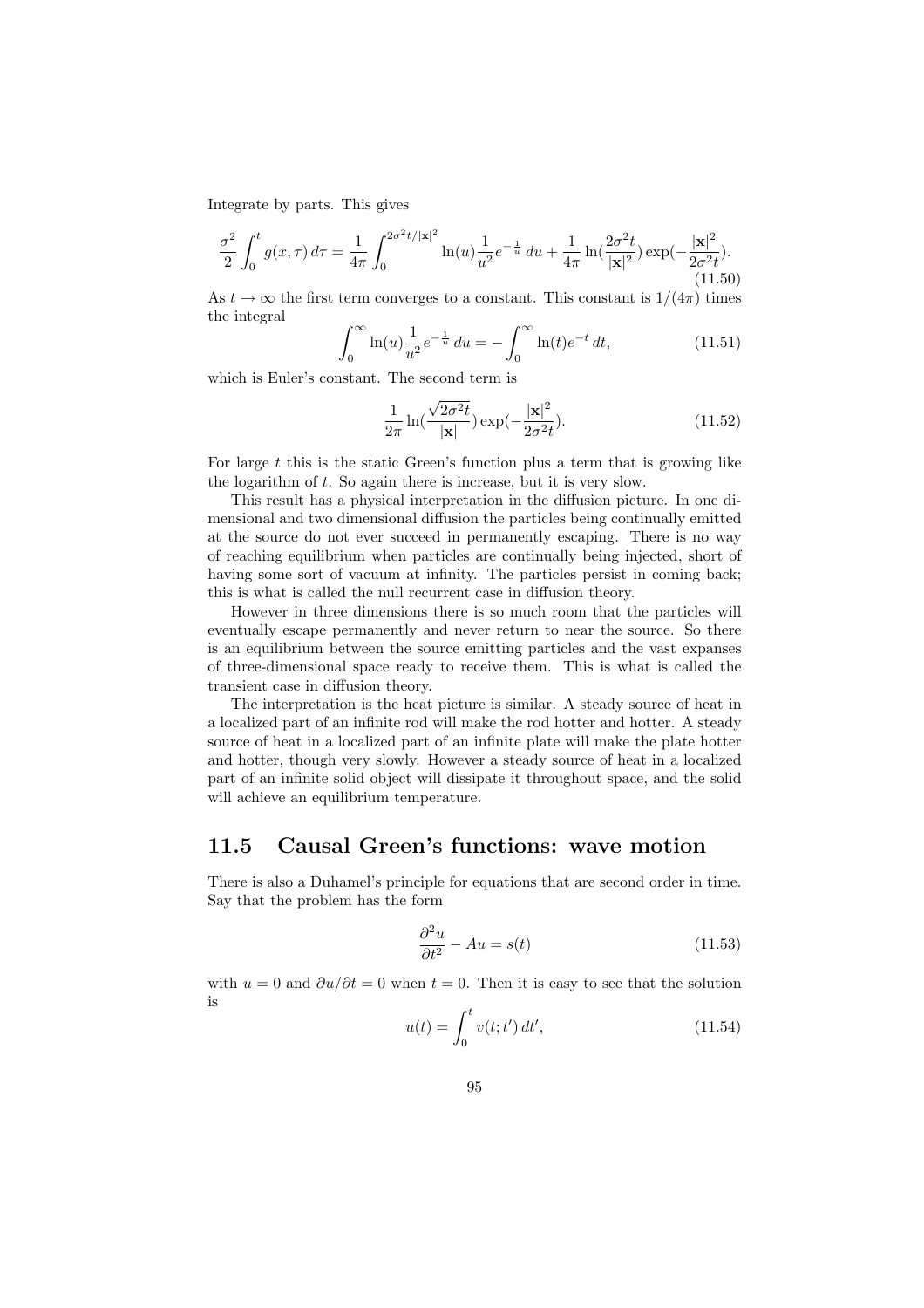where  $v(t; t')$  is the solution of the equation

$$
\frac{\partial^2 v}{\partial t^2} - Av = 0 \tag{11.55}
$$

with initial conditions  $v(t';t') = 0$  and  $\frac{\partial v}{\partial t}(t';t') = s(t')$ . This says that the source is continuously emitting waves.

Example: Consider the one-dimensional wave equation for  $t > 0$  and arbitrary x. The boundary condition is that the solution and its time derivative vanish at  $t = 0$ . The equation is

$$
\left(\frac{1}{c^2}\frac{\partial^2}{\partial t^2} - \frac{\partial^2}{\partial x^2}\right)u = s(x,t).
$$
\n(11.56)

By Duhamel's principle, the solution is

$$
u(x,t) = \int_0^t \frac{c}{2} \int_{x-c(t-t')}^{x+c(t-t')} s(x',t') dx'dt'.
$$
 (11.57)

This is an integral over a triangle in space-time with one vertex at  $x, t$  and the other two vertices at  $x \pm ct$ , 0. Consider the case when the source is independent of time. We can perform the t' integral. When  $|x - x'| \le c(t - t')$  the integrand is one. This happens for  $t' \leq t - |x - x'|/c$ . So the result is

$$
u(x,t) = \frac{1}{2} \int_{x-ct}^{x+ct} (ct - |x - x'|) s(x') dx'.
$$
 (11.58)

Let us look at the limit when  $ct$  approaches infinity. We see that there is a problem: there is a ct term in the solution. Only if we discard this term do we get the solution of the one-dimensional static problem, but then the Green's function is negative.

Duhamel's principle also works for the three-dimensional wave equation. This is the equation for electrical potential  $u$  when the electric charge is  $s$ .

$$
\left(\frac{1}{c^2}\frac{\partial u^2}{\partial t^2} - \nabla_{\mathbf{x}}^2\right)u = s(\mathbf{x}, t). \tag{11.59}
$$

According to Duhamel's principle, the solution of the source problem is

$$
u(\mathbf{x},t) = \int_0^t c^2(t-t')M_{\mathbf{x},c(t-t')}(s(\cdot,t'))\,dt',\tag{11.60}
$$

where  $M_{\mathbf{x},r}(f(\cdot))$  is the mean of the function f over the spherical surface centered at  $x$  with radius  $r$ . We can change variables to write the solution as

$$
u(\mathbf{x},t) = \int_0^{ct} r M_{\mathbf{x},r}(s(\cdot,t-\frac{r}{c})) dr = \int_0^{ct} \frac{1}{4\pi r} M_{\mathbf{x},r}(s(\cdot,t-\frac{r}{c})) 4\pi r^2 dr. (11.61)
$$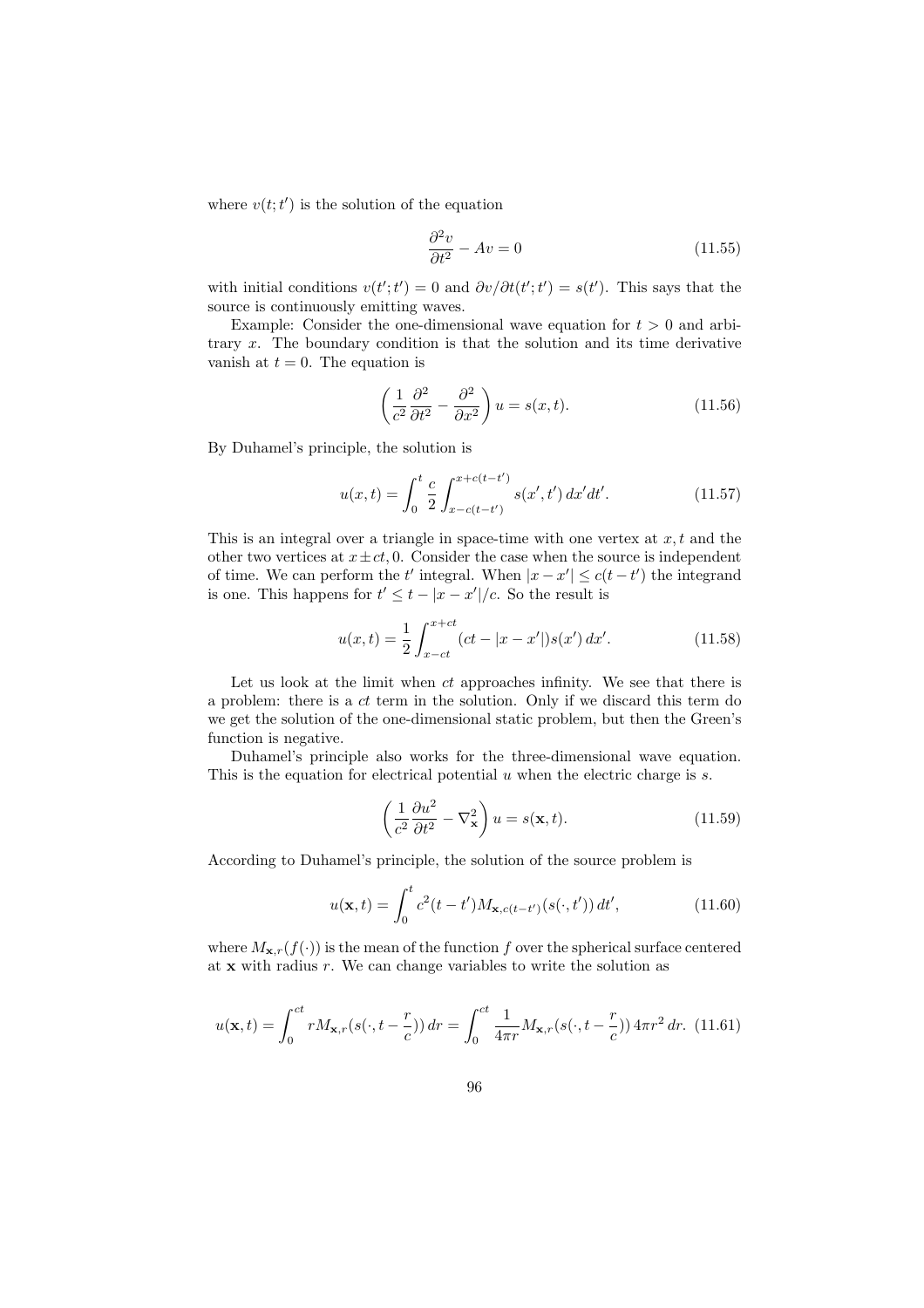This can be interpreted as an integral over volume. So this is the same as

$$
u(\mathbf{x},t) = \int_{|\mathbf{x}-\mathbf{x}'| \le ct} \frac{1}{4\pi |\mathbf{x}-\mathbf{x}'|} s(\mathbf{x}',t-\frac{|\mathbf{x}-\mathbf{x}'|}{c}) dV(\mathbf{x}').
$$
 (11.62)

This says that the solution at  $x, t$  is the integral over a ball in space centered at x of radius ct. The integrand at a point on the sphere with radius r is  $1/(4\pi r)$ times the source evaluated at the point at time  $t - r/c$ . This is because it took time  $r/c$  for the influence to travel from the point on the sphere to the center point x.

Let us look at the limit as the speed of propagation  $c$  tends to infinity. The limit is

$$
u(\mathbf{x},t) = \int \frac{1}{4\pi|\mathbf{x} - \mathbf{x}'|} s(\mathbf{x}',t) dV(\mathbf{x}').
$$
 (11.63)

This is the solution of the Poisson equation in three dimensions.

The wave equation again shows how the dimension of space plays an important role. A static source in one dimension produces a wave that increases in magnitude near the source as it spreads out in space. However in three dimensions the waves radiate away in the many directions, and they escape as rapidly as they are produced.

In three dimensions with a time varying source the only role of the propagation speed is to measure the time lag. So there is a perfectly natural static limit when c becomes infinite, in which the influence is instantaneous.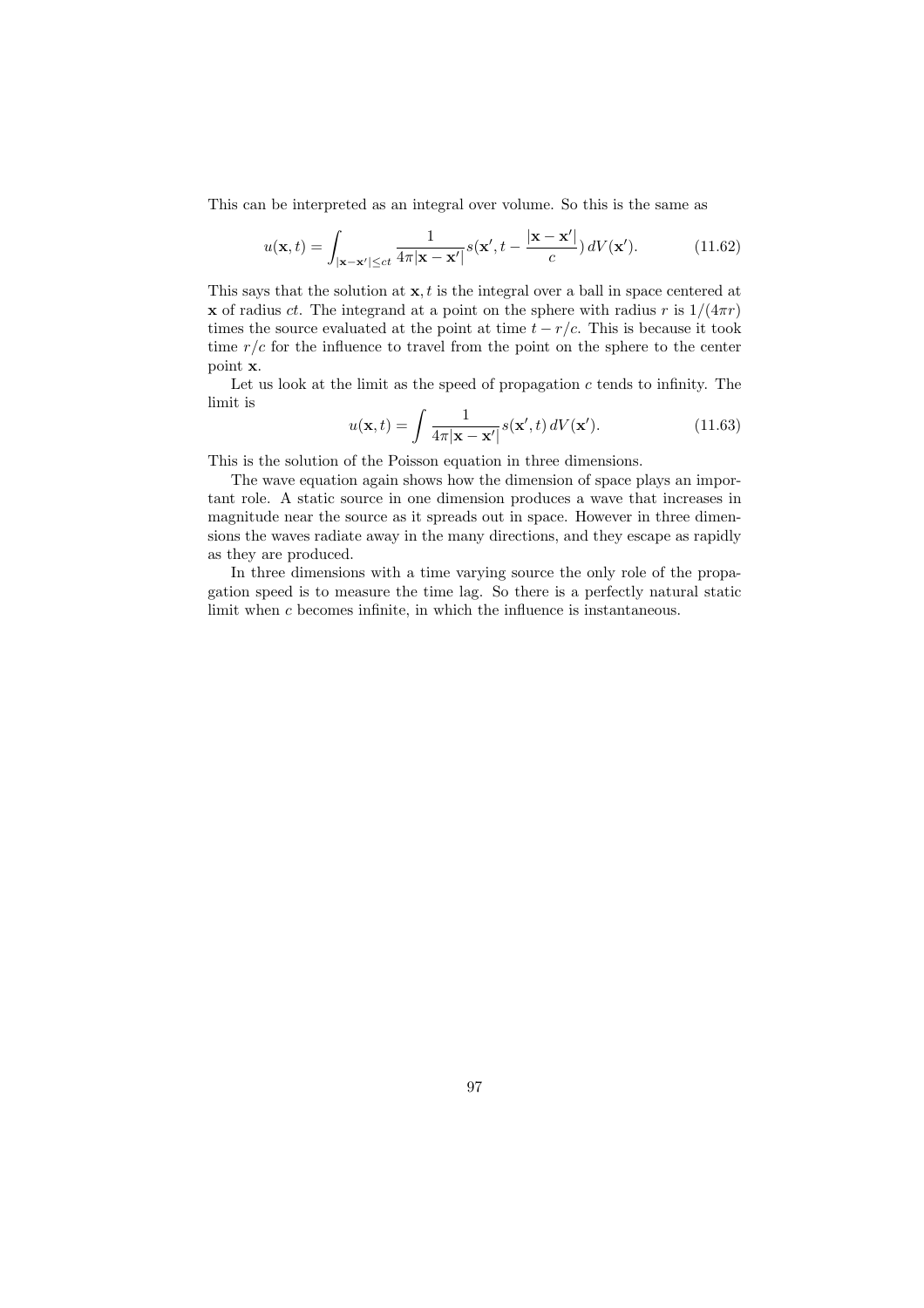# Chapter 12

# Sources and Boundaries

### 12.1 Finite length Green's functions

This chapter considers Green's functions for differential operators defined with homogeneous boundary conditions in a bounded region. Such Green's functions solve the source problem. It will turn out that the same Green's function also gives the solution of the boundary value problem with inhomogeneous boundary conditions. This gives a remarkable unity to the discussion and connects it to the material of the preceding chapters.

Consider the heat equation

$$
\frac{\partial u}{\partial t} - \frac{\partial^2 u}{\partial x^2} = s(x) \tag{12.1}
$$

with boundary conditions  $u(0, t) = 0$  and  $u(L', t) = 0$  and  $u(x, 0) = 0$ . Thus we are interested in the influence of the source. This problem could be solved by Duhamel's principle. We would expect that the long time behavior would be independent of time, since the heat would flow from the source and be absorbed at the boundary.

Say that we are interested only in the time-independent equilibrium (stationary) solution. Then the problem is

$$
-\frac{d^2u}{dx^2} = s(x) \tag{12.2}
$$

with boundary conditions  $u(0) = 0$  and  $u(L') = 0$ .

If we incorporate the boundary conditions, a calculation gives

$$
u(x) = \int_0^x y(1 - \frac{x}{L'})s(y) \, dy + \int_x^{L'} x(1 - \frac{y}{L'})s(y) \, dy. \tag{12.3}
$$

In other words, the Green's function is

$$
G(x, y) = x(1 - \frac{y}{L'})
$$
\n(12.4)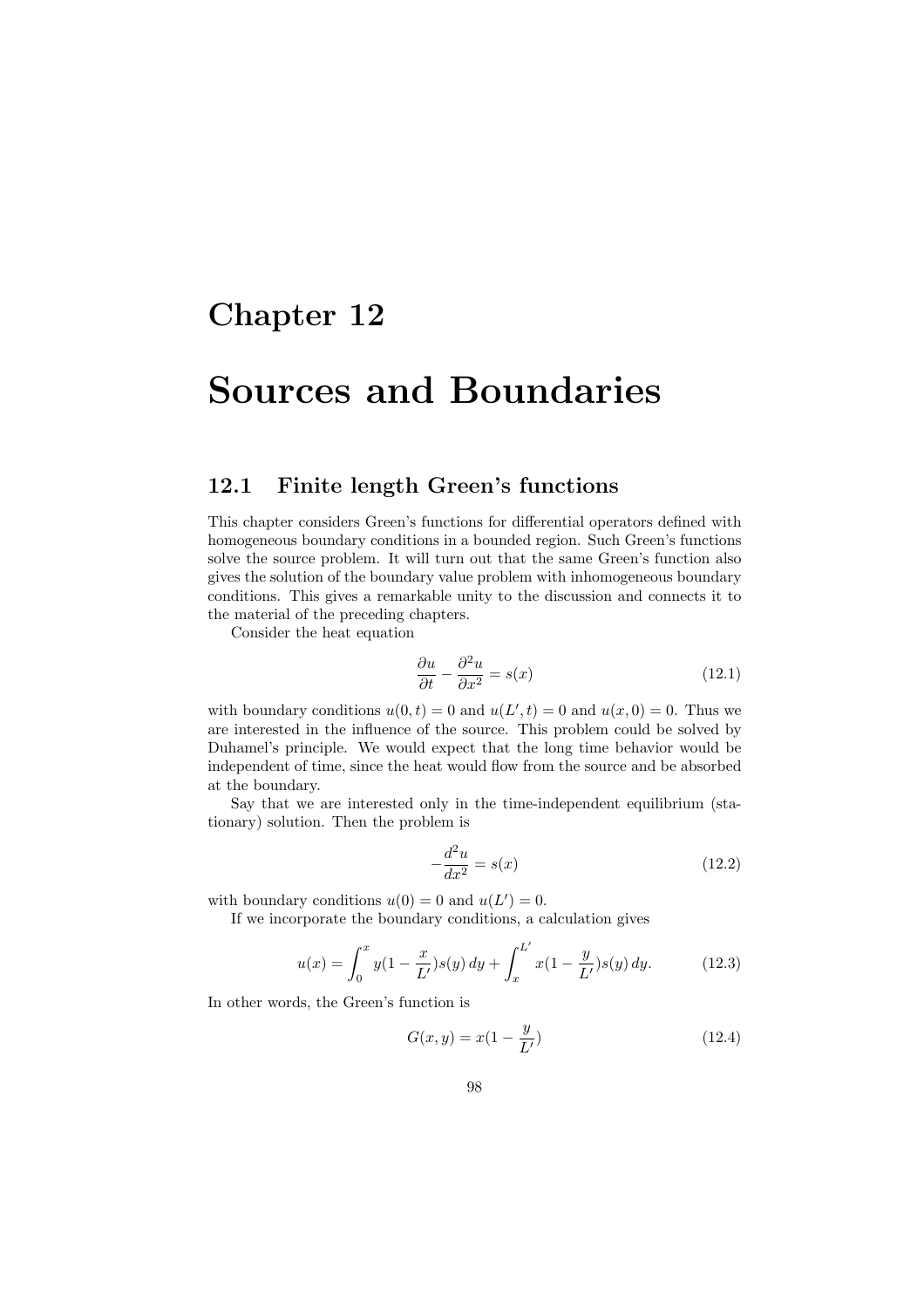for  $x < y$  and

$$
G(x, y) = y(1 - \frac{x}{L'})
$$
\n(12.5)

for  $x > y$ . If we think of the source point as y, then this says that the temperature as a function of  $x$  rises linearly from zero to some value as  $x$  runs from 0 to y and then decreases linearly from this value to zero as x runs from y to  $L'$ .

In terms of diffusion, this says that the particles produced by the source are eventually absorbed at the boundary. Thus this is the transient case.

However say instead that we are interested in the stationary Neumann problem with insulating boundary conditions. Then the problem is

$$
-\frac{d^2u}{dx^2} = s(x) \tag{12.6}
$$

with boundary conditions  $du/dx(0) = 0$  and  $du/dx(L') = 0$ . Now we see that equilibrium is not so easy to maintain. In fact, there will be no solution unless

$$
\int_{0}^{L'} s(y) dy = 0.
$$
 (12.7)

This follows directly from integrating the equation and using the boundary conditions. However it is also obvious physically. Unless the integrated input from the source is zero, there can be no equilibrium in the time dependent problem. With insulation, the temperature would either continually rise or continually drop, and there could be no stationary state. Thus we see that the existence of a Green's function is not automatic.

In diffusion this boundary condition corresponds to reflection at the boundary. The particles persist in the interior of the region. This is what is called in diffusion theory the positive recurrent case.

#### 12.2 Finite area Green's functions

We can also ask for the Green's function for the problem

$$
\nabla_{\mathbf{x}}^2 u + s(\mathbf{x}) = 0 \tag{12.8}
$$

with Dirichlet boundary conditions in the two-dimensional disk of radius a. We need a function  $G(\mathbf{x}, \mathbf{x}')$  that satisfies

$$
-\nabla_{\mathbf{x}}^2 G(\mathbf{x}, \mathbf{x}') = \delta(\mathbf{x} - \mathbf{x}') \tag{12.9}
$$

and that vanishes at the boundary.

We know that

$$
G(\mathbf{x}, \mathbf{x}') = \frac{1}{2\pi} \log(\frac{1}{|\mathbf{x} - \mathbf{x}'|})
$$
\n(12.10)

satisfies the equation. The only trouble is the boundary condition. Therefore we must add a function that is harmonic in the disk in such a way that the boundary condition is satisfied.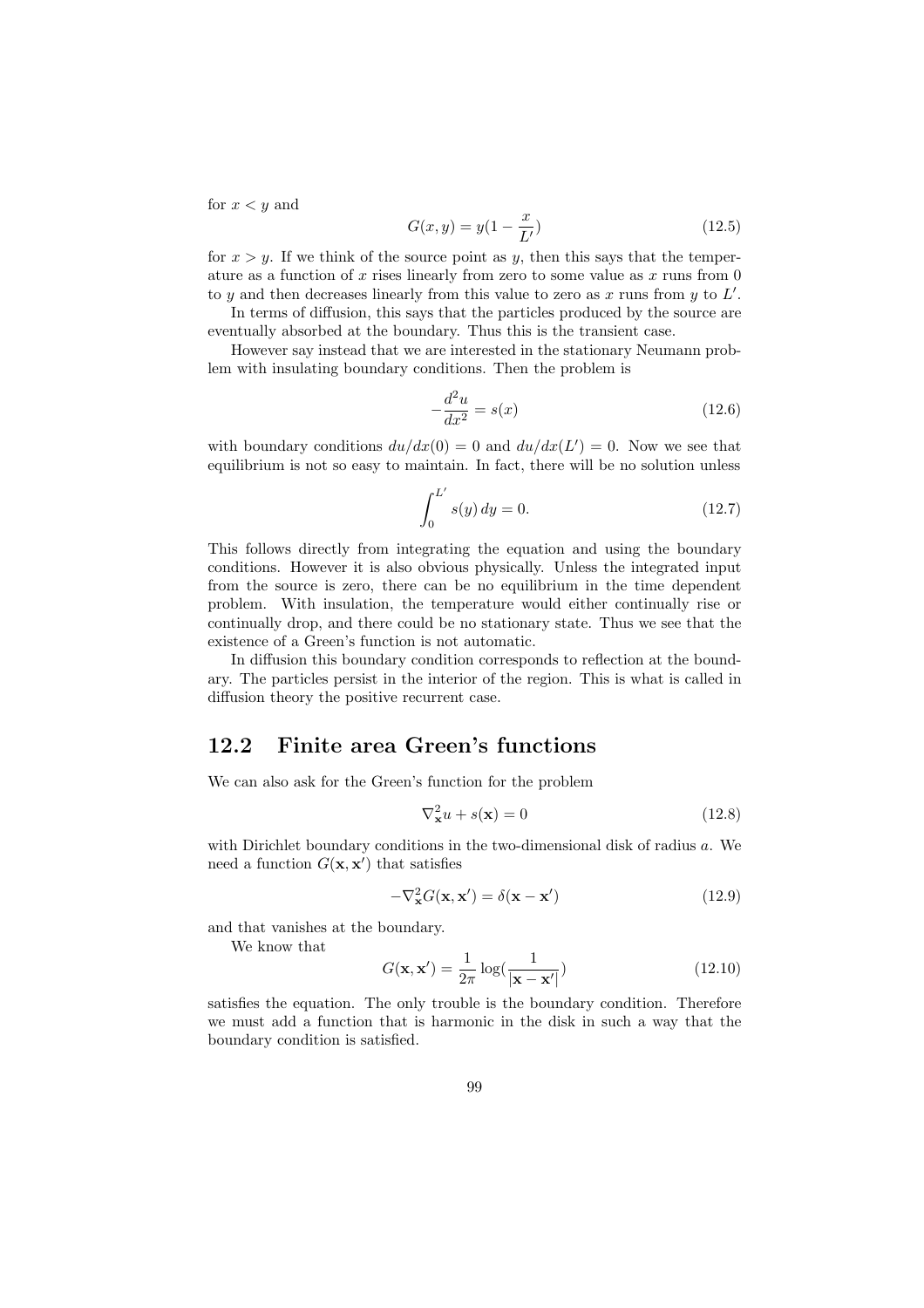The choice that works is

$$
G(\mathbf{x}, \mathbf{x}') = \frac{1}{2\pi} [\log(\frac{1}{|\mathbf{x} - \mathbf{x}'|}) - \log(\frac{c}{|\mathbf{x} - \mathbf{x}''|})].
$$
 (12.11)

Here  $x'$  is a point in the region, and  $x''$  is a suitably chosen point outside of the region. The constant  $c > 0$  is also appropriately chosen. Clearly, this satisfies the equation for x in the region. In order to satisfy the boundary condition, we require that this be zero on the boundary. This can be accomplished by taking  $c = a/|\mathbf{x}'|$  and  $\mathbf{x}'' = c^2 \mathbf{x}'$ . So the answer is

$$
G(\mathbf{x}, \mathbf{x}') = \frac{1}{2\pi} [\log(\frac{1}{|\mathbf{x} - \mathbf{x}'|}) - \log(\frac{1}{|\frac{|\mathbf{x}'|}{a}\mathbf{x} - \frac{a}{|\mathbf{x}'|}\mathbf{x}'|})].
$$
(12.12)

This may also be written as

$$
G(\mathbf{x}, \mathbf{x}') = \frac{1}{2\pi} [\log(\frac{1}{\sqrt{r^2 - 2rr'\cos(\gamma) + r'^2}}) - \log(\frac{1}{\sqrt{r^2 r'^2 / a^2 - 2rr'\cos(\gamma) + a^2}})].
$$
\n(12.13)

In this formula  $r = |\mathbf{x}|$  and  $r' = |\mathbf{x}'|$  and  $\gamma$  is the angle between x and x'. It is evident that when  $r = a$  the Green's function vanishes.

## 12.3 Finite volume Green's functions

We can also ask for the Green's function for the problem

$$
\nabla_{\mathbf{x}}^2 u + s(\mathbf{x}) = 0 \tag{12.14}
$$

with Dirichlet boundary conditions in the three-dimensional ball of radius a. We need a function  $G(\mathbf{x}, \mathbf{x}')$  that satisfies

$$
-\nabla_{\mathbf{x}}^2 G(\mathbf{x}, \mathbf{x}') = \delta(\mathbf{x} - \mathbf{x}') \tag{12.15}
$$

and that vanishes at the boundary.

We know that

$$
G(\mathbf{x}, \mathbf{x}') = \frac{1}{4\pi} \frac{1}{|\mathbf{x} - \mathbf{x}'|}
$$
(12.16)

satisfies the equation. The only trouble is the boundary condition. Therefore we must add a function that is harmonic in the disk in such a way that the boundary condition is satisfied.

The choice that works is

$$
G(\mathbf{x}, \mathbf{x}') = \frac{1}{4\pi} \left[ \frac{1}{|\mathbf{x} - \mathbf{x}'|} - \frac{c}{|\mathbf{x} - \mathbf{x}''|} \right].
$$
 (12.17)

Here  $x'$  is a point in the region, and  $x''$  is a suitably chosen point outside of the region. The constant  $c > 0$  is also appropriately chosen. Clearly, this satisfies the equation for  $x$  in the region. In order to satisfy the boundary condition, we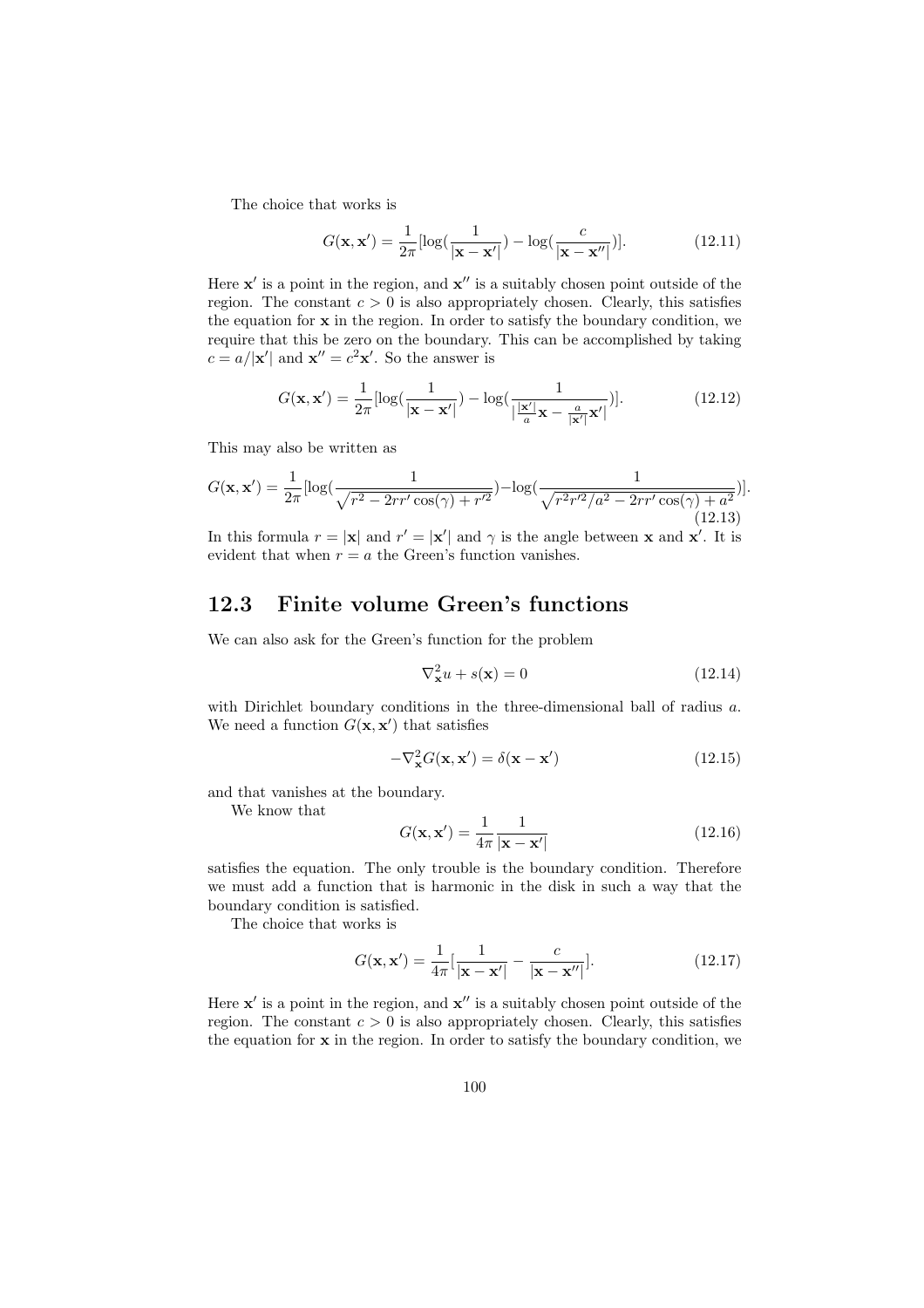require that this be zero on the boundary. This can be accomplished by taking  $c = a/|\mathbf{x}'|$  and  $\mathbf{x}'' = c^2 \mathbf{x}'$ . So the answer is

$$
G(\mathbf{x}, \mathbf{x}') = \frac{1}{4\pi} \left[ \frac{1}{|\mathbf{x} - \mathbf{x}'|} - \frac{1}{\left| \frac{|\mathbf{x}'|}{a} \mathbf{x} - \frac{a}{|\mathbf{x}'|} \mathbf{x}' \right|} \right].
$$
 (12.18)

This may also be written as

$$
G(\mathbf{x}, \mathbf{x}') = \frac{1}{4\pi} \left[ \frac{1}{\sqrt{r^2 - 2rr' \cos(\gamma) + r'^2}} - \frac{1}{\sqrt{r^2 r'^2 / a^2 - 2rr' \cos(\gamma) + a^2}} \right].
$$
\n(12.19)

## 12.4 Adjoints and boundary values

The Green's function may also be used to solve boundary value problems. The basic strategy is that two operators L and  $L^{\dagger}$  are related by

$$
Lu v - uL^{\dagger} v = \nabla \cdot \mathbf{b}(u, v), \qquad (12.20)
$$

where  $\mathbf{b}(u, v)$  is bilinear in u and v. Thus

$$
\int_{R} Lu v dV - \int_{R} uL^{\dagger} v dV = \int_{\partial R} \mathbf{b}(u, v) \cdot d\mathbf{A}.
$$
\n(12.21)

This relates integrals involving the two operators over the region to an integral over the boundary. In the three dimensional case the boundary is a surface. In the two dimensional case the boundary is a curve. In the one dimensional case the boundary is two points, and the integral over the boundary is a sum.

Example: The simplest example is the usual integration by parts. In this case  $L = d/dx$  and  $L^{\dagger} = -d/dx$ . Then

$$
\frac{d}{dx}uv + u\frac{d}{dx}v = \frac{d}{dx}(uv).
$$
\n(12.22)

The integral formula is then

$$
\int_{a}^{b} \frac{d}{dx} u v \, dx + \int_{a}^{b} u \frac{d}{dx} v \, dx = (uv) \Big|_{a}^{b} . \tag{12.23}
$$

Example: Perhaps the most typical example is where the operators are second order. For instance, we could have  $L = d^2/dx^2$  and  $L^{\dagger} = d^2/dx^2$ . Then

$$
\frac{d^2}{dx^2}u\,v - u\frac{d^2}{dx^2}v = \frac{d}{dx}(\frac{du}{dx}v - u\frac{dv}{dx}).
$$
\n(12.24)

The integral formula is then

$$
\int_{a}^{b} \frac{d^{2}}{dx^{2}} u v \, dx - \int_{a}^{b} u \frac{d^{2}}{dx^{2}} v \, dx = \left(\frac{du}{dx} v - u \frac{dv}{dx}\right) \Big|_{a}^{b} . \tag{12.25}
$$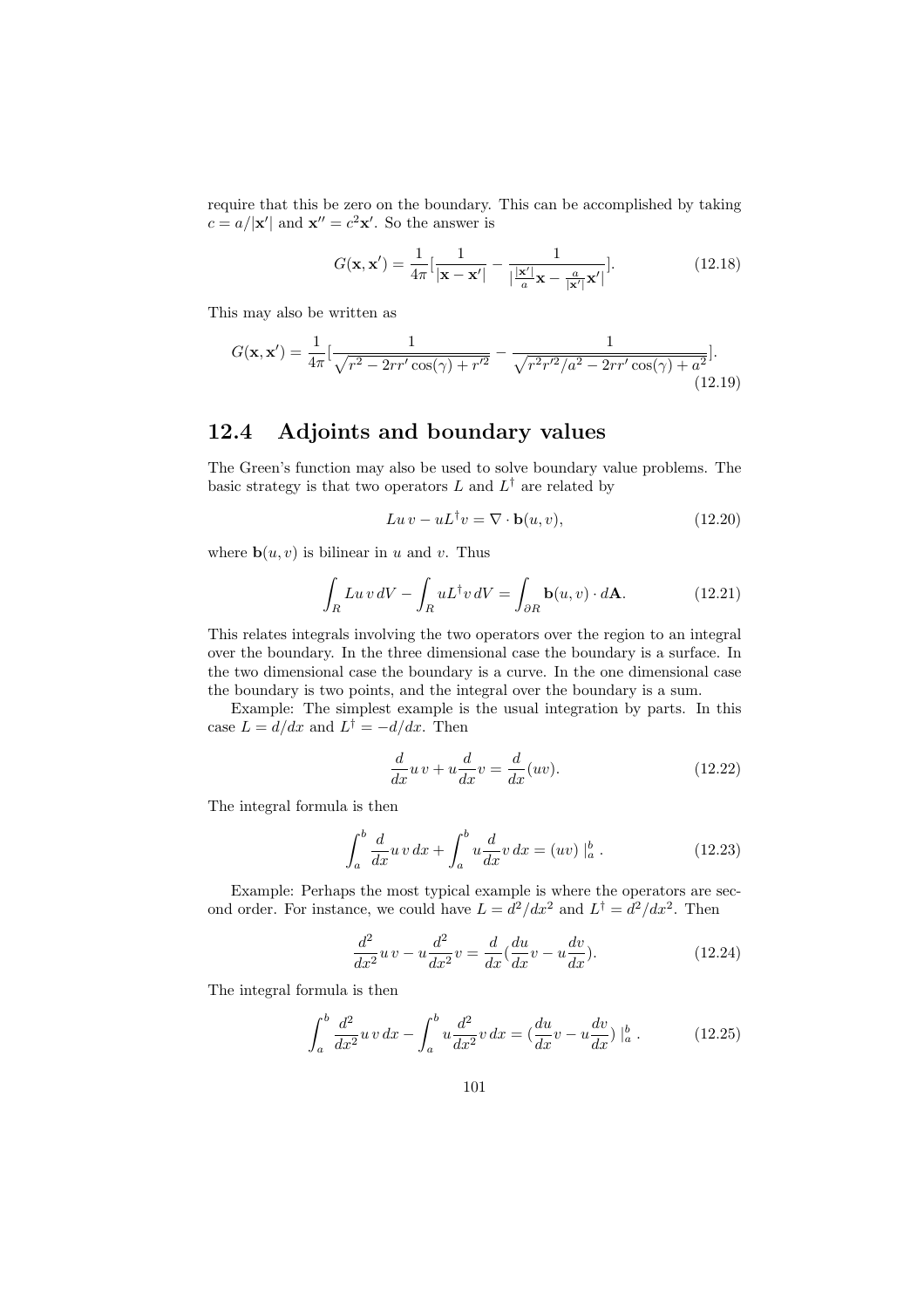Example: The same idea works in several dimensions. Say we have  $L = -\nabla^2$ and  $L^{\dagger} = -\nabla^2$ . The minus signs are taken for later convenience. Then

$$
-\nabla^2 u v + u \nabla^2 u v = -\nabla \cdot (\nabla u v - u \nabla v).
$$
 (12.26)

The integral formula is then

$$
\int_{R} -\nabla^2 u \, v \, dV + \int_{R} u \nabla^2 v \, dV = -\int_{\partial R} (\nabla u \, v - u \nabla v) \cdot d\mathbf{A}.
$$
\n(12.27)

Sometimes we want both L and  $L^{\dagger}$  to be specified with homogeneous boundary conditions in such a way that the boundary term  $\mathbf{b}(u, v) = 0$  when u satisfies the boundary condition for L and v satisfies the boundary condition for  $L^{\dagger}$ . Then we have the identity

$$
\int_{R} Lu v dV = \int_{R} uL^{\dagger} v dV
$$
\n(12.28)

for functions  $u$  and  $v$  satisfying the boundary conditions. In this case the operator  $L^{\dagger}$  is known as the *adjoint* of the operator L.

Example: Consider the example when  $L = d/dx$  and  $L^{\dagger} = -d/dx$ . The boundary condition for L is  $u(a) = 0$ , and the boundary condition for  $L^{\dagger}$  is  $v(b) = 0$ . This is the causal boundary condition on L

Example: Consider the example when  $L = d/dx$  and  $L^{\dagger} = -d/dx$ . The boundary condition for L is  $u(a) = u(b)$  and for L<sup>†</sup> is  $v(a) = v(b)$ . Then  $L = -L^{\dagger}$ . This is the periodic boundary condition.

Example: Consider the example when  $L = d^2/dx^2$  and  $L^{\dagger} = d^2/dx^2$ . The boundary conditions for L are  $u(a) = 0$ ,  $u(b) = 0$  and for  $L^{\dagger}$  are  $v(a) = 0$ ,  $v(b) = 0$ 0. Then  $L = L^{\dagger}$ . These are the Dirichlet (absorbing) boundary conditions.

Example: Consider the example when  $L = d^2/dx^2$  and  $L^{\dagger} = d^2/dx^2$ . The boundary conditions for L are  $du/dx(a) = 0$ ,  $du/dx(b) = 0$  and for  $L^{\dagger}$  are  $dv/dx(a) = 0, dv/dx(b) = 0.$  Again  $L = L^{\dagger}$ . This are the Neumann (insulating) boundary conditions.

Example: Consider the example when  $L = d^2/dx^2$  and  $L^{\dagger} = d^2/dx^2$ . The boundary conditions for L are  $u(a) = u(b)$ ,  $du/dx(a) = du/dx(b)$  and for  $L^{\dagger}$ are  $v(a) = v(b)$ ,  $dv/dx(a) = dv/dx(b)$ . Again  $L = L^{\dagger}$ . These are the periodic boundary conditions.

Example: Consider again the example when  $L = d^2/dx^2$  and  $L^{\dagger} = d^2/dx^2$ . The boundary conditions for L are  $u(a) = 0$ ,  $du/dx(a) = 0$  and for  $L^{\dagger}$  are  $v(b) = 0$  and  $dv/dx(b) = 0$ . These are the causal boundary conditions. The operators L and  $L^{\dagger}$  are not the same operator, since the boundary conditions are very different.

Example: Consider the example when  $L = -\nabla^2$  and  $L^{\dagger} = -\nabla^2$  acting on functions defined on a region  $R$ . The boundary conditions for  $L$  is that u vanishes on the boundary  $\partial R$ . The boundary condition for  $L^{\dagger}$  is that v vanishes on the boundary  $\partial R$ . These are the Dirichlet boundary conditions. The operators are self-adjoint:  $L = L^{\dagger}$ .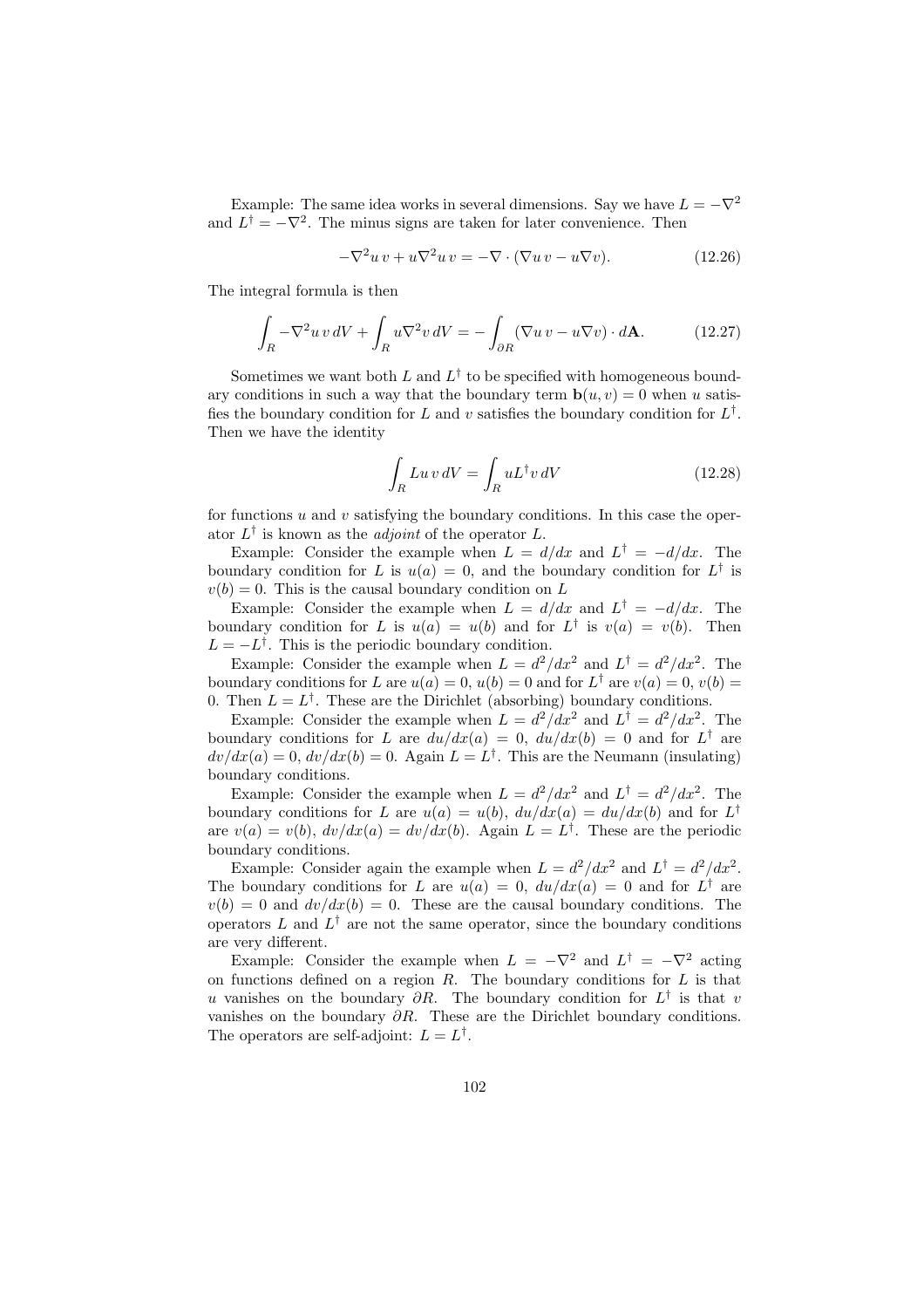Example: Consider the example when  $L = -\nabla^2$  and  $L^{\dagger} = -\nabla^2$  acting on functions defined on a region R. The boundary conditions for L is that  $\nabla u \cdot d\mathbf{A}$ vanishes on the boundary  $\partial R$ . The boundary condition for  $L^{\dagger}$  is that  $\nabla v \cdot d\mathbf{A}$ vanishes on the boundary  $\partial R$ . These are the Neumann boundary conditions. The operators are self-adjoint:  $L = L^{\dagger}$ .

In some circumstances the operators  $L$  and  $L^{\dagger}$  both have inverses. In this case they determine Green's functions  $G$  and  $G^{\dagger}$ .

**Theorem 12.1** The Green's functions G and  $G^{\dagger}$  for the adjoint operators L and  $L^{\dagger}$  satisfy

$$
G(\mathbf{x}, \mathbf{x}') = G^{\dagger}(\mathbf{x}', \mathbf{x}).
$$
\n(12.29)

Proof: Take the adjoint identity in the special case when  $u(\mathbf{x}) = \int G(\mathbf{x}, \mathbf{x}')s(\mathbf{x}') dV(\mathbf{x}')$ Proof: Take the adjoint identity in the special case with<br>and  $v(\mathbf{x}) = \int G^{\dagger}(\mathbf{x}, \mathbf{x}'') t(\mathbf{x}'') dV(\mathbf{x}'')$ . Then it says that

$$
\int s(\mathbf{x}) \int G^{\dagger}(\mathbf{x}, \mathbf{x}'') t(\mathbf{x}'') dV(\mathbf{x}'') dV(\mathbf{x}) = \int \int G(\mathbf{x}, \mathbf{x}') s(\mathbf{x}') dV(\mathbf{x}') t(\mathbf{x}) dV(\mathbf{x}).
$$
\n(12.30)

By changing variables of integration we can write this instead as

$$
\int \int G^{\dagger}(\mathbf{x}', \mathbf{x}) s(\mathbf{x}') t(\mathbf{x}) dV(\mathbf{x}') dV(\mathbf{x}) = \int \int G(\mathbf{x}, \mathbf{x}') s(\mathbf{x}') t(\mathbf{x}) dV(\mathbf{x}') dV(\mathbf{x}).
$$
\n(12.31)

The only way this can happen for arbitrary functions  $s(\mathbf{x}')$  and  $t(\mathbf{x})$  is that  $G^{\dagger}(\mathbf{x}', \mathbf{x}) = G(\mathbf{x}, \mathbf{x}').$ 

The Green's function  $G^{\dagger}$  is the adjoint of the Green's function G. This formula shows that the adjoint is an analog of the transpose operation for matrices. Note that if the operator is self-adjoint, that is,  $L = L^{\dagger}$ , then the Green's function will be also be self-adjoint. This translates into the symmetry property  $G(\mathbf{x}', \mathbf{x}) = G(\mathbf{x}, \mathbf{x}').$ 

Example: Consider the example when  $L = d/dx$  and  $L^{\dagger} = -d/dx$ . Then for causal boundary conditions  $u$  is required to vanish at  $a$  and  $v$  is required for causal boundary conditions u is required to vanish at a and v is required<br>to vanish at b. The two Green's functions are given by  $u(x) = \int_a^x s(x) dx$  and  $v(x) = \int_x^b t(x) dx.$ 

Example: Consider the example when  $L = d^2/dx^2$  and  $L^{\dagger} = d^2/dx^2$ . Then for Dirichlet boundary conditions  $u$  and  $v$  are both required to vanish at the boundary. The two operators and their Green's functions are the same. The Green's function is piecewise linear with a slope discontinuity on the diagonal and vanishes at the end points. It is symmetric under interchange of its arguments.

Example: Consider again the example when  $L = d^2/dx^2$  and  $L^{\dagger} = d^2/dx^2$ . Then the causal boundary conditions are when u and  $du/dx$  are required to vanish at a and v and  $dv/dx$  are required to vanish at b. Then the two operators and their Green's functions are quite different. They are both given by integrating twice, but with different constants of integration.

The following theorem is the central result of this chapter.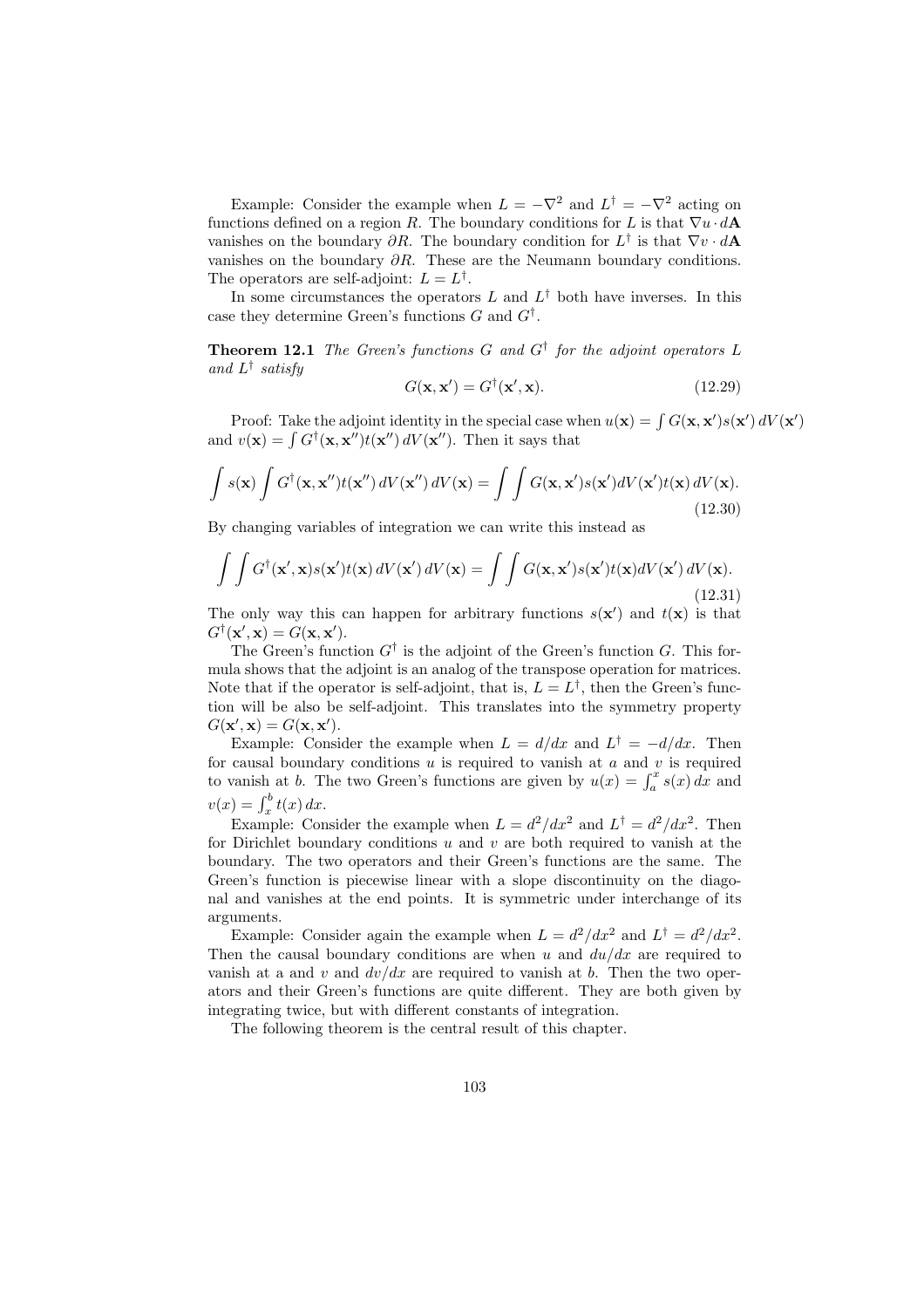**Theorem 12.2** Let u be a function and let  $Lu = s$  in the region R. Then u is determined by s and by its boundary values on the boundary ∂R by

$$
u(\mathbf{x}) = \int_{R} G(\mathbf{x}, \mathbf{x}') s(\mathbf{x}') dV(\mathbf{x}') - \int_{\partial R} \mathbf{b}(u(\mathbf{x}'), G(\mathbf{x}, \mathbf{x}')) \cdot d\mathbf{A}(\mathbf{x}'). \tag{12.32}
$$

Proof: This formula comes from making the special choice  $v(\mathbf{x}') = G^{\dagger}(\mathbf{x}', \mathbf{x}) =$  $G(\mathbf{x}, \mathbf{x}')$  and taking u to be a function that is not required to satisfy homogeneous boundary conditions. Since  $L_{\mathbf{x}}^{\dagger} G^{\dagger}(\mathbf{x}', \mathbf{x}) = \delta(\mathbf{x}' - \mathbf{x})$ , the general formula gives

$$
\int_{R} G(\mathbf{x}, \mathbf{x}') s(\mathbf{x}') dV(\mathbf{x}') - u(\mathbf{x}) = \int_{\partial R} \mathbf{b}(u(\mathbf{x}), G(\mathbf{x}, \mathbf{x}')) \cdot d\mathbf{A}(\mathbf{x}').
$$
 (12.33)

This formula expresses the value of the solution  $u$  at the point  $x$  in terms of the source s within the region and an integral over the boundary of the region of an expression involving u and its normal derivative. This fundamental result shows that the Green's function not only solves the source problem, but also the boundary value problem.

## 12.5 The Dirichlet problem for the Laplace operator

The Dirichlet problem for the Laplace operator is the classic example. Let  $L=-\nabla^2$  with Dirichlet boundary conditions. The boundary identity is

$$
(-\nabla^2)u\,v - u\,(-\nabla^2)v = -\nabla\cdot(\nabla u\,v - u\nabla v). \tag{12.34}
$$

The Green's function vanishes at the boundary. Therefore, if we take  $v(\mathbf{x}') =$  $G(\mathbf{x}, \mathbf{x}')$  and u to be a solution of the Laplace equation, we obtain

$$
u(\mathbf{x}) = -\int_{\partial R} u(\mathbf{x}') \nabla_{\mathbf{x}'} G(\mathbf{x}, \mathbf{x}') \cdot d\mathbf{A}(\mathbf{x}').
$$
 (12.35)

Thus

$$
-\nabla_{\mathbf{x}'} G(\mathbf{x}, \mathbf{x}') \cdot d\mathbf{A}(\mathbf{x}')
$$
 (12.36)

is a kind of Poisson kernel for the bounded region  $R$ . If we can figure out the Green's function  $G(\mathbf{x}, \mathbf{x}')$  for the region, we can also figure out this Poisson kernel, which will act as a kind of approximate delta function as x approaches the boundary.

We can work this out for the disk of radius  $\alpha$  in two dimension. The Poisson kernel is

$$
\frac{1}{2\pi} \frac{\partial}{\partial r'} \left[ \log(\sqrt{r^2 - 2rr'\cos(\gamma) + r'^2}) - \log(\sqrt{r^2 r'^2/a^2 - 2rr'\cos(\gamma) + a^2}) \right] r' d\theta.
$$
\n(12.37)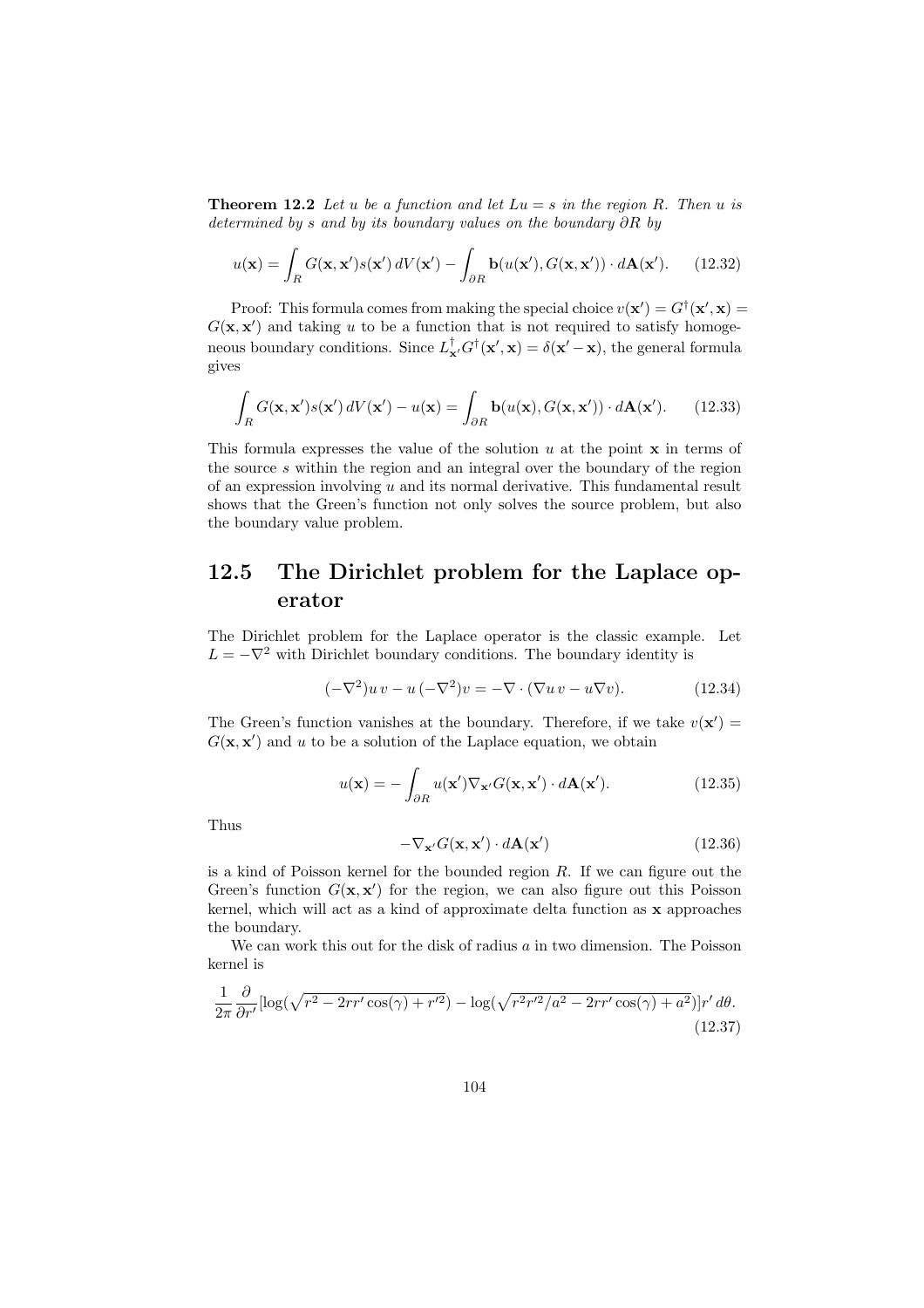Here  $\gamma = \theta' - \theta$ . When we differentiate and set  $r' = a$ , we get

$$
p(r,\gamma) d\theta' = \frac{1}{2\pi} \frac{a^2 - r^2}{r^2 - 2ar\cos(\gamma) + a^2} d\theta'. \tag{12.38}
$$

This is the usual Poisson kernel for the disk of radius a.

We can also get the formula for the Poisson kernel for the ball of radius  $a$  in three dimensions. This is

$$
-\frac{1}{4\pi} \frac{\partial}{\partial r'} \left[ \frac{1}{\sqrt{r^2 - 2rr' \cos(\gamma) + r'^2}} - \frac{1}{\sqrt{r^2 r'^2 / a^2 - 2rr' \cos(\gamma) + a^2}} \right] r'^2 \sin(\theta') d\theta' d\phi'.
$$
\n(12.39)

Here  $\cos(\gamma) = \sin(\theta) \sin(\theta') \cos(\phi' - \phi) + \cos(\theta) \cos(\theta')$ . When we differentiate and set  $r' = a$ , we get

$$
p(r,\gamma)\sin(\theta')\,d\theta'\,d\phi' = \frac{1}{4\pi}\frac{a(a^2 - r^2)}{(r^2 - 2ar\cos(\gamma) + a^2)^{\frac{3}{2}}}\sin(\theta')\,d\theta'\,d\phi'.\tag{12.40}
$$

This is the usual Poisson kernel for the ball of radius a.

## 12.6 The Dirichlet problem for diffusion

This section will treat diffusion in a bounded region  $R$  of Euclidean space. The particle is assumed to start at a point in the region and then diffuse until it reaches the boundary  $\partial R$ . Then it vanishes. Thus this is the transient case.

The operator

$$
Lu = \frac{1}{2}\sigma(\mathbf{x})^2 \nabla^2 u + \mathbf{a}(\mathbf{x}) \nabla u \qquad (12.41)
$$

is the backward operator for diffusion. The adjoint is the forward operator

$$
L^{\dagger}v = \frac{1}{2}\nabla^2(\sigma(\mathbf{x})^2v) - \nabla \cdot (\mathbf{a}(\mathbf{x})v).
$$
 (12.42)

The backward equation is

$$
\frac{\partial u}{\partial t} = Lu \tag{12.43}
$$

The forward equation is

$$
\frac{\partial v}{\partial t} = L^{\dagger} v. \tag{12.44}
$$

Consider a diffusing particle that starts at a point **x**. Let  $p(\mathbf{x}, \mathbf{x}', t)$  be the probability density for the position at time  $t$  as a function of  $\mathbf{x}'$ . This quantity satisfies the backward equation as a function of the initial variable x and time t, and it satisfies the forward equation as a function of the final variable  $x'$  and time t. It describes the probability that the diffusing particle at time  $t$  has not yet reached the boundary and is near the point y.

The Green's function for diffusion is

$$
G(\mathbf{x}, \mathbf{x}') = \int_0^\infty p(\mathbf{x}, \mathbf{x}', \tau) d\tau.
$$
 (12.45)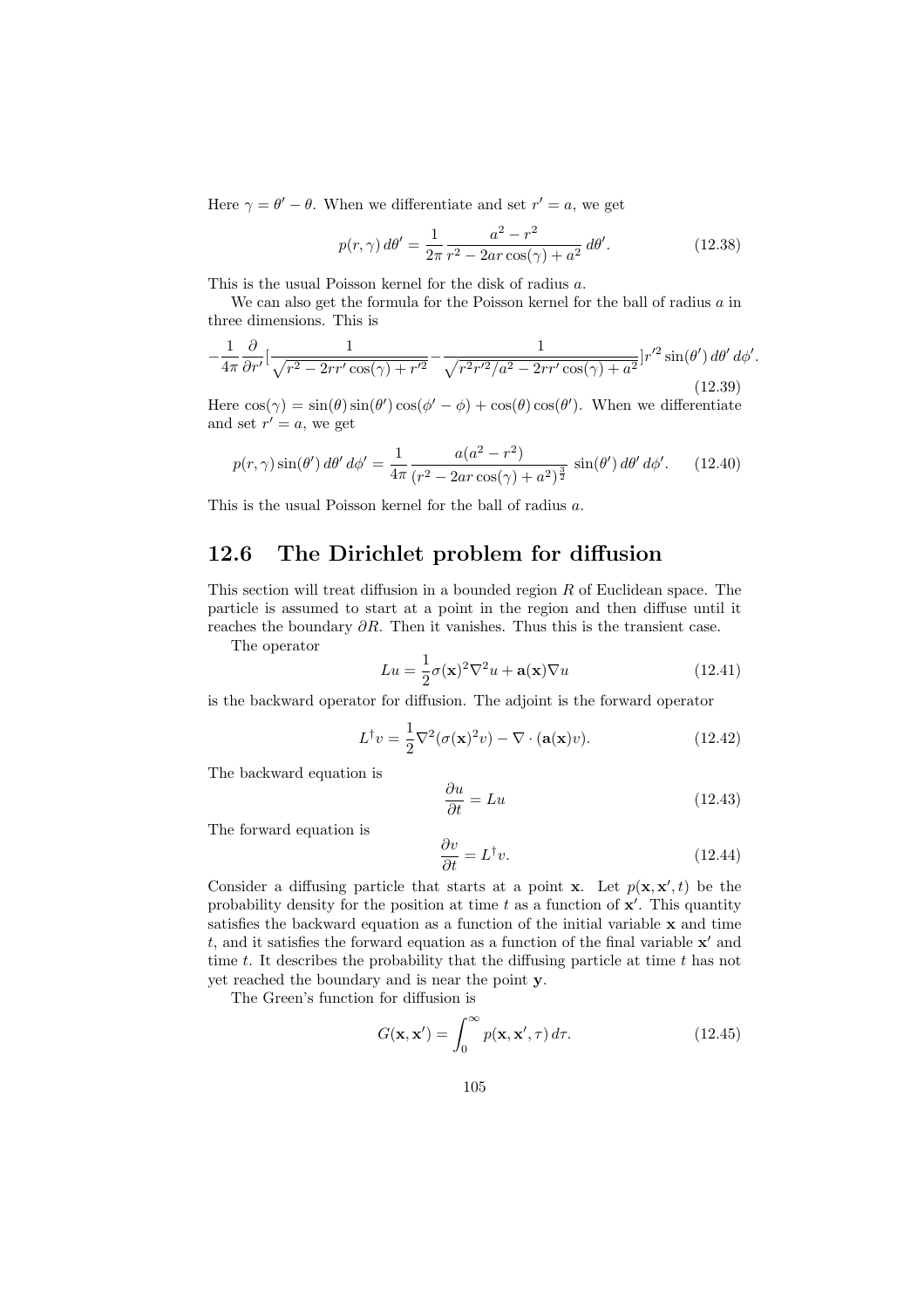It describes the expected time that the particle starting at  $x$  spends near  $x'$ before reaching the boundary. It inverts the backward operator as a function of the initial variable, and it inverts the forward operator as a function of the final variable.

If we collect a reward at a rate  $f(\mathbf{x}')$  when the particle has not yet reached the boundary and is at  $x'$ , then the expected total reward when the particle starts at x is

$$
u(\mathbf{x}) = \int_{R} G(\mathbf{x}, \mathbf{x}') f(\mathbf{x}') dV(\mathbf{x}').
$$
 (12.46)

The boundary value problem also has such an interpretation. The fundamental identity is

$$
Lu v - u L^{\dagger} v = \nabla \cdot \mathbf{b}(u, v), \qquad (12.47)
$$

where the boundary term is

$$
\mathbf{b}(u,v) = \left(\frac{1}{2}\sigma(\mathbf{x})^2 \nabla u\right)v - u\left(\frac{1}{2}\nabla(\sigma(\mathbf{x})^2 v) - \mathbf{a}(\mathbf{x})v\right).
$$
 (12.48)

The boundary condition defining the Green's functions are that the functions vanish on the boundary of the region. If we take  $v(\mathbf{x}') = G(\mathbf{x}, \mathbf{x}')$  and u to be a solution of  $Lu = 0$ , then we obtain

$$
u(\mathbf{x}) = \int_{\partial R} u(\mathbf{x}') \left[\frac{1}{2} \nabla_{\mathbf{x}'} (\sigma(\mathbf{x}')^2 G(\mathbf{x}, \mathbf{x}')) - \mathbf{a}(\mathbf{x}) G(\mathbf{x}, \mathbf{x}')\right] \cdot d\mathbf{A}(\mathbf{x}'). \tag{12.49}
$$

The interpretation of this formula is that particles start diffusing at the point  $x$ . They diffuse until they hit the boundary at some final point  $x'$ . There they receive an award of size  $u(\mathbf{x}')$ . The solution  $u(\mathbf{x})$  is the average size of the reward as a function of the initial point. It is given by the average of the reward  $u(\mathbf{x}')$  at the final point  $\mathbf{x}'$  on the boundary weighted by the probability of a particle impacting the boundary at that final point. This is the integral in the last expression.

#### 12.7 The initial value problem

The considerations of this chapter shed light on Duhamel's principle. The idea is to take the region to be a region in space-time. For instance, it could be a semi-infinite rectangle with  $a \leq x \leq b$  and  $0 \leq t$ . Consider for instance the heat operator

$$
L = \frac{\partial}{\partial t} - \frac{\sigma^2}{2} \frac{\partial^2}{\partial x^2}
$$
 (12.50)

with adjoint

$$
L^{\dagger} = -\frac{\partial}{\partial t} - \frac{\sigma^2}{2} \frac{\partial^2}{\partial x^2}
$$
 (12.51)

The time boundary condition on L is that  $u = 0$  when  $t = 0$ , while the time boundary condition on  $L^{\dagger}$  is that  $v = 0$  when  $t' = \infty$ . We assume the space boundary conditions are such that the functions vanish at  $x = a$  and  $x = b$ .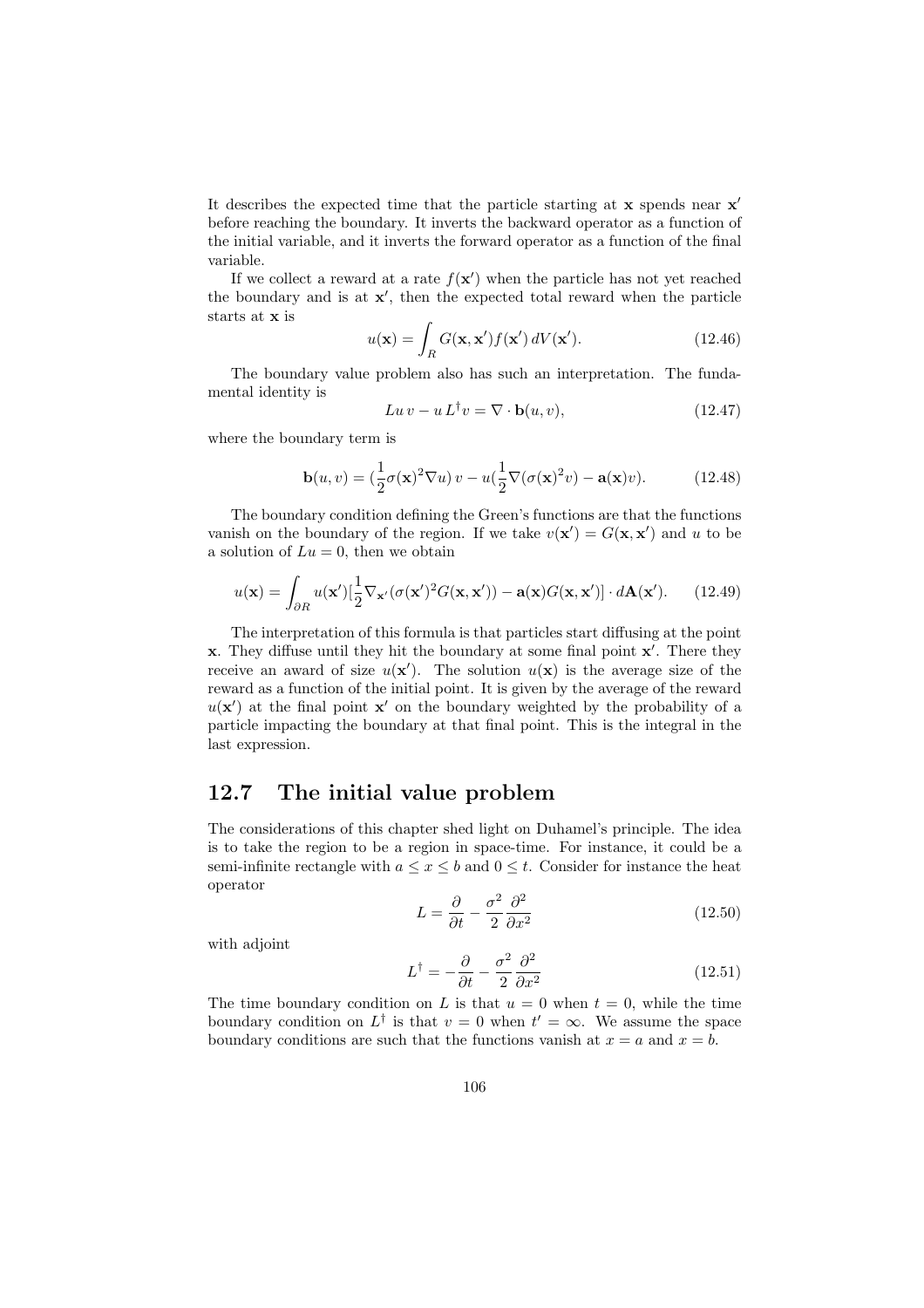The Green's function is  $G(x, t; x', t')$ , and the boundary condition in time says that  $G(x, t; x', t') = 0$  for  $t' > t$ . The solution of the source problem  $Lu = s$ is

$$
u(x,t) = \int_0^\infty \int_a^b G(x,t;x',t')s(x',t')\,dx'\,dt'.\tag{12.52}
$$

The fundamental identity is

$$
Lu v - u L^{\dagger} v = \frac{d}{dx} \frac{\sigma^2}{2} \left( -\frac{du}{dx} v + u \frac{dv}{dx} \right) + \frac{\partial}{\partial t} (uv). \tag{12.53}
$$

The right hand side is a kind of divergence in space-time Assume that  $u$  and  $v$ vanish at  $x = a$  and  $x = b$ . Assume in addition that v vanishes at  $t = \infty$ . The identity in integrated form is then

$$
\int_0^\infty \int_a^b Lu \, v \, dx' \, dt' - \int_0^\infty \int_a^b u \, L^\dagger v \, dx' \, dt' = -\int_a^b u(x',0)v(x',0) \, dx'. \tag{12.54}
$$

Consider a solution of  $Lu = 0$ . Take  $v(x', t') = G(x, t; x', t')$ . The fundamental identity gives

$$
u(x,t) = \int_{a}^{b} G(x,t;x',0)u(x',0) dx'. \qquad (12.55)
$$

This explains again why the solution of the initial value problem is given by the same Green's function as the solution of the source problem in space-time.

The second order case is similar. Again take a rectangle in space-time. Consider the wave operator

$$
L = \frac{1}{c^2} \frac{\partial^2}{\partial t^2} - \frac{\partial^2}{\partial x^2}
$$
 (12.56)

with adjoint

$$
L^{\dagger} = \frac{1}{c^2} \frac{\partial^2}{\partial t^2} - \frac{\partial^2}{\partial x^2}.
$$
 (12.57)

Both operators satisfy Dirichlet boundary conditions in the space variables. The time boundary condition on L is that  $u = 0$  and  $\frac{\partial u}{\partial t} = 0$  when  $t = 0$ , while the time boundary condition on  $L^{\dagger}$  is that  $v = 0$  and  $\partial v / \partial t = 0$  when  $t' = \infty$ . The Green's function satisfies  $G(x, t; x', t') = 0$  for  $t' > t$ . The solution of the source problem  $Lu = s$  is

$$
u(x,t) = \int_0^\infty \int_a^b G(x,t;x',t')s(x',t')\,dx'\,dt'.\tag{12.58}
$$

The fundamental identity is

$$
Lu v - u L^{\dagger} v = \frac{d}{dx} \left( -\frac{du}{dx} v + u \frac{dv}{dx} \right) + \frac{\partial}{\partial t} \frac{1}{c^2} \left( \frac{\partial u}{\partial t} v - u \frac{\partial v}{\partial t} \right).
$$
 (12.59)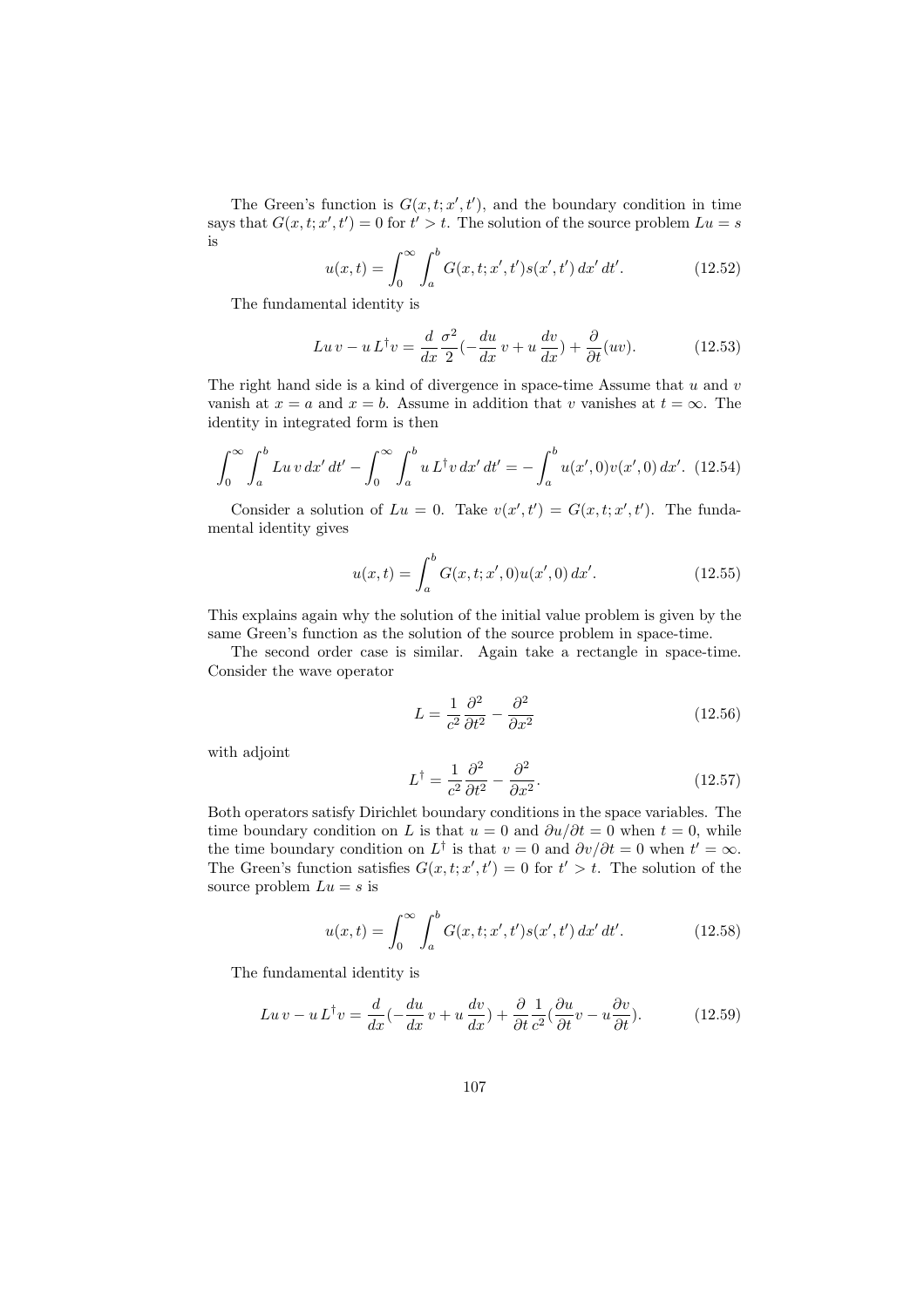Consider a solution of  $Lu = 0$  vanishing at  $x = a$  and at  $x = b$ . Take  $v(x', t') = G(x, t; x', t')$  and integrate in time from 0 to  $\infty$  and over space. This gives

$$
u(x,t) = \frac{1}{c^2} \int_a^b G(x,t;x',0) \frac{\partial u(x',0)}{\partial t'} dx' - \frac{1}{c^2} \int_a^b \frac{\partial G(x,t;x',0)}{\partial t'} u(x',0) dx'.
$$
\n(12.60)

Again the solution of the initial value problem is given by the Green's function, but in a more complicated way.

This gives a new perspective on the d'Alembert formula for the solution of the wave equation. The source problem is

$$
\left(\frac{1}{c^2}\frac{\partial^2}{\partial t^2} - \frac{\partial^2}{\partial x^2}\right)u = s(x,t).
$$
\n(12.61)

with initial condition that  $u = 0$  and  $\partial u / \partial t = 0$  when  $t = 0$ . The solution is

$$
u(x,t) = \frac{c}{2} \int_0^t \int_{|x-x'| \le c(t-t')} s(x',t') dx' dt'.
$$
 (12.62)

Thus the Green's function is

$$
G(x, t; x', t') = \frac{c}{2} H(t - t') 1_{[-c(t - t'), c(t - t')]}(x - x').
$$
 (12.63)

Here we use the notation  $1<sub>S</sub>$  for the function that is 1 on S and 0 on the complement of S. In particular  $H(\tau) = 1_{[0,\infty)}(\tau)$ . Therefore we can write

$$
u(x,t) = \int_0^\infty \int_{-\infty}^\infty G(x,t;x',t')s(x',t')\,dx'\,dt'.\tag{12.64}
$$

Now consider instead the initial value problem

$$
\left(\frac{1}{c^2}\frac{\partial^2}{\partial t^2} - \frac{\partial^2}{\partial x^2}\right)u = 0
$$
\n(12.65)

with initial conditions  $u(x, 0) = f(x)$  and  $\partial u / \partial t(x, 0) = g(x)$ . Take  $v(x', t') =$  $G(x, t; x', t')$  and use the fundamental identity. This gives

$$
u(x,t) = \frac{1}{c^2} \int_{-\infty}^{\infty} G(x,t;x',t')g(x') dx' - \frac{1}{c^2} \frac{\partial}{\partial t'} \int_{-\infty}^{\infty} G(x,t;x',t')f(x') dx' \tag{12.66}
$$

evaluated at  $t' = 0$ . When we plug in the expression for the Green's function and set  $t' = 0$ , we get

$$
u(x,t) = \frac{1}{2c} \int_{x-ct}^{x+ct} g(x') dx' + \frac{1}{2} [f(x+ct) + f(x-ct)]].
$$
 (12.67)

This is exactly the d'Alembert solution.

The conclusion is that the source problem and the initial value problem are closely related. One can think of the wave as due to a source or due to the initial conditions. There is some choice in viewpoint, since these initial conditions may be the result of emission from a source that acted at a yet earlier time.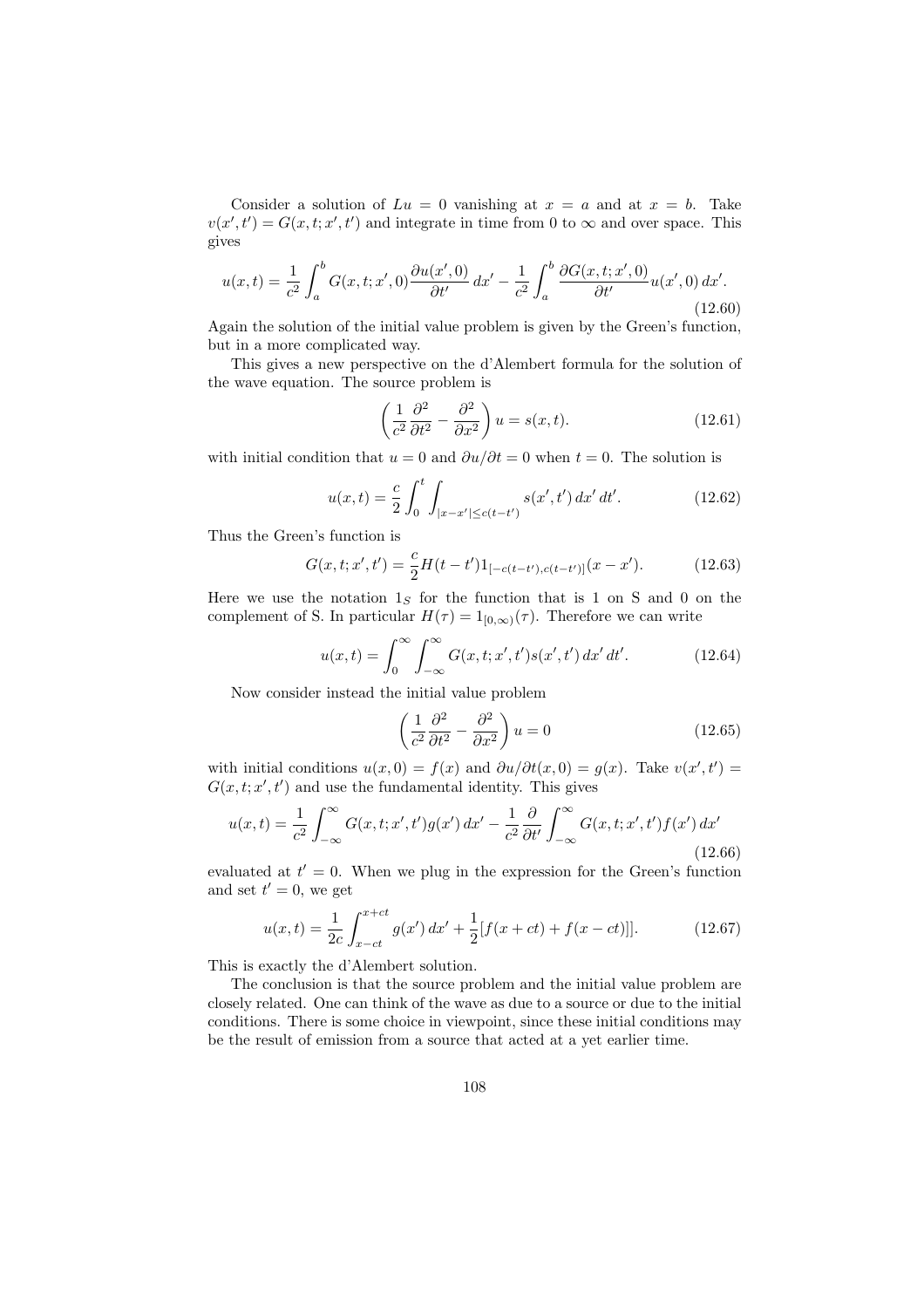#### 12.8 Adjoints and spectral theory

There is a somewhat more general kind of adjoint that is useful. This involves also a given weight function  $w > 0$ . The two operators L and  $L^*$  are now related by

$$
Lu v w - u L^* v w = \nabla \cdot \mathbf{b}(u, v), \qquad (12.68)
$$

where  $\mathbf{b}(u, v)$  is bilinear in u and v (and also depends on w). Thus

$$
\int_{R} Lu v w dV - \int_{R} u L^* v w dV = \int_{\partial R} \mathbf{b}(u, v) \cdot d\mathbf{A}.
$$
 (12.69)

This relates integrals involving the weight function. The operator  $L^*$  is now the adjoint with respect to this weight function  $w$ . We require that  $u$  and  $v$  be restricted so that the boundary integral on the right vanishes. Then we have

$$
\int_{R} Lu v w dV = \int_{R} u L^* v w dV.
$$
\n(12.70)

We shall be particularly interested in the case when  $L = L^*$ . In this case the operator is said to be self-adjoint with respect to the weight function.

The relation with the old notion of adjoint is that  $L^*v = \frac{1}{w}L^{\dagger}(wv)$ . So the condition of self-adjointness is that  $L^{\dagger}(wv) = wLv$ .

Example: Perhaps the most basic example is the operator  $d^2/dx^2$  on the interval from a to b. If we take Dirichlet boundary conditions this is self-adjoint with respect to the weight function 1.

Example: The operator  $d^2/dx^2$  on the interval from a to b with Neumann boundary conditions is also self-adjoint with respect to 1.

Example: An example with a non-trivial weight function is the radial part of the Laplace operator in two dimensions. In this case  $L = (1/r)d/dr$  r  $d/dr$ . The weight function is  $r$ . The identity is

$$
Lu\,v\,r - u\,Lv\,r = \frac{d}{dr}[r(\frac{du}{dr}v - u\frac{dv}{dr})].\tag{12.71}
$$

Take the region to be the interval from 0 to a. Then we can make this a selfadjoint operator by requiring that the functions in its domain vanish at a. The integral identity is then

$$
\int_0^a Lu \, v \, r \, dr = \int_0^a u \, Lv \, r \, dr. \tag{12.72}
$$

Example: Another example is  $\partial^2/\partial\theta^2$  on the circle. This is obviously selfadjoint with respect to the weight function 1; due to the periodicity there is effectively no boundary.

Example: Consider the radial part of the Laplace operator in three dimensions. In this case  $L = (1/r^2)d/dr r^2 d/dr$ . The weight function is  $r^2$ . The identity is

$$
Lu\,v\,r^2 - u\,Lv\,r^2 = \frac{d}{dr}[r^2(\frac{du}{dr}v - u\frac{dv}{dr})].\tag{12.73}
$$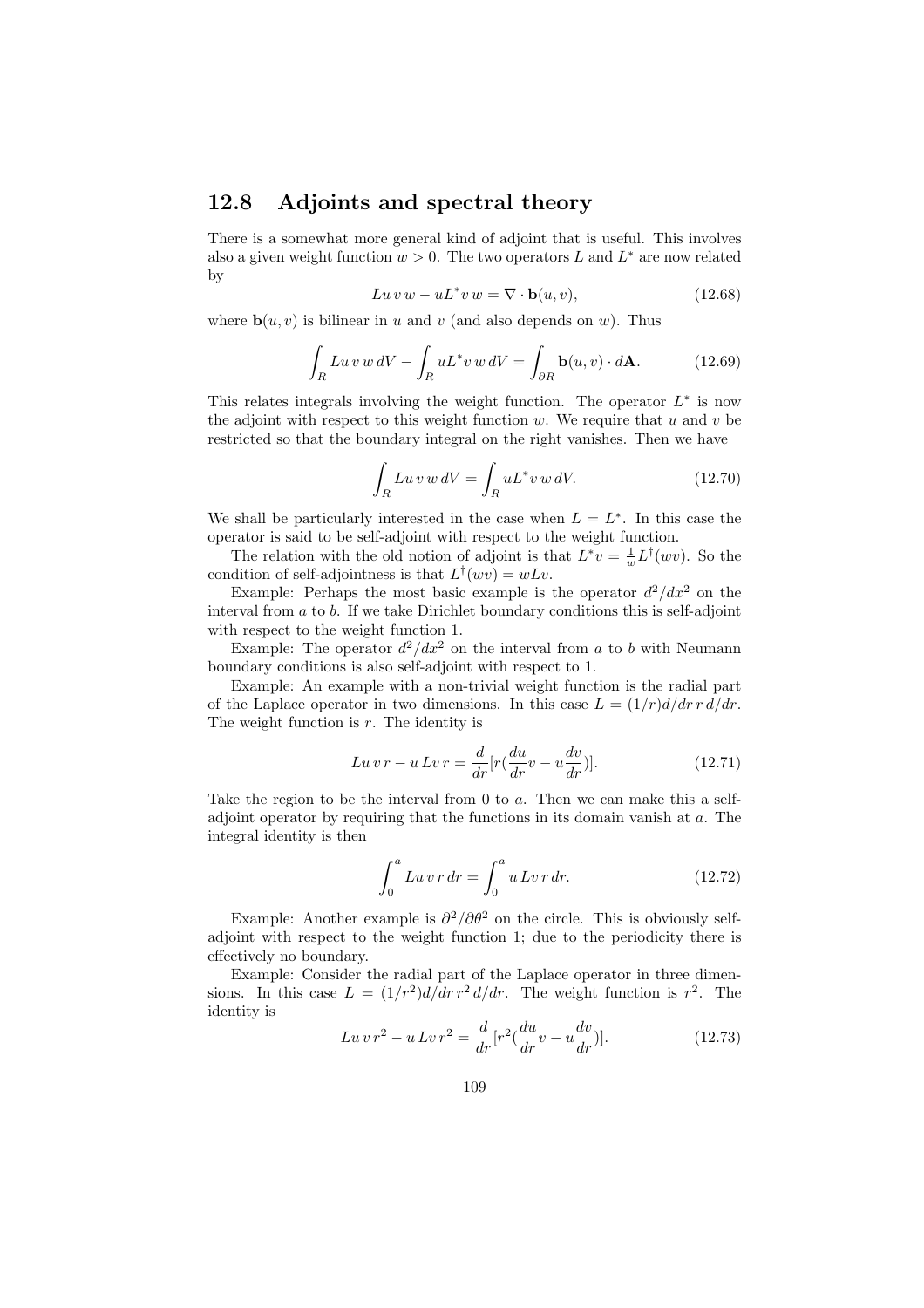Take the region to be the interval from 0 to a. Then we can make this a selfadjoint operator by requiring that the functions in its domain vanish at a.

Example: Yet another example is the angular part of the Laplace operator in three dimensions. The region is the sphere, and the weight function is  $\sin(\theta)$ . This is again self-adjoint.

An eigenvalue for an operator is a number  $\lambda$  for which there is a function u (not the zero function) with

$$
Lu = \lambda u. \tag{12.74}
$$

**Theorem 12.3** Let L be self-adjoint with respect to the weight function  $w$ . Suppose  $\lambda$  and  $\mu$  are eigenvalues of L, with  $Lu = \lambda u$  and  $Lv = \mu v$ . Then if  $\lambda \neq \mu$ , the eigenfunctions u and v are orthogonal in the sense that

$$
\int_{R} u v w dV = 0. \qquad (12.75)
$$

This raises the possibility of expanding an arbitrary function in a series in eigenfunctions of the operator L. We have seen that this can be done in various simple cases, such as the second derivative operator with Dirichlet or Neumann boundary conditions. Other examples we have seen are the operators governing circular and spherical harmonics.

There is a very general theorem to this effect. This is the spectral theorem. This theorem applies to an operator  $L$  that has a Green's function  $G$  and that is self-adjoint with respect to w. The adjoint of the Green's function is  $G^*(x, y) =$  $\frac{1}{w(x)}G(y,x)w(y)$ . The condition that the Green's function is self-adjoint with respect to the weight function is that

$$
w(x)G(x, y) = w(y)G(y, x).
$$
 (12.76)

A Green's function is said to satisfy the Hilbert-Schmidt condition if

$$
M^{2} = \int \int G^{*}(y, x)G(x, y) dx dy < \infty.
$$
 (12.77)

One special case of the spectral theorem uses the hypothesis that  $G = G^*$  is self-adjoint and satisfies the Hilbert-Schmidt condition. Under this hypotheses, there is a basis of eigenvectors of G with corresponding eigenvalues  $\mu_1, \mu_2, \mu_3, \ldots$ such that

$$
\sum_{n=1}^{\infty} \mu_n^2 = M^2.
$$
 (12.78)

Since G is the inverse of L, it follows that L has eigenvalues  $\lambda_1, \lambda_2, \lambda_3, \ldots$ that are the reciprocals of the eigenvalues of G. In particular,

$$
\sum_{n=1}^{\infty} \frac{1}{\lambda_n^2} = M^2.
$$
\n(12.79)

Example: Take the example of the Dirichlet problem for the interval from 0 to 1. The weight function is 1. The Green's function is equal to  $x(1 - y)$  for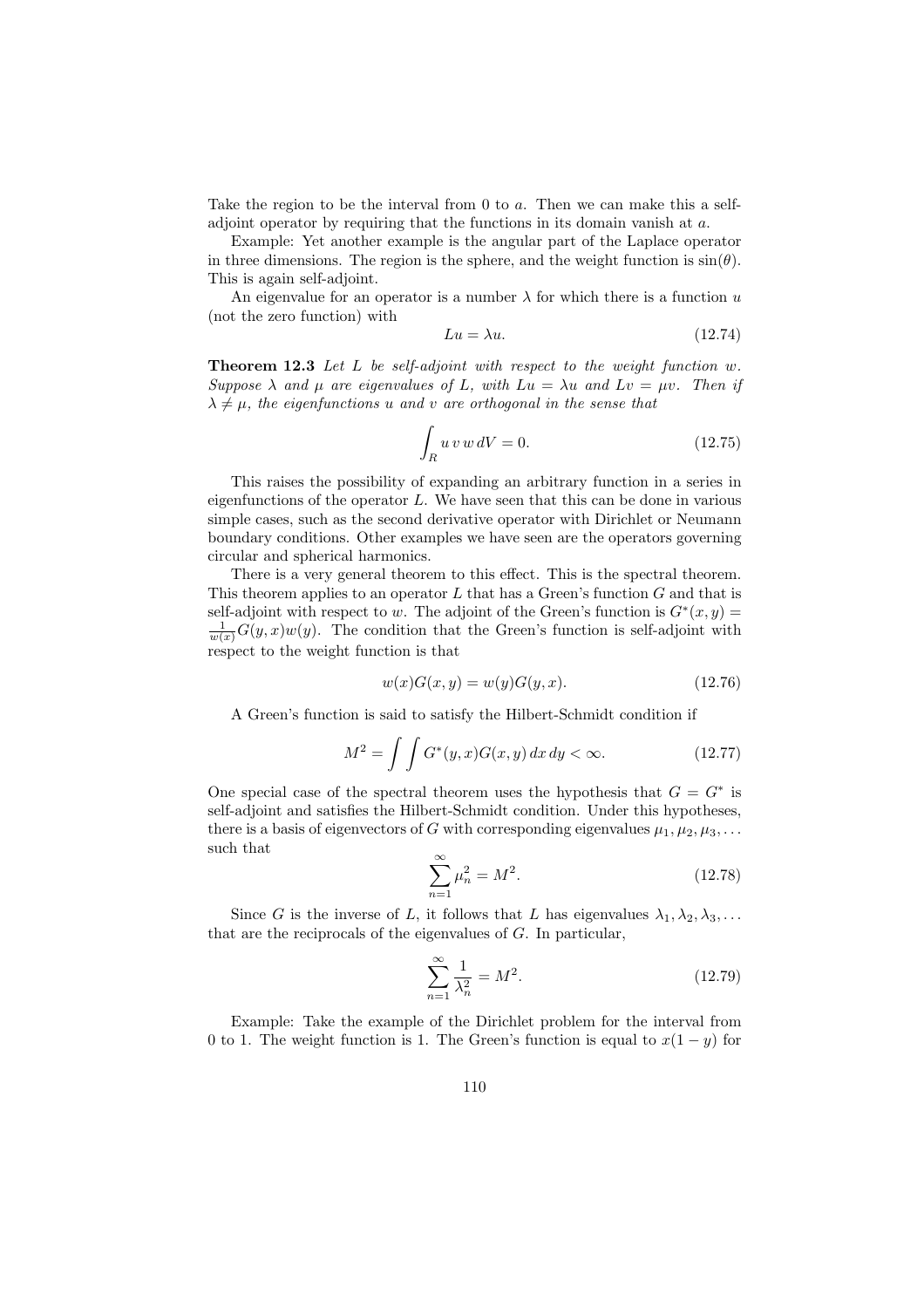$x < y$  and to  $y(1-x)$  for  $x > y$ . Since  $d^2/dx^2 \sin(\pi nx) = -\pi^2 n^2 \sin(\pi nx)$ , the identity gives

$$
\sum_{n=1}^{\infty} \frac{1}{\pi^4} \frac{1}{n^4} = \frac{1}{90}.
$$
\n(12.80)

The condition of self-adjointness and the spectral theorem are a mathematical miracle, but what is the physical meaning of self-adjointness? The example of diffusion sheds some light.

Let  $\rho(\mathbf{x}) > 0$  and let

$$
Lu = \frac{1}{\rho(\mathbf{x})} \nabla \cdot \left(\frac{\sigma(\mathbf{x})^2}{2} \rho(\mathbf{x}) \nabla u\right).
$$
 (12.81)

Then we have the identity

$$
Lu v \rho(\mathbf{x}) - u Lv \rho(\mathbf{x}) = \nabla \cdot \left[ \frac{\sigma(\mathbf{x})^2}{2} \rho(\mathbf{x}) (\nabla u v - u \nabla v) \right].
$$
 (12.82)

This shows that L is self-adjoint with respect to  $\rho$  when Dirichlet (or Neumann) boundary conditions are imposed.

This example works because L has a special form with the  $\rho$  in both numerator and denominator. We can write this as

$$
Lu = \frac{\sigma(\mathbf{x})^2}{2}\nabla^2 u + \mathbf{a}(\mathbf{x}) \cdot \nabla u.
$$
 (12.83)

where

$$
\mathbf{a}(\mathbf{x})\rho(\mathbf{x}) - \nabla(\frac{\sigma(\mathbf{x})^2}{2}\rho(\mathbf{x})) = 0.
$$
 (12.84)

This is the detailed balance condition that says that the current due to drift is exactly balanced by the current due to diffusion at each point. This is a rather special situation in diffusion, especially in dimensions greater than one. Given a drift vector field  $a(x)$  the existence of such a  $\rho$  is not at all automatic; it is necessary that  $2a(x)/\sigma(x)^2$  be a gradient.

#### 12.9 Conclusion

This course has dealt with a variety of partial differential equations. Most of them have been linear and fall into the hyperbolic, parabolic, elliptic classification.

Hyperbolic equations describe waves moving through space as a function of time. They move with a maximum speed.

Parabolic equations describe dissipative processes where a function of space spreads out over time. The typical examples are the diffusion of particles and the spread of heat.

Elliptic equations may be thought of as describing the equilibrium at large time of a parabolic equation. There are many circumstances when this equilibrium exists. However if there is a source, then there must be a place where the solution can dissipate at a rate that matches the production at the source.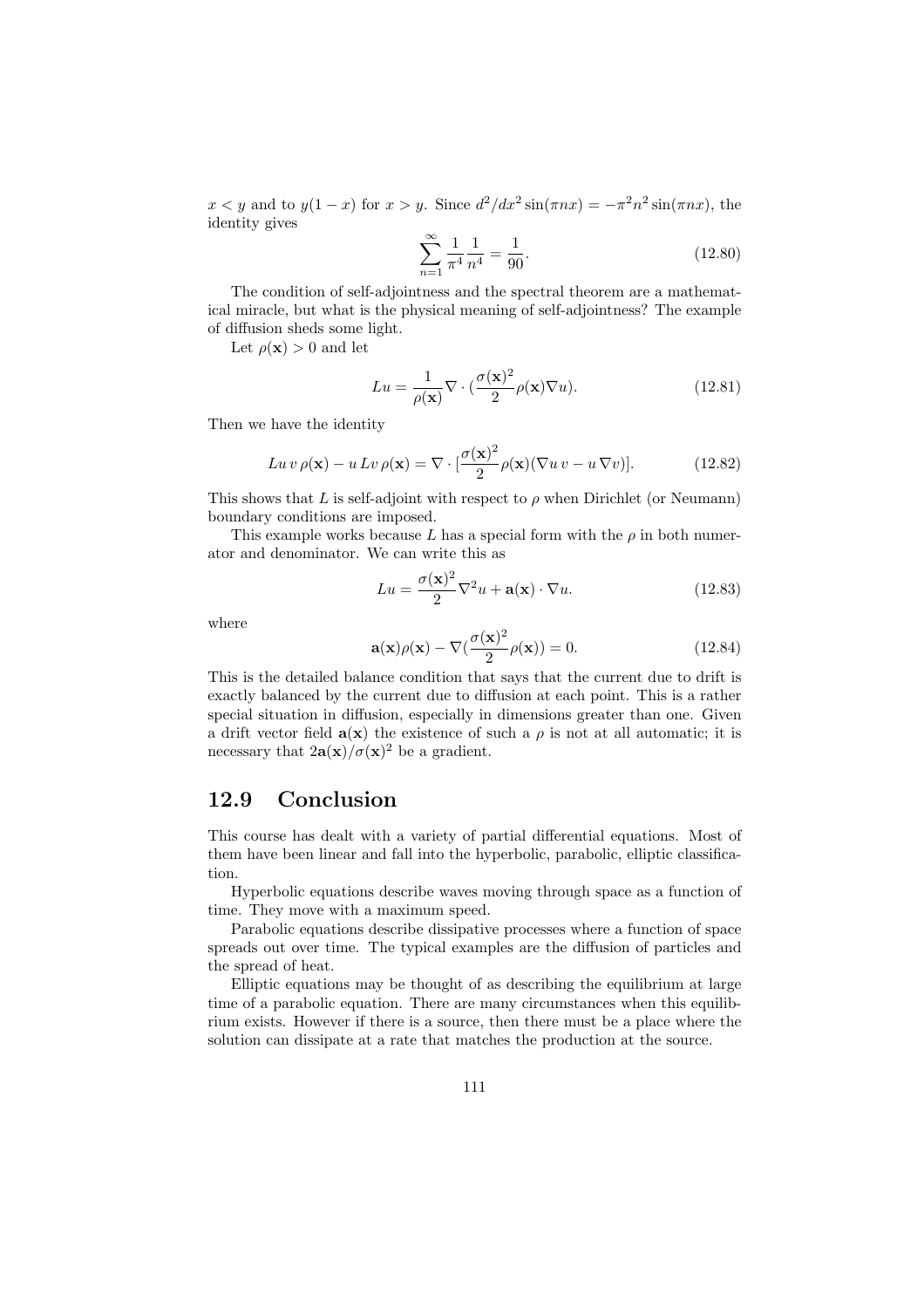For linear partial differential equation the solution is specified by a specified inhomogeneous source and by inhomogeneous initial or boundary conditions. The influence of the source is given by the Green's function. This also describes the influence of the initial or boundary conditions.

An initial condition may be thought of as a boundary condition, where the boundary is of a region in space-time. An equation that is first order in time requires one initial condition, while an equation that is second order in time requires two initial conditions. Usually these are causal boundary conditions, in that they are imposed at time zero and not at infinite time.

When the boundary is of a region in space, then the boundary conditions are of a different character. An equation that is second order in the space variables usually requires a single boundary condition on each side. This condition will specify the function or specify its derivative, but usually not both.

Consider the contrast for second order equations: for the time variable there are two boundary conditions at time zero and none at time infinity, while for the space variable there is one boundary condition on each side. The number of boundary conditions are the same, but they are arranged differently. This is more than physical intuition; the mathematical analysis of how solutions depend on the boundary conditions confirms that this is the proper way to set up the problems.

Some equations may be analyzed in more detail by using spectral theory. The simplest examples are equations that are invariant under translations or under rotations. The appropriate spectral decompositions are then given by the Fourier transform or by circular or spherical harmonics.

For non-linear equations there is no good spectral theory, and even Green's function methods do not apply. There are new effects where the solutions organize themselves to form some special pattern, such as a shock wave or a travelling reaction-diffusion wave. This is the research frontier in partial differential equations.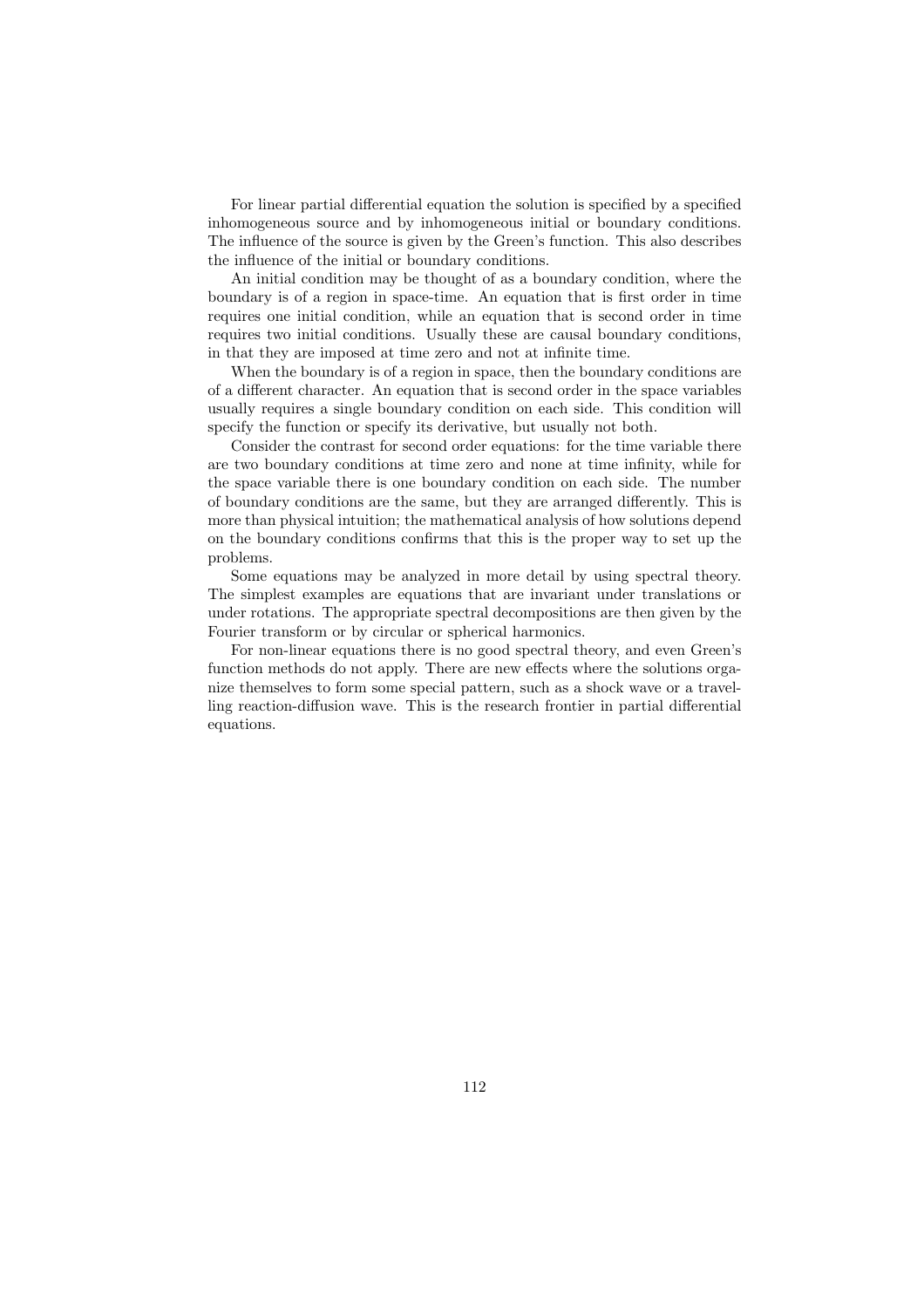# Appendix A Partial Derivatives

#### A.1 Notation for partial derivatives

Say that we have variables that are related by a function  $f$ . Thus we could have

$$
s = f(u, v). \tag{A.1}
$$

Then we can define new functions

$$
\frac{\partial s}{\partial u} = f'_{|1}(u, v) \tag{A.2}
$$

and

$$
\frac{\partial s}{\partial v} = f'_{2}(u, v). \tag{A.3}
$$

The functions  $f'_{|1}$  is defined by fixing the the second input and taking the derivative with respect to the first input to f. Similarly, the function  $f'_{2}$  is defined by fixing the first input and taking the derivative with respect to the second input.

Now say that we have another relation

$$
s = g(u, w). \tag{A.4}
$$

Then we can define new functions

$$
\frac{\partial s}{\partial u} = g'_{|1}(u, w) \tag{A.5}
$$

and

$$
\frac{\partial s}{\partial w} = g'_{|2}(u, w). \tag{A.6}
$$

These are different answers. The first moral that we can draw is this:

The notation ∂s/∂u is ambiguous.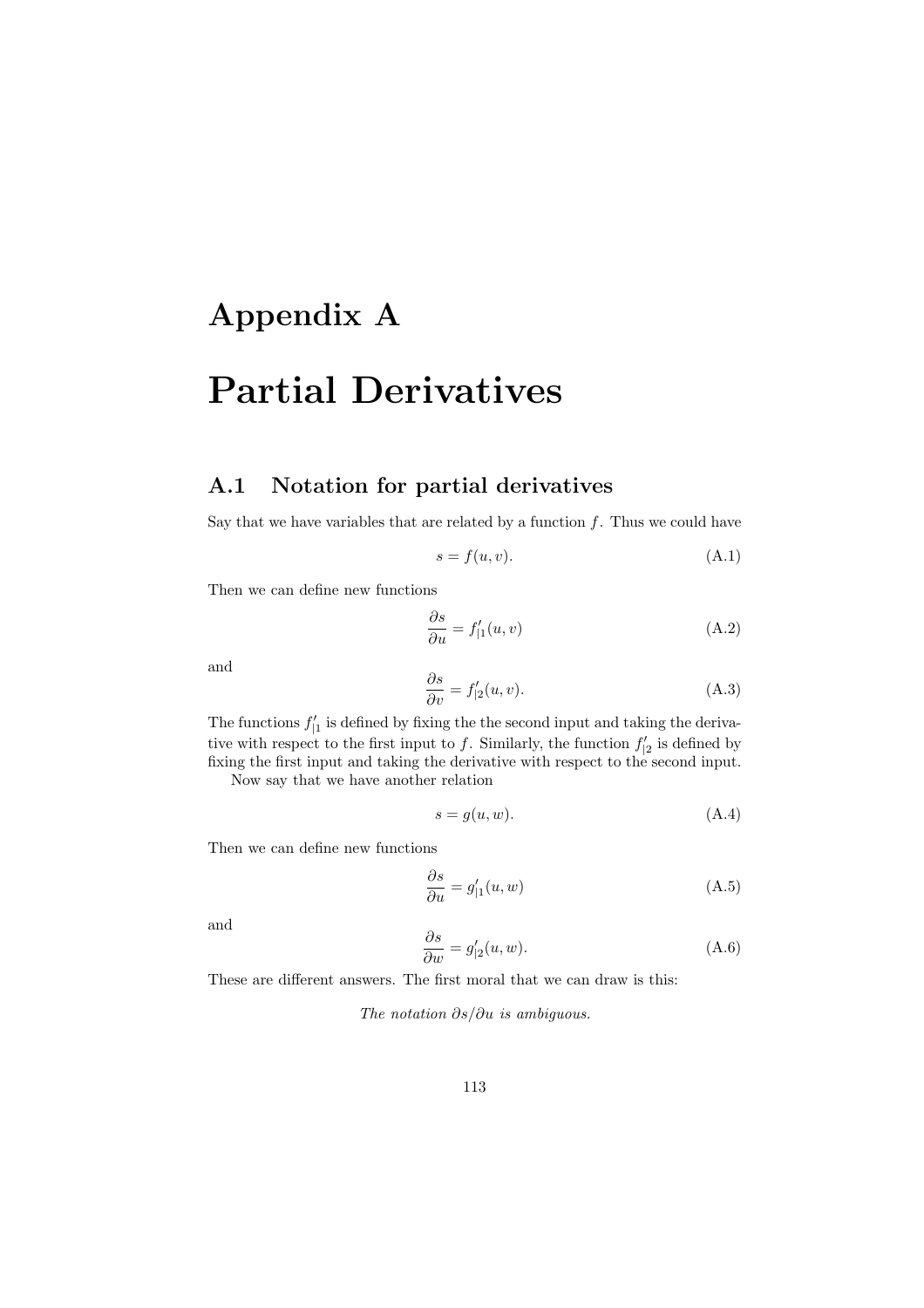A better notation would be something like the following. Say that  $s =$  $f(u, v) = g(u, w)$ . Then the derivative along curves of constant v is

$$
\frac{\partial s}{\partial u}\Big|_{v=\text{const}} = f'_{|1}(u,v) \tag{A.7}
$$

and along curves of constant  $w$  is

$$
\frac{\partial s}{\partial u}\big|_{w=\text{const}} = g'_{|1}(u, w). \tag{A.8}
$$

This device allows the use of variables to indicate partial derivatives in a way that avoids ambiguity. In fact, people who apply partial derivatives in practice often use just such a notation.

The meaning of ∂s/∂u depends on what other variable is held constant.

#### A.2 The chain rule

Say that we have

$$
s = f(u, v) \tag{A.9}
$$

and also

$$
u = h(p, q) \tag{A.10}
$$

and

$$
v = k(p, q). \tag{A.11}
$$

Then

$$
s = f(h(p, q), k(p, q))
$$
\n
$$
(A.12)
$$

defines s as a function of p and q. The *chain rule* says that we can calculate the partial derivaties

$$
\frac{\partial s}{\partial p} = \frac{\partial s}{\partial u} \frac{\partial u}{\partial p} + \frac{\partial s}{\partial v} \frac{\partial v}{\partial p}
$$
 (A.13)

and

$$
\frac{\partial s}{\partial q} = \frac{\partial s}{\partial u} \frac{\partial u}{\partial q} + \frac{\partial s}{\partial v} \frac{\partial v}{\partial q}.
$$
 (A.14)

Confusion results when we have a situation like the following one. Say that we have

$$
s = f(u, v) \tag{A.15}
$$

and also

$$
u = h(p, v). \tag{A.16}
$$

Then

$$
s = f(h(p, v), v))
$$
\n
$$
(A.17)
$$

defines  $s$  as a function of  $p$  and  $v$ . The chain rule gives

$$
\frac{\partial s}{\partial v} = \frac{\partial s}{\partial u} \frac{\partial u}{\partial v} + \frac{\partial s}{\partial v}.
$$
 (A.18)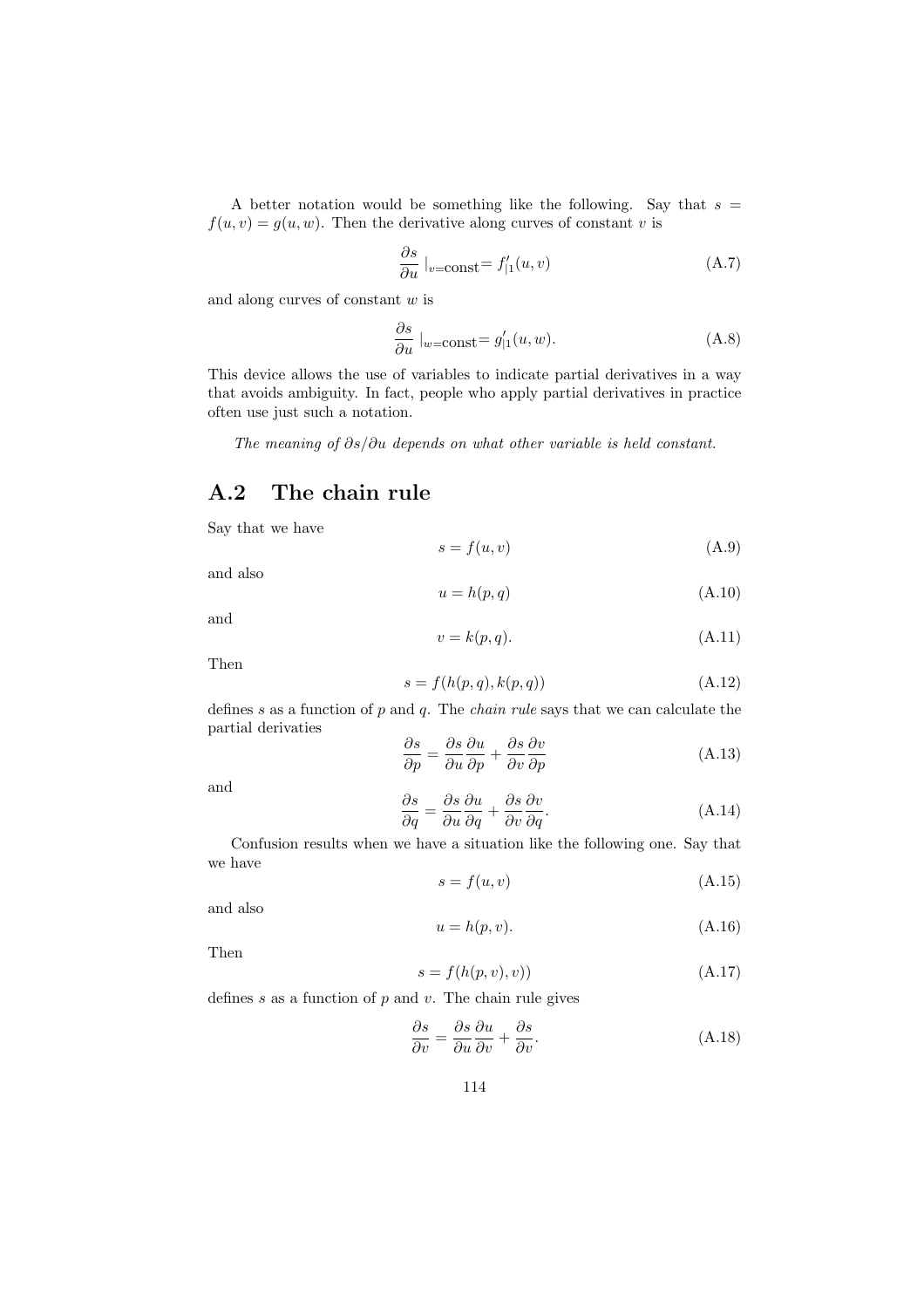The same  $\partial s/\partial v$  occurs with two different meanings.

This can be fixed by keeping track of the functional relationships. Or one can adopt the more explicit notation. This would give

$$
\frac{\partial s}{\partial v}\big|_{p=\text{const}} = \frac{\partial s}{\partial u}\big|_{v=\text{const}} \frac{\partial u}{\partial v}\big|_{p=\text{const}} + \frac{\partial s}{\partial v}\big|_{u=\text{const}}.
$$
 (A.19)

#### A.3 Evaluation

Up to this point we have maintained the distinction between variables like  $s, u$ ,  $v, p, q$  that characterize physical quantities and functions like  $f, g$ , and h that define relationships between numbers. However in partial differential equations there is often a subtle blending of the two notations.

Say that we have variables that are related by a function  $f$ . Thus we could have

$$
s = f(u, v). \tag{A.20}
$$

Then we can define new functions

$$
\frac{\partial s}{\partial u} = f'_{|1}(u, v) \tag{A.21}
$$

and

$$
\frac{\partial s}{\partial v} = f'_{2}(u, v). \tag{A.22}
$$

Say that we want to indicate the values  $f(a, b)$  and  $f'_{|1}(a, b)$  and  $f'_{|2}(a, b)$  at certain input values a and b. Then we can write these values as

$$
s(u = a, v = b) = f(a, b).
$$
 (A.23)

Also

$$
\frac{\partial s}{\partial u}(u=a, v=b) = f'_{|1}(a, b)
$$
\n(A.24)

and

$$
\frac{\partial s}{\partial v}(u=a, v=b) = f'_{|2}(a, b). \tag{A.25}
$$

The principle is that the function values are indicated by the variables such as s and  $u$  and  $v$  that are related by the functions and by assigning values to certain of the variables.

Notice that an expression like  $u = a$  is not an equality. Rather, it is an assignment that can be read "the point where  $u$  has the value  $a$ " or "the result of assigning the value  $a$  to  $u$ ."

Say that we have

$$
s = f(u, v) \tag{A.26}
$$

and also

$$
u = h(p, q) \tag{A.27}
$$

and

$$
v = k(p, q). \tag{A.28}
$$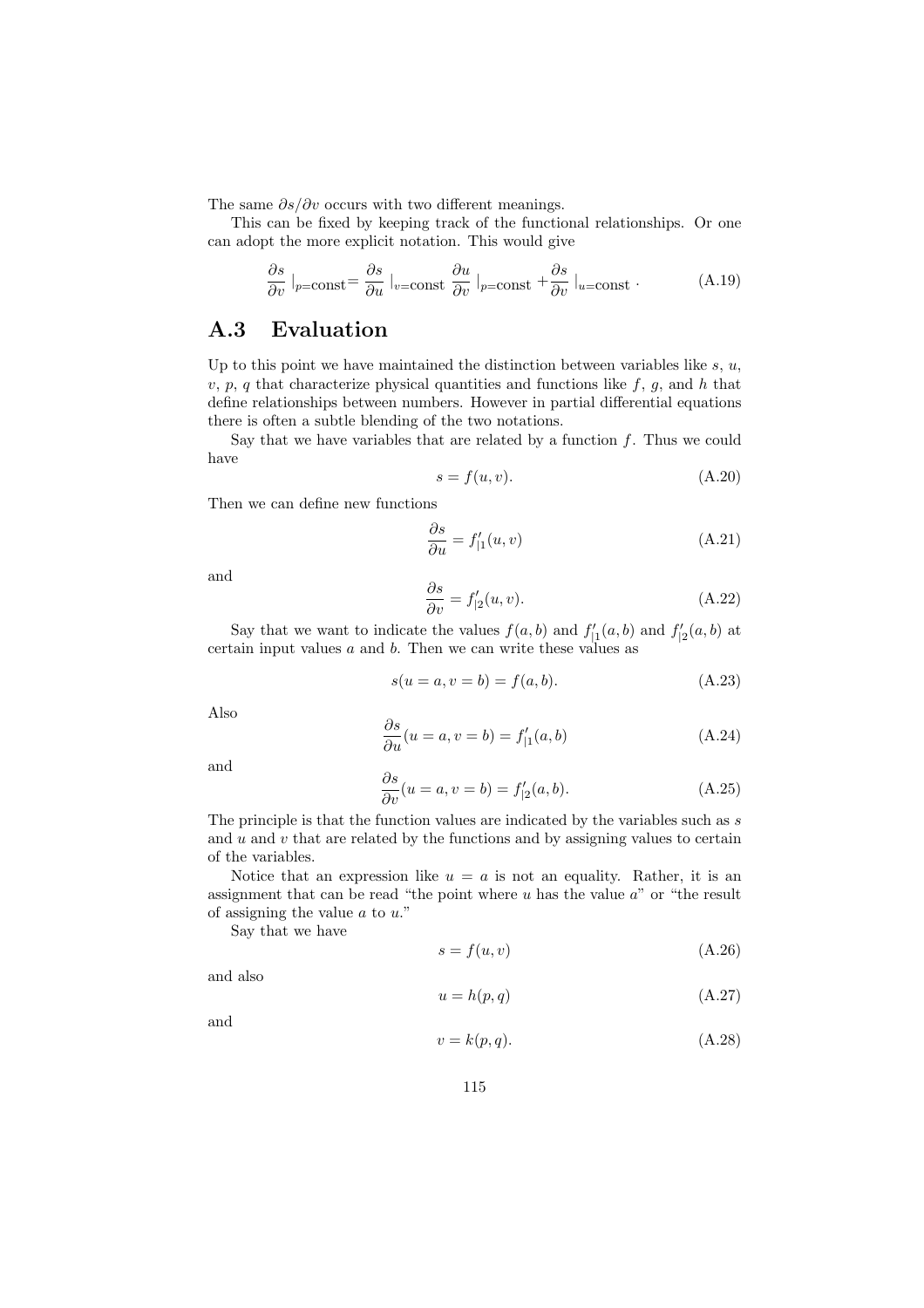Say that we want to take the value of the composite function at values  $c$  and  $d$ . We may write this as

$$
s(p = c, q = d) = f(h(c, d), k(c, d)).
$$
\n(A.29)

The principle is again that the function value is indicated by the variables s and p and q that are related by the function.

It is the custom often to use a somewhat careless notation that depends on the context. Say that we have variables that are related by a function  $f$ . Thus we could have

$$
s = f(u, v). \tag{A.30}
$$

The careless notation is to write the value  $f(a, b)$  at numerical input values as

$$
s(a,b) = f(a,b). \tag{A.31}
$$

Notice that this depends on the contextual information that s is being regarded as a function of u and v.

Say that we have

$$
s = f(u, v) \tag{A.32}
$$

and also

$$
u = h(p, q) \tag{A.33}
$$

and

$$
v = k(p, q). \tag{A.34}
$$

Say that we want to take the value of the composite function at values  $c$  and  $d$ . We may write this as

$$
s(c, d) = f(h(c, d), k(c, d)).
$$
\n(A.35)

The meaning of the left hand side is quite different, since now s is being regarded as a function of  $p$  and  $q$ .

This notational confusion is very common in partial differential equations. It is standard to write something like  $u = f(x, t)$ , where x and t are space and time variables in the alternate form  $u(x, t)$ . Then the value  $u(x = x_0, t = t_0)$  $f(x_0, t_0)$  is written  $u(x_0, t_0)$ .

If  $x = g(t)$ , then  $u = f(g(t), t)$ , and the alternate form for this is  $u(t)$ . Perhaps it would be better to write something like  $u(x = g(t), t = t)$ . The value  $u(x = g(t_0), t = t_0) = f(g(t_0), t_0)$  is just written  $u(t_0)$ .

As an example, consider the chain rule in the form

$$
\frac{du}{dt} = \frac{\partial u}{\partial t} + \frac{\partial u}{\partial x}\frac{dx}{dt}.
$$
\n(A.36)

Let  $x_0 = g(t_0)$ . Again the value  $u(x = x_0, t = t_0)$  is written as  $u(t_0)$ . Furthermore, the value of the derivative

$$
\frac{du}{dt}(t=t_0) = \frac{\partial u}{\partial t}(x=x_0, t=t_0) + \frac{\partial u}{\partial x}(x=x_0, t=t_0) \frac{dx}{dt}(t=t_0).
$$
 (A.37)

is written

$$
\frac{du}{dt}(t_0) = \frac{\partial u}{\partial t}(x_0, t_0) + \frac{\partial u}{\partial x}(x_0, t_0) \frac{dx}{dt}(t_0).
$$
\n(A.38)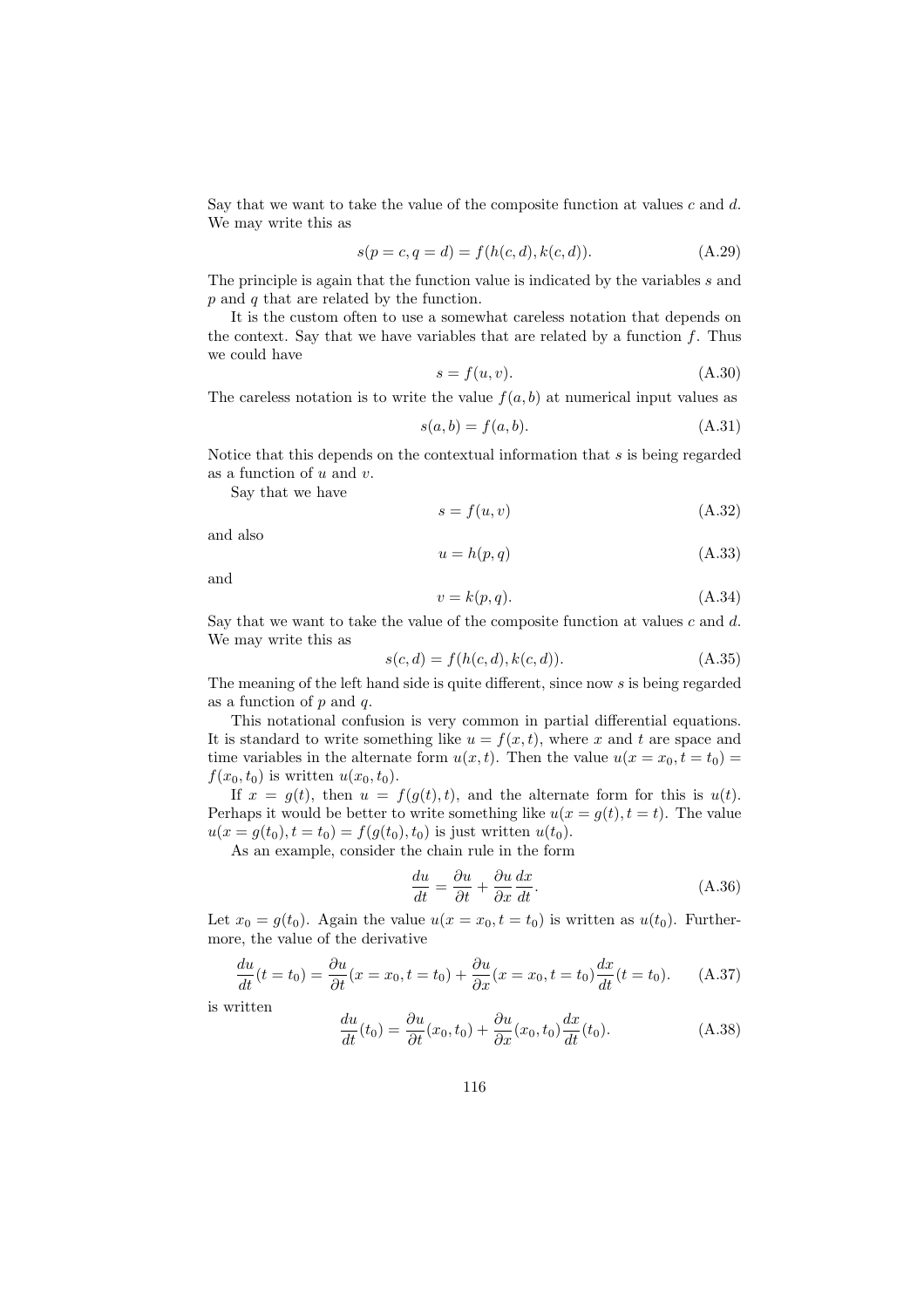#### A.4 Matrix notation

These lectures have not made use of matrix notation. However matrix notation gives an illuminating perspective on the chain rule.

Sometimes it is natural to keep track of the dependencies using indices. Thus, for example, we might have

$$
s_i = f_i(u_1, u_2) \tag{A.39}
$$

for  $i = 1, 2$ , where

$$
u_k = g_k(p_1, p_2) \tag{A.40}
$$

for  $k = 1, 2$ . Here  $f_1, f_2, g_1$ , and  $g_2$  are given functions. The chain rule says in this case that

$$
\frac{\partial s_i}{\partial p_j} = \frac{\partial s_i}{\partial u_1} \frac{\partial u_1}{\partial p_j} + \frac{\partial s_i}{\partial u_2} \frac{\partial u_2}{\partial p_j}
$$
(A.41)

for  $j = 1, 2$ . In terms of the functions this says that if

$$
h_i(p_1, p_2) = f_i(g_1(p_1, p_2), g_2(p_1, p_2)), \tag{A.42}
$$

then

$$
h'_{i|j}(p_1, p_2) = f'_{i|1}(u_1, u_2)g'_{1|j}(p_1, p_2) + f'_{i|2}(u_1, u_2)g'_{2|j}(p_1, p_2)
$$
 (A.43)

Here we are using a notation like  $g'_{1|2}$  to denote the function obtained from  $g_1$ by differentiating with respect to the second input. One sees that it is rather clumsy to be precise about all the functional relationships.

These equations can be written in a much more compact form using matrix language. Thus for instance if  $s = f(u)$ , where s and u both have two components, then

$$
\frac{\partial s}{\partial u} = f'(u) \tag{A.44}
$$

is a two by two matrix. The chain rule in terms of variables is the matrix product

$$
\frac{\partial s}{\partial p} = \frac{\partial s}{\partial u} \frac{\partial u}{\partial p}.
$$
\n(A.45)

The chain rule may also be expressed in terms of the functions  $f$  and  $g$  and  $h$ related by  $h(p) = f(g(p))$ . This is again a matrix product

$$
h'(p) = f'(g(p)) g'(p).
$$
 (A.46)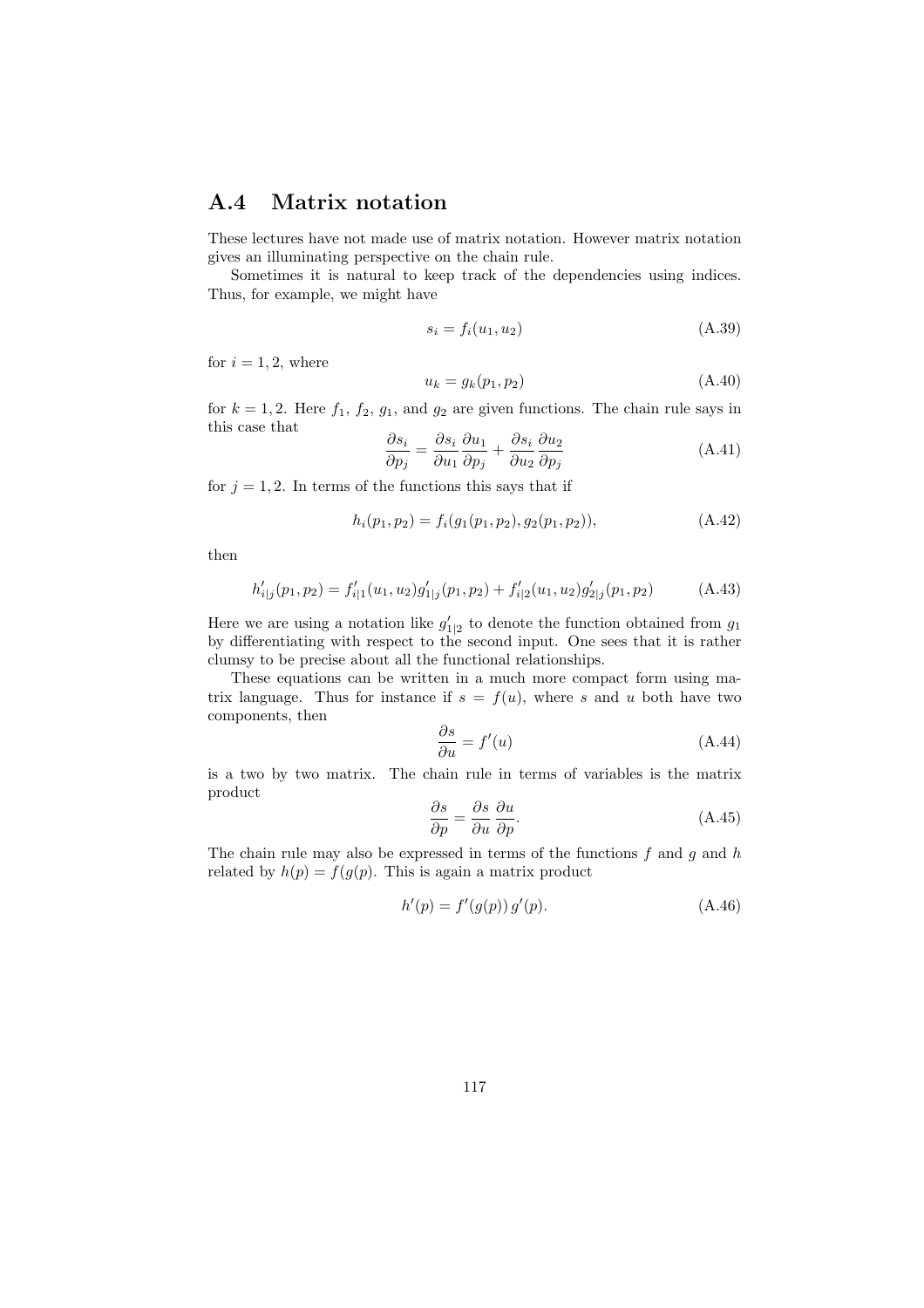### Appendix B

## Mean square convergence

#### B.1 Convergence of Fourier series

This appendix deals with the convergence of Fourier series and Fourier integrals. The main message is that convergence questions become rather simple in the setting of mean square convergence.

Consider a Fourier series for a function  $f$  with period  $L$ . This has the form

$$
f(x) = c_0 + \sum_{n=1}^{\infty} 2a_n \cos(k_n x) + \sum_{n=1}^{\infty} 2b_n \cos(k_n x).
$$
 (B.1)

Here  $k_n = 2\pi n/L$ . The coefficients are given by

$$
a_n = \frac{1}{L} \int_{-L/2}^{L/2} \cos(k_n y) f(y) \, dy \tag{B.2}
$$

and

$$
b_n = \frac{1}{L} \int_{-L/2}^{L/2} \sin(k_n y) f(y) \, dy \tag{B.3}
$$

The following theorem is easy to prove by using the orthogonality relations for the trigonometric functions.

**Theorem B.1** Let  $f$  be periodic with period  $L$ . Then

$$
\frac{1}{L} \int_{-L/2}^{L/2} |f(x)|^2 dx = |c_0|^2 + \sum_{n=1}^{\infty} 2|a_n|^2 + \sum_{n=1}^{\infty} 2|b_n|^2.
$$
 (B.4)

This is a remarkable identity, because it relates a measure of the size of the function to a sum involving all the Fourier coefficients. It is tempting to think that this identity might be the key to understanding convergence of Fourier series, and this is indeed the case. However there are some subtle issues, and these need to be addressed.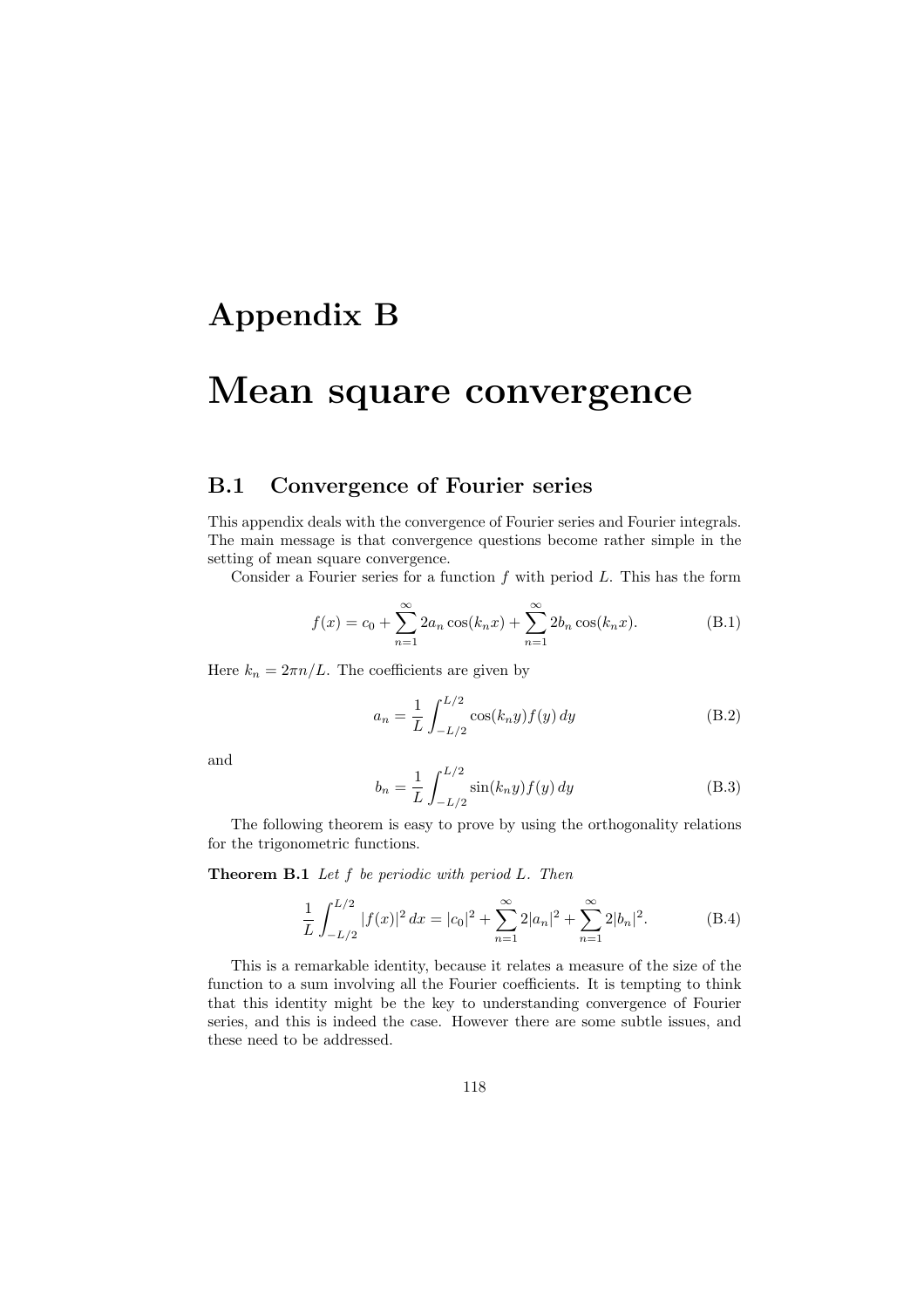The first point is to notice that if the coefficients are absolutely summable, The first point is to notice that if the coefficients are absolutely summable,<br>that is,  $\sum_n |a_n| < \infty$  and  $\sum_n |b_n| < \infty$ , then the Fourier series converges absolutely and uniformly in  $x$ . It follows that the function  $f$  must be a continuous function. So one can only expect convergence in this sense for continuous functions.

If the coefficients are absolutely summable, then they are square summable, It the coefficients are absolutely summable, then they are square summable, that is  $\sum_n |a_n|^2 < \infty$  and  $\sum_n |b_n|^2 < \infty$ . However the converse is not necessarily true. So being square summable is a more general condition. Nevertheless, there is a remarkable result that brings simplicity to the whole picture. The basic fact is given in the following theorem.

**Theorem B.2** Let  $f$  be a function that is square integrable, that is,

$$
\int_{L/2}^{L/2} |f(x)|^2 dx < \infty.
$$
 (B.5)

Let

$$
S_N(x) = c_0 + \sum_{n=1}^{N} 2a_n \cos(k_n x) + \sum_{n=1}^{N} 2b_n \cos(k_n x)
$$
 (B.6)

be the Nth partial sum of the Fourier series. Then  $S_N$  converges to f in the mean square sense, that is,

$$
\int_{L/2}^{L/2} |f(x) - S_N(x)|^2 dx \to 0
$$
 (B.7)

as  $N \to \infty$ .

There is no requirement that the function  $f$  be continuous. This is a general and clean result, and it is the landmark fact about convergence of Fourier series.

All of this discussion applies equally well when the Fourier series is written in complex form. The reader is advised to rewrite the results for this case.

#### B.2 Convergence of Fourier transforms

Consider a Fourier transform representation of the form

$$
f(x) = \int_0^\infty 2a(k)\cos(kx)\frac{dk}{2\pi} + \int_0^\infty 2b(k)\cos(kx)\frac{dk}{2\pi}.
$$
 (B.8)

Here

$$
a(k) = \int_{-\infty}^{\infty} \cos(ky) f(y) dy
$$
 (B.9)

and

$$
b(k) = \int_{-\infty}^{\infty} \sin(ky) f(y) dy
$$
 (B.10)

for  $k \geq 0$ .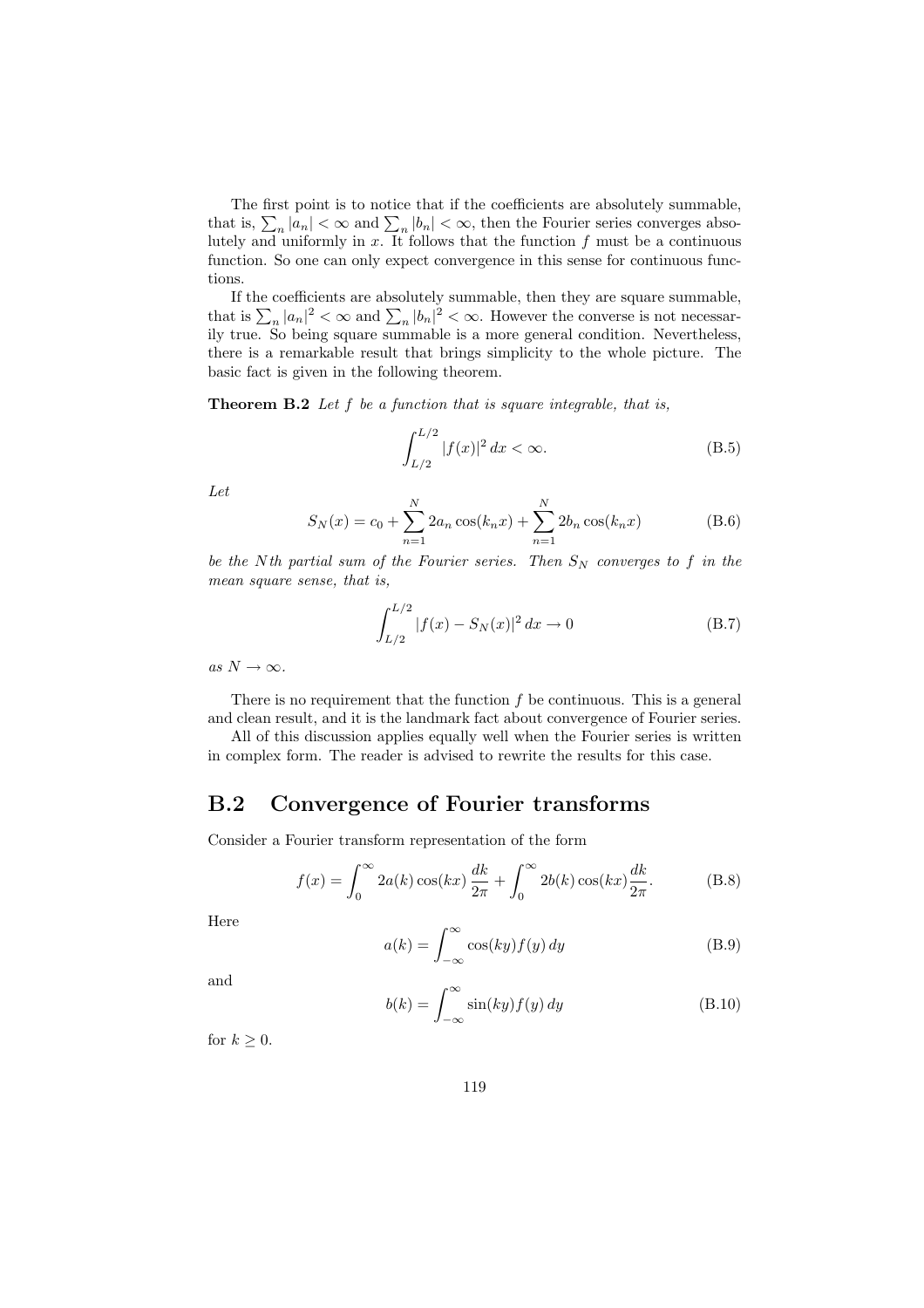If the Fourier coefficients are absolutely integrable, so that  $\int_{-\infty}^{\infty} |a(k)| \, dk <$  $\infty$  and  $\int_{-\infty}^{\infty} |a(k)| dk < \infty$ , then it follows that the function f is continuous. So again this is more restrictive than is desirable. Furthermore, it is not initially clear that the Fourier coefficients  $a(k)$  and  $b(k)$  even exist unless the function f is absolutely integrable.

To understand the meaning of these equations, it is useful to compare them with the case of a periodic function. However the comparison is easier with a somewhat different definition of the coefficients. Let

$$
a(k_n) = La_n \tag{B.11}
$$

and

$$
b(k_n) = Lb_n \tag{B.12}
$$

and similarly  $c(0) = Lc_0$ . Then the formulas are

$$
f(x) = c(0)\frac{\Delta k}{2\pi} + \sum_{n=1}^{\infty} 2a(k_n)\cos(k_n x)\frac{\Delta k}{2\pi} + \sum_{n=1}^{\infty} 2b(k_n)\cos(k_n x)\frac{\Delta k}{2\pi}.
$$
 (B.13)

Here  $k_n = 2\pi n/L$  and  $\Delta k_n = 2\pi/L$ . The coefficients are given by

$$
a(k_n) = \int_{-L/2}^{L/2} \cos(k_n y) f(y) \, dy \tag{B.14}
$$

and

$$
b(k_n) = \int_{-L/2}^{L/2} \sin(k_n y) f(y) \, dy \tag{B.15}
$$

We also have the identity

$$
\int_{-L/2}^{L/2} f(x)|^2 dx = |c(0)|^2 \frac{\Delta k}{2\pi} + \sum_{n=1}^{\infty} 2|a(k_n)|^2 \frac{\Delta k}{2\pi} + \sum_{n=1}^{\infty} 2|b(k_n)|^2 \frac{\Delta k}{2\pi}.
$$
 (B.16)

The hope is that as  $L \to \infty$  and  $\Delta k = 2\pi/L \to 0$  the sums over frequencies are replaced by integrals over frequencies. The following theorems justify this hope in a particular precise sense.

**Theorem B.3** Let f be a function that is square integrable, that is, such that  $\int_{-\infty}^{\infty} |f(x)|^2 dx < \infty$ . Let

$$
a_L(k) = \int_{-L/2}^{L/2} \cos(ky) f(y) \, dy \tag{B.17}
$$

and

$$
b_L(k) = \int_{-L/2}^{L/2} \sin(ky) f(y) \, dy \tag{B.18}
$$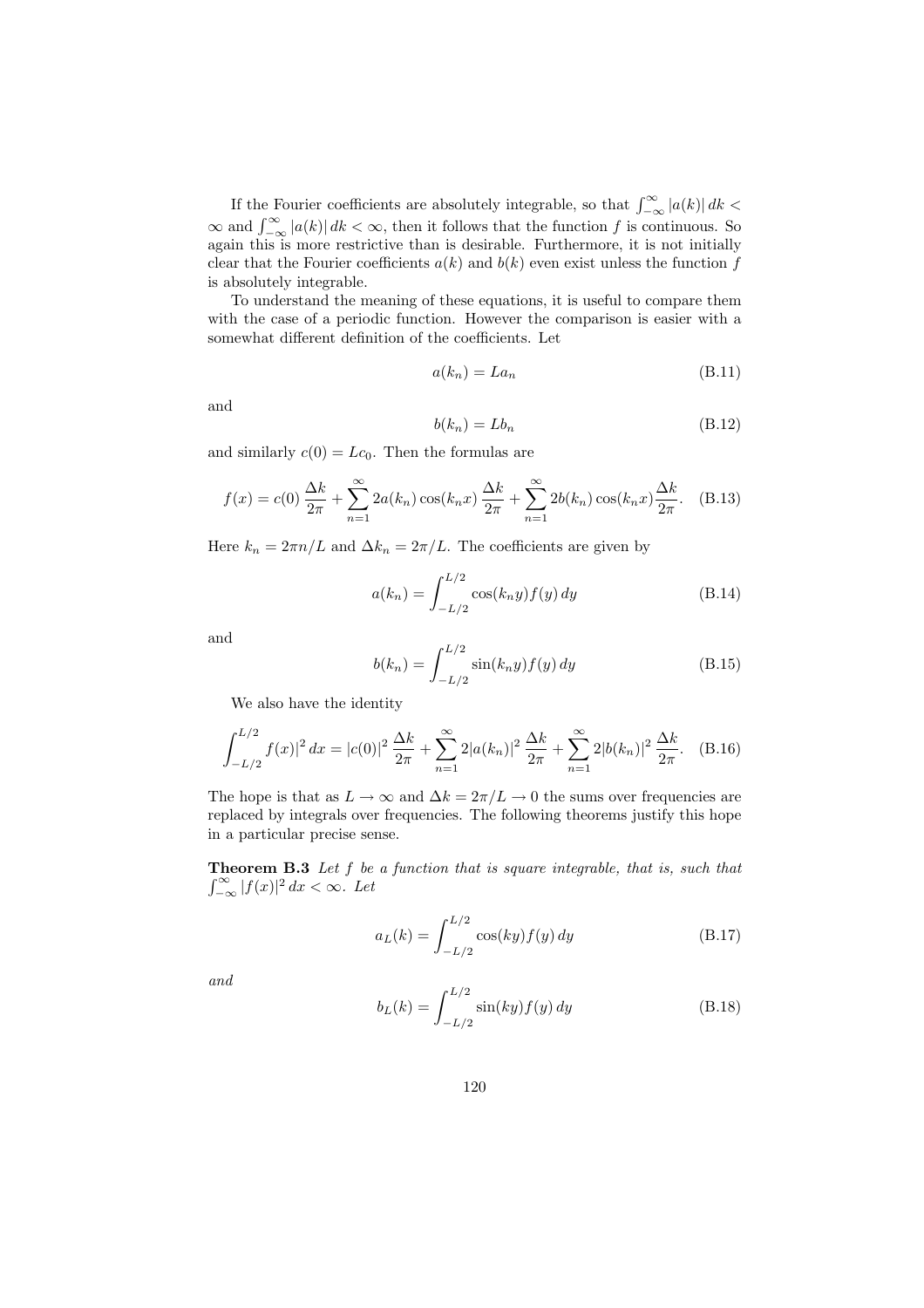for  $k \geq 0$  be the frequency coefficients computed for an interval of length L. Then there exist coefficients  $a(k)$  and  $b(k)$  so that

$$
\int_0^\infty |a(k) - a_L(k)|^2 dx \to 0
$$
\n(B.19)

and

$$
\int_0^\infty |b(k) - b_L(k)|^2 dx \to 0
$$
\n(B.20)

as  $L \to \infty$ .

The theorem just stated says that if the function  $f$  is square integrable, then it has corresponding frequency coefficients. Notice that a function may be square integrable without being absolutely integrable. For instance, the function might decay at  $\pm \infty$  like a multiple of  $1/x$ . The integral of the function would not converge, but the square of the function would decay like a constant times  $1/x^2$  and so there would be no problem with convergence of the integral of the square at infinity.

**Theorem B.4** Let  $f$  be a function that is square integrable, that is,

$$
\int_{-\infty}^{\infty} |f(x)|^2 dx < \infty.
$$
 (B.21)

Then

$$
\int_{-\infty}^{\infty} |f(x)|^2 dx = \int_{0}^{\infty} 2|a(k)|^2 \frac{dk}{2\pi} + \int_{0}^{\infty} 2|b(k)|^2 \frac{dk}{2\pi}.
$$
 (B.22)

The preceding theorem says that the size of a function is reflected in a precise way in the size of its Fourier transform coefficients.

**Theorem B.5** Let  $f$  be a function that is square integrable, that is,

$$
\int_{-\infty}^{\infty} |f(x)|^2 dx < \infty.
$$
 (B.23)

Let

$$
S_N(x) = \int_0^N 2a(k)\cos(kx)\frac{dk}{2\pi} + \int_0^N 2b(k)\cos(kx)\frac{dk}{2\pi}
$$
 (B.24)

be the contribution from frequencies up to  $N$ . Then  $S_N$  converges to f in the mean square sense, that is,

$$
\int_{-\infty}^{\infty} |f(x) - S_N(x)|^2 dx \to 0
$$
 (B.25)

as  $N \to \infty$ .